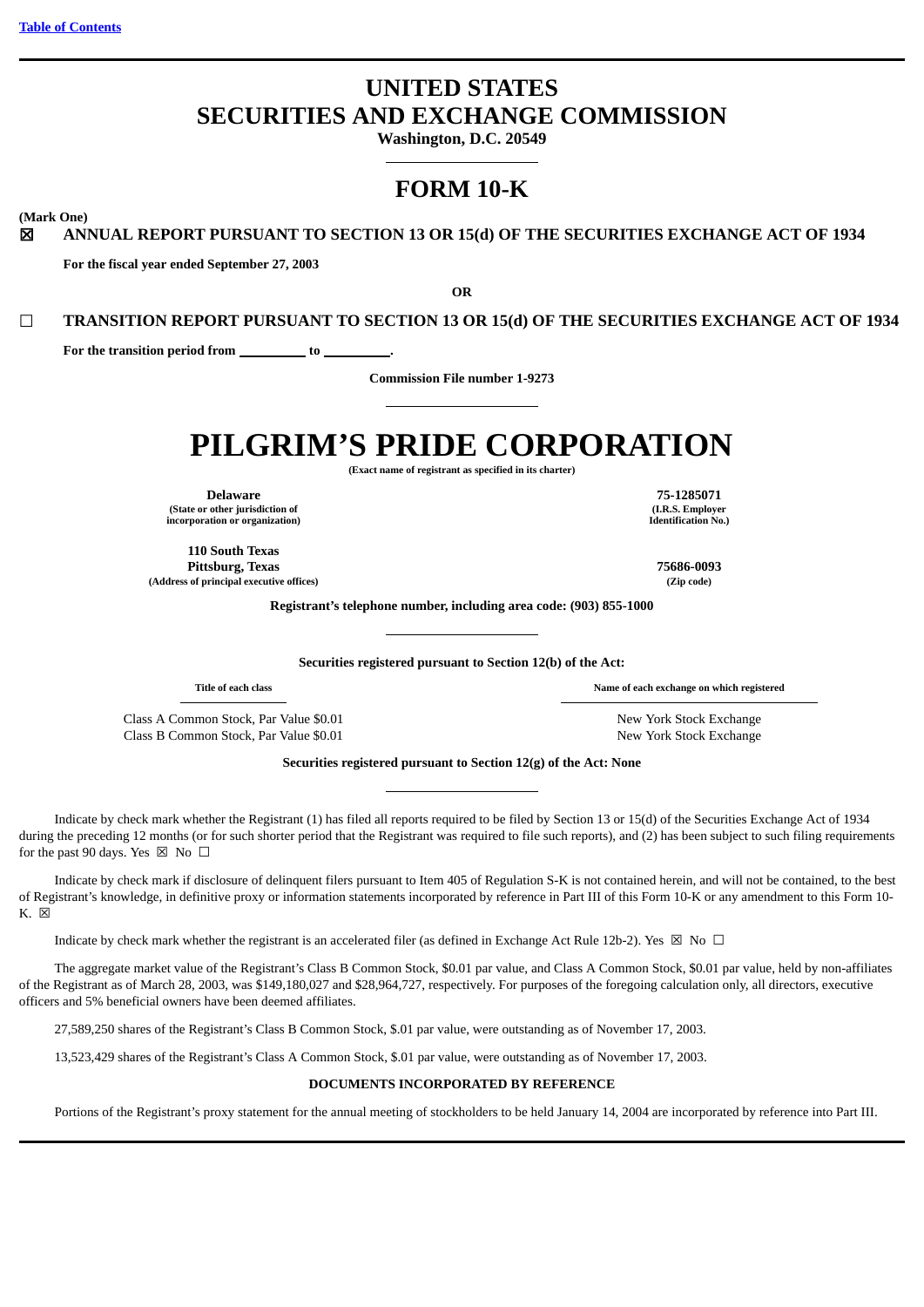# **PILGRIM'S PRIDE CORPORATION FORM 10-K TABLE OF CONTENTS**

<span id="page-1-0"></span>

|                   |                                                                                                                                   | Page |
|-------------------|-----------------------------------------------------------------------------------------------------------------------------------|------|
|                   | <b>PART I</b>                                                                                                                     |      |
| Item 1.           | <b>Business</b>                                                                                                                   | 3    |
| Item 2.           | <b>Properties</b>                                                                                                                 | 25   |
| Item 3.           | <b>Legal Proceedings</b>                                                                                                          | 29   |
| Item 4.           | <b>Submission of Matters to a Vote of Security Holders</b>                                                                        | 32   |
|                   | <b>PART II</b>                                                                                                                    |      |
| Item 5.           | <b>Market for Registrant's Common Equity and Related Stockholder Matters</b>                                                      | 33   |
| Item 6.           | <b>Selected Financial Data</b>                                                                                                    | 35   |
| Item 7.           | Management's Discussion and Analysis of Financial Condition and Results of Operations                                             | 37   |
| Item 7A.          | Quantitative and Qualitative Disclosures about Market Risk                                                                        | 53   |
|                   | <b>Forward Looking Statements and Risk Factors</b>                                                                                | 54   |
| Item 8.           | <b>Financial Statements and Supplementary Data (see Index to Financial Statements and Schedules below)</b>                        | 63   |
| Item 9.           | Changes in and Disagreements with Accountants on Accounting and Financial Disclosure                                              | 63   |
| Item 9A           | <b>Controls and Procedures</b>                                                                                                    | 64   |
|                   | <b>PART III</b>                                                                                                                   |      |
| Item 10.          | Directors and Executive Officers of Registrant                                                                                    | 64   |
| Item 11.          | <b>Executive Compensation</b>                                                                                                     | 64   |
| Item 12.          | <b>Security Ownership of Certain Beneficial Owners and Management and Related Stockholder Matters</b>                             | 65   |
| Item 13.          | <b>Certain Relationships and Related Transactions</b>                                                                             | 65   |
| Item 14.          | <b>Principal Accountant Fees and Services</b>                                                                                     | 65   |
|                   | <b>PART IV</b>                                                                                                                    |      |
| Item 15.          | Exhibits, Financial Statement Schedules and Reports on Form 8-K                                                                   | 65   |
| <b>Signatures</b> |                                                                                                                                   | 75   |
|                   | <b>INDEX TO FINANCIAL STATEMENTS AND SCHEDULES</b>                                                                                |      |
|                   | Report of Ernst & Young LLP, Independent Auditors                                                                                 | 77   |
|                   | Consolidated Balance Sheets as of September 27, 2003 and September 28, 2002                                                       | 78   |
|                   | Consolidated Statements of Income for the years ended September 27, 2003, September 28, 2002 and September 29, 2001               | 79   |
|                   | Consolidated Statements of Stockholders' Equity for the years ended September 27, 2003, September 28, 2002 and September 29, 2001 | 80   |
|                   | Consolidated Statements of Cash Flows for the years ended September 27, 2003, September 28, 2002 and September 29, 2001           | 81   |
|                   | <b>Notes to Consolidated Financial Statements</b>                                                                                 | 82   |
|                   | Schedule II - Valuation and Qualifying Accounts for the years ended September 27, 2003, September 28, 2002 and September 29, 2001 | 102  |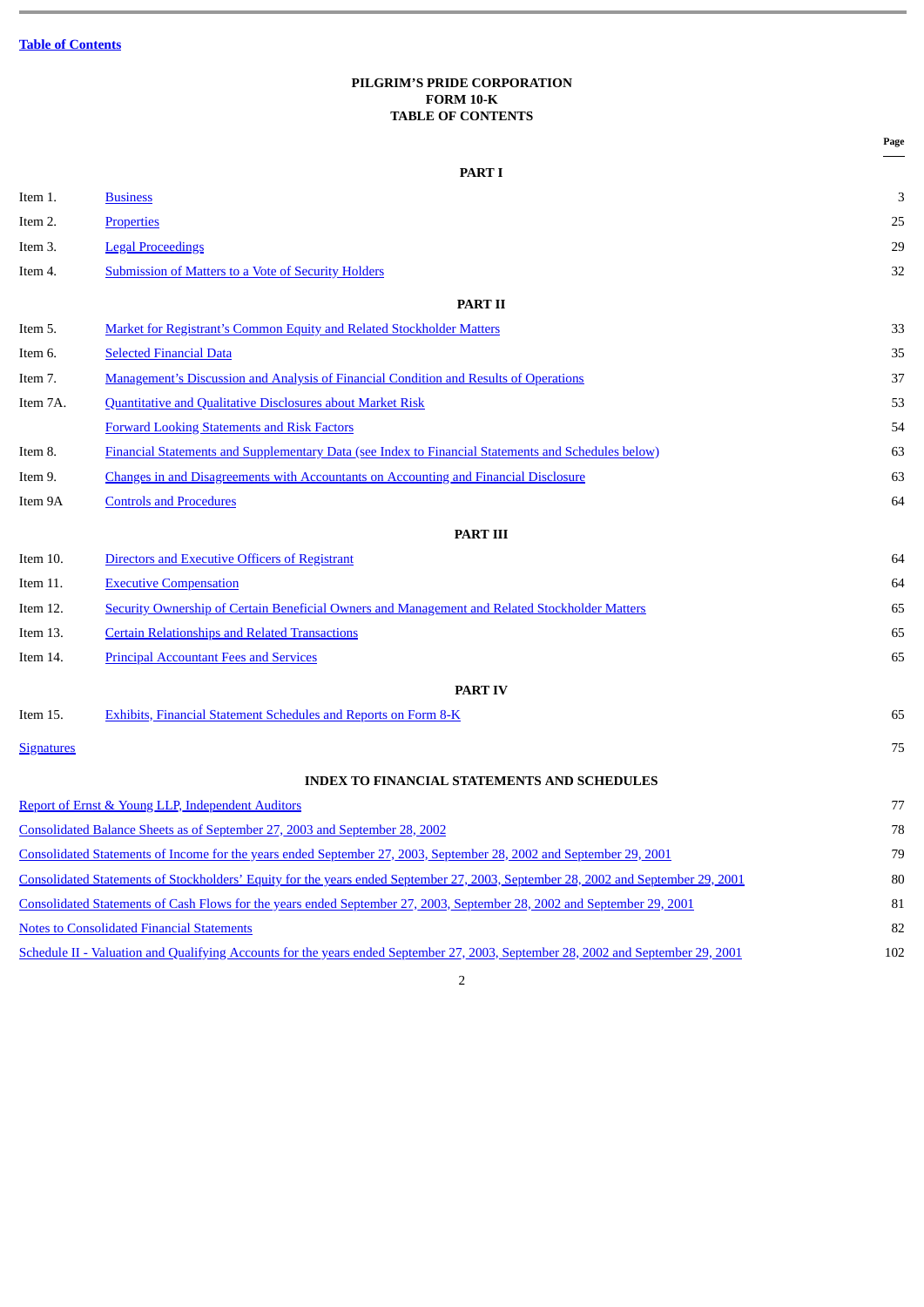#### **PART I**

# <span id="page-2-0"></span>**Item 1. Business**

#### **General**

*Overview and Recent Developments.*

The Company, which was incorporated in Texas in 1968 and reincorporated in Delaware in 1986, is the successor to a partnership founded in 1946 as a retail feed store. Over the years, the Company grew through both internal growth and various acquisitions of farming operations and poultry processors. We are the second largest producer of poultry in both the United States ("U.S.") and Mexico and have one of the best known brand names in the poultry industry. In the U.S., we produce both prepared and fresh chicken and turkey; while in Mexico, we exclusively produce fresh chicken. Through vertical integration, we control the breeding, hatching and growing of chickens and turkeys and the processing, preparation, packaging and sale of our product lines, which we believe has made us one of the highest quality, lowest-cost producers of poultry in North America. We have consistently applied a long-term business strategy of focusing our growth efforts on the higher-value, higher-margin prepared foods products and have become a recognized industry leader in this market segment. Accordingly, our sales efforts have traditionally been targeted to the foodservice industry, principally chain restaurants and food processors. We have continually made investments to ensure that our prepared foods capabilities remain state-of-the-art and have complemented these investments with a substantial and successful research and development effort. In fiscal 2003, we sold 2.8 billion pounds of dressed chicken and 387.5 million pounds of dressed turkey and generated net sales of \$2.6 billion. In fiscal 2003, our U.S. operations accounted for 85.9% of our net sales, with the remaining 14.1% arising from our Mexico operations.

We entered into a stock purchase agreement with ConAgra Foods, Inc. ("ConAgra" or "ConAgra Foods") to acquire ConAgra's chicken division through the purchase from ConAgra Foods of all of the issued and outstanding capital stock of four of its wholly-owned subsidiaries. The purchase price will be calculated based on the adjusted net book value of the assets and liabilities of the ConAgra chicken division on the closing date of the acquisition. Based on the ConAgra chicken division's adjusted net book value as of August 24, 2003 and our stock prices through October 24, 2003, the amount we would record in our financial statements as the purchase price would be approximately \$615.4 million plus transaction costs.

After giving effect to the acquisition, we will become the second largest producer in the U.S. chicken industry. The ConAgra chicken division can generally be viewed as consisting of all of ConAgra Foods' integrated chicken business (including grow-out, slaughter, processing, further processing, rendering, sales and distribution, both in retail and foodservice and related assets and employees). The ConAgra chicken division does not include (and we are not acquiring) certain branded packaged foods operations, including the Butterball, Banquet, Marie Callender's and Country Skillet further chicken processing and marketing operations and related trade names. We believe that with the ConAgra chicken division's specialty prepared chicken products, well-known brands, well-established distributor relationships and southeastern United States processing facilities, we will be able to provide customers at every point in the distribution chain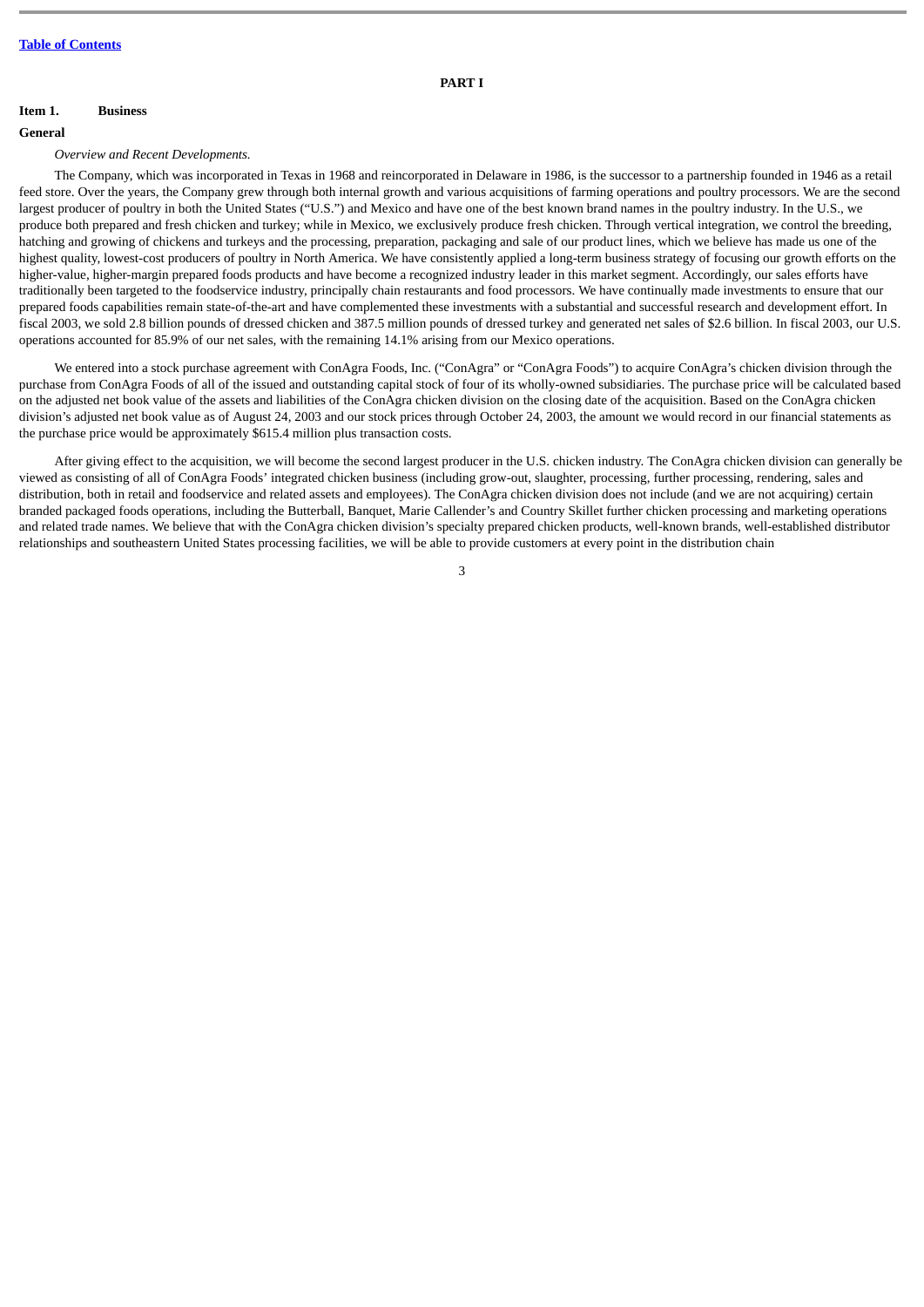with the broadest range of quality value-added chicken products and services available in the market today. We believe that ConAgra Foods' facilities will allow us to expand our reach across the southeastern U.S., which will complement our existing central and mid-Atlantic regional operations in the U.S. In addition, our purchase of the ConAgra chicken division will enable us to provide fresh chicken products to supermarkets and other retail customers throughout the southeastern and midwestern portions of the U.S. The ConAgra chicken division is the largest distributor of chicken products in Puerto Rico and will provide us with a solid foothold in this profitable market. We also believe that the acquisition will present us opportunities to achieve significant cost savings through the optimization of production and distribution facilities and the implementation of a "best practices" approach across all operations, including purchasing, production, logistics and shared services.

The consideration payable to ConAgra Foods under the stock purchase agreement is expected to consist of approximately \$289.1 million in cash to be funded by various sources described under Item 7. "Management's Discussion and Analysis of Financial Condition and Results of Operations—Liquidity and Capital Resources" and the issuance of approximately 25.4 million shares of our common stock. The actual dollar amount and number of shares of common stock will be determined by reference to the final adjusted net book value of the ConAgra chicken division on the closing date and the adjusted volume weighted average trading price of our common stock for the period from June 10, 2003 through the fifth trading day prior to the closing date. "Final adjusted net book value" means the combined consolidated stockholders equity of the ConAgra chicken division on the closing date minus approximately \$90 million. If the final adjusted net book value was \$525.6 million (which was the approximate adjusted net book value of the ConAgra chicken division at August 24, 2003) and the closing date was October 31, 2003 and the adjusted volume weighted average trading price of our common stock was \$9.3267 per share (which was the adjusted volume weighted average trading price of our common stock from June 10, 2003 through October 24, 2003), the stock portion of the purchase price would consist of approximately 25.4 million shares of our common stock. The remainder of the purchase price, \$289.1 million, would be payable in cash to be funded by various sources described under Item 7. "Management's Discussion and Analysis of Financial Condition and Results of Operations—Liquidity and Capital Resources." The acquisition would be recorded in our financial statements at \$615.4 million plus transaction costs based on the stock component of the purchase price being valued at \$12.87 per share (which was the price of our Class A common stock on October 24, 2003). Accordingly, changes in the final adjusted net book value of the ConAgra chicken division, changes in the adjusted volume weighted average trading price of our common stock and changes in the price of our common stock prior to closing will change the amount of cash and common stock payable to ConAgra Foods and the purchase price of the ConAgra chicken division for purposes of our financial statements.

The acquisition is subject to customary closing conditions, including stockholder approval of the issuance of shares of our common stock to ConAgra Foods. We currently expect the transaction to close in late November, 2003. Our proxy statement filed with the United States Securities and Exchange Commission ("SEC") on November 3, 2003, available on its website at http://www.sec.gov, contains additional information regarding the ConAgra chicken division and the pending acquisition.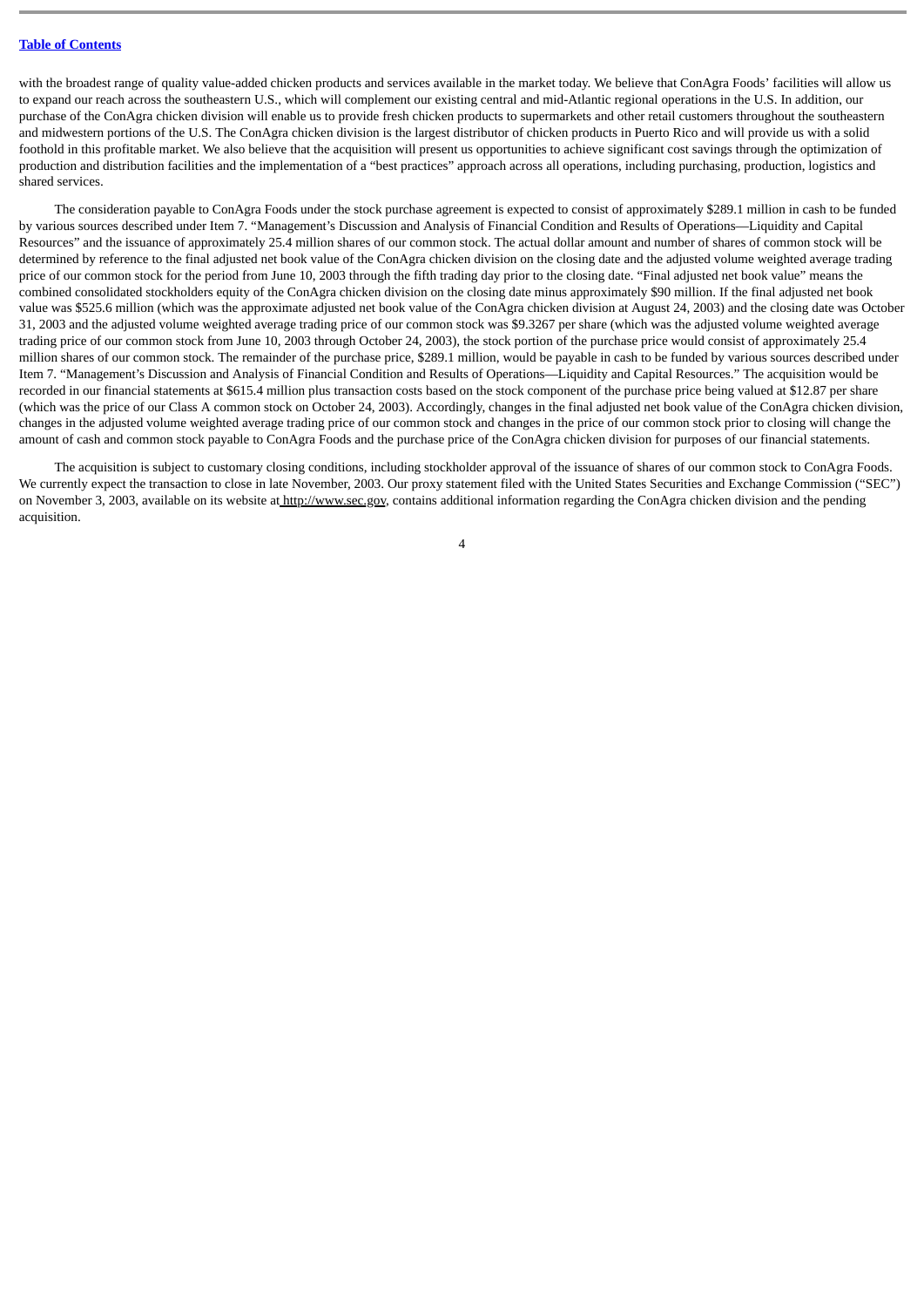In the last two fiscal years, we have been affected by two significant unexpected challenges. First, on March 12, 2002, an outbreak of low-pathogenic avian influenza, a disease contagious to turkey, chicken and other birds, was discovered in Virginia. We destroyed a significant amount of poultry affected as a result of the virus. No new flocks have tested positive for the presence of avian influenza in Virginia since July 2, 2002, and the Company believes that the outbreak has been contained. We currently believe there has been little or no effect on operations since March 2003 and there will be little or no impact on future periods from the outbreak. On June 19, 2002, U.S. Secretary of Agriculture Ann Veneman proposed to the Office of Management and Budget that the United States Department of Agriculture ("USDA") cover one-half of the total estimated economic loss suffered by the poultry industry and independent growers in Virginia due to the avian influenza outbreak. Secretary Veneman also recommended that the State of Virginia cover the remaining portion. We received \$26.6 million in federal compensation in fiscal 2003, which was recorded as "Non-recurring recoveries"; no more federal compensation is expected. We estimate that the negative effects of the virus on our operations were \$7.3 million and \$26.0 million in fiscal 2003 and 2002, respectively, thus resulting in an estimated net negative effect on operating income of \$6.7 million over the two periods combined. No assurances can be given that any state agencies will provide any economic assistance to the poultry growers and producers affected by the avian influenza outbreak in Virginia nor is any such assistance anticipated by us at this time. See Item 7. "Management's Discussion and Analysis of Financial Condition and Results of Operations."

Our second challenge occurred in October 2002, when one product sample produced in our Franconia, Pennsylvania facility that had not been shipped to customers tested positive for Listeria. As a result, we voluntarily recalled all cooked deli products produced at the plant from May 1, 2002 through October 11, 2002. No illnesses associated with the Listeria strain in a Northeastern outbreak have been linked to any of our products and no products of the Company have tested positive for the outbreak strain. We carried insurance designed to cover the direct recall related expenses and certain aspects of the related business interruption caused by the recall, and subject to the insurer's reservation of rights, we received a \$4.0 million advance payment on December 5, 2002 from our insurer with respect to the product recall claim. As of September 27, 2003, we have recorded \$22.5 million, net of the deductible amount of \$0.5 million and the \$4.0 million advance payment from our insurer, in recall related expenses as a component of "Current Assets—Trade accounts and other receivables", which we believe to be due from our insurance carriers. We estimate that the sales at the Franconia, Pennsylvania plant were negatively affected by approximately \$82.0 million and operating margins were negatively affected by approximately \$65.0 - \$70.0 million during the fiscal year ended September 27, 2003. As a result of these losses, the Company's claim for business interruption and certain product re-establishment costs will amount to approximately \$71 million for the period from the date of the recall through October 11, 2003, the 1-year anniversary of the recall and the insurance policy time limitation period for business interruption loss recovery. Aggregating the direct recall expense claim noted above with the anticipated business interruption and product re-establishment costs, our total claim is expected to be approximately \$100 million; although our policy limit is \$50 million, \$4 million of which has been received and \$22.5 million of which has been recorded as a receivable from our insurance carrier as of September 27, 2003. Therefore, the continuing effects of the recall on our business after September 27, 2003 will not be covered by insurance. This impact is estimated to continue until the sales of prepared foods turkey products from our Franconia, Pennsylvania plant have been reestablished in the market to pre-recall levels which we currently project to be in the second half of fiscal 2004. In July 2003, we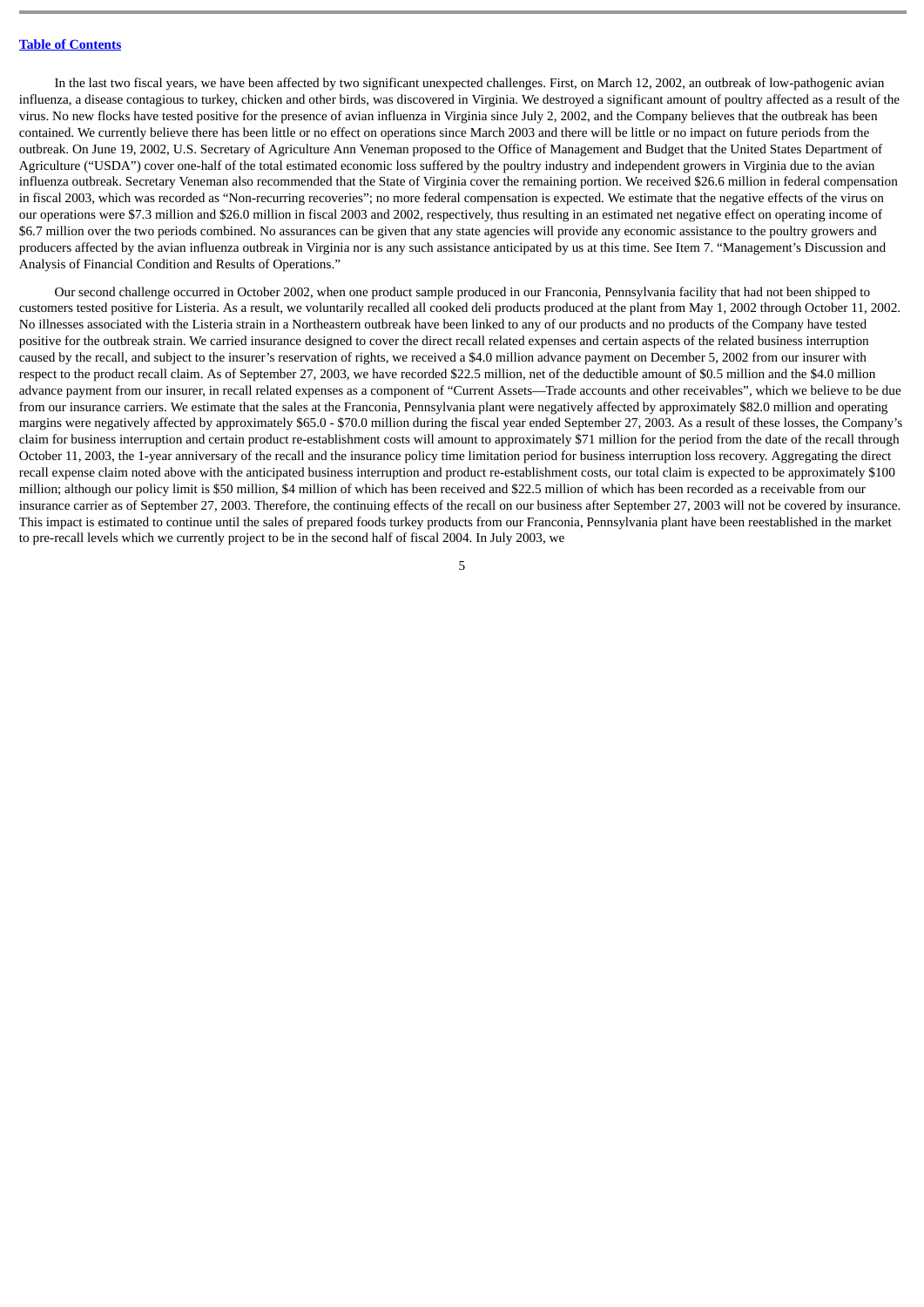took steps to reduce our turkey production levels by approximately 15%, which begins to take effect in early fiscal 2004, in an effort to mitigate future losses. After the effect of the reductions in turkey production described above, we estimate that the continuing effects of the recall will have a negative impact on our business of \$20.0 to \$25.0 million during the first six-months of fiscal 2004. See Item 7. "Management's Discussion and Analysis of Financial Condition and Results of Operations."

#### *Our Website.*

Our Annual Report on Form 10-K, Quarterly Reports on Form 10-Q, Current Reports on Form 8-K and amendments to those reports filed or furnished pursuant to Section 13(a) or 15(d) of the Securities Exchange Act of 1934 are available free of charge on our website at www.pilgrimspride.com, under the "Investors —SEC Filings" caption as soon as reasonably practicable after we electronically file such material with or furnish it to the SEC.

#### *Strategy.*

Our objectives are (1) to increase sales, profit margins and earnings and (2) to outpace the growth of, and maintain our leadership position in, the poultry industry. To achieve these goals, we plan to continue to pursue the following strategies and if acquired, apply these strategies to the ConAgra chicken division:

- *Capitalize on significant scale with leading industry position and brand recognition.* Following the completion of the ConAgra chicken division acquisition, we will be the second largest producer of chicken products in the United States. We estimate that our market share based on the total annual chicken production in the United States following the acquisition will be 16.3%, which is nearly twice the estimated market share of the third largest competitor in the chicken industry. The complementary fit of markets, distributor relationships and geographic locations are a few of the many benefits we anticipate realizing from this acquisition. We believe that ConAgra Foods' established relationship with broad-line national distributors will enable us to expand our customer base and provide nationwide distribution capabilities for all of our product lines. As a result, we believe we will be one of only two U.S. chicken producers that can supply the growing demand for a broad range of price competitive standard and specialized products with wellknown brand names on a nationwide basis from a single source supplier.
- *Realize significant synergies from the combined operations of Pilgrim's Pride and the ConAgra chicken division.* We expect that the ConAgra chicken division acquisition will result in significant cost saving opportunities and enhanced growth. We intend to integrate the ConAgra chicken division into Pilgrim's Pride as rapidly as possible while minimizing disruption to our respective operations. We expect to realize significant annualized cost savings after the ConAgra chicken division acquisition by:
	- taking advantage of our geographic presence by optimizing our supply chain management and logistics;
	- optimizing the uses of all production and distribution facilities; and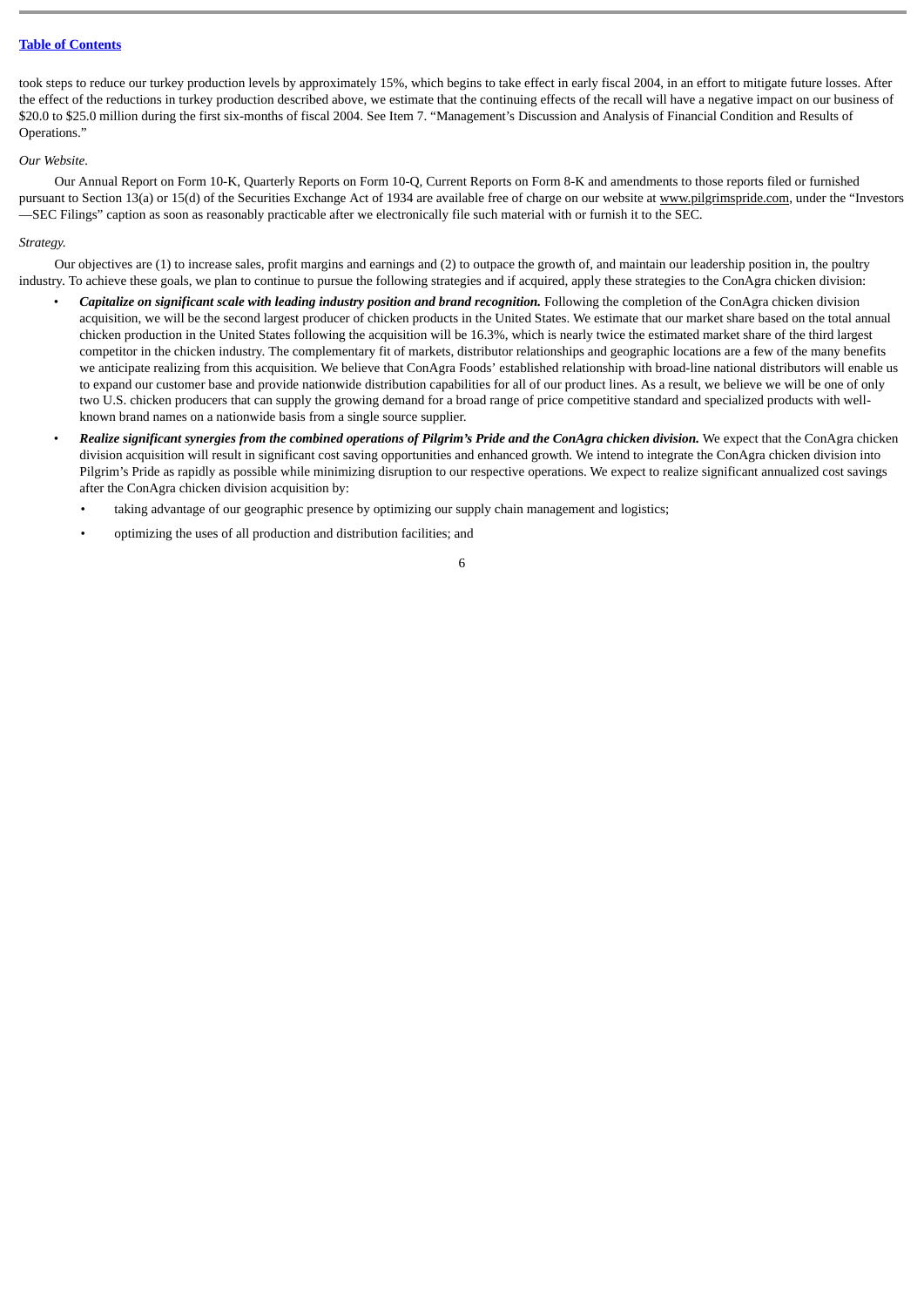- determining and implementing a "best practices" approach across all operations, including purchasing, production and shared services.
- *Capitalize on attractive U.S. prepared foods market.* We focus our U.S. growth initiatives on sales of prepared foods to the foodservice market because it continues to be one of the fastest growing and most profitable segments in the poultry industry. Products sold to this market segment require further processing, which enables us to charge a premium for our products, reducing the impact of feed ingredient costs on our profitability and improving and stabilizing our profit margins. Feed ingredient costs typically decrease from approximately 32-49% of total production cost for fresh chicken products to approximately 16-25% for prepared chicken products. Our sales of prepared chicken products grew from \$556.8 million in fiscal 1999 to \$921.1 million in fiscal 2003, a compounded annual growth rate of 13.4%. These prepared food sales represented 53.0% of our total U.S. chicken revenues in fiscal year 2003. The addition of ConAgra Foods' well-known brands, including Pierce® and Easy-Entrée®, will significantly expand Pilgrim's Pride's already sizeable prepared foods chicken division. ConAgra Foods' highly customized cooked chicken products, including breaded cutlets, sizzle strips and Wing-Dings®, for restaurants and specialty foodservice customers, complement our existing lines of pre-cooked breast fillets, tenderloins, burgers, nuggets, salads, and other prepared products for institutional foodservice, fast-food and retail customers.
- *Emphasize customer-driven research and technology.* We have a long-standing reputation for customer-driven research and development in designing new products and implementing advanced processing technology. This enables us to better meet our customers' changing needs for product innovation, consistent quality and cost efficiency. In particular, customer-driven research and development is integral to our growth strategy for the prepared foods market in which customers continue to place greater importance on value-added services. Our research and development personnel often work directly with customers in developing products for them, which we believe helps promote long-term relationships. We estimate that approximately \$358 million, or 30%, of our chicken sales to foodservice customers in fiscal 2003 consisted of new products, which were not sold by us in fiscal 1999.
- *Enhance U.S. fresh chicken profitability through value-added, branded products.* Our U.S. fresh chicken sales accounted for \$732.2 million, or 42.1%, of our U.S. chicken sales for fiscal 2003. In addition to maintaining the sales of traditional fresh chicken products, our strategy is to shift the mix of our U.S. fresh chicken products by continuing to increase sales of higher margin, faster growing products, such as fixed weight packaged products and marinated chicken and chicken parts, and to continually shift portions of this product mix into the higher value and margin prepared chicken products. Much of our fresh chicken products are sold under the Pilgrim's Pride® brand name, which is one of the best known brands in the chicken industry. With the addition of ConAgra Foods' processing plant in Gainesville, Georgia, we will add to our capabilities to cut and process case-ready, fixed-weight chicken for major national retail customers who are requesting standardized packaging in order to improve their offerings and inventory controls.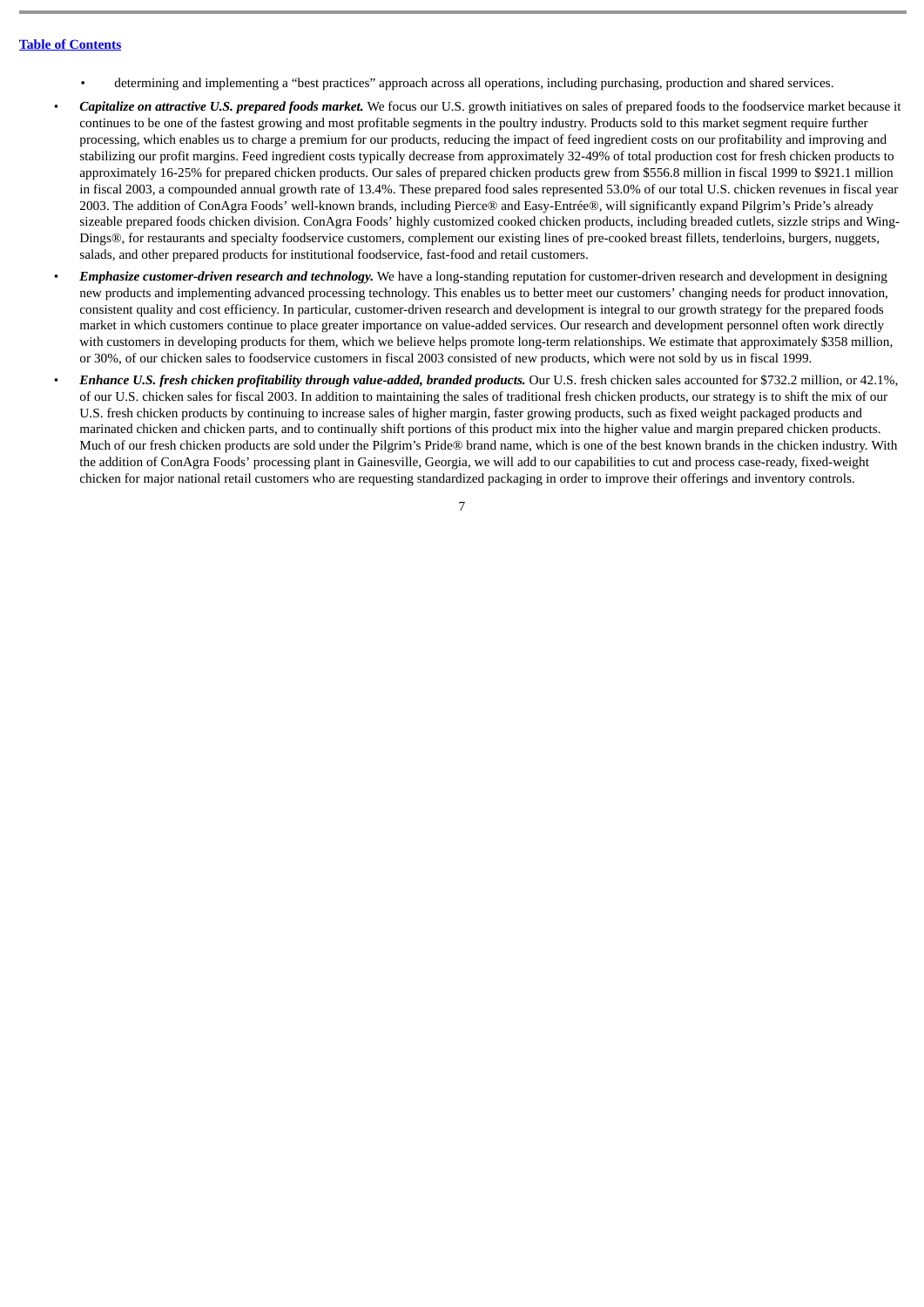- Improve operating efficiencies and increase capacity on a cost-effective basis. As production and sales grow, we continue to focus on improving operating efficiencies by investing in state-of-the-art technology and processes, training and our total quality management program. Specific initiatives include:
	- standardizing lowest-cost production processes across our various facilities;
	- centralizing purchasing and other shared services; and
	- upgrading technology where appropriate.

In addition, we have a proven history of increasing capacity while improving operating efficiencies at acquired properties both in the U.S. and Mexico. As a result, according to industry data, since 1993, we have consistently been one of the lowest cost producers of chicken in the U.S., and we also believe we are one of the lowest cost producers of chicken in Mexico.

- *Continue to penetrate the growing Mexican market.* We seek to leverage our leading market position and reputation for freshness and quality in Mexico by focusing on the following objectives:
	- to be one of the most cost-efficient producers and processors of chicken in Mexico by applying technology and expertise utilized in the U.S.;
	- to continually increase our distribution of higher margin, more value-added products to national retail stores and restaurants; and
	- to continue to build and emphasize brand awareness and capitalize on Mexican consumers' preference for branded products and their insistence on freshness and quality.
- *Leverage our turkey operations.* We plan to take advantage of our leading market position and reputation as a high quality, high service provider of chicken products to purchasers of turkey products by focusing on the following objectives:
	- cross-selling prepared turkey products to existing chicken customers;
	- developing new and innovative prepared turkey products by capitalizing on our research and development expertise;
	- improving operating efficiencies in our turkey operations by applying proven management methodologies and techniques employed historically in our chicken operations; and
	- capitalizing on the unique opportunity to establish, develop and market turkey products under the Pilgrim's Pride® brand name.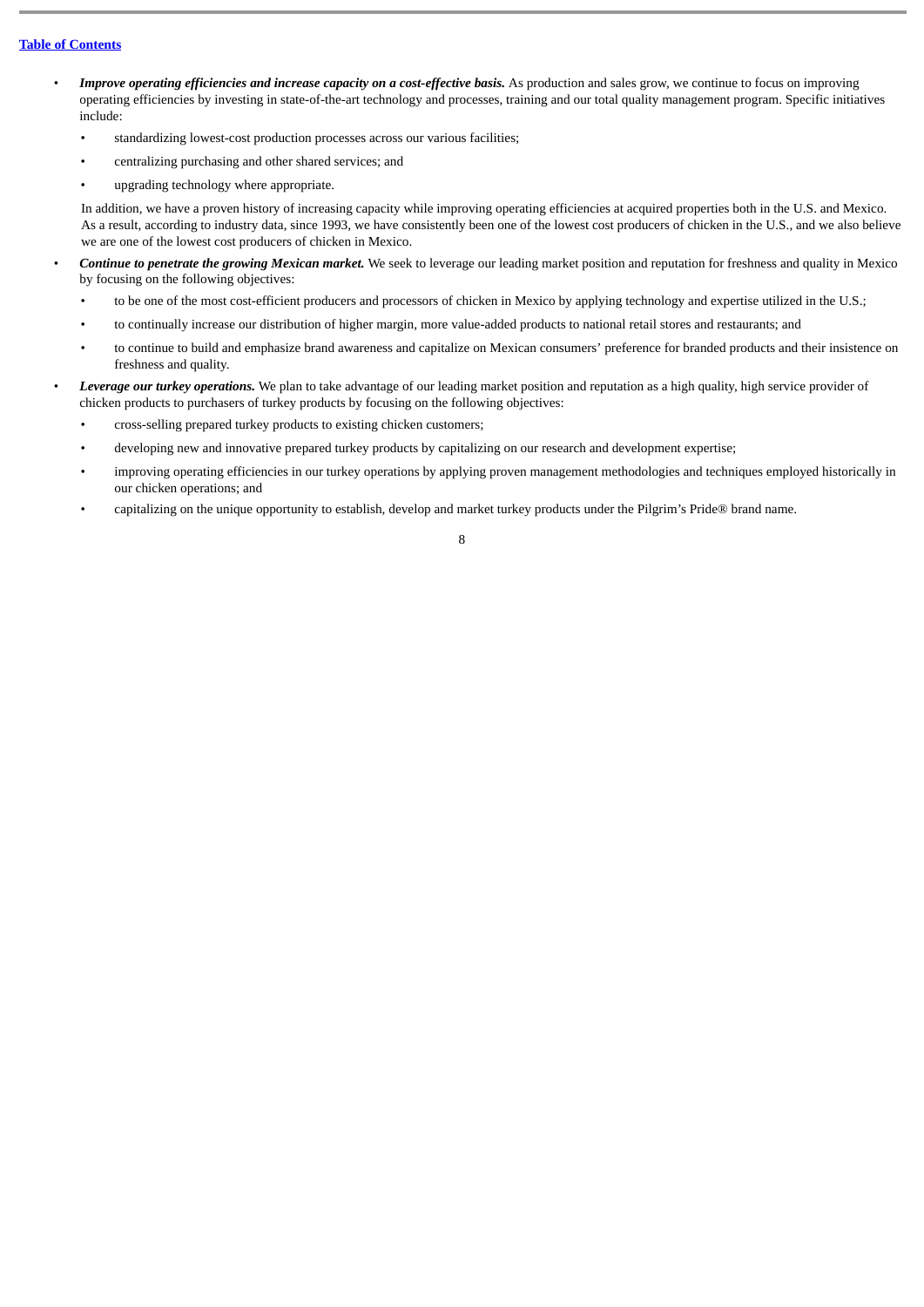• *Capitalize on export opportunities.* We intend to continue to focus on international opportunities to complement our U.S. poultry operations and capitalize on attractive export markets. According to the USDA, the export of U.S. poultry products grew 10.2% for chicken and decreased 1.1% for turkey from 1998 through 2002. We believe that U.S. poultry exports will grow as worldwide demand increases for high-grade, low-cost protein sources. According to USDA data, the export market is expected to grow at a compounded annual growth rate of 2.7% and 3.0% for chicken and turkey, respectively, from 2002 to 2007. Historically, we have targeted international markets to generate additional demand for our chicken and turkey dark meat, which is a natural by-product of our U.S. operations given our concentration on prepared foods products and the U.S. customers' general preference for white meat. As part of this initiative, we have created a significant international distribution network into several markets, including Mexico, which we now utilize not only for dark meat distribution, but also for various higher margin prepared foods and other poultry products. We employ both a direct international sales force and export brokers. Our key international markets include Eastern Europe including Russia, the Far East and Mexico. We believe that we have substantial opportunities to expand our sales to these markets by capitalizing on direct international distribution channels supplemented by our existing export broker relationships. Our exports and other category accounted for approximately 4.8% of our net sales in fiscal 2003.

#### *Products and Markets.*

Our chicken products consist primarily of:

(1) Prepared chicken products, which are products such as portion-controlled breast fillets, tenderloins and strips, delicatessen products, salads, formed nuggets and patties and bone-in chicken parts. These products are sold either refrigerated or frozen and may be fully cooked, partially cooked or raw. In addition, these products are breaded or non-breaded and either pre-marinated or non-marinated. Since November 2002, we no longer produce frankfurters; although, we continue to distribute frankfurters processed by others.

(2) Fresh chicken, which is refrigerated (non-frozen) whole or cut-up chicken sold to the foodservice industry either pre-marinated or non-marinated. Fresh chicken also includes prepackaged chicken, which includes various combinations of freshly refrigerated, whole chickens and chicken parts in trays, bags or other consumer packs labeled and priced ready for the retail grocer's fresh meat counter.

(3) Export and other chicken products, which are primarily parts and whole chicken, either refrigerated or frozen for U.S. export or domestic use, and chicken prepared foods products for U.S. export.

(4) Mexico products, which consist primarily of lower value-added products such as eviscerated chicken and chicken parts and basic products such as New York dressed (whole chicken with only feathers and blood removed) and live birds.

 $\overline{Q}$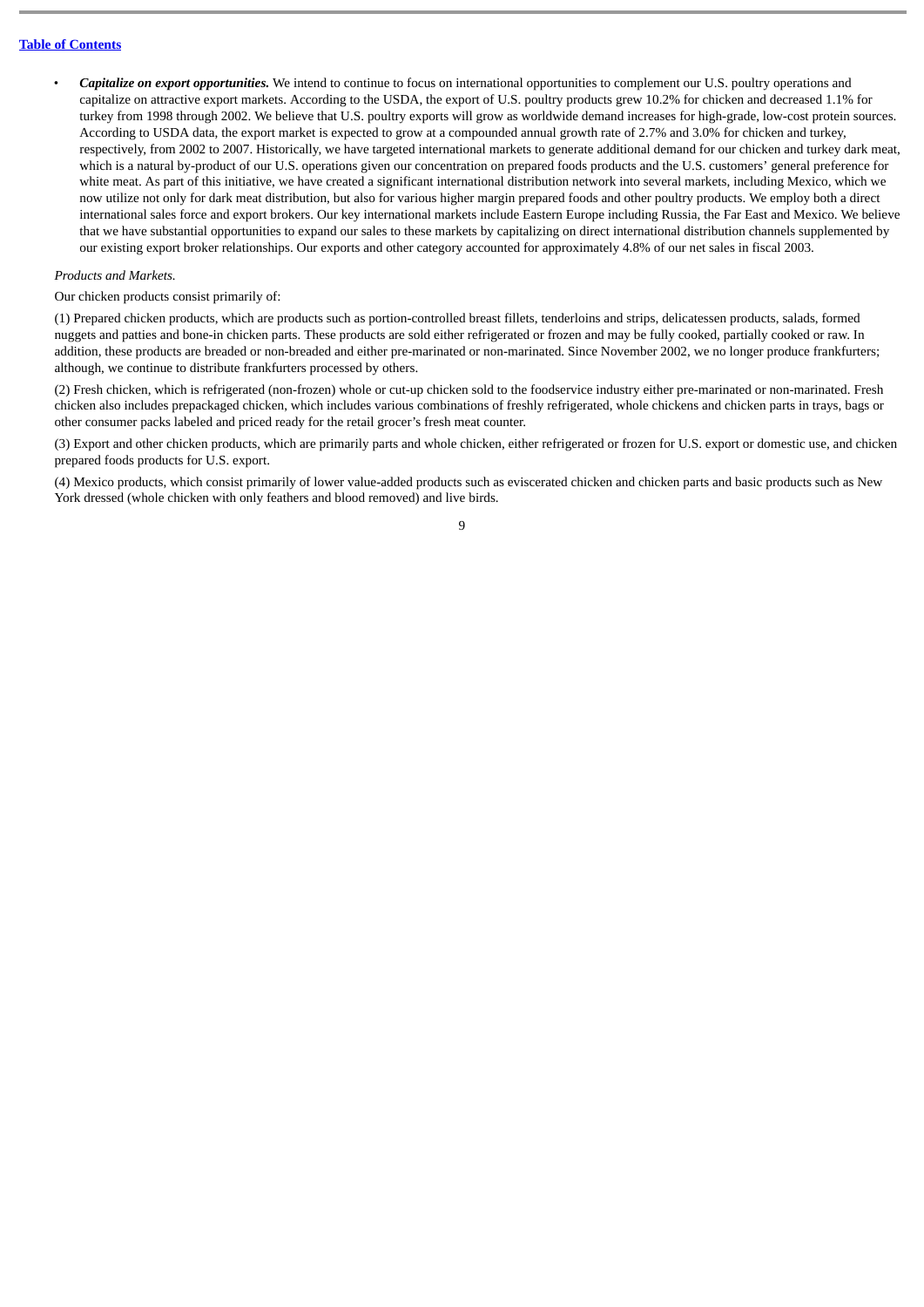Our turkey products consist primarily of:

(1) Prepared turkey products, which are products such as turkey sausages, ground turkey, turkey hams and roasts, ground turkey breast products, salads and flavored turkey burgers. We also have an array of cooked, further processed deli products. Since November 2002, we are no longer producing frankfurters; although, we continue to distribute frankfurters processed by others.

(2) Fresh turkey, which includes fresh traypack products, turkey burgers, and fresh and frozen whole birds, as well as semi-boneless whole turkey, which has all bones except the drumsticks removed.

(3) Export and other products, which are parts and whole turkey products, either refrigerated or frozen, for U.S. export or domestic use, turkey prepared foods products for U.S. export or domestic use, and frankfurters produced by others for U.S. export or domestic use.

Our chicken and turkey products are sold primarily to:

(1) Foodservice customers, which are customers such as chain restaurants, food processors, foodservice distributors and certain other institutions. We sell to our foodservice customers products ranging from portion-controlled refrigerated poultry parts to fully-cooked and frozen, breaded or non-breaded poultry parts or formed products.

(2) Retail customers, which are customers such as grocery store chains, wholesale clubs and other retail distributors. We sell to our retail customers branded, pre-packaged, cut-up and whole poultry, and fresh refrigerated or frozen whole poultry and poultry parts in trays, bags or other consumer packs.

The following table sets forth, for the periods beginning with fiscal 1999, net sales attributable to each of our primary product lines and markets served with those products. Consistent with our long-term strategy, we have emphasized our U.S. growth initiatives on sales of prepared foods products, primarily to the foodservice market, because this product and market segment has experienced, and we believe will continue to experience, greater growth than fresh chicken products. We based the table on our internal sales reports and their classification of product types and customers.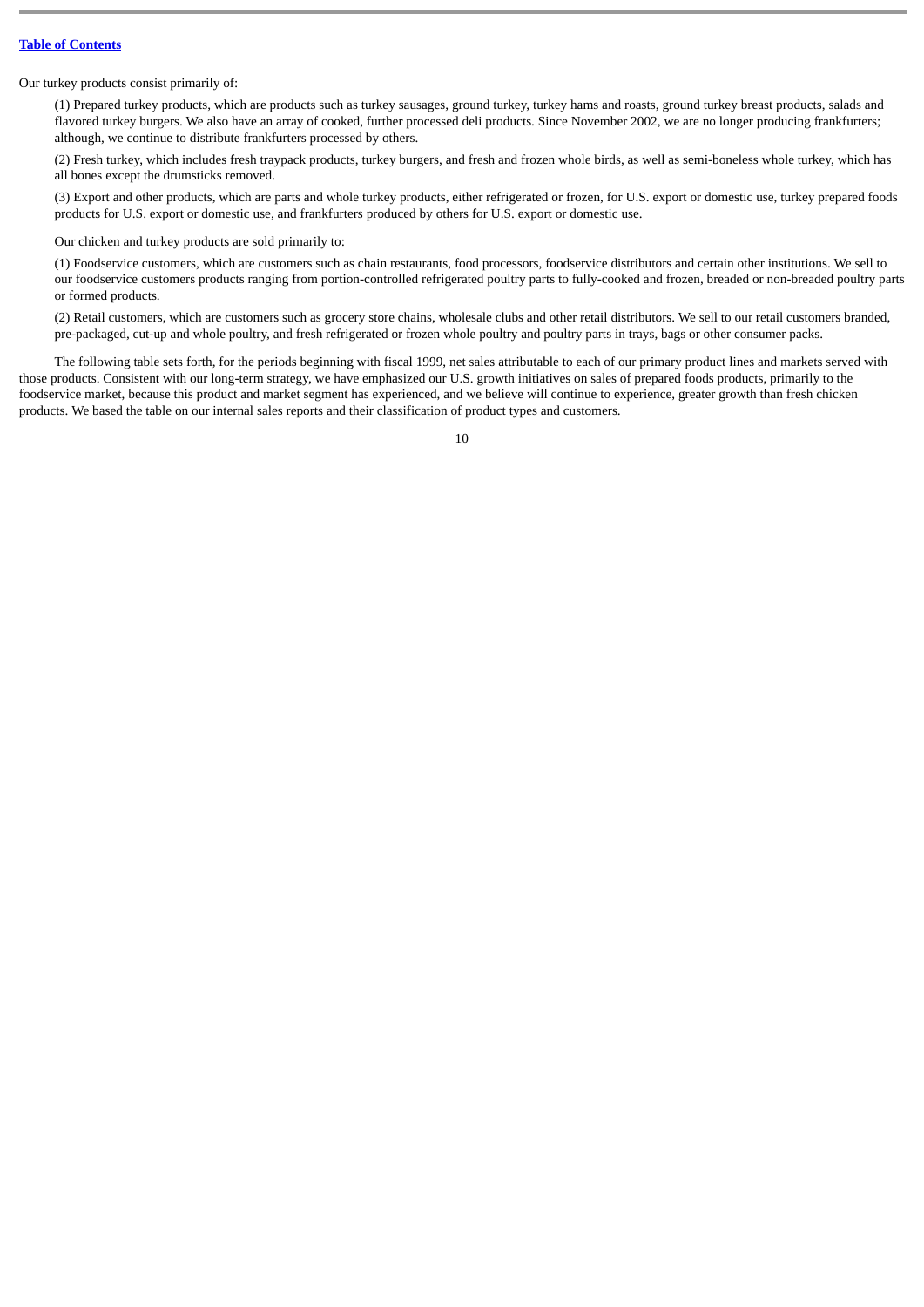|                                                                           |                          | <b>Fiscal Year Ended</b>           |                              |                     |                      |  |  |  |  |
|---------------------------------------------------------------------------|--------------------------|------------------------------------|------------------------------|---------------------|----------------------|--|--|--|--|
|                                                                           | Sept. 27,<br>2003        | Sept. 28,<br>2002                  | Sept. 29,<br>$2001^{(a)}$    | Sept. 30,<br>2000   | Oct. 2,<br>1999      |  |  |  |  |
|                                                                           | (52 weeks)               | (52 weeks)                         | (52 weeks)<br>(in thousands) | (52 weeks)          | $(53$ weeks)         |  |  |  |  |
| <b>U.S. Chicken Sales:</b>                                                |                          |                                    |                              |                     |                      |  |  |  |  |
| Prepared Foods:                                                           |                          |                                    |                              |                     |                      |  |  |  |  |
| Foodservice<br>Retail                                                     | 731,331<br>\$<br>163,018 | $\mathbb{S}$<br>659,856<br>158,299 | \$ 632,075<br>103,202        | \$589,395<br>47,655 | \$ 527,732<br>28,079 |  |  |  |  |
|                                                                           |                          |                                    |                              |                     |                      |  |  |  |  |
| <b>Total Prepared Foods</b>                                               | 894,349                  | 818,155                            | 735,277                      | 637,050             | 555,811              |  |  |  |  |
| Fresh Chicken:                                                            |                          |                                    |                              |                     |                      |  |  |  |  |
| Foodservice                                                               | 474,251                  | 448,376                            | 387,624                      | 202,192             | 205,968              |  |  |  |  |
| Retail                                                                    | 257,911                  | 258,424                            | 224,693                      | 148,977             | 163,387              |  |  |  |  |
| <b>Total Fresh Chicken</b>                                                | 732,162                  | 706,800                            | 612,317                      | 351,169             | 369,355              |  |  |  |  |
| Export and Other:                                                         |                          |                                    |                              |                     |                      |  |  |  |  |
| <b>Prepared Foods</b>                                                     | 26,714                   | 30,528                             | 18,912                       | 4,595               | 1,030                |  |  |  |  |
| Other Chicken                                                             | 85,087                   | 93,575                             | 105,834                      | 57,573              | 37,300               |  |  |  |  |
|                                                                           |                          |                                    |                              |                     |                      |  |  |  |  |
| <b>Total Export and Other</b>                                             | 111,801                  | 124,103                            | 124,746                      | 62,168              | 38,330               |  |  |  |  |
| Total U.S. Chicken                                                        | 1,738,312                | 1,649,058                          | 1,472,340                    | 1,050,387           | 963,496              |  |  |  |  |
| <b>Mexico Chicken Sales:</b>                                              | 349,305                  | 323,769                            | 303,433                      | 285,605             | 233,074              |  |  |  |  |
| <b>Total Chicken Sales</b>                                                | 2,087,617                | 1,972,827                          | 1,775,773                    | 1,335,992           | 1,196,570            |  |  |  |  |
|                                                                           |                          |                                    |                              |                     |                      |  |  |  |  |
| <b>U.S. Turkey Sales:</b>                                                 |                          |                                    |                              |                     |                      |  |  |  |  |
| Prepared Foods:                                                           |                          |                                    |                              |                     |                      |  |  |  |  |
| Foodservice                                                               | 89,957                   | 134,651                            | 88,012                       |                     |                      |  |  |  |  |
| Retail                                                                    | 29,141                   | 54,638                             | 48,681                       |                     |                      |  |  |  |  |
| <b>Total Prepared Foods</b>                                               | 119,098                  | 189,289                            | 136,693                      |                     |                      |  |  |  |  |
| Fresh Turkey:                                                             |                          |                                    |                              |                     |                      |  |  |  |  |
| Foodservice                                                               | 48,448                   | 36,119                             | 18,618                       |                     |                      |  |  |  |  |
| Retail                                                                    | 125,411                  | 107,582                            | 71,647                       |                     |                      |  |  |  |  |
| <b>Total Fresh Turkey</b>                                                 | 173,859                  | 143,701                            | 90,265                       |                     |                      |  |  |  |  |
| Export and Other:                                                         |                          |                                    |                              |                     |                      |  |  |  |  |
| <b>Prepared Foods</b>                                                     | 2,128                    | 2,858                              | 2,434                        |                     |                      |  |  |  |  |
| Other Turkey                                                              | 10,593                   | 12,270                             | 9,443                        |                     |                      |  |  |  |  |
| <b>Total Export and Other</b>                                             | 12,721                   | 15,128                             | 11,877                       |                     | —                    |  |  |  |  |
| Total U.S. Turkey Sales                                                   | 305,678                  | 348,118                            | 238,835                      |                     | $\qquad \qquad -$    |  |  |  |  |
|                                                                           |                          |                                    |                              |                     |                      |  |  |  |  |
| <b>Sales of Other Products:</b>                                           |                          |                                    |                              |                     |                      |  |  |  |  |
| <b>United States</b>                                                      | 207,284                  | 193,691                            | 179,859                      | 141,690             | 139,407              |  |  |  |  |
| Mexico                                                                    | 18,766                   | 19,082                             | 20,245                       | 21,757              | 21,426               |  |  |  |  |
| <b>Total Sales of Other Products</b>                                      | 226,050                  | 212,773                            | 200,104                      | 163,447             | 160,833              |  |  |  |  |
| <b>Total Net Sales</b>                                                    | \$2,619,345              | \$2,533,718                        | \$2,214,712                  | \$1,499,439         | \$1,357,403          |  |  |  |  |
|                                                                           |                          |                                    |                              |                     |                      |  |  |  |  |
| <b>Total Chicken Prepared Foods</b><br><b>Total Turkey Prepared Foods</b> | \$921,063<br>121,226     | \$ 848,683<br>192,147              | \$754,189<br>139,127         | \$641,645           | \$556,841            |  |  |  |  |
|                                                                           |                          |                                    |                              |                     |                      |  |  |  |  |

(a) The acquisition of WLR Foods on January 27, 2001 has been accounted for as a purchase, and the results of operations for this acquisition have been included in our consolidated results of operations since the acquisition date.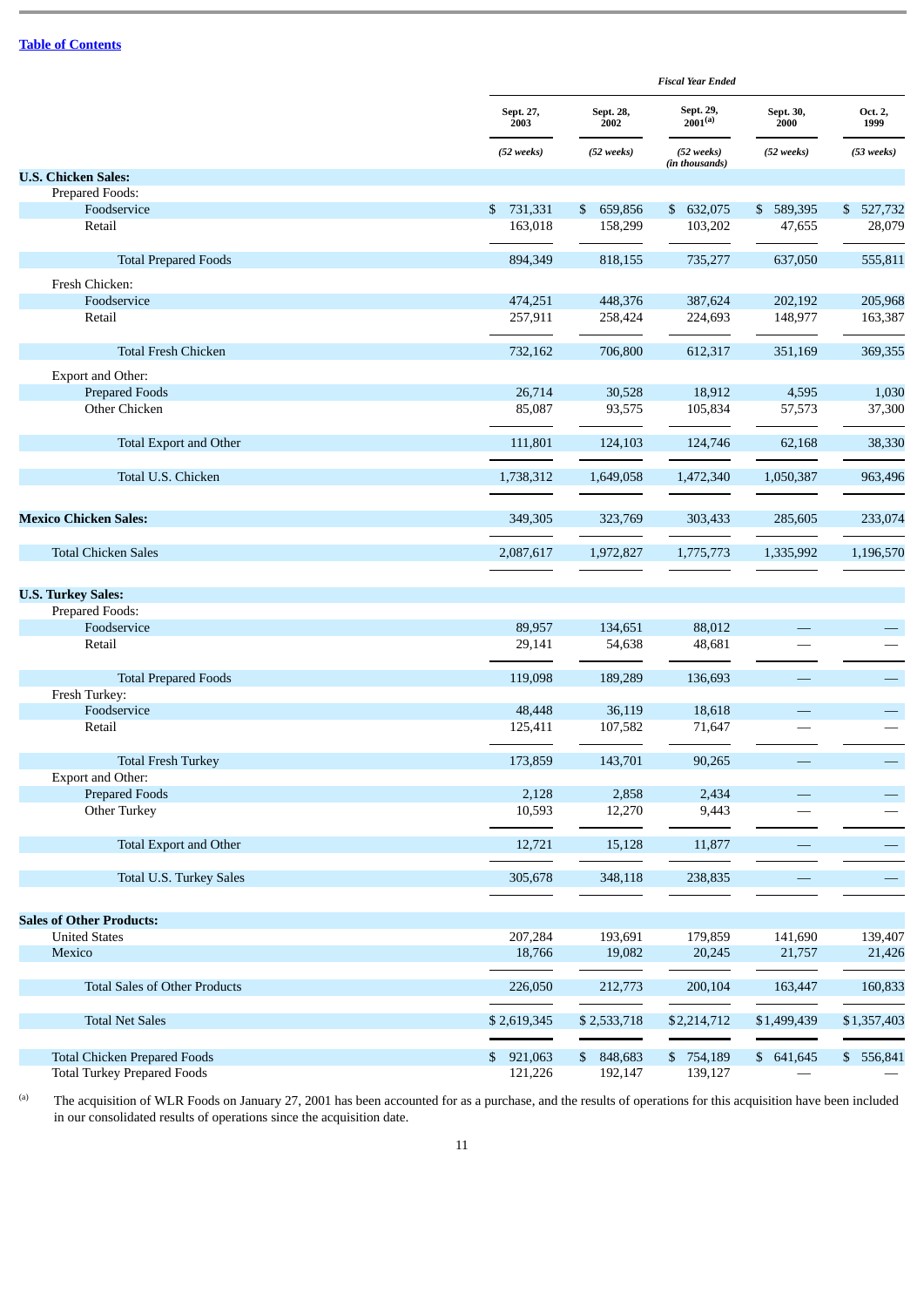The following table sets forth, beginning with fiscal 1999, the percentage of net U.S. chicken and turkey sales attributable to each of our primary product lines and the markets serviced with those products. We based the table and related discussion on our internal sales reports and their classification of product types and customers.

|                                                              |                   | <b>Fiscal Year Ended</b> |                   |                          |                          |  |  |  |  |
|--------------------------------------------------------------|-------------------|--------------------------|-------------------|--------------------------|--------------------------|--|--|--|--|
|                                                              | Sept. 27,<br>2003 | Sept. 28,<br>2002        | Sept. 29,<br>2001 | Sept. 30,<br>2000        | Oct. 2,<br>1999          |  |  |  |  |
| <b>U.S. Chicken Sales:</b>                                   |                   |                          |                   |                          |                          |  |  |  |  |
| Prepared Foods:                                              |                   |                          |                   |                          |                          |  |  |  |  |
| Foodservice                                                  | 42.1%             | 39.9%                    | 42.9%             | 56.2%                    | 54.7%                    |  |  |  |  |
| Retail                                                       | 9.4               | 9.6                      | 7.0               | 4.5                      | 2.9                      |  |  |  |  |
| <b>Total Prepared Foods</b>                                  | 51.5              | 49.5                     | 49.9              | 60.7                     | 57.6                     |  |  |  |  |
| Fresh Chicken:                                               |                   |                          |                   |                          |                          |  |  |  |  |
| Foodservice                                                  | 27.3              | 27.2                     | 26.3              | 19.2                     | 21.4                     |  |  |  |  |
| Retail                                                       | 14.8              | 15.7                     | 15.3              | 14.2                     | 17.0                     |  |  |  |  |
| <b>Total Fresh Chicken</b>                                   | 42.1              | 42.9                     | 41.6              | 33.4                     | 38.4                     |  |  |  |  |
| Export and Other:                                            |                   |                          |                   |                          |                          |  |  |  |  |
| <b>Prepared Foods</b>                                        | 1.5               | 1.9                      | 1.3               | 0.4                      | 0.1                      |  |  |  |  |
| <b>Other Chicken</b>                                         | 4.9               | 5.7                      | 7.2               | 5.5                      | 3.9                      |  |  |  |  |
| <b>Total Export and Other</b>                                | 6.4               | 7.6                      | 8.5               | 5.9                      | 4.0                      |  |  |  |  |
| Total U.S. Chicken                                           | 100.0%            | 100.0%                   | 100.0%            | 100.0%                   | 100.0%                   |  |  |  |  |
| <b>U.S. Turkey Sales:</b>                                    |                   |                          |                   |                          |                          |  |  |  |  |
| Prepared Foods:                                              |                   |                          |                   |                          |                          |  |  |  |  |
| Foodservice                                                  | 29.5%             | 38.7%                    | 36.8%             |                          |                          |  |  |  |  |
| Retail                                                       | 9.5               | 15.7                     | 20.4              |                          |                          |  |  |  |  |
| <b>Total Prepared Foods</b>                                  | 39.0              | 54.4                     | 57.2              | $\hspace{0.05cm}$        |                          |  |  |  |  |
| Fresh Turkey:                                                |                   |                          |                   |                          |                          |  |  |  |  |
| Foodservice                                                  | 15.8              | 10.4                     | 7.8               | $\overline{\phantom{0}}$ |                          |  |  |  |  |
| Retail                                                       | 41.0              | 30.9                     | 30.0              | $\qquad \qquad -$        |                          |  |  |  |  |
| <b>Total Fresh Turkey</b>                                    | 56.8              | 41.3                     | 37.8              | $\overline{\phantom{m}}$ |                          |  |  |  |  |
|                                                              |                   |                          |                   |                          |                          |  |  |  |  |
| Export and Other:                                            |                   |                          |                   |                          |                          |  |  |  |  |
| <b>Prepared Foods</b>                                        | $0.7\,$           | $\rm 0.8$                | $1.0\,$           |                          |                          |  |  |  |  |
| Other Turkey                                                 | 3.5               | $3.5\,$                  | 4.0               |                          |                          |  |  |  |  |
| Total Export and Other                                       | $4.2\,$           | 4.3                      | $5.0\,$           | $\overline{\phantom{0}}$ |                          |  |  |  |  |
| Total U.S. Turkey                                            | 100.0%            | 100.0%                   | $100.0\%$         | $\overline{\phantom{m}}$ | $\overline{\phantom{0}}$ |  |  |  |  |
| Total Chicken Prepared Foods as a percentage of U.S. Chicken | 53.0%             | 51.4%                    | 51.2%             | 61.1%                    | 57.7%                    |  |  |  |  |
|                                                              |                   |                          |                   |                          |                          |  |  |  |  |
| Total Turkey Prepared Foods as a percentage of U.S. Turkey   | 39.7%             | 55.2%                    | 58.2%             |                          |                          |  |  |  |  |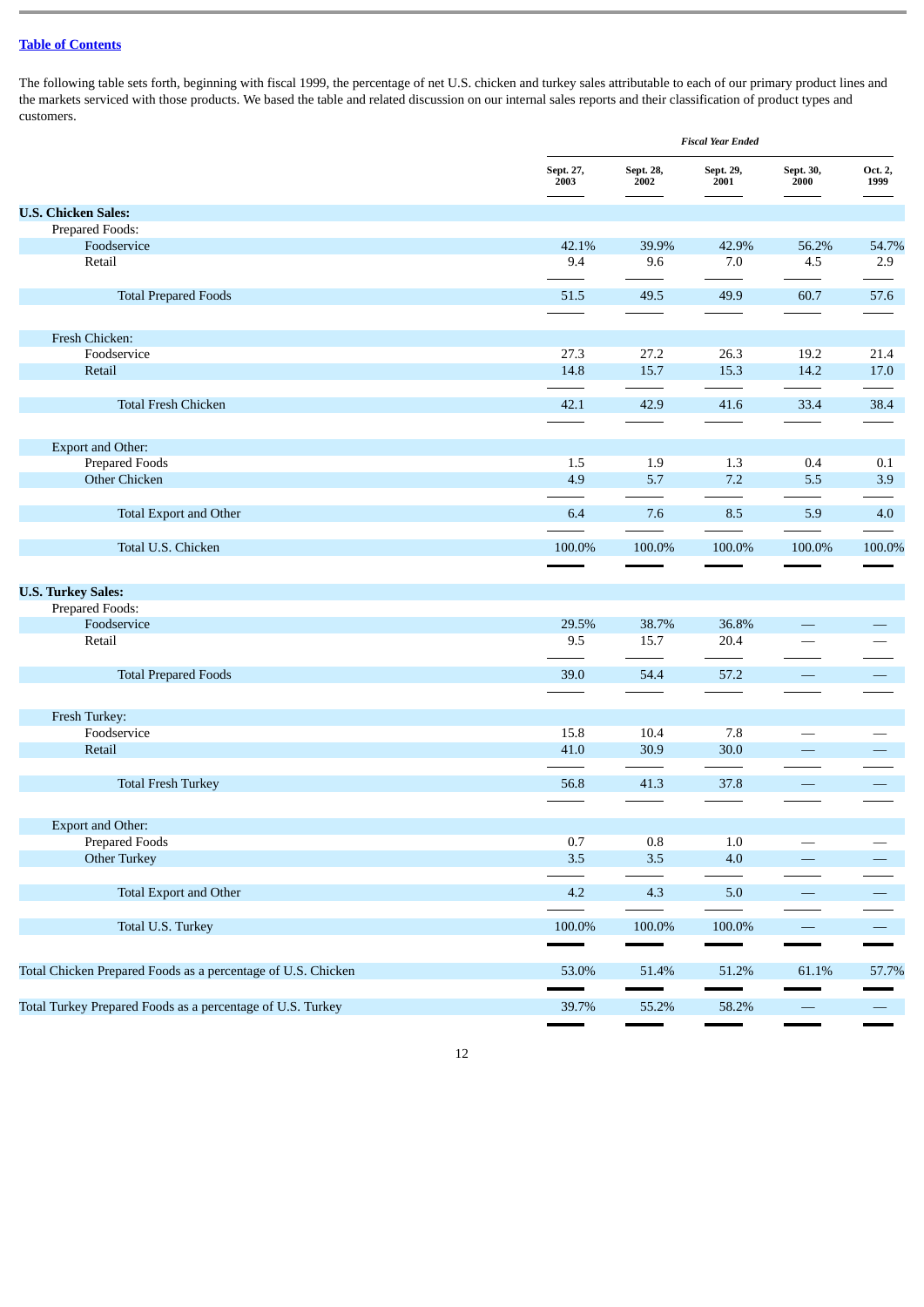## **UNITED STATES**

# **Product Types**

#### *Chicken Products*

*Prepared Foods Overview.* During fiscal 2003, \$894.3 million, or 51.5%, of our U.S. chicken sales were in prepared foods products to foodservice customers and retail distributors, as compared to \$555.8 million in fiscal 1999. These numbers reflect the strategic focus for our growth. The market for prepared chicken products has experienced, and we believe will continue to experience, greater growth, higher average sales prices and higher margins than fresh chicken products. Also, the production and sale in the U.S. of prepared foods products reduce the impact of the costs of feed ingredients on our profitability. Feed ingredient costs are the single largest component of our total U.S. cost of goods sold, representing approximately 31% of our U.S. cost of goods sold for the year ended September 27, 2003. The production of feed ingredients is positively or negatively affected primarily by weather patterns throughout the world, the global level of supply inventories, demand for feed ingredients, and the agricultural policies of the United States and foreign governments. As further processing is performed, feed ingredient costs become a decreasing percentage of a product's total production cost, thereby reducing their impact on our profitability. Products sold in this form enable us to charge a premium, reduce the impact of feed ingredient costs on our profitability and improve and stabilize our profit margins.

We establish prices for our prepared chicken products based primarily upon perceived value to the customer, production costs and prices of competing products. The majority of these products are sold pursuant to agreements with varying terms that either set a fixed price for the products or set a price according to formulas based on an underlying commodity market, subject in many cases to minimum and maximum prices.

*Fresh Chicken Overview.* Our fresh chicken business is an important component of our sales and accounted for \$732.2 million, or 42.1%, of our total U.S. chicken sales for fiscal 2003. In addition to maintaining sales of mature, traditional fresh chicken products, our strategy is to shift the mix of our U.S. fresh chicken products by continuing to increase sales of higher margin, faster growing products, such as marinated chicken and chicken parts and to continually shift portions of this product mix into the higher value and margin prepared chicken products.

Most fresh chicken products are sold to established customers based upon certain weekly or monthly market prices reported by the USDA and other public price reporting services, plus a markup, which is dependent upon the customer's location, volume, product specifications and other factors. We believe our practices with respect to sales of fresh chicken are generally consistent with those of our competitors. Prices of these products are negotiated daily or weekly.

*Export and Other Chicken Products Overview.* Our export and other products consist of whole chickens and chicken parts sold primarily in bulk, nonbranded form either refrigerated to distributors in the U.S. or frozen for distribution to export markets and branded and non-branded prepared foods products for distribution to export markets. In fiscal 2003, approximately \$111.8 million or 6.4%, of our sales were attributable to U.S. chicken export and other products. These exports and other products, other than the prepared foods products, have historically been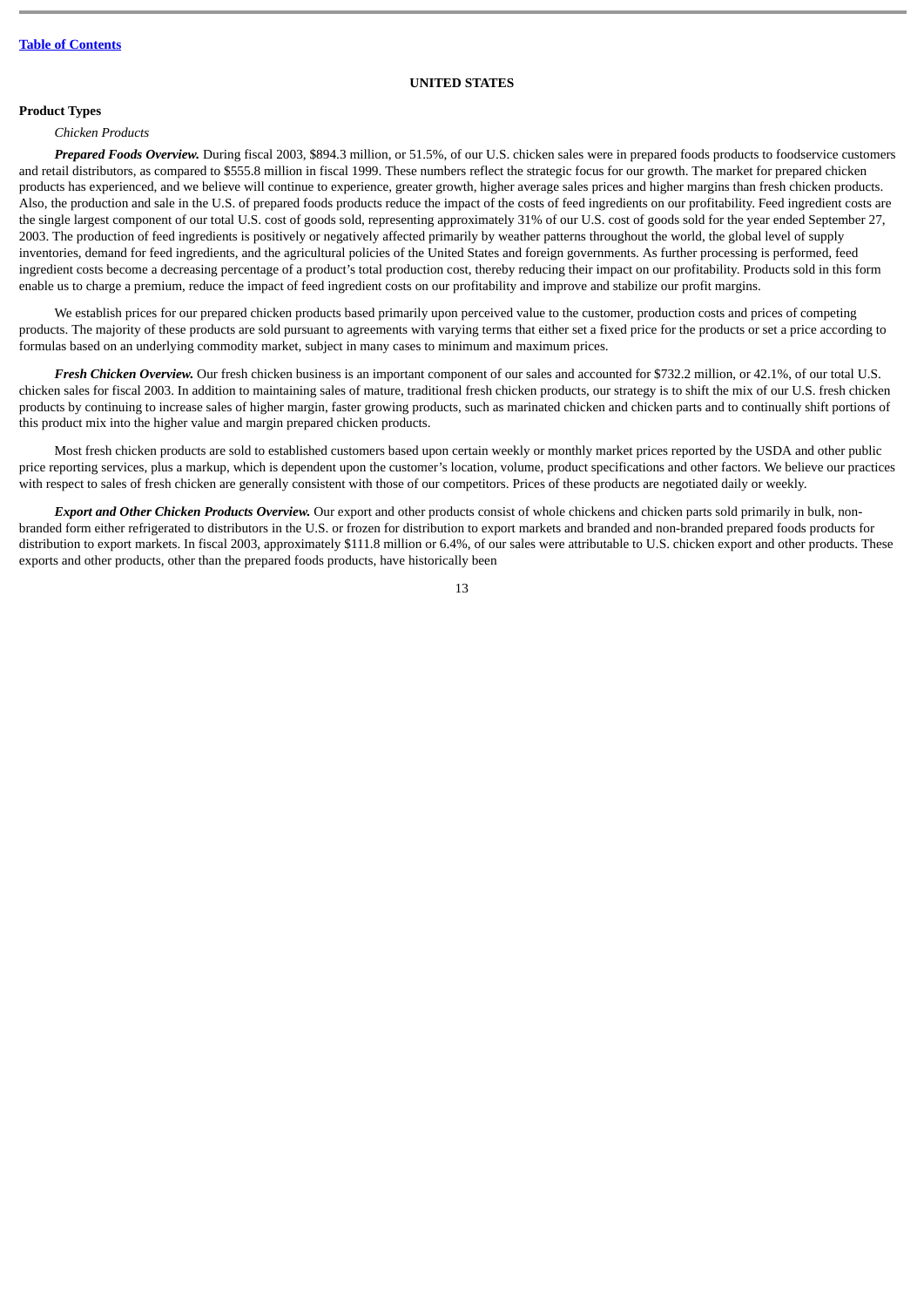characterized by lower prices and greater price volatility than our more value-added product lines.

# *Turkey Products*

In October 2002, we voluntarily recalled cooked deli-meat products produced at one of our facilities. From March 2002 through March 2003, our sales of turkey products were negatively impacted by an outbreak of low-pathogenic avian influenza in Virginia, which resulted in the destruction of a significant number of our turkey flocks. See Item 7. "Management's Discussion and Analysis of Financial Condition and Results of Operations—Results of Operations."

*Prepared Foods Overview.* During fiscal 2003, \$119.1 million, or 39.0%, of our U.S. total turkey sales were prepared turkey products sold to foodservice customers and retail distributors and exported prepared food products. Like the U.S. chicken markets, the market for prepared turkey products has experienced greater growth and higher margins than fresh turkey products, and the production and sale of prepared turkey products reduce the impact of the costs of feed ingredients on our profitability. Feed ingredient costs are the single largest component of our turkey division cost of goods sold, representing approximately 40.0% of our turkey cost of goods sold in fiscal 2003. Similarly with the chicken business, as further processing is performed, feed ingredient costs become a decreasing percentage of a product's total production cost, thereby reducing their impact on our profitability.

We establish prices for our prepared turkey products based primarily upon perceived value to the customer, production costs and prices of competing products. The majority of these products are sold pursuant to agreements with varying terms that either set a fixed price or are subject to a market driven formula.

*Fresh Turkey Overview.* Our fresh turkey business is an important component of our sales and accounted for \$173.9 million, or 56.8%, of our total turkey sales in fiscal 2003. As is typical for the industry, a significant portion of the sales of fresh and frozen whole turkeys is seasonal in nature, with the height of sales occurring during the Thanksgiving and Christmas holidays. In addition to maintaining sales of mature, traditional fresh turkey products, our strategy is to shift the mix of our fresh turkey products by increasing sales of higher margin, faster growing value-added prepared turkey products, such as deli meats, ground turkey, turkey burgers and sausage, roasted turkey and salads.

Most fresh turkey products are sold to established customers pursuant to agreements with varying terms that either set a fixed price or are subject to a market driven formula with some agreements based upon market prices reported by the USDA and other public price reporting services, plus a markup, which is dependent upon the customer's location, volume, product specifications and other factors. We believe our practices with respect to sales of fresh turkey are generally consistent with those of our competitors with similar programs. Prices of these products are generally negotiated daily or weekly.

*Export and Other Turkey Products Overview.* Our export and other turkey products consist primarily of turkey parts sold primarily in bulk, non-branded form, frozen for distribution to export markets and refrigerated and frozen frankfurters sold in a branded form. In fiscal 2003,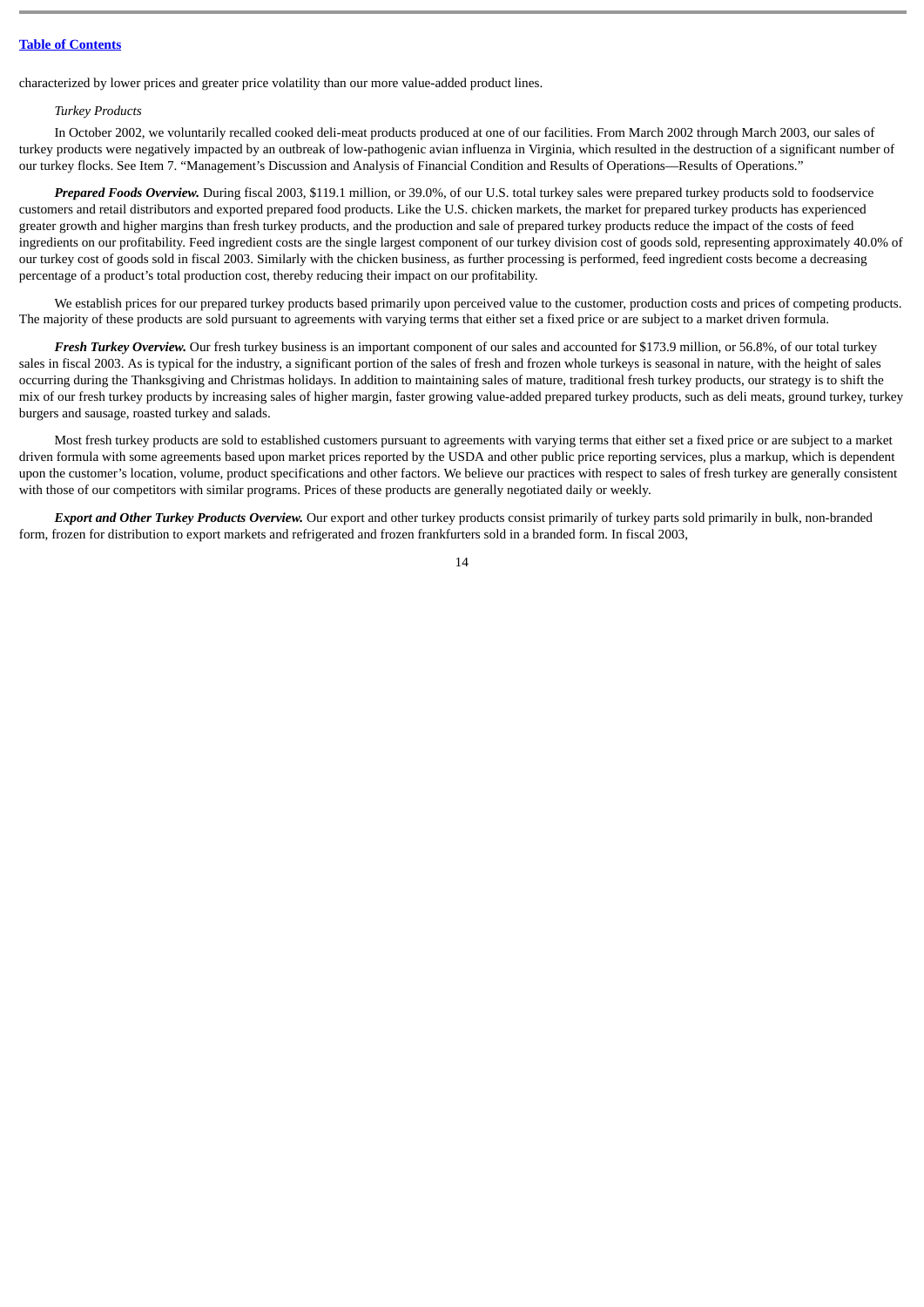approximately \$12.7 million, or 4.2%, of our total U.S. turkey sales were attributable to export and other sales. These exports and other products have historically been characterized by lower prices and greater price volatility than our value-added product lines. Since November 2002, we are no longer producing frankfurters; although, we continue to distribute frankfurters produced by others.

### **Markets for Chicken Products**

*Foodservice.* The majority of our U.S. chicken sales are derived from products sold to the foodservice market. This market principally consists of chain restaurants, food processors and certain other institutions located throughout the continental United States. We supply chicken products ranging from portioncontrolled refrigerated chicken parts to fully cooked and frozen, breaded or non-breaded chicken parts or formed products.

We believe Pilgrim's Pride is well-positioned to be the primary or secondary supplier to many national and international chain restaurants who require multiple suppliers of chicken products. Additionally, we are well suited to be the sole supplier for many regional chain restaurants. Regional chain restaurants often offer better margin opportunities and a growing base of business.

We believe we have significant competitive strengths in terms of full-line product capabilities, high-volume production capacities, research and development expertise and extensive distribution and marketing experience relative to smaller and non-vertically integrated producers. While the overall chicken market has grown consistently, we believe the majority of this growth in recent years has been in the foodservice market. According to the National Chicken Council, from 1998 through 2002 sales of chicken products to the foodservice market grew at a compounded annual growth rate of approximately 8.9%, versus 3.7% growth for the chicken industry overall. Foodservice growth is anticipated to continue as food-away-from-home expenditures continue to outpace overall industry rates. According to the National Restaurant Association, food-away-from-home expenditures grew at a compounded annual growth rate of approximately 4.6% from 1998 through 2002 and are projected to grow at a 4.4% compounded annual growth rate from 2002 through 2010. As a result, the food-away-from-home category is projected by the National Restaurant Association to account for 53% of total food expenditures by 2010, as compared with 46.6% in 2002. Our sales to the foodservice market from fiscal 1999 through fiscal 2003 grew at a compounded annual growth rate of 13.2% and represented 69.4% of the net sales of our U.S. chicken operations in fiscal 2003.

*Foodservice – Prepared Foods.* The majority of our sales to the foodservice market consist of prepared foods products. Our prepared chicken products sales to the foodservice market were \$731.3 million in fiscal 2003 compared to \$527.7 million in fiscal 1999, a compounded annual growth rate of approximately 8.5%. We attribute this growth in sales of prepared chicken products to the foodservice market to a number of factors:

*First,* there has been significant growth in the number of foodservice operators offering chicken on their menus and in the number of chicken items offered.

15

*Second,* foodservice operators are increasingly purchasing prepared chicken products, which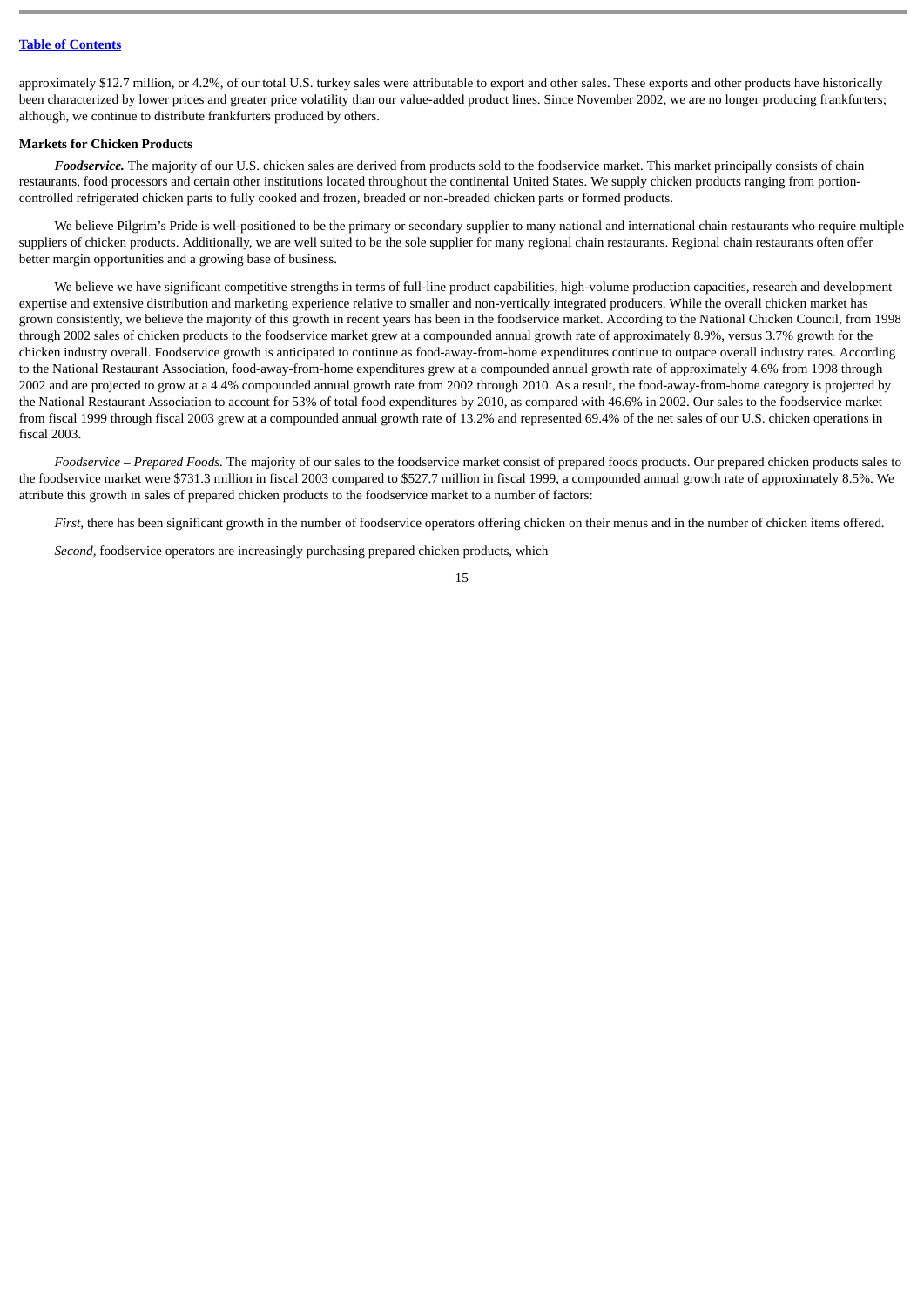allow them to reduce labor costs while providing greater product consistency, quality and variety across all restaurant locations.

*Third,* there is a strong need among larger foodservice companies for an alternative or additional supplier to our principal competitor in the prepared chicken products market. A viable alternative supplier must be able to ensure supply, demonstrate innovation and new product development and provide competitive pricing. We have been successful in our objective of becoming the alternative supplier of choice by being the primary or secondary prepared chicken products supplier to many large foodservice companies because:

- We are vertically integrated, giving us control over our supply of chicken and chicken parts;
- Our further processing facilities are particularly well suited to the high-volume production runs necessary to meet the capacity and quality requirements of the foodservice market; and
- We have established a reputation for dependable quality, highly responsive service and excellent technical support.

*Fourth,* as a result of the experience and reputation developed with larger customers, we have increasingly become the principal supplier to mid-sized foodservice organizations.

*Fifth,* our in-house product development group follows a customer-driven research and development focus designed to develop new products to meet customers' changing needs. Our research and development personnel often work directly with institutional customers in developing products for these customers. Approximately \$358 million or 30% of our sales to foodservice customers in fiscal 2003 consisted of new products which were not sold by us in fiscal 1999.

*Sixth*, we are a leader in utilizing advanced processing technology, which enables us to better meet our customers' needs for product innovation, consistent quality and cost efficiency.

*Foodservice – Fresh Chicken.* We produce and market fresh, refrigerated chicken for sale to U.S. quick-service restaurant chains, delicatessens and other customers. These chickens have the giblets removed, are usually of specific weight ranges, and are usually pre-cut to customer specifications. They are often marinated to enhance value and product differentiation. By growing and processing to customers' specifications, we are able to assist quick-service restaurant chains in controlling costs and maintaining quality and size consistency of chicken pieces sold to the consumer.

*Retail.* The retail market consists primarily of grocery store chains, wholesale clubs and other retail distributors. We concentrate our efforts in this market on sales of branded, prepackaged cut-up and whole chicken to grocery store chains and retail distributors in the midwestern, southwestern, western and eastern regions of the United States. This regional marketing focus enables us to develop consumer brand franchises and capitalize on proximity to the trade customer in terms of lower transportation costs, more timely responsive service, and enhanced product freshness. For a number of years, we have invested in both trade and retail marketing designed to establish high levels of brand name awareness and consumer preferences.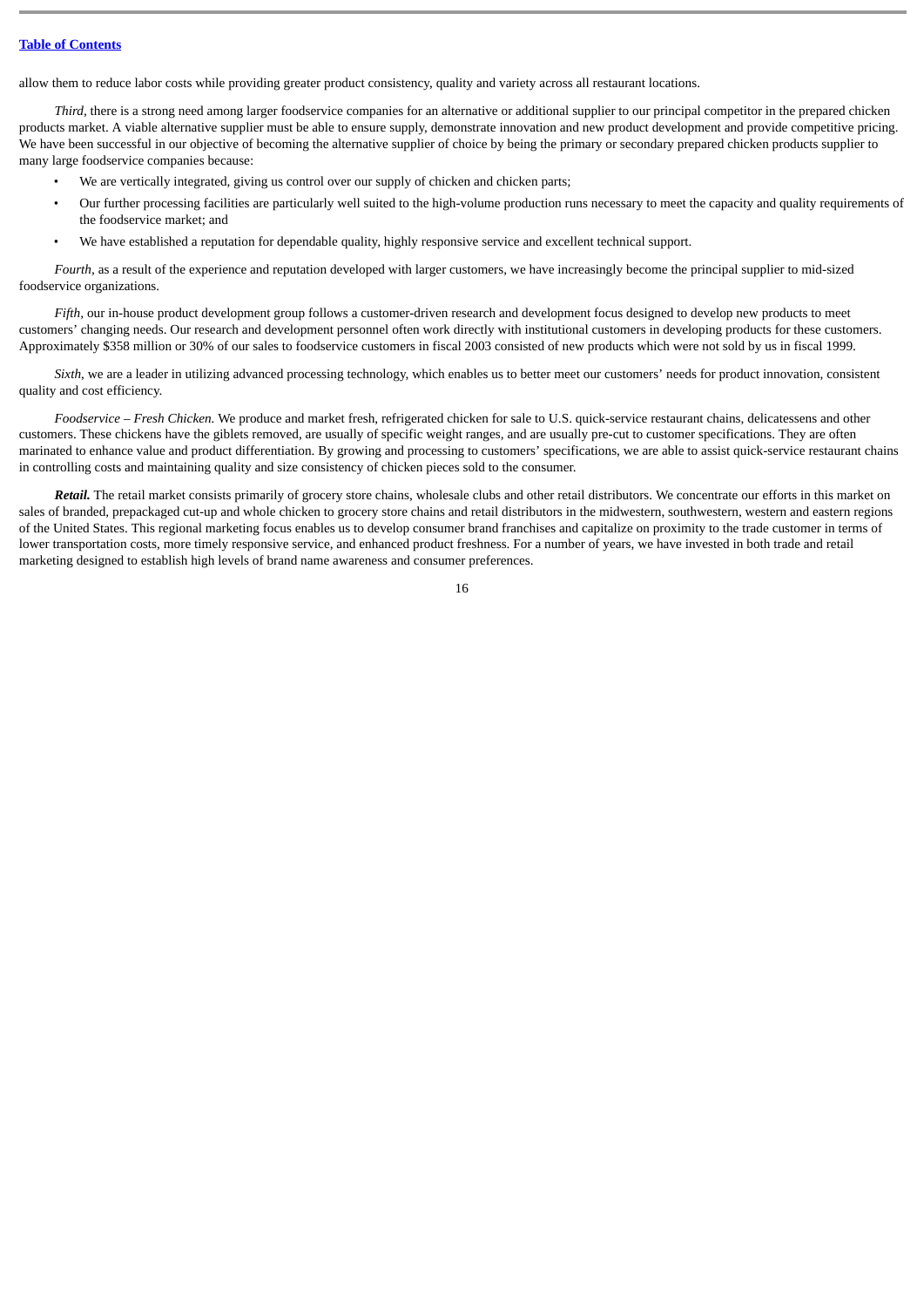We utilize numerous marketing techniques, including advertising, to develop and strengthen trade and consumer awareness and increase brand loyalty for consumer products marketed under the Pilgrim's Pride® brand. Our founder, Lonnie "Bo" Pilgrim, is the featured spokesman in our television, radio and print advertising, and a trademark cameo of a person wearing a Pilgrim's hat serves as the logo on all of our primary branded products. As a result of this marketing strategy, Pilgrim's Pride® is a well-known brand name in several southwestern markets, including Dallas/Fort Worth, Houston and San Antonio, Texas, Oklahoma City, Oklahoma, Denver, Colorado, Phoenix, Arizona and Los Angeles and San Diego, California. We believe our efforts to achieve and maintain brand awareness and loyalty help to provide more secure distribution for our products. We also believe our efforts at brand awareness generate greater price premiums than would otherwise be the case in certain southwestern markets. We also maintain an active program to identify consumer preferences. The program primarily consists of testing new product ideas, packaging designs and methods through taste panels and focus groups located in key geographic markets.

*Retail – Prepared Foods.* We sell retail-oriented prepared chicken products primarily to grocery store chains located in the midwestern, southwestern, western and, eastern regions of the U.S. Our prepared chicken products sales to the retail market were \$163.0 million in fiscal 2003 compared to \$28.1 million in fiscal 1999, a compounded annual growth rate of approximately 55.2%. We believe that our growth in this market segment will continue as retailers concentrate on offering more products which are quick, easy and convenient to prepare at home.

*Retail – Fresh Chicken.* Our prepackaged retail products include various combinations of freshly refrigerated, whole chickens and chicken parts in trays, bags or other consumer packs labeled and priced ready for the retail grocer's fresh meat counter. We believe the retail, prepackaged fresh chicken business will continue to be a large and relatively stable market, providing opportunities for product differentiation and regional brand loyalty.

*Export and Other Chicken Products.* Our export and other chicken products, other than the prepared foods products, consist of whole chickens and chicken parts sold primarily in bulk, non-branded form either refrigerated to distributors in the U.S. or frozen for distribution to export markets. In the U.S., prices of these products are negotiated daily or weekly and are generally related to market prices quoted by the USDA or other public price reporting services. We also sell U.S. produced chicken products for export to Eastern Europe—including Russia, the Far East, Mexico and other world markets. On March 10, 2002, Russia announced it was imposing a ban on the importing of U.S. poultry products. Russia accounted for approximately 31% of all U.S. chicken exports in 2002, or approximately 5% of the total U.S. chicken production. On April 10, 2002, Russia announced the lifting of the import ban. On September 15, 2002, new sanitary guidelines were established by Russia that require veterinary specialists from the Agriculture Ministry of Russia to inspect and certify plants of U.S. poultry producers interested in exporting to Russia. As of June 25, 2003, one of our locations had been certified by the Agriculture Ministry for export into Russia and seven additional locations have been conditionally approved. We may begin exporting to Russia from these seven locations once cited deficiencies have been corrected. U.S. markets continue to be affected as Russia continues to restrict the import of U.S. poultry products below 2002 levels.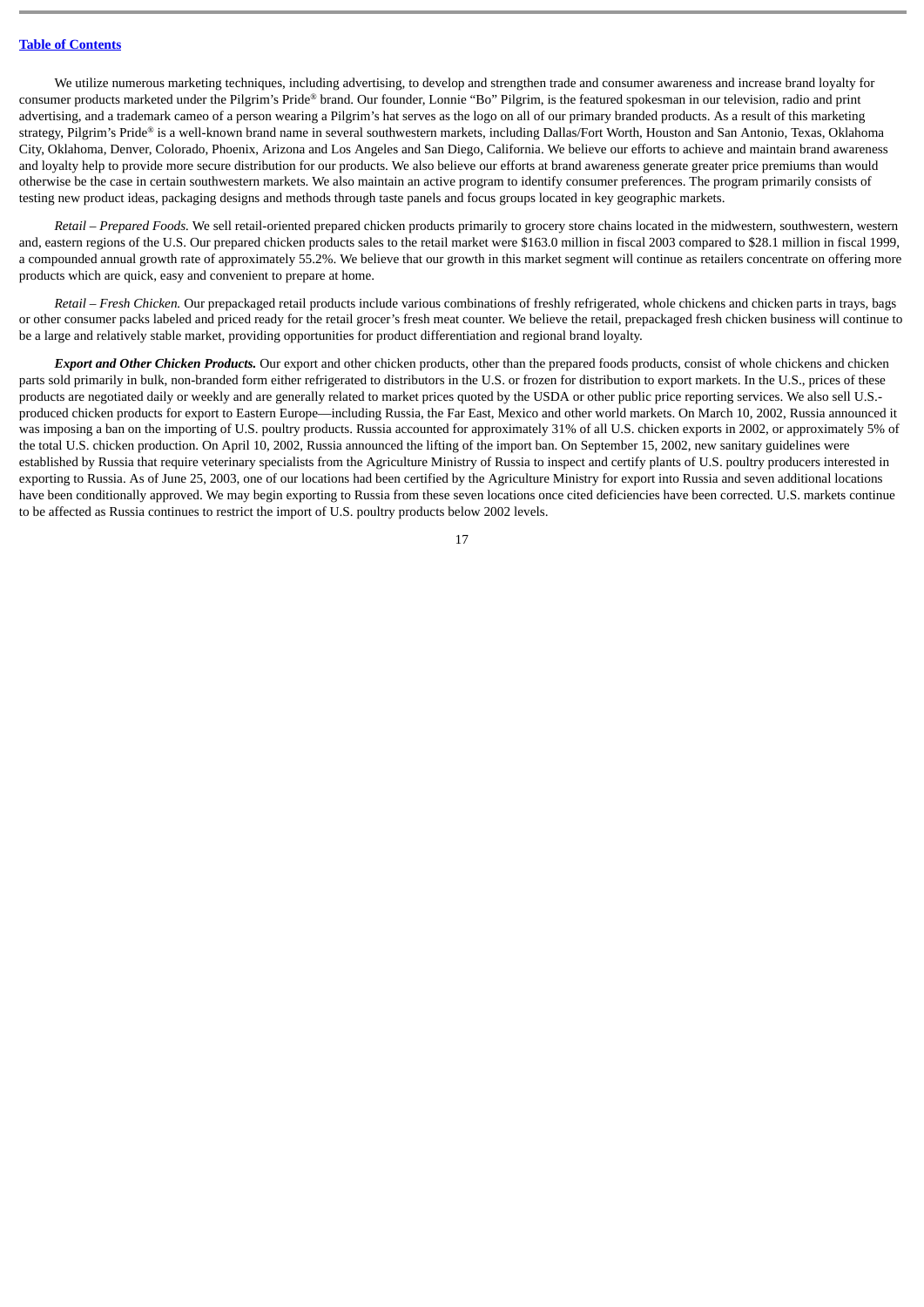Historically, we have targeted international markets to generate additional demand for our chicken dark meat, which is a natural by-product of our U.S. operations given our concentration on prepared foods products and the U.S. customers' general preference for white meat. We have also begun selling prepared chicken products for export to the international divisions of our U.S. chain restaurant customers. We believe that U.S. chicken exports will continue to grow as worldwide demand increases for high-grade, low-cost protein sources. We also believe that worldwide demand for higher margin prepared foods products will increase over the next several years. Accordingly, we believe we are well positioned to capitalize on such growth. Also included in these categories are chicken byproducts, which are converted into protein products and sold primarily to manufacturers of pet foods.

#### **Markets for Turkey Products**

*Foodservice.* A portion of our turkey sales are derived from products sold to the foodservice market. This market principally consists of chain restaurants, food processors, foodservice distributors and certain other institutions located throughout the continental United States. We supply turkey products ranging from portioncontrolled refrigerated turkey parts to ready-to-cook turkey, fully cooked formed products, delicatessen products such as deli meats and sausage, salads, ground turkey and turkey burgers and other foodservice products.

We believe Pilgrim's Pride is well-positioned to be the primary or secondary supplier to many national and international chain restaurants that require multiple suppliers of turkey products. Additionally, we are well suited to be the sole supplier for many regional chain restaurants.

We believe we have significant competitive strengths in terms of full-line product capabilities, high-volume production capacities, research and development expertise and extensive distribution and marketing experience relative to smaller and non-vertically integrated producers.

*Foodservice – Prepared Foods.* The majority of our turkey sales to the foodservice market consist of prepared turkey products. Our prepared turkey sales to the foodservice market were \$90.0 million of our sales in fiscal 2003. We believe that future growth in this segment will be attributable to the factors described above relating to the growth of prepared chicken sales to the foodservice market.

*Foodservice – Fresh Turkey.* We produce and market fresh, refrigerated and frozen turkey for sale to foodservice distributors, restaurant chains and other customers. These turkeys are usually of specific weight ranges and are usually whole birds to customer specifications. They are often marinated to enhance value and product differentiation. Our semi-boneless turkey, unique to Pilgrim's Pride, is becoming very popular with cruise lines and other customers where visual presentation of the whole turkey is critical.

*Retail.* A significant portion of our turkey sales is derived from products sold to the retail market. This market consists primarily of grocery store chains, wholesale clubs and other retail distributors. We concentrate our efforts in this market on sales of branded, prepackaged cut-up and whole turkey to grocery store chains and retail distributors in the eastern region of the United States. This regional marketing focus enables us to develop consumer brand franchises and capitalize on proximity to the trade customer in terms of lower transportation costs, more timely and responsive service and enhanced product freshness.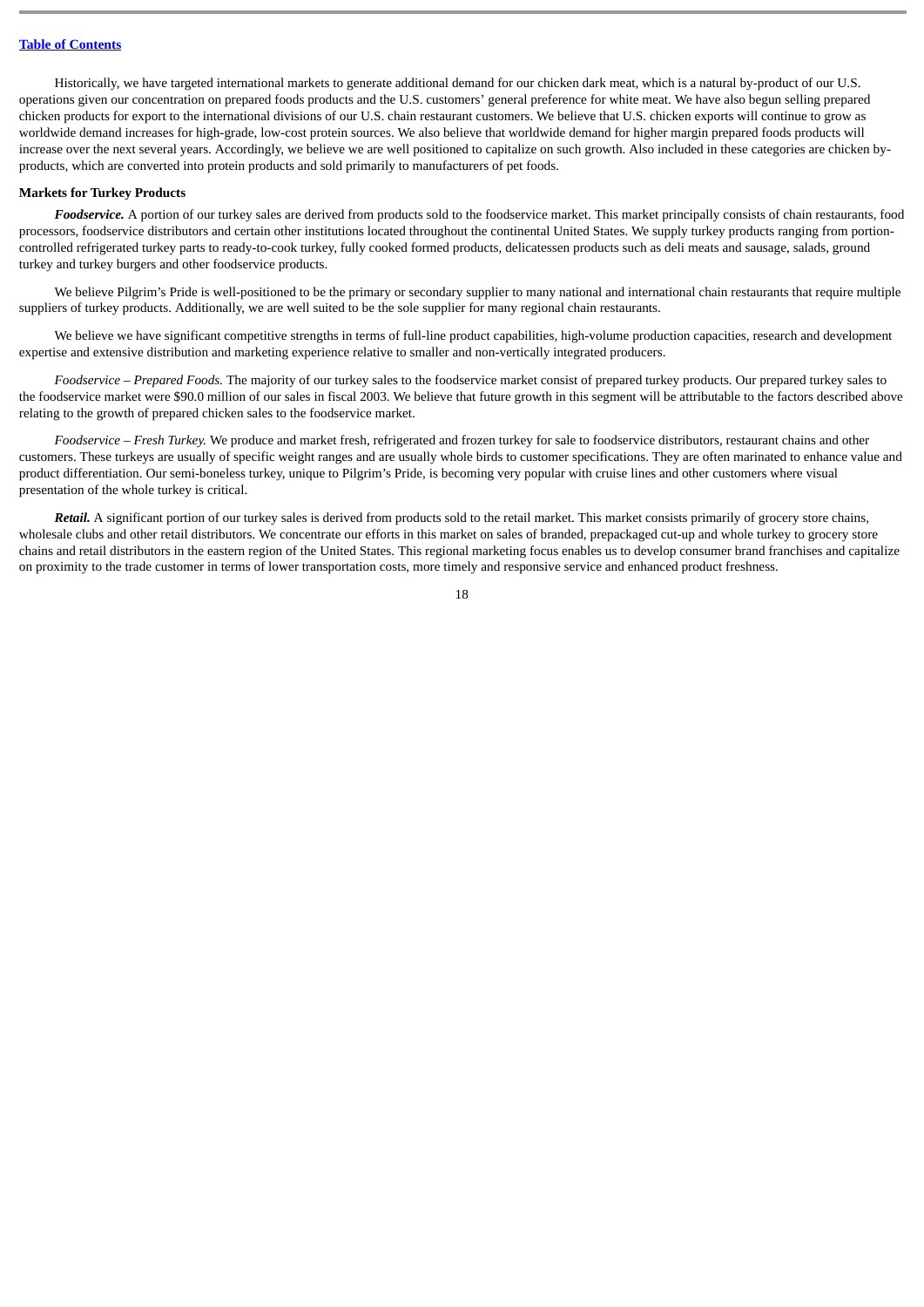We utilize numerous marketing techniques, including advertising, to develop and strengthen trade and consumer awareness and increase brand loyalty for consumer products marketed generally under the Pilgrim's Pride® brand. We believe our efforts to achieve and maintain brand awareness and loyalty help to provide more secure distribution for our products. We also believe our efforts at brand awareness generate greater price premiums than would otherwise be the case in certain eastern markets. We also maintain an active program to identify consumer preferences. The program primarily consists of testing new product ideas, packaging designs and methods through taste panels and focus groups located in key geographic markets.

*Retail – Prepared Foods.* We sell retail-oriented prepared turkey products primarily to grocery store chains located in the eastern U.S. We also sell these products to the wholesale club industry.

*Retail – Fresh Turkey*. Our prepackaged, retail products include various combinations of freshly refrigerated and frozen, whole turkey and turkey parts in trays, bags or other consumer packs labeled and priced ready for the retail grocer's fresh meat counter, ground turkey and sausage and turkey burgers. We believe the retail, prepackaged fresh turkey business will continue to be a large and relatively stable market, providing opportunities for product differentiation and regional brand loyalty with large seasonal spikes in the holiday seasons.

*Export and Other Turkey Products.* Our export and other turkey products, other than the prepared foods products, consist of whole turkeys and turkey parts sold in bulk form, either non-branded or generally under the Rockingham® brand, and frankfurters sold in branded form. These products are primarily sold frozen either to distributors in the U.S. or for distribution to export markets. In the U.S., prices of these products are negotiated daily or weekly and are generally related to market prices quoted by the USDA or other public price reporting services. We also sell U.S.-produced turkey products for export to Eastern Europe—-including Russia, the Far East, Mexico and other world markets. Historically, we have targeted international markets to generate additional demand for our turkey dark meat, which is a natural by-product of our U.S. operations given our concentration of prepared foods products and the U.S. customers' general preference for white meat. We believe that U.S. turkey exports will continue to grow as worldwide demand increases for high-grade, low-cost protein sources. We also believe that worldwide demand for higher margin prepared turkey products will increase over the next several years. Accordingly, we believe we are well positioned to capitalize on such growth, especially in Mexico where we have established distribution channels. Also, included in these categories are turkey by-products, which are converted into protein products, sold primarily to manufacturers of pet foods.

#### **Markets for Other U.S. Products**

We market fresh eggs under the Pilgrim's Pride® brand name, as well as under private labels, in various sizes of cartons and flats to U.S. retail grocery and institutional foodservice customers located primarily in Texas. We have a housing capacity for approximately 2.2 million commercial egg laying hens which can produce approximately 42 million dozen eggs annually. U.S. egg prices are determined weekly based upon reported market prices. The U.S. egg industry has been consolidating over the last few years, with the 25 largest producers accounting for more than 58.7% of the total number of egg laying hens in service during 2003. We compete with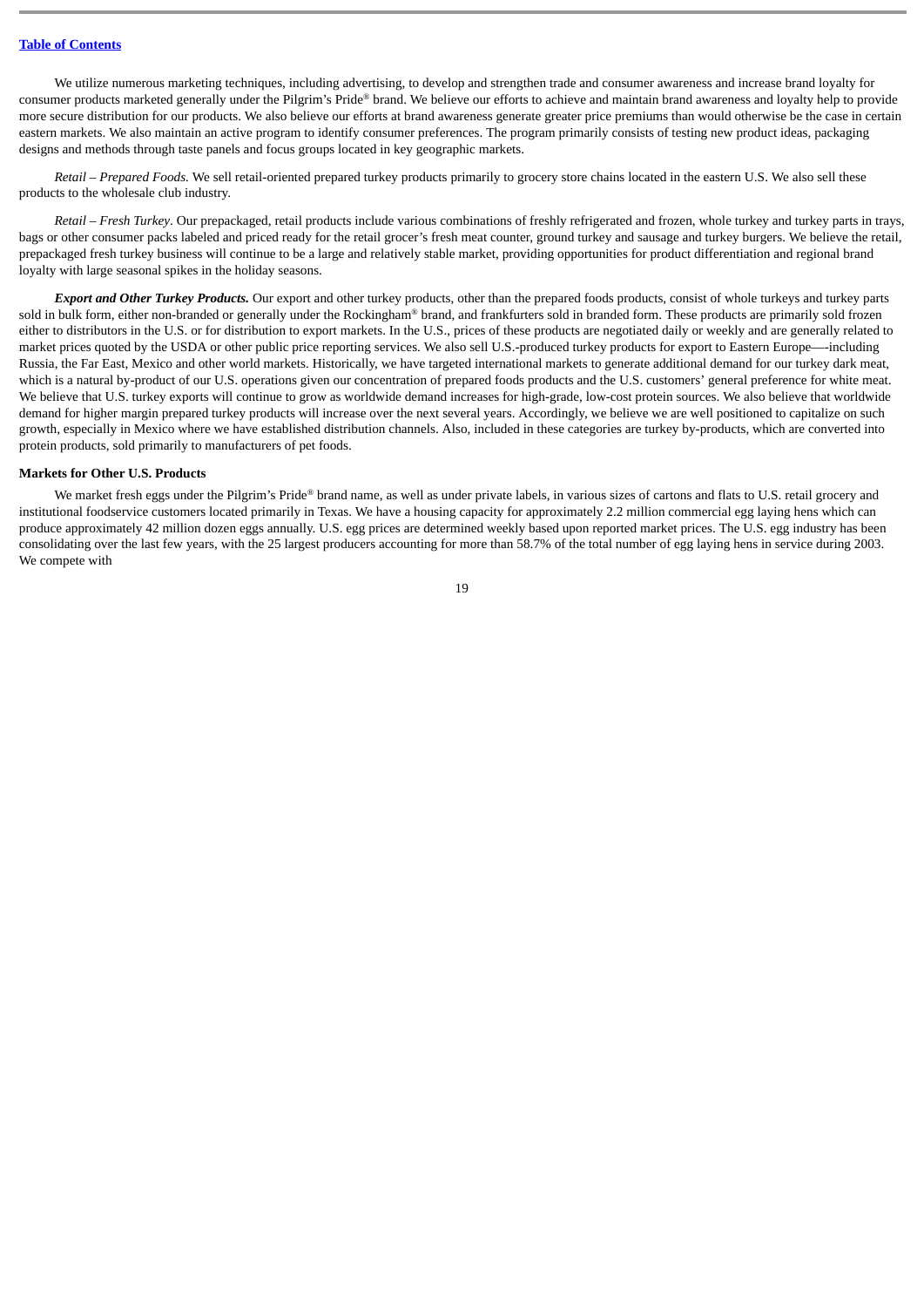other U.S. egg producers primarily on the basis of product quality, reliability, price and customer service.

We market a high-nutrient egg called EggsPlus™. This egg contains high levels of Omega-3 and Omega-6 fatty acids along with Vitamin E, making the egg a heart-friendly product. Our marketing of EggsPlus™ has received national recognition for our progress in being an innovator in the "functional foods" category.

In addition, we produce and sell livestock feeds at our feed mill in Mt. Pleasant, Texas and at our farm supply store in Pittsburg, Texas to dairy farmers and livestock producers in northeastern Texas. We engage in similar sales activities at our other U.S. feed mills.

#### **MEXICO**

#### **Background**

The Mexican market represented approximately 14.1% of our net sales in fiscal 2003. Recognizing favorable long-term demographic trends and improving economic conditions in Mexico, in the 1980's, we began exploring opportunities to produce and market chicken in Mexico. In fiscal 1988, we acquired four vertically integrated chicken production operations in Mexico for approximately \$15.1 million. Since this original acquisition, we have made subsequent acquisitions and capital expenditures in Mexico to modernize our production technology, improve our distribution network and expand our operations. In addition, we have transferred experienced management personnel from the U.S. and developed a strong local management team. As a result of these expenditures, we have increased weekly production in our Mexican operations by over 600% since our original investment in fiscal 1988. We are now the second largest producer of chicken in Mexico. We believe that our facilities are among the most technologically advanced in Mexico and that we are one of the lowest cost producers of chicken in Mexico.

#### **Product Types**

While the market for chicken products in Mexico is less developed than in the United States, with sales attributed to fewer, more basic products, the market for value-added products is increasing. Our strategy is to lead this trend. The products currently sold by us in Mexico consist primarily of lower value-added products such as eviscerated chicken and chicken parts and basic products such as New York dressed (whole chickens with only feathers and blood removed) and live birds. We have increased our sales of value-added products, primarily through national retail chains and restaurants, and it is our business strategy to continue to do so. In addition, we remain opportunistic, utilizing our low cost production to enter markets where profitable opportunities exist. Other products sold by us in Mexico include commercial feed, vaccines and other agricultural products.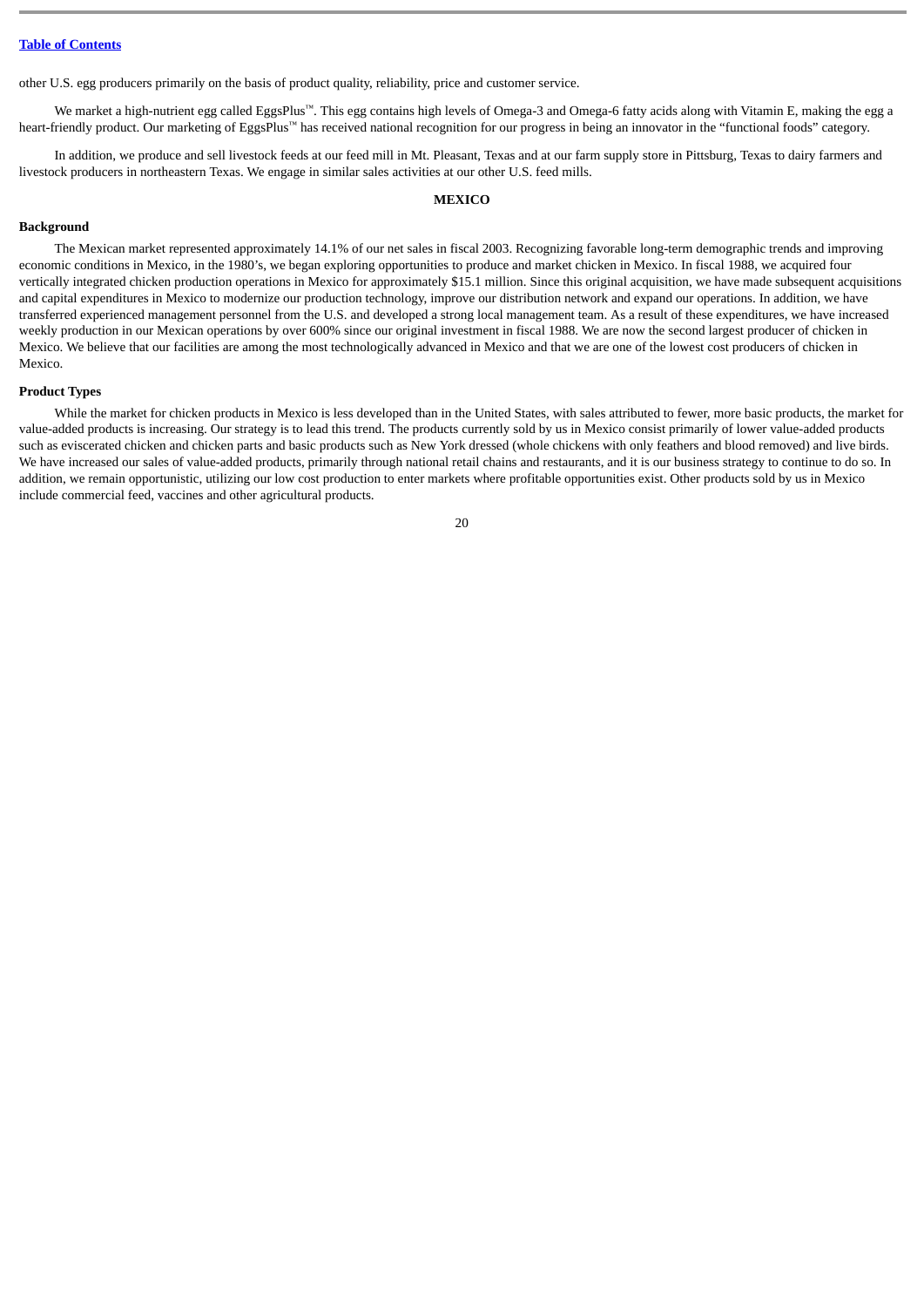#### **Markets**

We sell our Mexico chicken products primarily to large wholesalers and retailers. Our customer base in Mexico covers a broad geographic area from Mexico City, the capital of Mexico with a population estimated to be over 22 million, to Saltillo, the capital of the State of Coahuila, about 500 miles north of Mexico City, and from Tampico and Veracruz on the Gulf of Mexico to Acapulco on the Pacific, which region includes the cities of San Luis Potosi and Queretaro, capitals of the states of the same name, and Cancun on the Caribbean.

In Mexico, where product differentiation has traditionally been limited, product quality, service and price have been the most critical competitive factors. The North American Free Trade Agreement, which went into effect on January 1, 1994, required annual reductions in tariffs for chicken and chicken products in order to eliminate those tariffs by January 1, 2003. On November 21, 2002, the Mexican Secretariat of the Economy announced that it would initiate an investigation to determine whether a temporary safeguard action was warranted to protect the domestic poultry industry when import tariffs on poultry were eliminated in January 2003. The action stemmed from concerns of the Union Nacional Avicultores (UNA) that duty-free imports of leg quarters would injure the Mexico poultry industry. In July 2003, the United States and Mexico entered into a safeguard agreement with regard to imports into Mexico of chicken leg quarters from the United States. Under this agreement, a tariff rate for chicken leg quarters of 98.8% of the sales price was established. This tariff rate will be reduced on January 1, 2004, and each of the following four years in equal increments so that the final tariff rate at January 1, 2008 will be zero.

While the extent of the impact of the elimination of tariffs is uncertain, we believe we are uniquely positioned to benefit from this elimination. We have an extensive distribution network in Mexico, which distributes products to 28 of the 32 Mexican states, encompassing approximately 85% of the total population of Mexico. Our distribution network is comprised of eighteen distribution centers utilizing approximately 126 company-owned vehicles. We believe this distribution network will be an important asset in distributing our own, as well as other companies', U.S.-produced chicken into Mexico.

### **GENERAL**

#### **Competition**

The chicken and turkey industries are highly competitive and some of our competitors have greater financial and marketing resources than we do. In the U.S. and Mexico, we compete principally with other vertically integrated chicken and turkey companies.

In general, the competitive factors in the U.S. chicken and turkey industries include price, product quality, product development, brand identification, breadth of product line and customer service. Competitive factors vary by major market. In the foodservice market, competition is based on consistent quality, product development, service and price. In the U.S. retail market, we believe that product quality, brand awareness and customer service are the primary bases of competition. There is some competition with non-vertically integrated further processors in the U.S. prepared food business. We believe we have significant, long-term cost and quality advantages over non-vertically integrated further processors.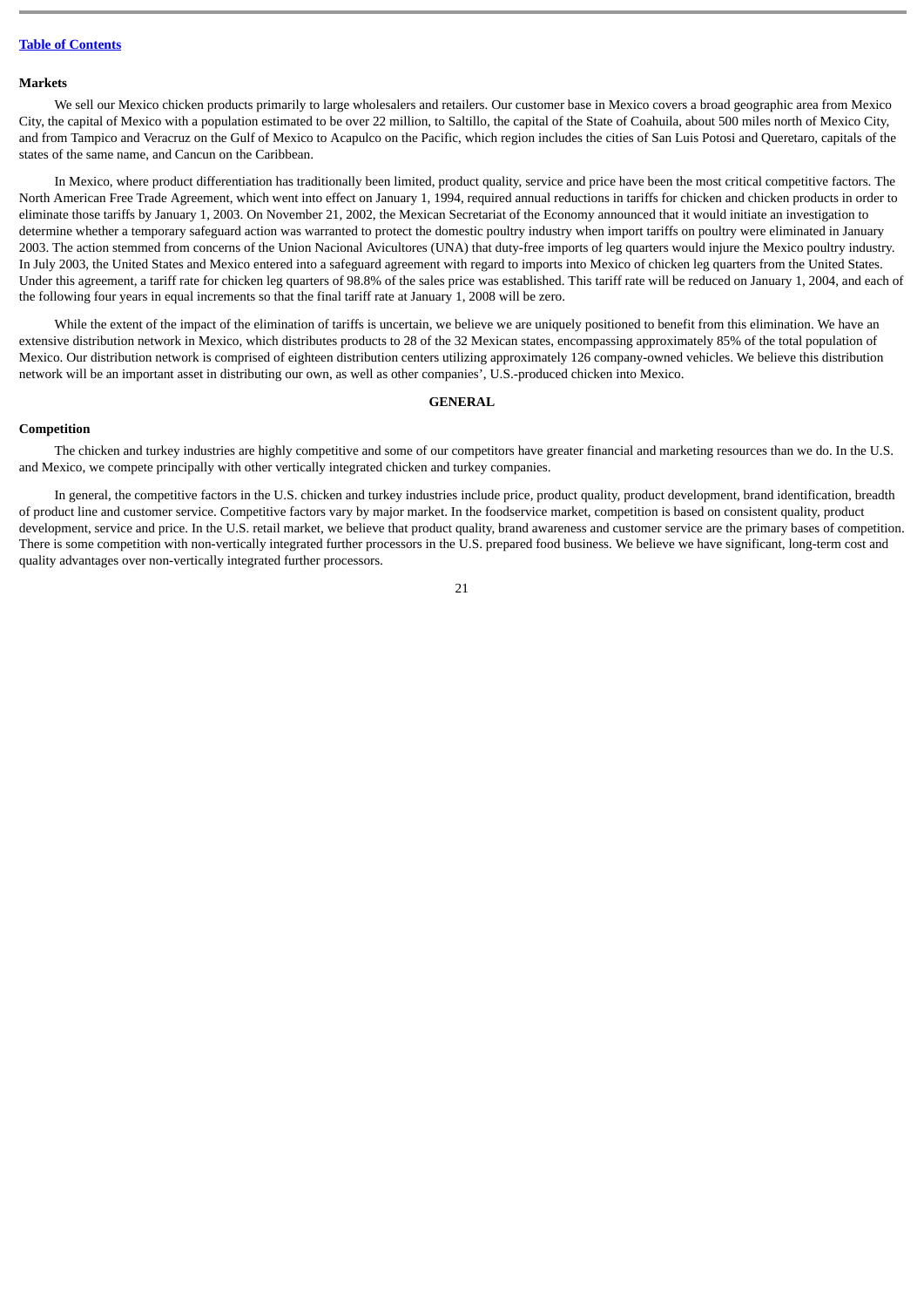In Mexico, where product differentiation has traditionally been limited, product quality, service and price have been the most critical competitive factors. The North American Free Trade Agreement, which went into effect on January 1, 1994, required annual reductions in tariffs for chicken and chicken products in order to eliminate those tariffs by January 1, 2003. On November 21, 2002 the Mexican Secretariat of the Economy announced that it would initiate an investigation to determine whether a temporary safeguard action was warranted to protect the domestic poultry industry when import tariffs on poultry were eliminated in January 2003. The action stemmed from concerns of the Union Nacional Avicultores (UNA) that duty-free imports of leg quarters would injure the Mexico poultry industry. In July 2003, the United States and Mexico entered into a safeguard agreement with regard to imports into Mexico of chicken leg quarters from the United States. Under this agreement, a tariff rate for chicken leg quarters of 98.8% of the sales price was established. This tariff rate will be reduced on January 1, 2004, and each of the following four years in equal increments so that the final tariff rate at January 1, 2008 will be zero. As such tariffs are reduced, we expect greater amounts of chicken to be imported into Mexico from the United States, which could negatively affect the profitability of Mexican chicken producers and positively affect the profitability of U.S. exporters of chicken to Mexico. Although this could have a negative impact on our Mexican chicken operations, we believe that this will be mitigated by the close proximity of our U.S. operations to the Mexican border. We have the largest U.S. production and distribution capacities near the Mexican border, which gives us a strategic advantage to capitalize on exports of U.S. chicken to Mexico.

While the extent of the impact of the elimination of tariffs is uncertain, we believe we are uniquely positioned to benefit from this elimination for two reasons. First, we have an extensive distribution network in Mexico, which distributes products to 28 of the 32 Mexican states, encompassing approximately 85% of the total population of Mexico. We believe this distribution network will be an important asset in distributing our own, as well as other companies', U.S.-produced chicken into Mexico. Second, we have the largest U.S. production and distribution capacities near the Mexican border, which will provide us with cost advantages in exporting U.S. chicken into Mexico. These facilities include our processing facilities in Mt. Pleasant, Pittsburg, Lufkin, Nacogdoches, Dallas and Waco, Texas, and distribution facilities in San Antonio and El Paso, Texas and Phoenix, Arizona.

### **Other Activities**

We have regional distribution centers located in Arlington, El Paso, Mt. Pleasant and San Antonio, Texas, and Phoenix, Arizona that distribute our own poultry products, along with certain poultry and non-poultry products purchased from third parties, to independent grocers and quick service restaurants. Our non-poultry distribution business is conducted as an accommodation to our customers and to achieve greater economies of scale in distribution logistics. The store-door delivery capabilities for our own poultry products provide a strategic service advantage in selling to quick service, national chain restaurants.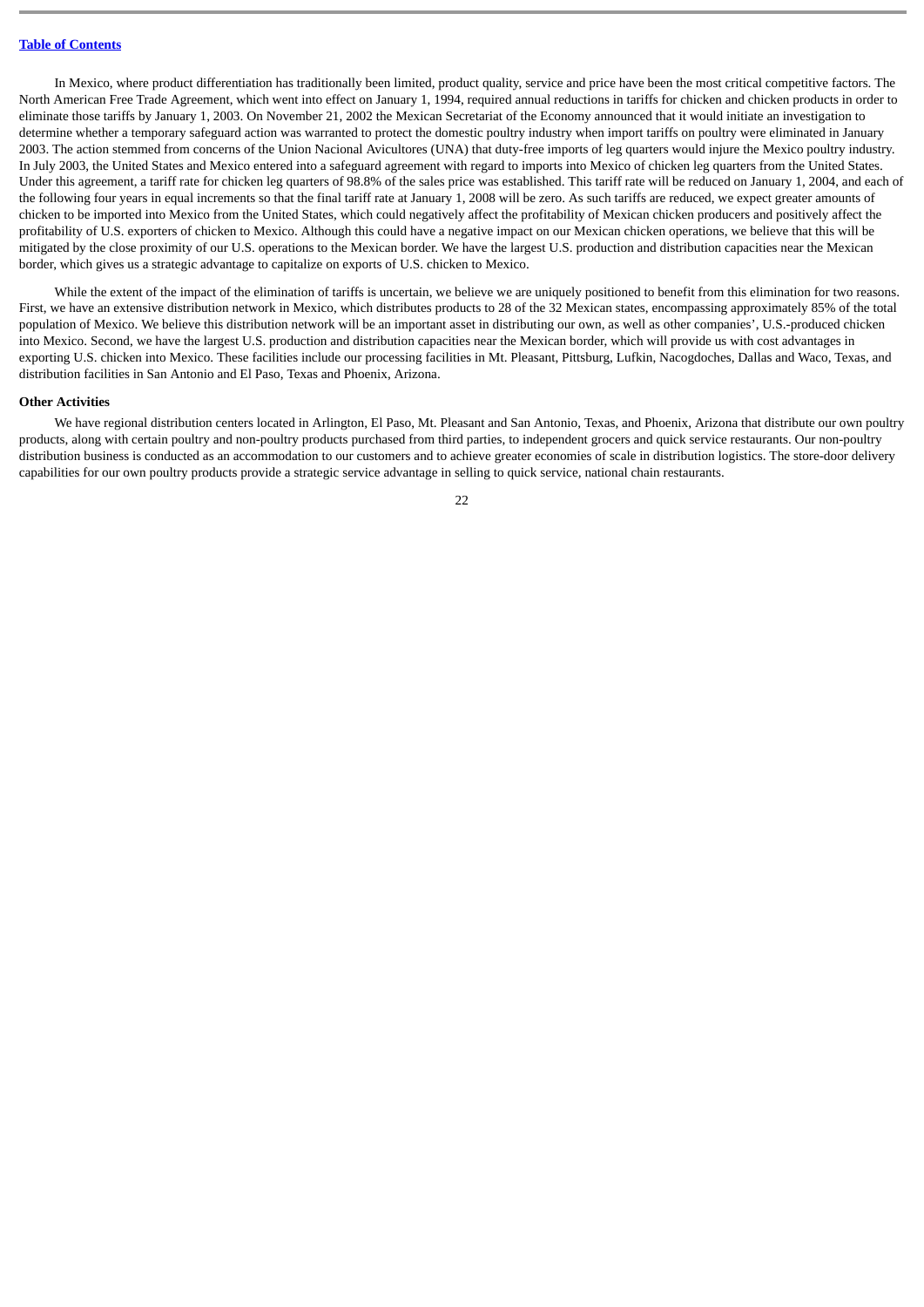# **Regulation and Environmental Matters**

The chicken and turkey industries are subject to government regulation, particularly in the health and environmental areas, including provisions relating to the discharge of materials into the environment, by the Centers for Disease Control, the USDA, the Food and Drug Administration ("FDA") and the Environmental Protection Agency ("EPA") in the U.S. and by similar governmental agencies in Mexico. Our chicken processing facilities in the U.S. are subject to on-site examination, inspection and regulation by the USDA. The FDA inspects the production of our feed mills in the United States. Our Mexican food processing facilities and feed mills are subject to on-site examination, inspection and regulation by a Mexican governmental agency, which performs functions similar to those performed by the USDA and FDA. We believe that we are in substantial compliance with all applicable laws and regulations relating to the operations of our facilities.

We anticipate increased regulation by the USDA concerning food safety, by the FDA concerning the use of medications in feed and by the EPA and various other state agencies concerning discharges to the environment. Although, we do not anticipate any regulations having a material adverse effect upon us, a material adverse effect may occur.

# **Employees and Labor Relations**

As of September 27, 2003, we employed approximately 19,900 persons in the U.S. and 4,900 persons in Mexico. Approximately 2,950 employees at our Lufkin and Nacogdoches, Texas facilities are members of collective bargaining units represented by the United Food and Commercial Workers Union ("UFCWU"). None of our other U.S. employees have union representation. Collective bargaining agreements with the UFCWU expired on August 10, 2001 with respect to our Lufkin employees, where we are currently operating without a contract, and will expire in October 2004 with respect to our Nacogdoches employees. Under a decertification election called for by our Lufkin employees in July 2002, a narrow majority of the Lufkin employees voted to retain union representation. However, the election results have not yet been certified; objections are still pending and are being reviewed by the National Labor Relations Board. While contract negotiations have continued sporadically with the UFCWU representing our Lufkin employees since October 5, 2001, such negotiations have generally been unproductive and at times contentious. Accordingly, no assurances can be given regarding what actions, if any, the UFCWU might take or encourage others to take to further their bargaining objectives. However, the Company does not believe that the negotiating process with the UFCWU, and actions resulting therefrom, will have a material adverse effect on its business or operations. We believe that the terms of the Nacogdoches agreement are no more favorable than those provided to our non-union U.S. employees. In Mexico, most of our hourly employees are covered by collective bargaining agreements, as are most employees in Mexico. We have not experienced any work stoppage since a two-day work stoppage, with no significant operation disruption, at our Lufkin facility in May 1993. We believe our relations with our employees are satisfactory.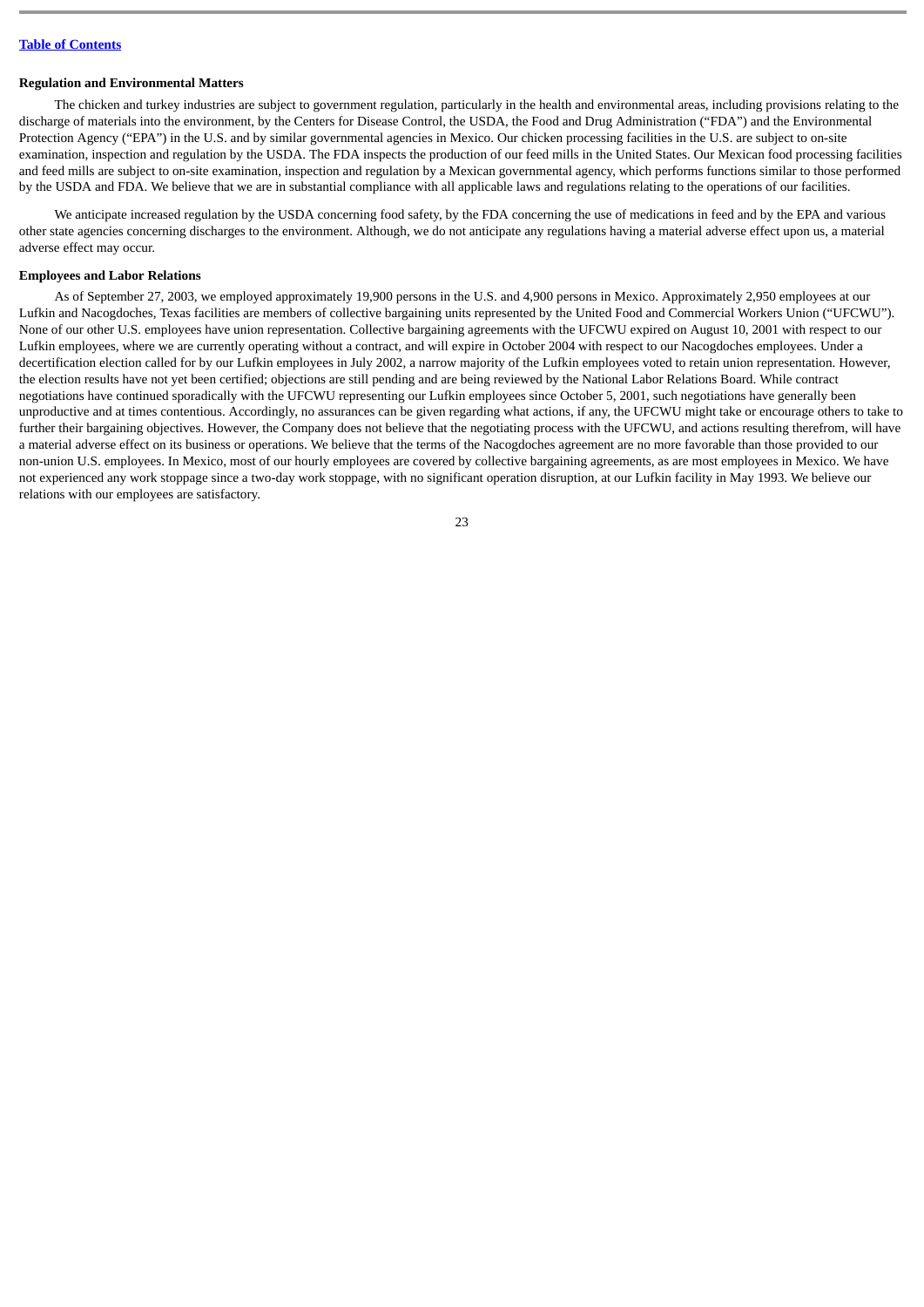# **Executive Officers**

Set forth below is certain information relating to our current executive officers:

| Name                       | Age | <b>Positions</b>                                   |
|----------------------------|-----|----------------------------------------------------|
| $\sim$ 100 $\mu$ m $^{-1}$ |     |                                                    |
| Lonnie "Bo" Pilgrim        | 75  | Chairman of the Board                              |
| Clifford E. Butler         | 61  | Vice Chairman of the Board                         |
| O.B. Goolsby, Jr           | 56  | President, Chief Operating Officer and Director    |
| Richard A. Cogdill         | 43  | Executive Vice President, Chief Financial Officer, |
|                            |     | Secretary, Treasurer and Director                  |

*Lonnie "Bo" Pilgrim* has served as Chairman of the Board since the organization of Pilgrim's Pride in July 1968. He was previously Chief Executive Officer from July 1968 to June 1998. Prior to the incorporation of Pilgrim's Pride, Mr. Pilgrim was a partner in its predecessor partnership business founded in 1946.

*Clifford E. Butler* serves as Vice Chairman of the Board. He joined us as Controller and Director in 1969, was named Senior Vice President of Finance in 1973, became Chief Financial Officer and Vice Chairman of the Board in July 1983, became Executive President in January 1997 and served in such capacity through July 1998 and continues to serve as Vice Chairman of the Board.

*O.B. Goolsby, Jr.* serves as President and Chief Operating Officer of Pilgrim's Pride. Prior to being named as President and Chief Operating Officer in November 2002, Mr. Goolsby served as Executive Vice President, Prepared Foods Operations from June 1998 to November 2002. He was previously Senior Vice President, Prepared Foods Operations from August 1992 to June 1998 and Vice President, Prepared Foods Complexes from April 1986 to August 1992 and was previously employed by us from November 1969 to January 1981.

*Richard A. Cogdill* has served as Executive Vice President, Chief Financial Officer, Secretary and Treasurer since January 1997. He became a Director in September 1998. Previously he served as Senior Vice President, Corporate Controller, from August 1992 through December 1996 and as Vice President, Corporate Controller from October 1991 through August 1992. Prior to October 1991, he was a Senior Manager with Ernst & Young LLP. He is a Certified Public Accountant.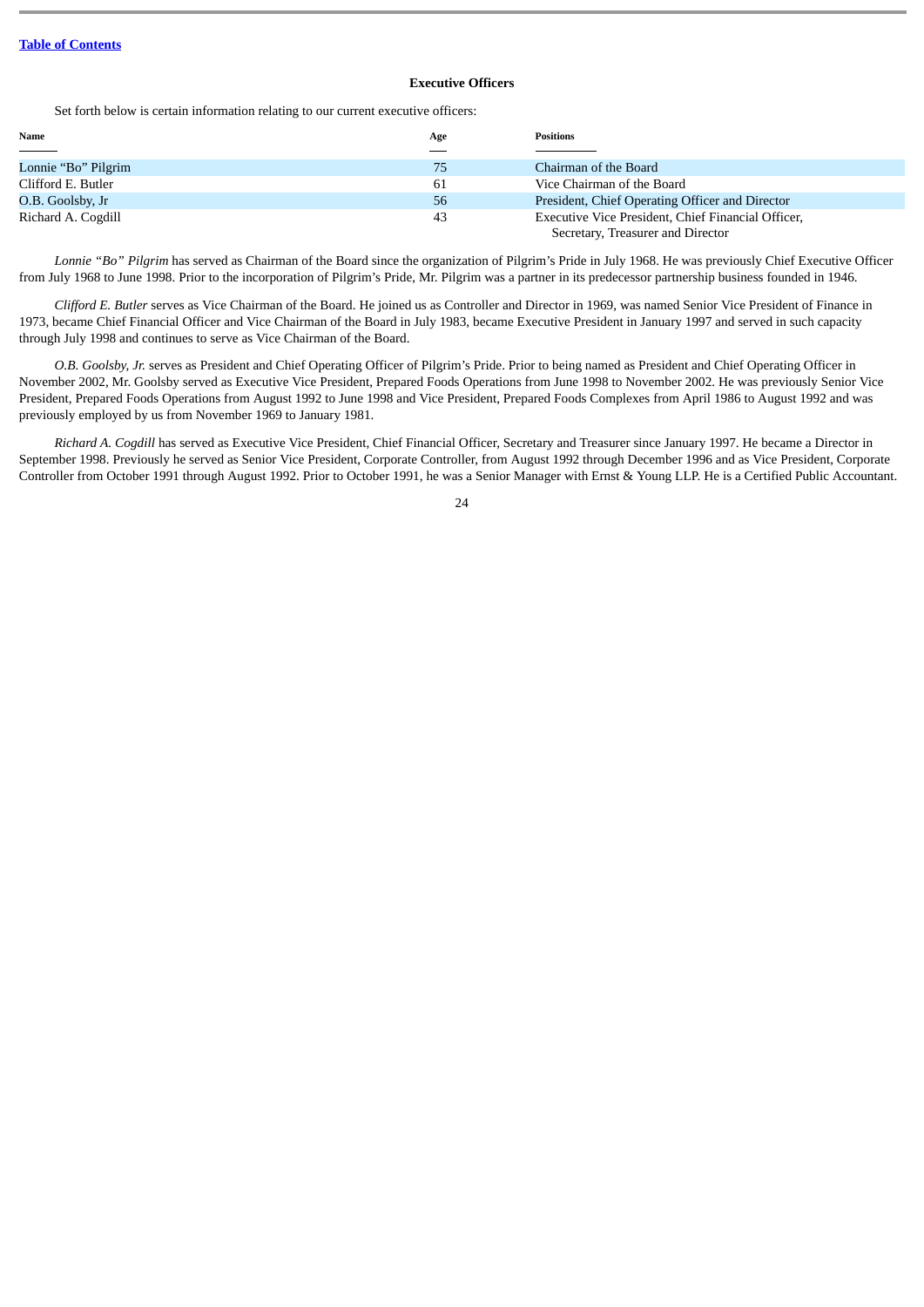# <span id="page-24-0"></span>**Item 2. Properties**

*Chicken Operations*

#### *Breeding and Hatching*

We supply all of our chicks in the U.S. by producing our own hatching eggs from domestic breeder flocks in the U.S. These flocks are owned by us, and approximately 8.1% of them are maintained on 40 company-owned breeder farms. In the United States, we currently own or contract for approximately 15.6 million square feet of breeder housing on approximately 496 breeder farms. In Mexico, all of our breeder flocks are maintained on company-owned farms totaling approximately 4.1 million square feet.

We own eleven chicken hatcheries in the United States. These hatcheries are located in Nacogdoches, Center and Pittsburg, Texas, DeQueen and Nashville, Arkansas, Broadway, Virginia, Concord, North Carolina and Moorefield, West Virginia, where eggs are incubated and hatched in a process requiring 21 days. Once hatched, the day-old chicks are inspected and vaccinated against common poultry diseases and transported by our vehicles to grow-out farms. Our eleven hatcheries in the U.S. have an aggregate production capacity of approximately 17.4 million chicks per week. In Mexico, we own eight hatcheries, which have an aggregate production capacity of approximately 4.5 million chicks per week.

#### *Grow-out*

We place our U.S. chicks on approximately 1,555 contract grow-out farms located in Texas, Arkansas, Virginia, West Virginia, North Carolina and Oklahoma, some of which are owned by our affiliates. These contract grow-out farms contain approximately 5,614 chicken houses with approximately 85.4 million square feet of growing facilities. Additionally, we own and operate grow-out farms containing approximately 379 chicken houses with approximately 4.6 million square feet of growing facilities in the United States, which account for approximately 5.1% of our total annual U.S. chicken capacity. On the contracted grow-out farms, the farmers provide the facilities, utilities and labor. We supply the chicks, the feed and all veterinary and technical services. Contract grow-out farmers are paid based on live weight produced under an incentive arrangement. In Mexico, we place our chicks on contract grow-out farms containing approximately 785 chicken houses with approximately 10.9 million square feet of growing facilities. Additionally, we own and operate grow-out farms containing approximately 648 chicken houses with approximately 10.5 million square feet of growing facilities in Mexico, which account for approximately 49.0% of our total annual Mexican chicken capacity. Arrangements with independent farmers in Mexico are similar to our arrangements with contractors in the United States. The average grow-out cycle of our chickens is six to seven weeks.

#### *Feed Mills*

An important factor in the production of chicken is the rate at which feed is converted into body weight. The quality and composition of the feed is critical to the conversion rate. Accordingly, we formulate and produce our own feed. We purchase feed ingredients on the open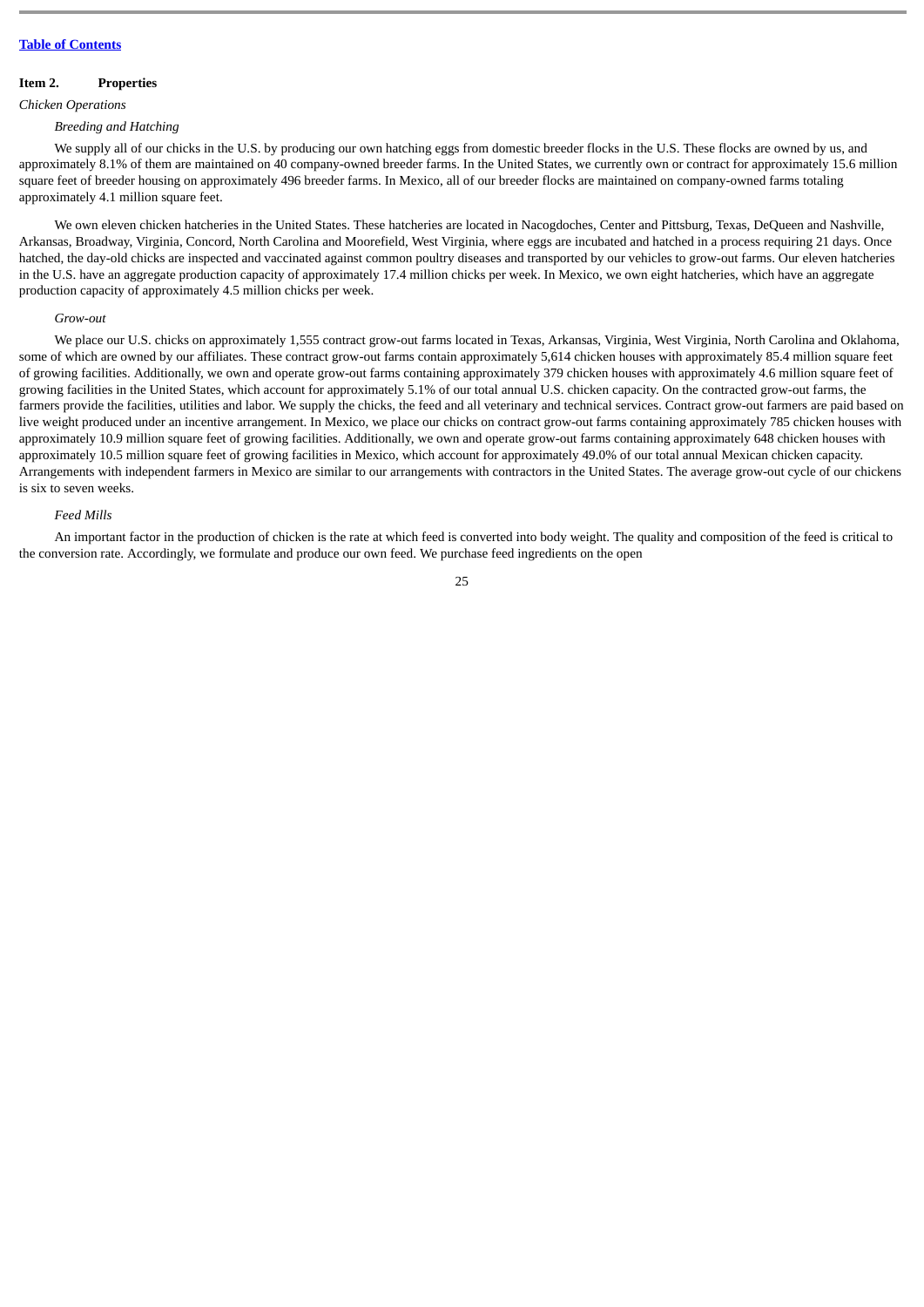market. The primary feed ingredients include corn, milo and soybean meal, which historically have been the largest component of our total production costs. In the United States, we operate nine feed mills located in Nacogdoches, Tenaha and Pittsburg, Texas, Nashville and Hope, Arkansas, Broadway, Virginia, Wingate, North Carolina and Moorefield, West Virginia. In the United States, we currently have annual feed requirements of approximately 3.4 million tons and the capacity to produce approximately 6.1 million tons. We own four feed mills in Mexico, which produce all of the requirements of our Mexico operations. Mexico's annual feed requirements are approximately 0.9 million tons with a capacity to produce approximately 1.1 million tons. In fiscal 2003, approximately 70% of the feed ingredients used by us in Mexico were imported from the United States, but this percentage fluctuates based on the availability and cost of local feed ingredient supplies.

# *Processing*

Once the chickens reach processing weight, they are transported by truck to our processing plants. These plants utilize modern, highly automated equipment to process and package the chickens. We periodically review the possible application of new processing technologies in order to enhance productivity and reduce costs. We have nine U.S. processing plants, two of which are located in Mt. Pleasant, Texas, and the remainder of which are located in Dallas, Nacogdoches and Lufkin, Texas, DeQueen, Arkansas, Broadway, Virginia, Marshville, North Carolina and Moorefield, West Virginia. These processing plants have the capacity, under present USDA inspection procedures, to slaughter approximately 12.5 million head of chicken per week, assuming a five-day work week. Our plant in Alma, Virginia was closed during fiscal year 2002 with the production from the Alma plant being consolidated with our other processing plants in the area. Our three processing plants located in Mexico have the capacity to slaughter approximately 3.3 million head of chicken per week, assuming a six-day work week, which is typical in Mexico.

# *Turkey Operations*

#### *Breeding and Hatching*

We purchase breeder poults, which we place with growers who supply labor and housing to produce breeder flocks. These breeder flocks are owned by us, and approximately 22% of the layer hens and 60% of the breeder toms are maintained on two company-owned breeder farms. We currently own or contract for approximately 2.0 million square feet of turkey breeder housing on approximately 40 breeder farms, which produce eggs that are taken to the company-owned turkey hatchery. Our breeder flocks provide approximately 85% of our poult supply for grow-out. We own and operate one turkey stud farm with approximately 60,000 square feet, which houses 5,600 breeder males and supplies semen for 60% of our breeder production. The balances of our semen requirements come from other companies and contract farms. Additional poults for grow-out are purchased from third parties.

We own and operate one turkey hatchery, which is located in Harrisonburg, Virginia, where eggs are incubated and hatched in a process requiring 28 days. Once hatched, the day-old poults are inspected and vaccinated against common poultry diseases and transported by our vehicles to grow-out farms. Our turkey hatchery has an aggregate production capacity of approximately 450,000 poults per week.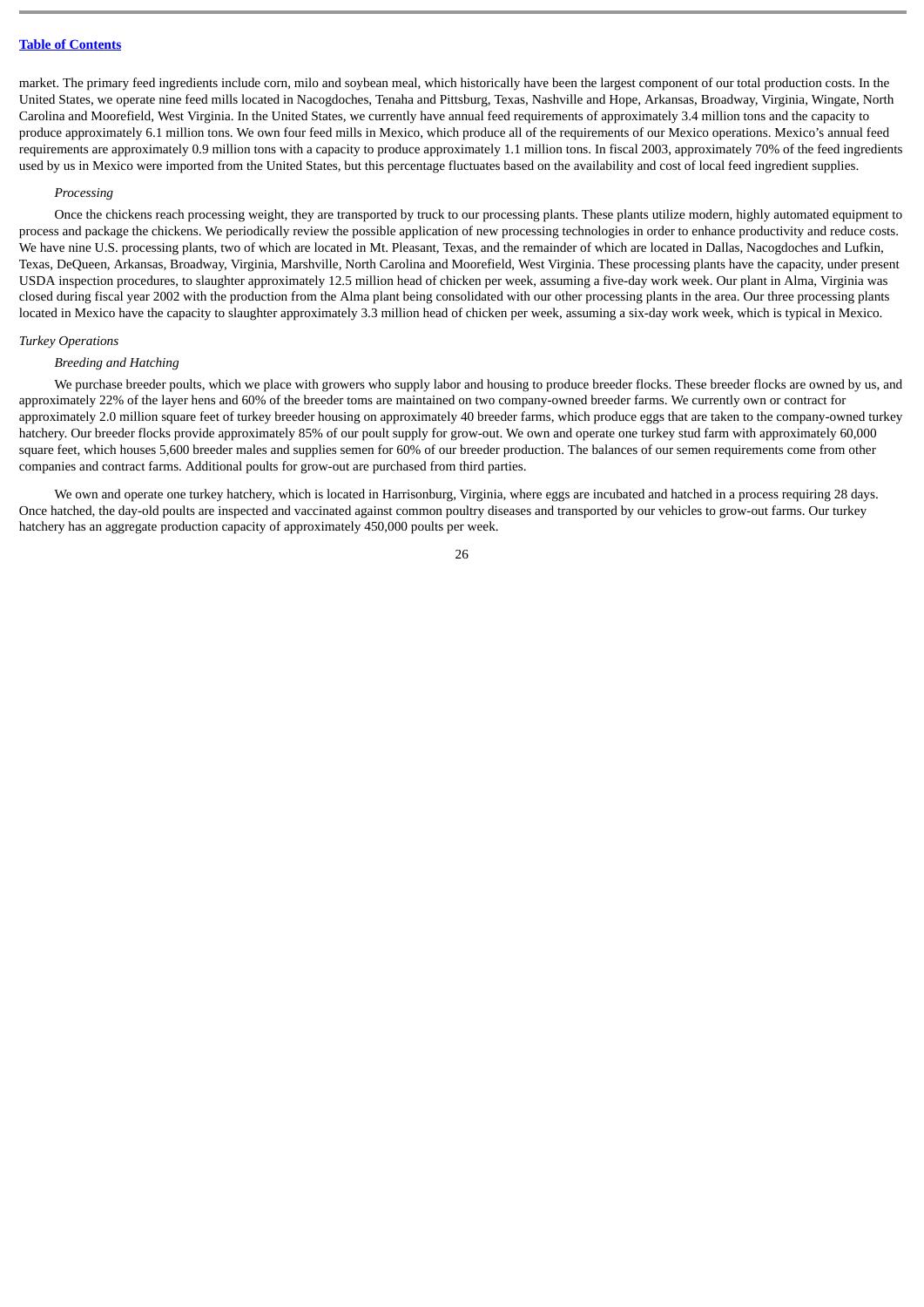#### *Grow-out*

We place our turkey poults on approximately 300 contract grow-out farms located in Virginia, West Virginia, Pennsylvania, Maryland and North and South Carolina. These contract grow-out farms contain approximately 1,060 turkey houses with approximately 20.1 million square feet of growing facilities. In addition, we own and operate a grow-out farm containing 20 turkey houses with approximately 251,000 square feet of growing facilities in the U.S., which accounts for approximately 1.1% of our total annual turkey capacity. On the contracted grow-out farms, the farmers provide the facilities, utilities and labor. We supply the poults, the feed and all veterinary and technical services. Contract grow-out farmers are paid based on live weight produced under an incentive arrangement. The average grow-out cycle of our turkeys is 13 to 20 weeks.

#### *Feed Mills*

An important factor in the production of turkey is the rate at which feed is converted into body weight. The quality and composition of the feed is critical to the conversion rate. Accordingly, we formulate and produce the majority of our own feed. We purchase feed ingredients on the open market. The primary feed ingredients include corn, milo and soybean meal, which historically have been the largest component of our total production costs. We own and operate a turkey feed mill located in Harrisonburg, Virginia. We currently have the capacity to annually produce approximately 520,000 tons of turkey feed at this mill, which supplies the Virginia operation. Feed for the Pennsylvania operation is purchased from a third party. We also produce turkey feed when required at our feed mill in Moorefield, West Virginia or purchase it on the open market.

#### *Processing*

Once the poults reach processing weight, they are transported by truck to our processing plants. These plants utilize modern, highly automated equipment to process and package the turkeys. We periodically review the possible application of new processing technologies in order to enhance productivity and reduce costs. Our two turkey processing plants, located in Hinton, Virginia and New Oxford, Pennsylvania, have the capacity, under present USDA inspection procedures, to process approximately 450,000 turkeys per week, assuming a five-day work week.

#### *Prepared Foods Operations*

We operate five prepared foods plants. Four of these plants process primarily chicken prepared foods products and are located in Mt. Pleasant, Waco, Dallas and Nacogdoches, Texas. Substantially all of our turkey prepared foods products are processed in our plant located in Franconia, Pennsylvania. In line with our stated business strategy to capitalize on the attractive U.S. prepared foods market, we have increased our prepared foods production capacity through expansion and acquisitions. The U.S. prepared foods market continues to be one of the fastest growing and most profitable segments in the poultry industry. Further processed prepared foods products include items such as portion-controlled breast fillets, tenderloins and strips, formed nuggets and patties, turkey hams and roasts, salads and bone-in chicken parts. Prepared foods are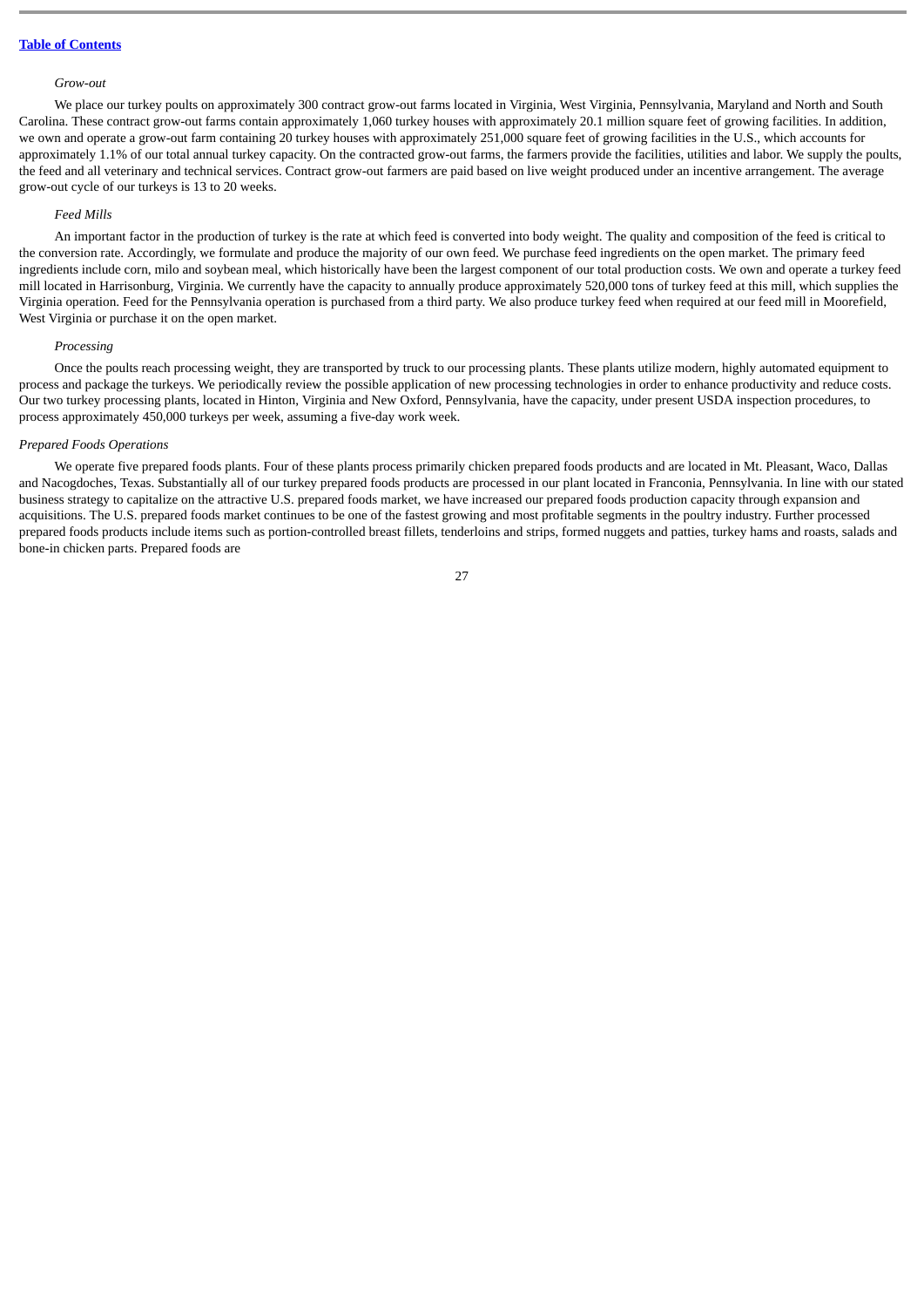sold frozen and may be fully cooked, partially cooked or raw, breaded or non-breaded, pre-marinated or non-marinated or smoked.

Our largest prepared foods plant is located in Mt. Pleasant, Texas and was constructed in 1986 and has been expanded significantly since that time. This facility includes 281,000 square feet and employs approximately 2,300 people. This facility has de-boning lines, marinating systems, batter/breading systems, fryers, ovens, both mechanical and cryogenic freezers, a variety of packaging systems and cold storage including four fully-cooked lines and three ready-to-cook/parfrying/Individually Quick Frozen ("IQF") lines and one batter-breaded/IQF line and eight spiral freezers. This facility has capacity to produce approximately 309 million pounds of further processed product annually based on current production mix and is currently operating at 81% of capacity. We measure our operating capacity of our prepared foods plants on the basis of running two shifts per day, six days per week.

Our Waco, Texas prepared foods plant was purchased in 1999 and expanded in fiscal 2000 and again in fiscal 2001. It is functionally equivalent to the Mt. Pleasant plant and includes 150,146 square feet and employs approximately 700 people. This state of the art facility has marinating systems, batter/breading systems, fryers, ovens, both mechanical and cryogenic freezers, a variety of packaging systems and cold storage including two fully-cooked lines and two ready-to-cook lines and four spiral freezers. This facility has capacity to produce approximately 270 million pounds of further processed product annually based on current production mix and is currently operating at approximately 65% of capacity.

Our Dallas, Texas prepared foods plant was constructed in 1999 and includes 84,000 square feet and employs approximately 900 people. This facility has deboning and portioning capability, marinating systems, batter/breading and frying systems and IQF capabilities. This plant is currently running one par-frying line and one IQF production line, each with a spiral freezer. This facility has the capacity to produce approximately 105 million pounds of further processed product annually based on current product mix and is currently operating at approximately 70% of capacity.

Our Nacogdoches, Texas prepared foods plant was constructed in fiscal 2001. It is functionally equivalent to our Dallas, Texas prepared foods plant and includes 115,465 square feet and employs approximately 1,850 people. This facility has de-boning and portioning capability, marinating systems, batter/breading and frying systems and IQF capabilities. This plant is currently running one par-frying line with a spiral freezer and two IQF lines each with a spiral freezer with capability of making them par-fry lines as sales dictate. This facility has capacity to produce approximately 120 million pounds of further processed product annually based on current product mix and is currently operating at approximately 80% of capacity.

Our Franconia, Pennsylvania prepared foods plant was acquired in January 2001 and further processes chicken and turkey products, including grinding, marinating, spicing and cooking, producing premium delicatessen, foodservice and retail products, including roast turkey and salads. This facility includes approximately 170,000 square feet and employs approximately 730 people. Our Franconia facility employs the batching system of production as opposed to the lineproduction system used in our other plants. This plant has approximately 95 million annual pounds of oven capacity and 17 million annual pounds of salad capacity for a total capacity of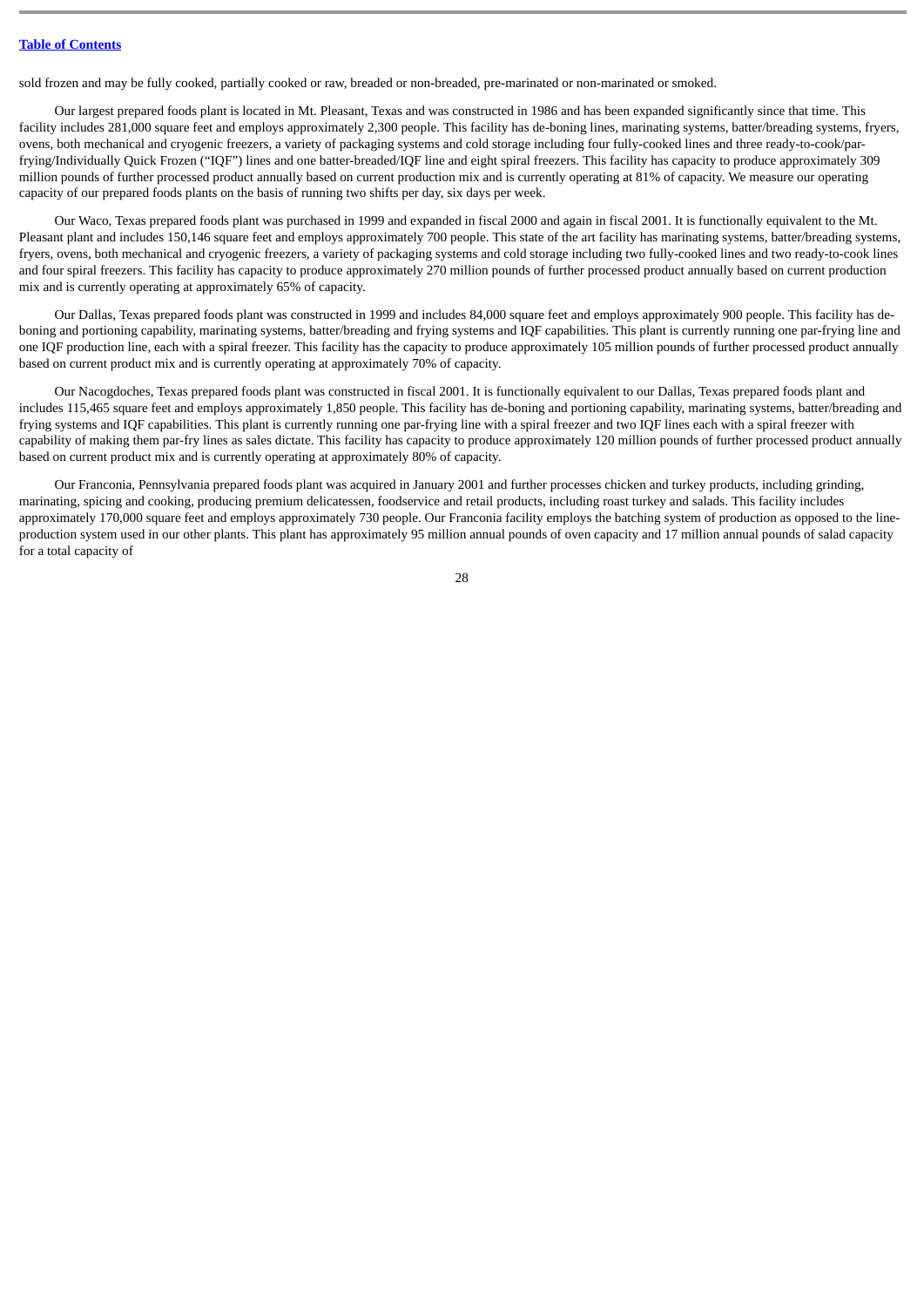approximately 112 million pounds of further processed product annually based on current product mix and is currently operating at approximately 60% of capacity. See Item 7. "Management's Discussion and Analysis of Financial Condition and Results of Operations."

# *Egg Production*

We produce table eggs at three farms near Pittsburg, Texas. One farm is owned by us, while two farms are leased from our Chairman, Lonnie "Bo" Pilgrim, doing business through Pilgrim Poultry, G.P. The eggs are cleaned, sized, graded and packaged for shipment at processing facilities located on the egg farms. The farms have a housing capacity for approximately 2.1 million producing hens and are currently housing approximately 2.0 million hens.

#### *Other Facilities and Information*

We operate three rendering plants that convert by-products into protein products, located in Mt. Pleasant, Texas, Broadway, Virginia and Moorefield, West Virginia. These rendering plants currently process by-products from approximately 13.1 million chickens and 0.6 million turkeys weekly into protein products. These products are used in the manufacture of poultry and livestock feed and pet foods. In April 2002, we completed a partially automated distribution freezer located outside of Pittsburg, Texas, which includes 125,000 square feet of storage area. We operate a commercial feed mill in Mt. Pleasant, Texas, which produces various bulk and sacked livestock feed sold to area dairies, ranches and farms. We also operate a feed supply store in Pittsburg, Texas, from which we sell various bulk and sacked livestock feed products, a majority of which is produced in our Mt. Pleasant commercial feed mill. We own an office building in Pittsburg, Texas, which houses our executive offices, and an office building outside of Pittsburg, Texas, which houses our Logistics and Customer Service offices, an office building in Mexico City, which houses our Mexican marketing offices, and an office building in Broadway, Virginia, which houses additional sales and marketing, research and development, and support activities.

Substantially all of our U.S. property, plant and equipment, except those in our turkey segment, are pledged as collateral on our secured debt.

# <span id="page-28-0"></span>**Item 3. Legal Proceedings**

In August of 2000, four of our current and/or former employees filed the case of "*Betty Kennell, et al. v. Wampler Foods, Inc*." in the United States District Court for the Northern District of West Virginia, claiming we violated requirements of the Fair Labor Standards Act. The suit alleges that we failed to pay employees for hours worked. The suit generally alleges that (1) employees should be paid for time spent to put on, take off and clean certain personal gear at the beginning and end of their shifts and breaks and (2) the use of a master time card or production "line" time fails to pay employees for all time actually worked. Plaintiffs seek to recover unpaid wages plus liquidated damages and legal fees. Approximately 150 consents to join as plaintiffs were filed with the court by current and/or former employees. No trial date has been set. The court has conditionally approved class certification for hourly production employees in second processing for processing plants in the Eastern United States. To date, only limited discovery has been performed. Neither the likelihood of an unfavorable outcome nor the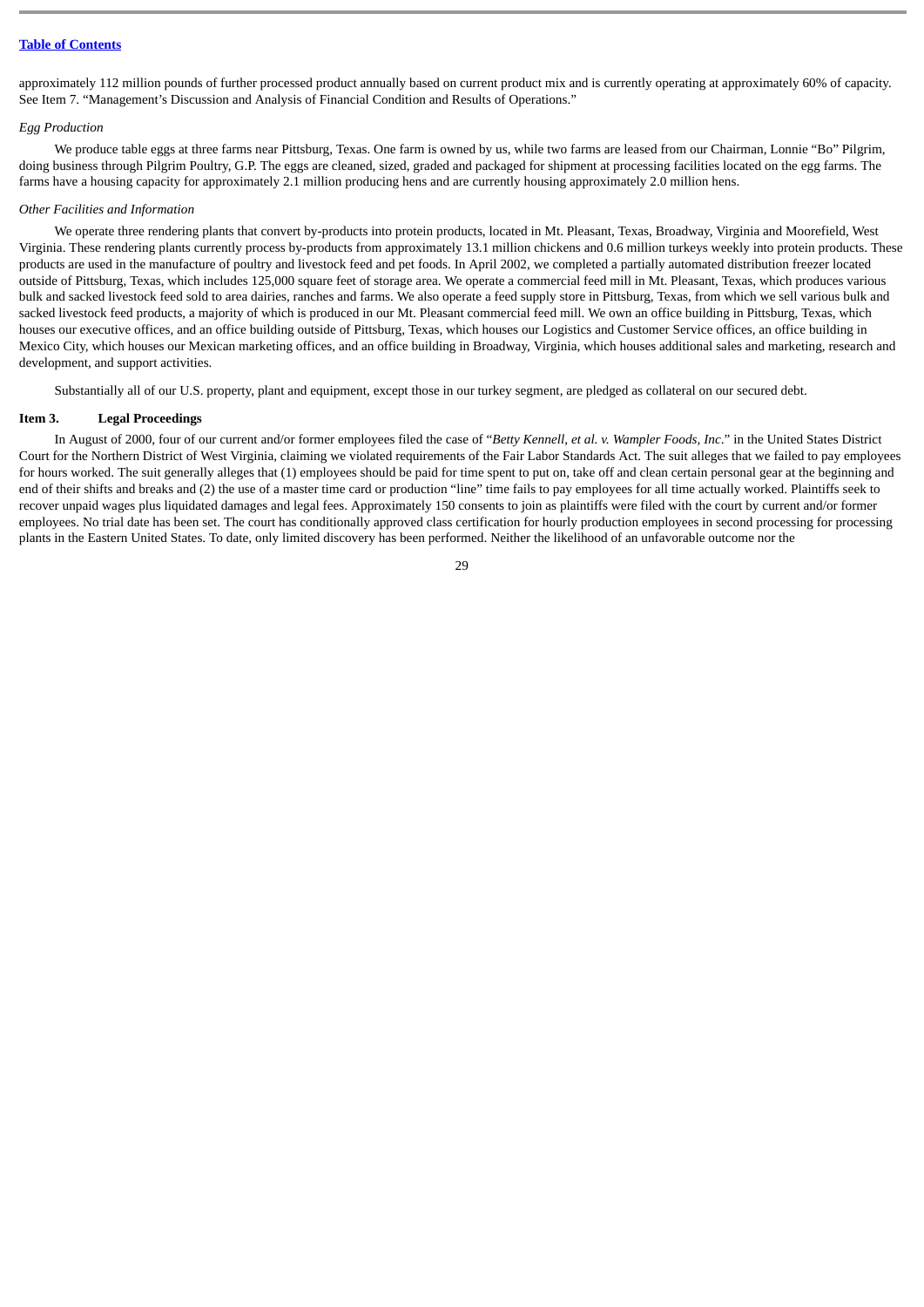amount of ultimate liability, if any, with respect to this case can be determined at this time. We do not expect this matter, individually or collectively, to have a material impact on our financial position, operations or liquidity.

On August 20, 1999, the former WLR Foods brought legal action as a plaintiff in an antitrust lawsuit filed in the U.S. District Court in Washington D.C. alleging a world-wide conspiracy by approximately 34 named defendants to control production capacity and raise prices of common vitamins such as A, B-4, C, and E. We joined this lawsuit with respect to vitamin purchases not included in our previous settlement with the named defendants as a member of a class action lawsuit settled in fiscal 2000. Pilgrim's Pride, individually and as successor to WLR Foods in this suit, received \$25.1 million in fiscal 2003 in partial settlement of its claims. To date, claims related to approximately 83% of the WLR Foods affected vitamin purchases have been settled by or on behalf of the former WLR Foods, which settlements have resulted in payments to us and the former WLR Foods of \$33.1 million. No assurances can be made regarding the likelihood or timing of future settlements or whether or not future recoveries, if any, on the remaining 17% of the vitamin purchases covered by the suit will be proportionally less than, equal to or greater than these previous recovery amounts.

On July 1, 2002, three individuals, on behalf of themselves and a putative class of chicken growers, filed their original class action complaint against us in the United States District Court for the Eastern District of Texas, Texarkana Division. The case is styled "*Cody Wheeler, et al. vs. Pilgrim's Pride Corporation."* The complaint alleges that we violated the Packers and Stockyards Act (7 U.S.C. Section 192) and breached fiduciary duties allegedly owed to the plaintiff growers. The plaintiffs also brought individual actions under the Packers and Stockyards Act alleging common law fraud, negligence, breach of fiduciary duties and breach of contract. On July 29, 2002, we filed a Motion to Dismiss. Upon the filing of the motion, the plaintiffs entered into an agreement to stay any certification of the class pending the outcome of the trial of the three plaintiffs, Cody Wheeler, Don Davis and Davey Williams. On March 14, 2003, the court entered an order dismissing the plaintiffs' claim of breach of fiduciary duty and negligence. The plaintiffs also dropped the charges of fraud prior to the entering of the order by the court. Discovery is in the initial phases in this case. We intend to defend vigorously both certification of the case as a class action should we not prevail in the trial of the three plaintiffs and questions concerning ultimate liability and damages, if any. Neither the likelihood of an unfavorable outcome nor the amount of ultimate liability, if any, with respect to this case can be determined at this time. We do not expect this matter to have a material impact on our financial position, operations or liquidity.

In October 2002, a limited number of USDA environmental samples from our Franconia, Pennsylvania plant tested positive for Listeria. As a result, we voluntarily recalled all cooked deli products produced at the plant from May 1, 2002 through October 11, 2002. No illnesses associated with the Listeria strain in a Northeastern outbreak have been linked to any of our products and none of our products have tested positive for the outbreak strain. As a result of the recall, on November 4, 2002, an individual who allegedly consumed our meat products filed a putative class action lawsuit in the Philadelphia County Court of Common Pleas in the Commonwealth of Pennsylvania. The plaintiff allegedly contracted Listeriosis. The case was styled *"Frank Niemtzow, individually and on behalf of all others similarly situated v. Pilgrim's Pride Corporation and Wampler Foods, Inc."* On January 13, 2003, we filed a Motion to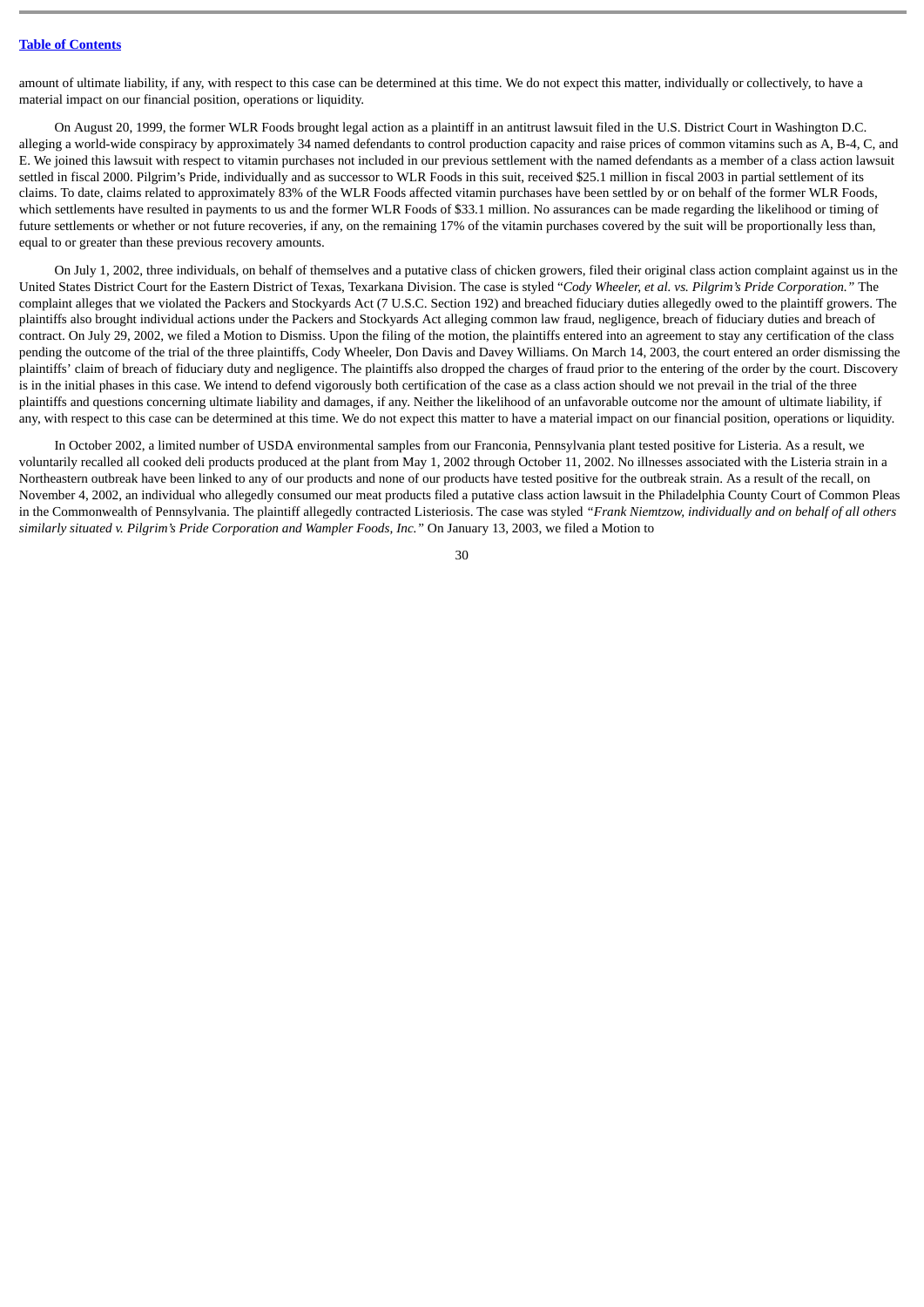Dismiss the plaintiff's class action complaint and on March 25, 2003, the plaintiffs voluntarily dismissed the lawsuit. Subsequent to the voluntary dismissal, the plaintiff's attorney sent a letter of settlement demand on behalf of the estate of Frank Niemtzow, individually, but not on behalf of the putative class. He also sent a settlement demand on behalf of the estate of Mary Samudovsky. No formal complaint has been filed in either case, and we are unable to predict with certainty an estimate of the amount or range, if any, of any potential loss. After considering our available insurance coverage, we do not expect this matter to have a material impact on our financial position, operations or liquidity.

On April 17, 2003, we learned that a product liability lawsuit, *"Lawese Drayton, Individually and as Personal Representative of the Estate of Raymond Drayton, deceased, Plaintiff, v. Pilgrim's Pride Corporation, Jack Lambersky Poultry Company, Inc. DBA JL Foods Co, Inc., Defendants,"* was filed against us in the United States District Court for the Eastern District of Pennsylvania on April 15, 2003. We timely filed a motion to dismiss certain counts of the complaint, and the plaintiff has filed a response. No hearing date on the motion has been scheduled by the court. Both the Company and co-defendant Jack Lambersky Poultry Company have filed cross-claims for contribution against each other. We believe that we have meritorious defenses to this claim, and intend to assert a vigorous defense to the litigation. Neither the likelihood of an unfavorable outcome nor the amount of ultimate liability, if any, with respect to this case can be determined at this time. After considering our available insurance coverage, we do not expect this matter to have a material impact on our financial position, operations or liquidity.

We have recently been named as a defendant in a lawsuit entitled, *"Laron Harvey, by his mother and natural guardian, Shakandra Hampton, and Shakandra Hampton in her own right v. Pilgrim's Pride Corporation, et al."*, filed in the Pennsylvania Court of Common Pleas and removed to the U.S. District Court of the Eastern District of Pennsylvania in Philadelphia under Court No. 03-3500. The complaint names both Pilgrim's Pride and Jack Lambersky Poultry Company, Inc. as defendants. The plaintiff claims that, on August 19, 2002, Laron Harvey was born nine weeks prematurely as a direct result of his mother having contracted Listeria monocytogenes. Plaintiff is alleging certain injuries; severe developmental delay, respiratory distress syndrome, esophageal reflux, necrotizing enterocolitis, and pulmonary heart valve disorder, among other illnesses and ailments. A motion to dismiss certain counts of the complaint has been filed on our behalf and the plaintiff has filed a response. No hearing date on the motion has been scheduled by the court. The parties have exchanged initial mandatory disclosures as required. We believe that we have meritorious defenses to this claim and intend to assert a vigorous defense to the litigation. Neither the likelihood of an unfavorable outcome nor the amount of ultimate liability, if any, with respect to this case can be determined at this time. After considering our available insurance coverage, we do not expect this matter to have a material impact on our financial position, operations or liquidity.

We have recently been named as a defendant in a lawsuit entitled "Ryan and Dana Patterson v. Pilgrim's Pride Corp., et al.", filed in the Superior Court of New Jersey, Law Division, Passaic Count, Civil Action No. L-3361-03. The complaint alleges that Dana Patterson consumed meat products produced by Pilgrim's Pride and that she and her fetus were diagnosed with a Listeriosis infection. The plaintiff claims that, as a result of the alleged infection, Ms. Patterson suffered severe personal injury and the loss of her fetus. Pilgrim's Pride has been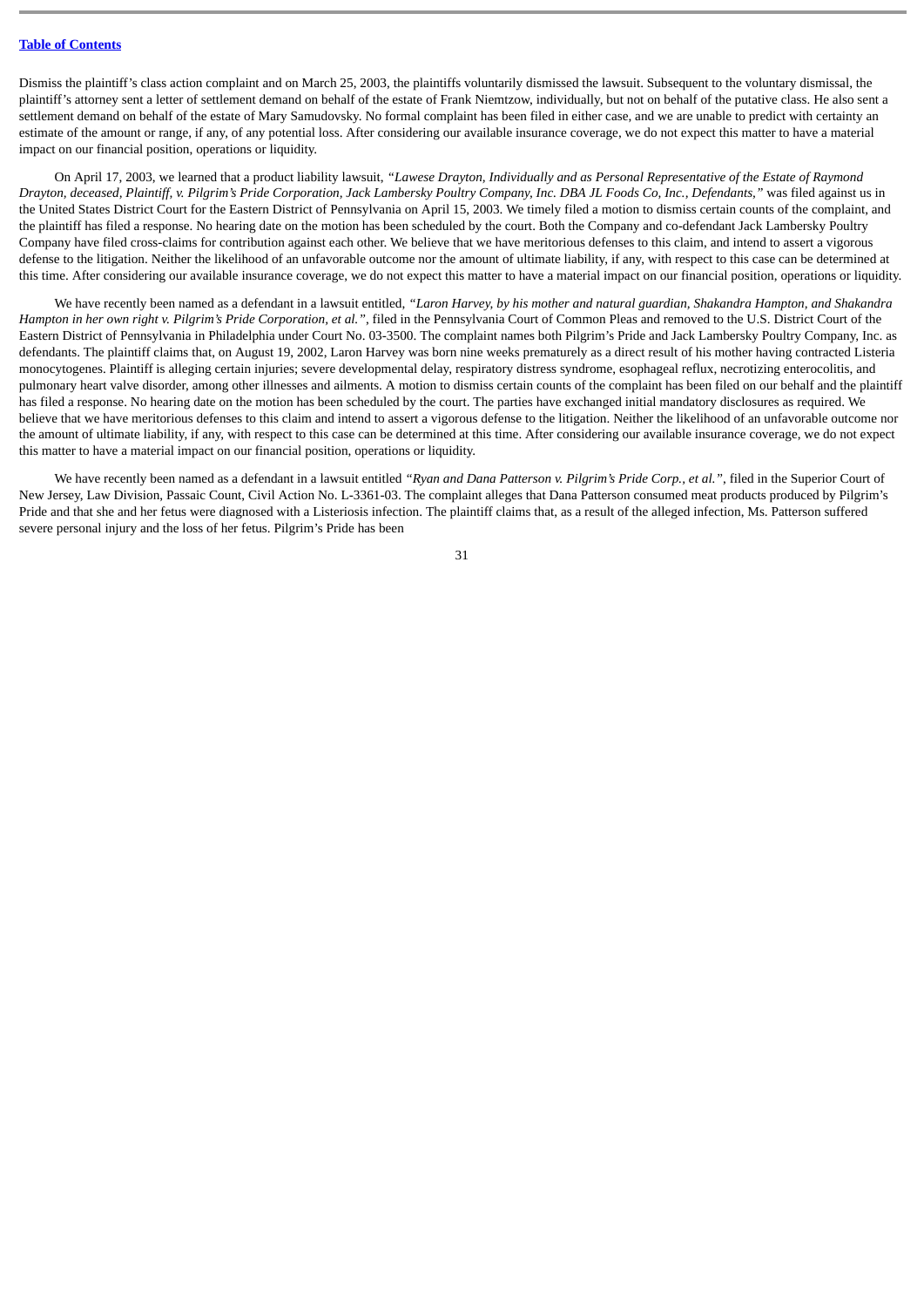served with the summons and complaint and its answer or other responsive pleading is due to be filed with the court on November 19, 2003. We believe that we have meritorious defenses to this claim, and intend to assert a vigorous defense to the litigation. Neither the likelihood of an unfavorable outcome not the amount of the ultimate liability, if any, with respect to this case can be determined at this time. After considering our available insurance coverage, we do not expect this matter to have a material impact on our financial position, operations or liquidity.

We have also been named as a defendant in a lawsuit entitled "*Jamar Clarke, a minor, and Wanda Multrie Clarke v. Pilgrim's Pride Corporation et al*," filed in the Supreme Court of the State of New York, County of Queens, Civil Action No. 18759/03. The complaint alleges that Jamar Clarke consumed turkey at defendant Public School 251 which was produced by Pilgrim's Pride and that he was diagnosed with Listeriosis and meningitis. The plaintiff claims that, as a result of the alleged infection, Jamar Clarke suffered severe personal injury. Pilgrim's Pride has been served with the summons and complaint and its answer or other responsive pleading is due to be filed with the court on December 4, 2003. We believe that we have meritorious defenses to this claim, and intend to assert a vigorous defense to the litigation. Neither the likelihood of an unfavorable outcome nor the amount of the ultimate liability, if any, with respect to this case can be determined at this time. After considering our available insurance coverage, we do not expect this matter to have a material impact on our financial position, operations or liquidity.

We are subject to various other legal proceedings and claims, which arise in the ordinary course of its business. In the opinion of management, the amount of ultimate liability with respect to these actions will not materially affect our financial position or results of operations.

# <span id="page-31-0"></span>**Item 4. Submission of Matters to a Vote of Security Holders**

Not Applicable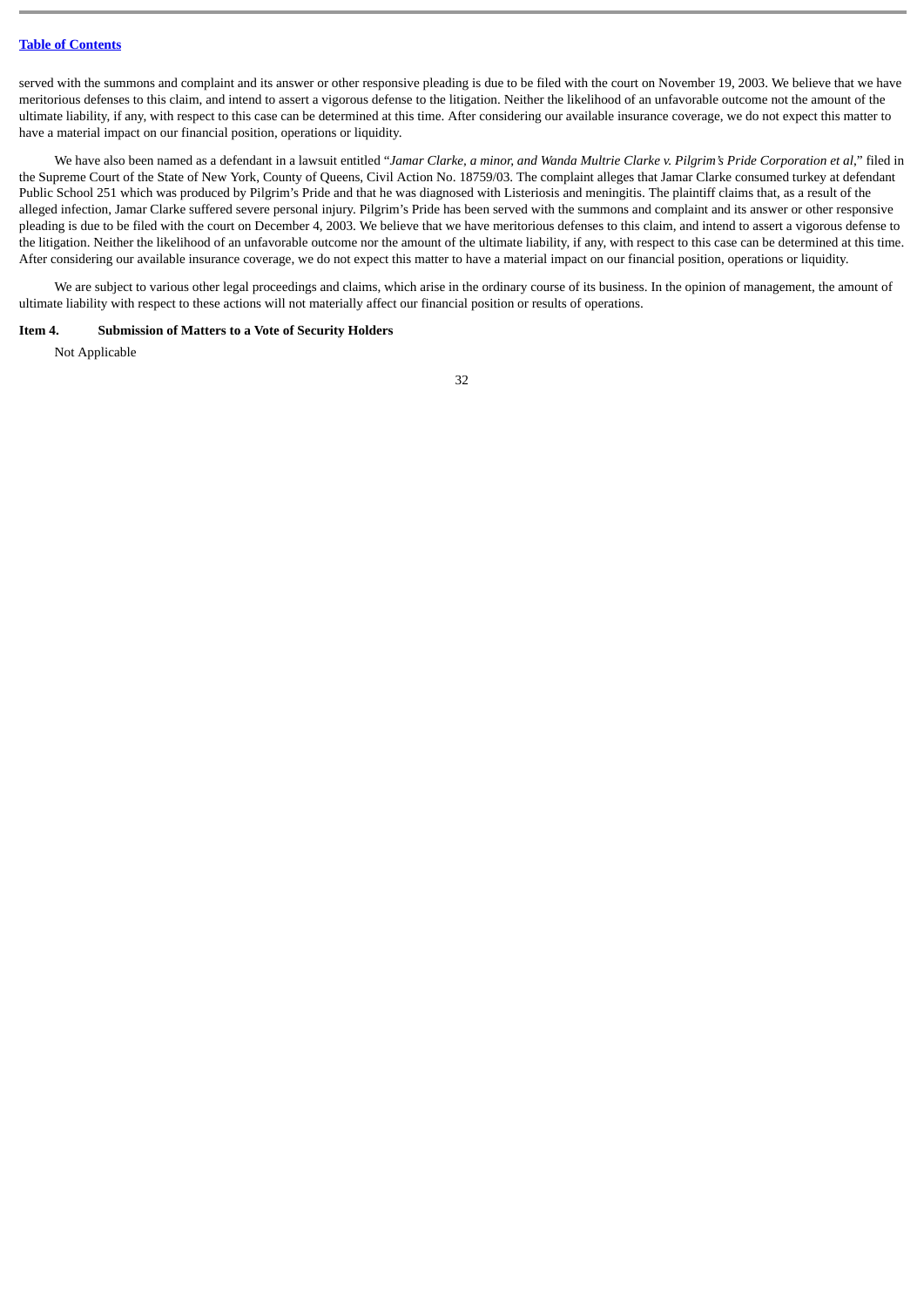# **PART II**

# <span id="page-32-0"></span>**Item 5. Market for the Registrant's Common Equity and Related Stockholder Matters**

# *Quarterly Stock Prices and Dividends*

High and low sales prices of and dividends on the Company's Class B and Class A common stock for the periods indicated were:

|                             |         | Prices 2003 |        |         | Prices 2002 | <b>Dividends</b> |        |  |
|-----------------------------|---------|-------------|--------|---------|-------------|------------------|--------|--|
|                             | Quarter | High        | Low    | High    | Low         | 2003             | 2002   |  |
| <b>Class B Common Stock</b> |         |             |        |         |             |                  |        |  |
| First                       |         | \$9.60      | \$5.28 | \$14.48 | \$12.24     | \$.015           | \$.015 |  |
| Second                      |         | 8.79        | 7.09   | 14.45   | 12.05       | .015             | .015   |  |
| Third                       |         | 9.18        | 7.98   | 14.80   | 12.90       | .015             | .015   |  |
| Fourth                      |         | 13.80       | 9.52   | 13.92   | 8.49        | .015             | .015   |  |
| Class A Common Stock        |         |             |        |         |             |                  |        |  |
| First                       |         | \$7.15      | \$4.01 | \$9.94  | \$8.35      | \$.015           | \$0.15 |  |
| Second                      |         | 6.24        | 4.94   | 10.90   | 8.66        | .015             | .015   |  |
| Third                       |         | 7.06        | 5.52   | 11.14   | 9.79        | .015             | .015   |  |
| Fourth                      |         | 13.65       | 7.18   | 10.53   | 6.59        | .015             | .015   |  |

The Company's Class B common stock (ticker symbol "CHX") and Class A common stock (ticker symbol "CHX.A") are traded on the New York Stock Exchange. The Company estimates there were approximately 11,280 and 21,794 holders (including individual participants in security position listings) of the Company's Class A and Class B common stock, respectively, as of October 17, 2003. See Note G—Common Stock of the Notes to Consolidated Financial Statements for additional discussion of the Company's common stock.

With the exception of two quarters in 1993, the Company's Board of Directors has declared cash dividends of \$0.015 per share of common stock (on a split adjusted basis) every fiscal quarter since the Company's initial public offering in 1986. Payment of future dividends will depend upon the Company's financial condition, results of operations and other factors deemed relevant by the Company's Board of Directors, as well as any limitations imposed by lenders under the Company's credit facilities. The Company's revolving credit facility and revolving/term borrowing facility currently limit dividends to a maximum of \$3.4 million per year. See Note E—Notes Payable and Long-Term Debt of the Notes to Consolidated Financial Statements for additional discussions of the Company's credit facilities.

# *Proposed Stock Reclassification*

The board of directors has approved and recommended that the stockholders adopt, at a special meeting of stockholders scheduled for November 20, 2003, a proposal to amend our certificate of incorporation to reclassify our Class A common stock and Class B common stock

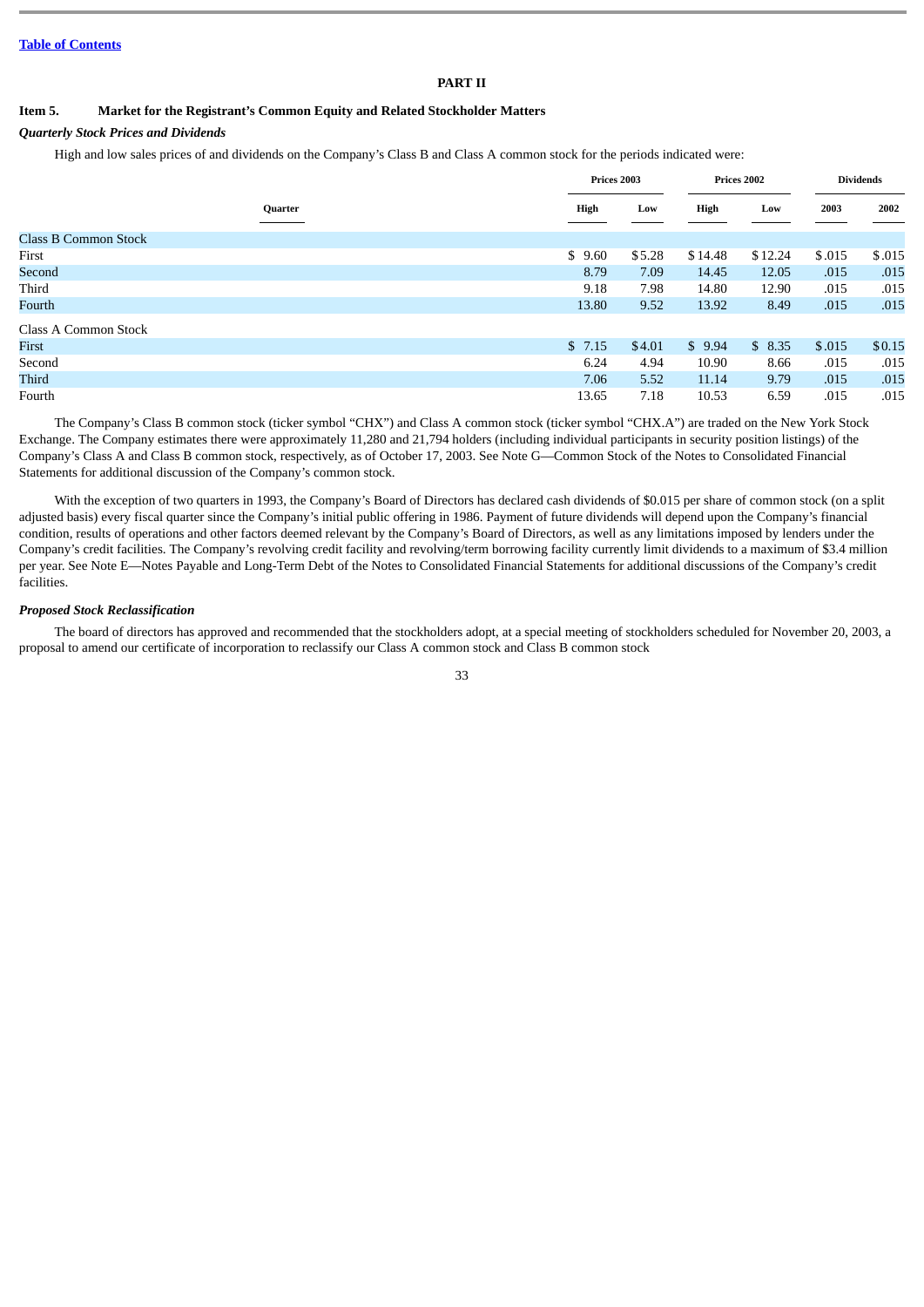into a single class of common stock. We currently expect that our stockholders will approve this amendment at this meeting and that the effective time of the reclassification will be after the market close on November 21, 2003.

At the effective time of the reclassification each share of Class A common stock and each share of Class B common stock will be reclassified into one (1) share of new common stock. The new common stock will be our only class of authorized common stock. Following the reclassification, the Class A common stock and Class B common stock will no longer be listed on the New York Stock Exchange or registered under the Securities Exchange Act of 1934. The new common stock will be listed on the New York Stock Exchange under the symbol "PPC" and registered under the Securities Exchange Act of 1934. As of the date hereof, there are 13,523,429 shares of Class A common stock outstanding and 27,589,250 shares of Class B common stock outstanding. After giving effect to the reclassification there will be 41,112,679 shares of our new common stock outstanding, all of which will be held by our current stockholders.

Following the reclassification, our certificate of incorporation will not contain any provision for Class A common stock or Class B common stock. In connection with the elimination of the dual class capital structure, our certificate of incorporation will authorize 160 million shares of common stock instead of 100 million shares of Class A common stock and 60 million shares of Class B common stock.

Except as to voting rights, the rights of the new common stock will be substantially identical to the rights of the current Class A common stock and Class B common stock. Each share of existing Class A common stock or Class B common stock that is reclassified into our new common stock will be entitled to cast twenty votes on all matters submitted to a vote of the stockholders, until there is a change in the beneficial ownership of such share, as determined by us or our transfer agent based upon criteria specified in the certificate of amendment to our certificate of incorporation and written procedures we may adopt from time to time.

Subject to certain exceptions specified in the proposed certificate of amendment to our certificate of incorporation, following a change in beneficial ownership of a share that is reclassified, the share will be entitled to only one vote. Shares of new common stock issued after the reclassification will also only be entitled to one vote per share, including the shares to be issued to ConAgra Foods in the ConAgra chicken division acquisition. Shares held in street name or by a broker or nominee will be presumed to have been acquired after the reclassification and to therefore have one vote per share. This presumption is rebuttable by the holder's showing that such share was subject to the reclassification and that no change in beneficial ownership of such share has occurred since the reclassification. Our proxy statement filed with the SEC on November 3, 2003 and available on its website at http://www.sec.gov, contains additional information regarding the proposed reclassification.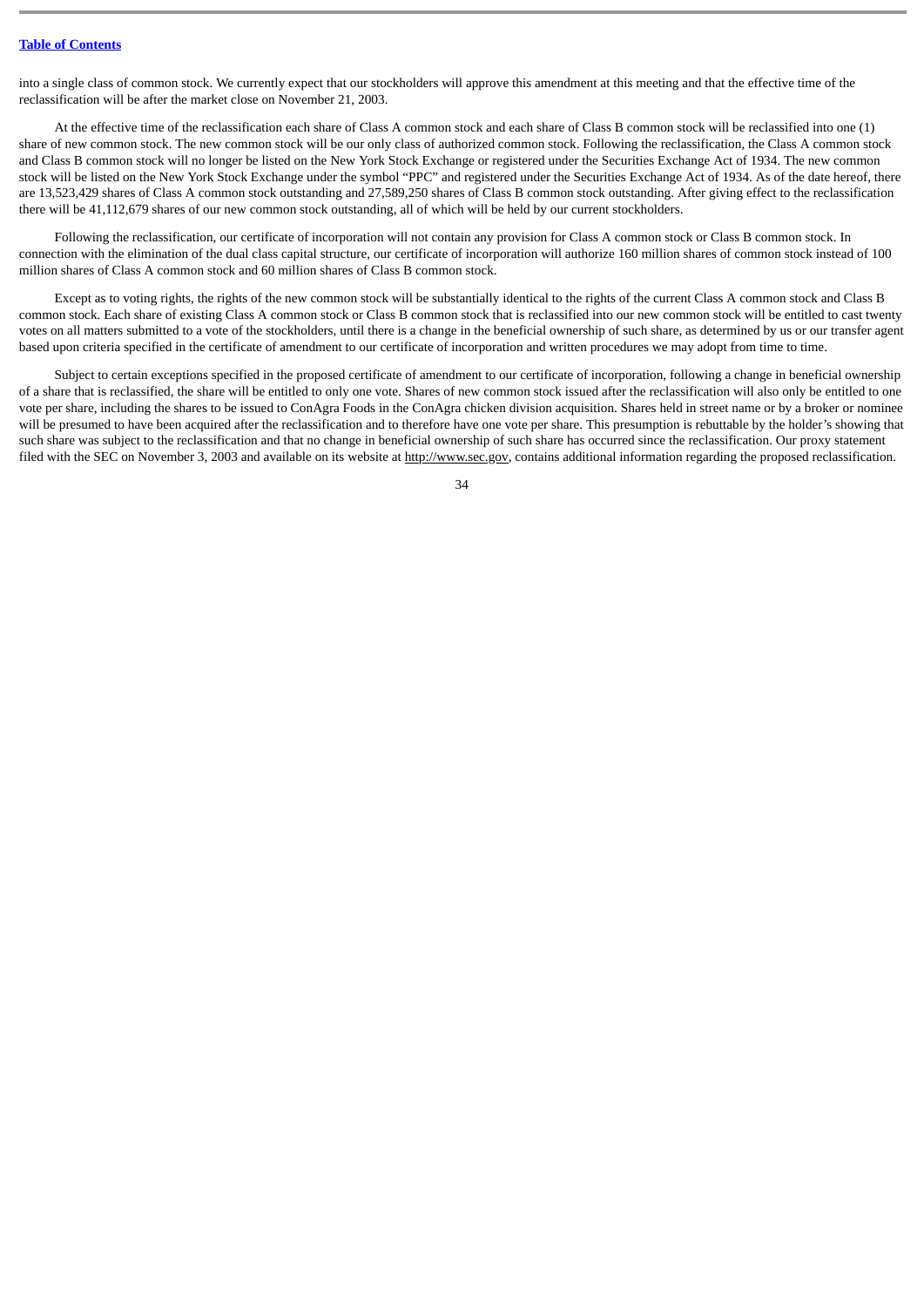# <span id="page-34-0"></span>**Item 6. Selected Financial**

| (In thousands, except ratios and per<br>share data)  | Ten Years Ended September 27, 2003 |    |                          |      |                         |    |                      |     |                       |    |                      |     |                          |     |                   |    |                     |                     |
|------------------------------------------------------|------------------------------------|----|--------------------------|------|-------------------------|----|----------------------|-----|-----------------------|----|----------------------|-----|--------------------------|-----|-------------------|----|---------------------|---------------------|
|                                                      | 2003                               |    | 2002                     |      | $2001^{(a)}$            |    | 2000                 |     | $1999^{(b)}$          |    | 1998                 |     | 1997                     |     | 1996              |    | 1995                | 1994                |
| Income Statement Data:                               |                                    |    |                          |      |                         |    |                      |     |                       |    |                      |     |                          |     |                   |    |                     |                     |
| Net sales                                            | \$2,619,345                        |    | \$2,533,718              |      | \$2,214,712             |    | \$1,499,439          |     | \$1,357,403           |    | \$1,331,545          |     | \$1,277,649              |     | \$1,139,310       |    | \$931,806           | \$922,609           |
| Gross margin                                         | 200,483                            |    | 165,165                  |      | 213,950                 |    | 165,828              |     | 185,708               |    | 136,103              |     | 114,467                  |     | 70,640            |    | 74,144              | 110,827             |
| Gross margin (excluding<br>non-recurring recoveries) |                                    |    |                          |      |                         |    |                      |     |                       |    |                      |     |                          |     |                   |    |                     |                     |
| (c)                                                  | 154,004                            |    | 164,409                  |      | 213,950                 |    | 165,828              |     | 185,708               |    | 136,103              |     | 114,467                  |     | 70,640            |    | 74,144              | 110,827             |
| Operating income (loss)                              | 63,613                             |    | 29,904                   |      | 94,542                  |    | 80,488               |     | 109,504               |    | 77,256               |     | 63,894                   |     | 21,504            |    | 24,930              | 59,698              |
| Interest expense, net                                | 37,981                             |    | 32,003                   |      | 30,775                  |    | 17,779               |     | 17,666                |    | 20,148               |     | 22,075                   |     | 21,539            |    | 17,483              | 19,175              |
| Income (loss) before                                 |                                    |    |                          |      |                         |    |                      |     |                       |    |                      |     |                          |     |                   |    |                     |                     |
| income taxes                                         | 63,235                             |    | 1,910                    |      | 61,861                  |    | 62,786               |     | 90,904                |    | 56,522               |     | 43,824                   |     | (4,533)           |    | 2,091               | 42,448              |
| Income tax expense                                   |                                    |    |                          |      |                         |    |                      |     |                       |    |                      |     |                          |     |                   |    |                     |                     |
| (benefit) <sup>(d)</sup>                             | 7,199                              |    | (12, 425)                |      | 20,724                  |    | 10,442               |     | 25,651                |    | 6,512                |     | 2,788                    |     | 2,751             |    | 10,058              | 11,390              |
| Net income (loss)                                    | 56,036                             |    | 14,335                   |      | 41,137                  |    | 52,344               |     | 65,253                |    | 50,010               |     | 41,036                   |     | (7, 284)          |    | (7, 967)            | 31,058              |
| Ratio of earnings to fixed                           |                                    |    |                          |      |                         |    |                      |     |                       |    |                      |     |                          |     |                   |    |                     |                     |
| charges <sup>(e)</sup>                               | 2.20x                              |    | (e)                      |      | 2.13x                   |    | 3.04x                |     | 4.33x                 |    | 2.96x                |     | 2.57x                    |     | (e)               |    | 1.07x               | 2.79x               |
| Per Common Share Data:<br>(f)                        |                                    |    |                          |      |                         |    |                      |     |                       |    |                      |     |                          |     |                   |    |                     |                     |
| Net income (loss)                                    | 1.36<br>\$                         | \$ | 0.35                     | - \$ | $1.00 \quad$ \$         |    | 1.27S                |     | 1.58                  | \$ | 1.21                 | -S  | 0.99                     | \$  | (0.18)            | S. | (0.19)              | \$<br>0.75          |
| Cash dividends                                       | 0.06                               |    | 0.06                     |      | 0.06                    |    | 0.06                 |     | 0.045                 |    | 0.04                 |     | 0.04                     |     | .04               |    | 0.04                | 0.04                |
| Book value                                           | 10.46                              |    | 9.59                     |      | 9.27                    |    | 8.33                 |     | 7.11                  |    | 5.58                 |     | 4.41                     |     | 3.46              |    | 3.67                | 3.91                |
| <b>Balance Sheet Summary</b>                         |                                    |    |                          |      |                         |    |                      |     |                       |    |                      |     |                          |     |                   |    |                     |                     |
|                                                      |                                    |    |                          |      |                         |    |                      |     |                       |    |                      |     |                          |     |                   |    |                     |                     |
| Working capital<br>Total assets                      | \$211,119<br>1,257,484             |    | \$179,038<br>1,227,890   |      | \$ 203,350<br>1,215,695 |    | \$124,531<br>705,420 |     | \$ 154,242<br>655,762 |    | \$147,040<br>601,439 |     | $$133,542$ \$<br>579,124 |     | 88,455<br>536,722 |    | \$88,395<br>497,604 | \$99,724<br>438,683 |
| Notes payable and current<br>maturities of long-term |                                    |    |                          |      |                         |    |                      |     |                       |    |                      |     |                          |     |                   |    |                     |                     |
| debt                                                 | 2,680                              |    | 3,483                    |      | 5,099                   |    | 4,657                |     | 4,353                 |    | 5,889                |     | 11,596                   |     | 35,850            |    | 18,187              | 4,493               |
| Long-term debt, less current                         |                                    |    |                          |      |                         |    |                      |     |                       |    |                      |     |                          |     |                   |    |                     |                     |
| maturities                                           | 415,965                            |    | 450,161                  |      | 467,242                 |    | 165,037              |     | 183,753               |    | 199,784              |     | 224,743                  |     | 198,334           |    | 182,988             | 152,631             |
| Total stockholders' equity                           | 446,696                            |    | 394,324                  |      | 380,932                 |    | 342,559              |     | 294,259               |    | 230,871              |     | 182,516                  |     | 143,135           |    | 152,074             | 161,696             |
| <b>Cash Flow Summary:</b>                            |                                    |    |                          |      |                         |    |                      |     |                       |    |                      |     |                          |     |                   |    |                     |                     |
| Operating cash flow<br>Depreciation &                | 98,892<br>\$                       | \$ | 98,113                   | -\$  | 87,833                  | \$ | 130,803              | -\$ | 81,452                | \$ | 85,016               | -\$ | 49,615                   | -\$ | 11,391            |    | \$ 32,712           | \$ 60,664           |
| amortization <sup>(g)</sup>                          | 74,187                             |    | 70,973                   |      | 55,390                  |    | 36,027               |     | 34,536                |    | 32,591               |     | 29,796                   |     | 28,024            |    | 26,127              | 25,177              |
| Capital expenditures                                 | 53,574                             |    | 80,388                   |      | 112,632                 |    | 92,128               |     | 69,649                |    | 53,518               |     | 50,231                   |     | 34,314            |    | 35,194              | 25,547              |
| <b>Business acquisitions</b>                         | 4,499                              |    | $\overline{\phantom{0}}$ |      | 239,539                 |    |                      |     |                       |    |                      |     |                          |     | $\qquad \qquad -$ |    | 36,178              |                     |
| Financing activities, net                            | (39,767)                           |    | (21,793)                 |      | 246,649                 |    | (24,769)             |     | (19, 634)             |    | (32, 498)            |     | 348                      |     | 27,313            |    | 40,173              | (30, 291)           |
| <b>Cash flow Ratios:</b>                             |                                    |    |                          |      |                         |    |                      |     |                       |    |                      |     |                          |     |                   |    |                     |                     |
| EBITDA <sup>(h)</sup>                                | 173,926                            |    | 103,469                  |      | 146,166                 |    | 115,356              |     | 142,043               |    | 108,268              |     | 94,782                   |     | 43,269            |    | 44,455              | 85,434              |
| Key Indicators (as a<br>percentage of net sales):    |                                    |    |                          |      |                         |    |                      |     |                       |    |                      |     |                          |     |                   |    |                     |                     |
| Gross Margin                                         | 7.7%                               |    | 6.5%                     |      | 9.7%                    |    | $11.1\%$             |     | 13.7%                 |    | 10.2%                |     | $9.0\%$                  |     | 6.2%              |    | $8.0\%$             | 12.0%               |
| Gross margin (excluding                              |                                    |    |                          |      |                         |    |                      |     |                       |    |                      |     |                          |     |                   |    |                     |                     |
| non-recurring recoveries)                            | 5.9%                               |    | 6.5%                     |      | 9.7%                    |    |                      |     | 13.7%                 |    |                      |     | $9.0\%$                  |     |                   |    |                     |                     |
| Selling, general and                                 |                                    |    |                          |      |                         |    | 11.1%                |     |                       |    | 10.2%                |     |                          |     | 6.2%              |    | 8.0%                | 12.0%               |
| administrative expenses                              |                                    |    |                          |      |                         |    |                      |     |                       |    |                      |     |                          |     |                   |    |                     |                     |
| <b>Operating income (loss)</b>                       | 5.2%                               |    | 5.3%<br>1.2%             |      | 5.4%                    |    | 5.7%                 |     | 5.6%                  |    | 4.4%                 |     | 4.0%                     |     | 4.3%<br>1.9%      |    | 5.3%                | 5.5%<br>6.5%        |
|                                                      | 2.4%                               |    |                          |      | 4.3%                    |    | 5.4%                 |     | 8.1%                  |    | 5.8%                 |     | 5.0%                     |     |                   |    | 2.7%                |                     |
| Interest expense, net                                | 1.5%                               |    | 1.3%                     |      | 1.4%                    |    | 1.2%                 |     | 1.3%                  |    | 1.5%                 |     | 1.7%                     |     | 1.9%              |    | 1.9%                | 2.1%                |
| Net income (loss)                                    | 2.1%                               |    | 0.6%                     |      | 1.9%                    |    | 3.5%                 |     | 4.8%                  |    | 3.8%                 |     | 3.2%                     |     | $(0.6\%)$         |    | $(0.9\%)$           | 3.4%                |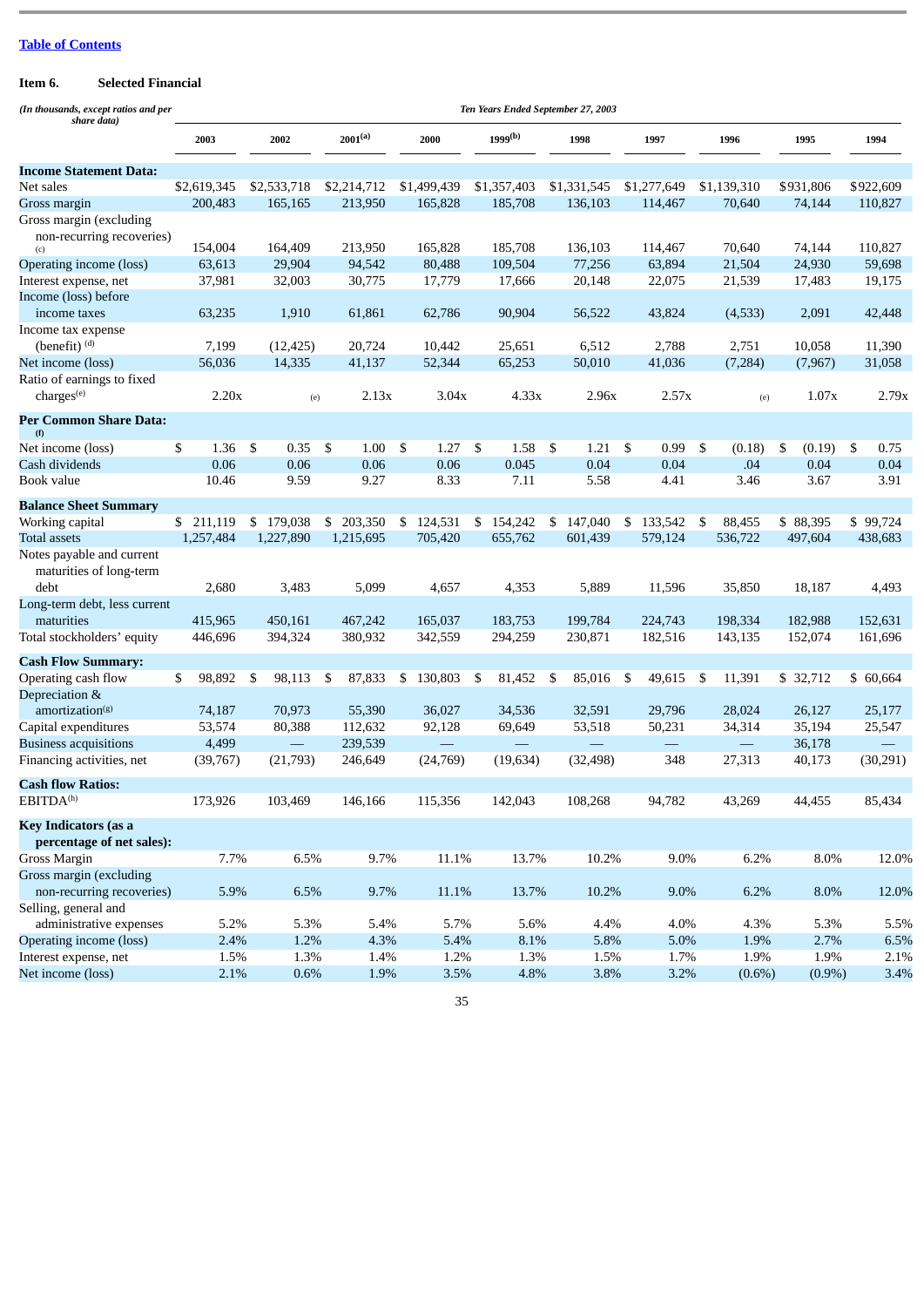- (a) The Company acquired WLR Foods on January 27, 2001 for \$239.5 million and the assumption of \$45.5 million of indebtedness. The acquisition has been accounted for as a purchase and the results of operations for this acquisition have been included in our consolidated results of operations since the acquisition date.
- (b) Fiscal 1999 had 53 weeks.
- (c) For comparative purposes management believes some investors may be interested in gross profit excluding the benefit of the non-recurring recoveries. See Item 7. "Management's Discussion and Analysis of Financial Condition and Results of Operations" for discussion of non-recurring recoveries.

A reconciliation of Gross Margin (excluding non-recurring recoveries) follows (in thousands):

|                                                   | 2003      | 2002      |
|---------------------------------------------------|-----------|-----------|
|                                                   |           |           |
| Gross Margin                                      | \$200,483 | \$165,165 |
| Non-recurring recoveries                          | 46.479    | 756       |
| Gross Margin (excluding non-recurring recoveries) | \$154,004 | \$164,409 |
|                                                   |           |           |

- $^{(d)}$  Fiscal 2003 included a non-cash tax benefit of \$16.9 million associated with the reversal of a valuation allowance on net operating losses in the Company's Mexico operations. Fiscal 2002 includes an \$11.9 million of tax benefit from changes in Mexican tax laws. (See Note F—Income Taxes of the Notes to the Consolidated Financial Statements of the Company.)
- (e) For purposes of computing the ratio of earnings to fixed charges, earnings consist of income before income taxes and extraordinary items plus fixed charges (excluding capitalized interest). Fixed charges consist of interest (including capitalized interest) on all indebtedness, amortization of capitalized financing costs and that portion of rental expense that we believe to be representative of interest. Earnings were inadequate to cover fixed charges by \$4.1 million and \$5.8 million in fiscal 2002 and 1996, respectively.
- <sup>(f)</sup> Historical per share amounts represent both basic and diluted and have been restated to give effect to a stock dividend issued on July 30, 1999.
- (g) Includes amortization of capitalized financing costs of approximately \$1.5 million, \$1.4 million, \$1.9 million, \$1.2 million, \$1.1 million, \$1.0 million, \$0.9 million, \$1.8 million, \$1.2 million, and \$1.4 million in fiscal years 2003, 2002, 2001, 2000, 1999, 1998, 1997, 1996, 1995, and 1994, respectively.
- (h) "EBITDA" is defined as the sum of net income (loss) plus interest, taxes, depreciation and amortization. Our method of computation may or may not be comparable to other similarly titled measures used in our filings with the SEC or by other companies. See the consolidated statements of income and consolidated statements of cash flows included in our financial statements. EBITDA is presented because we believe that it provides meaningful additional information concerning a company's operating results and its ability to service its long-term debt and to fund its growth, and we believe EBITDA is frequently used by securities analysts, investors and other interested parties, in addition to and not in lieu of GAAP results, to compare the performance of companies. EBITDA is not a measurement of financial performance under generally accepted accounting principles and should not be considered as an alternative to cash flow from operating activities or as a measure of liquidity or an alternative to net income as indicators of our operating performance or any other measures of performance derived in accordance with generally accepted accounting principles.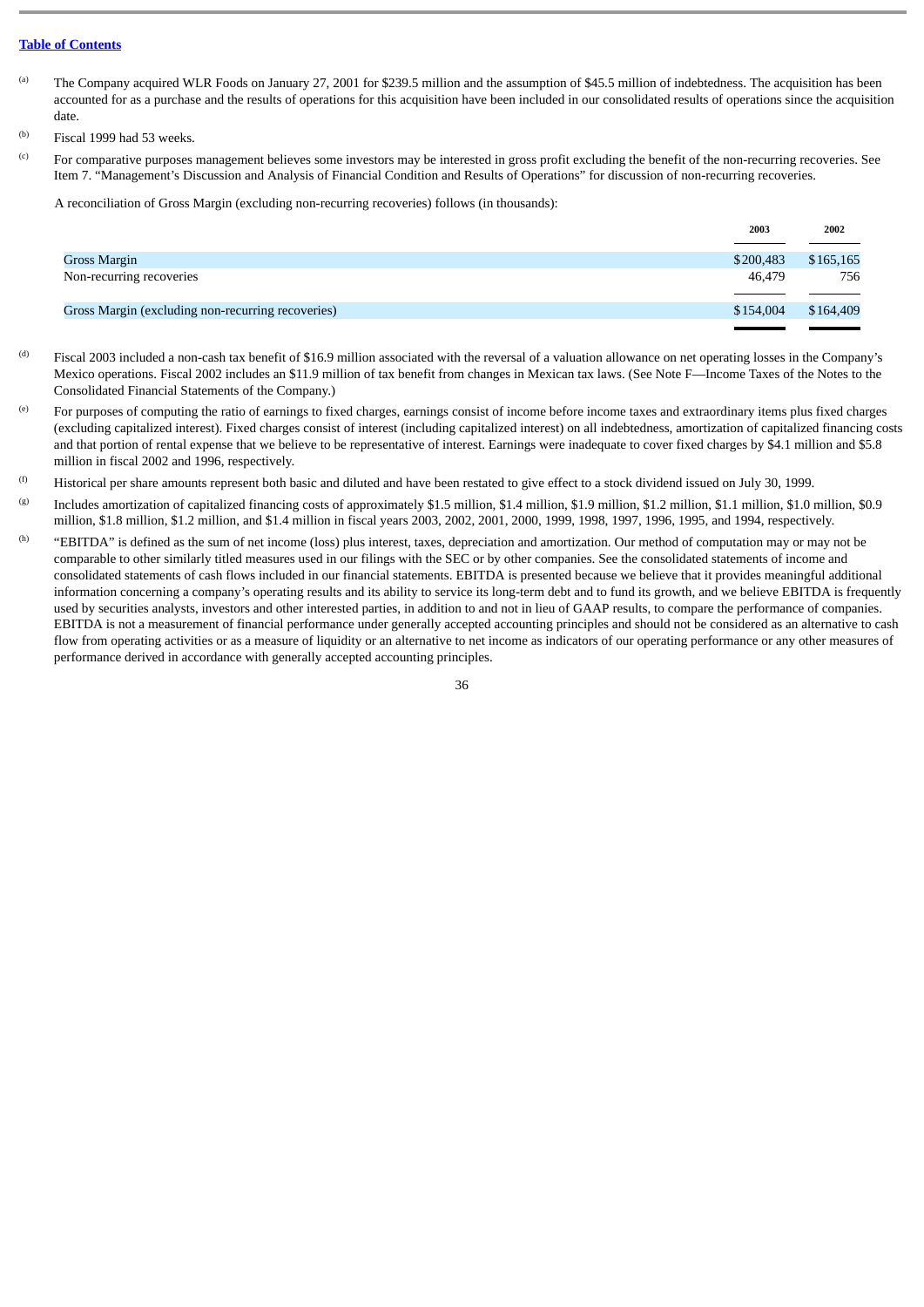#### **A reconciliation of net income to EBITDA is as follows:**

|                                              | 2003      | 2002      | 2001      | 2000      | 1999           | 1998      | 1997     | 1996      | 1995      | 1994     |
|----------------------------------------------|-----------|-----------|-----------|-----------|----------------|-----------|----------|-----------|-----------|----------|
|                                              |           |           |           |           | (In thousands) |           |          |           |           |          |
| Net Income                                   | \$56,036  | \$14,335  | \$41,137  | \$52,344  | \$65,253       | \$50,010  | \$41,036 | \$(7,284) | \$(7,967) | \$31,058 |
| Add:                                         |           |           |           |           |                |           |          |           |           |          |
| Interest expense, net                        | 37,981    | 32,003    | 30,775    | 17,779    | 17,666         | 20,148    | 22,075   | 21,539    | 17,483    | 19,175   |
| Income tax expense (benefit)                 | 7,199     | (12, 425) | 20,724    | 10,442    | 25,651         | 6,512     | 2,788    | 2,751     | 10,058    | 11,390   |
| Depreciation and amortization <sup>(g)</sup> | 74,187    | 70,973    | 55,390    | 36,027    | 34,536         | 32,591    | 29,796   | 28,024    | 26,127    | 25,177   |
| Minus:                                       |           |           |           |           |                |           |          |           |           |          |
| Amortization of capitalized financing        |           |           |           |           |                |           |          |           |           |          |
| costs                                        | 1,477     | 1,417     | 1,860     | 1,236     | 1,063          | 993       | 913      | 1,761     | 1,246     | 1,366    |
|                                              |           |           |           |           |                |           |          |           |           |          |
| <b>EBITDA</b>                                | \$173,926 | \$103,469 | \$146,166 | \$115,356 | \$142,043      | \$108,268 | \$94,782 | \$43,269  | \$44,455  | \$85,434 |
|                                              |           |           |           |           |                |           |          |           |           |          |

# **Item 7. Management's Discussion and Analysis of Financial Condition and Results of Operations**

#### **General**

Profitability in the poultry industry is materially affected by the commodity prices of feed ingredients, chicken and turkey, which are determined by supply and demand factors. As a result, the chicken and turkey industries are subject to cyclical earnings fluctuations. Cyclical earnings fluctuations can be mitigated somewhat by:

- Business strategy;
- Product mix;
- Sales and marketing plans; and
- Operating efficiencies.

In an effort to reduce price volatility and to generate higher, more consistent profit margins, we have concentrated on the production and marketing of prepared foods products. Prepared foods products generally have higher profit margins than our other products. Also, the production and sale in the U.S. of prepared foods products reduces the impact of the costs of feed ingredients on our profitability. Feed ingredient purchases are the single largest component of our cost of goods sold, representing approximately 32% of our consolidated cost of goods sold in fiscal 2003. The production of feed ingredients is positively or negatively affected primarily by weather patterns throughout the world, the global level of supply inventories and demand for feed ingredients, and the agricultural policies of the United States and foreign governments. As further processing is performed, feed ingredient costs become a decreasing percentage of a product's total production cost, thereby reducing their impact on our profitability. Products sold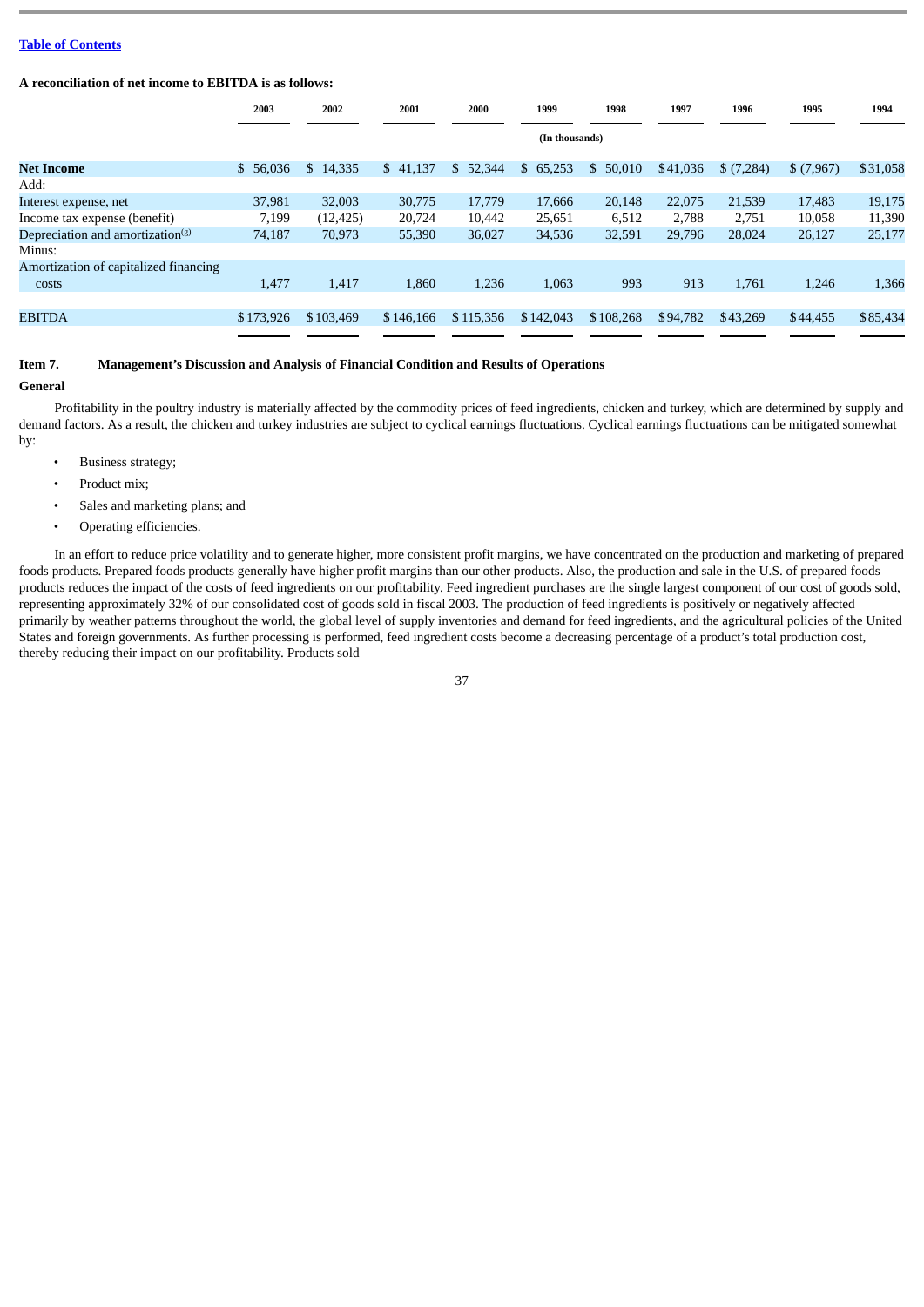in this form enable us to charge a premium, reduce the impact of feed ingredient costs on our profitability and improve and stabilize our profit margins.

As a significant portion of the U.S. poultry production is exported, the commodity prices of chicken and turkey can be, and in recent periods have been, adversely affected by disruptions in poultry export markets. These disruptions are often caused by restriction on imports of U.S.-produced poultry products imposed by foreign governments for a variety of reasons, including the protection of their domestic poultry producers and allegations of consumer health issues. For example, Russia and Japan have restricted the importation of U.S.-produced poultry for both of these reasons in recent periods. In July 2003, the United States and Mexico entered into a safeguard agreement with regard to imports into Mexico of chicken leg quarters from the United States. Under this agreement, a tariff rate for chicken leg quarters of 98.8% of the sales price was established. This tariff rate will be reduced on January 1, 2004, and each of the following four years in equal increments so that the final tariff rate at January 1, 2008 will be zero. The tariff was imposed due to concerns that the duty-free importation of such products as provided by the North American Free Trade Agreement would injure Mexico's poultry industry. As such tariffs are reduced, we expect greater amounts of chicken to be imported into Mexico from the United States, which could negatively affect the profitability of Mexican chicken producers and positively affect the profitability of U.S. exporters of chicken to Mexico. Although, this could have a negative impact on our Mexican chicken operations, we believe that this will be mitigated by the close proximity of our U.S. operations to the Mexico border. We have the largest U.S. production and distribution capacities near the Mexican border, which gives us a strategic advantage to capitalize on exports of U.S. chicken to Mexico. Because these disruptions in poultry export markets are often political, no assurances can be given as to when the existing disruptions will be alleviated or that new ones will not arise.

#### **Business Segments**

We operate in two reportable business segments as (1) a producer of chicken and other products and (2) a producer of turkey products.

Our chicken and other products segment primarily includes sales of chicken products and by-products we produce and purchase for resale in the U.S. and Mexico but also includes the sale of table eggs, feed, and certain other items. Our chicken and other products segment conducts separate operations in the U.S. and Mexico and is reported as two separate geographical areas. Our turkey segment includes sales of turkey products produced in our turkey operations, which operate exclusively in the U.S.

Inter-area sales and inter-segment sales, which are not material, are accounted for at prices comparable to normal trade customer sales. Corporate expenses are allocated to Mexico based upon various apportionment methods for specific expenditures incurred related thereto with the remaining amounts allocated to the U.S. portions of the segments based on number of employees.

Non-recurring recoveries, which represent settlements for vitamin and methionine litigation covering several periods as well as federal compensation for avian influenza. have not been allocated to any segment because the proper allocation cannot be readily determined.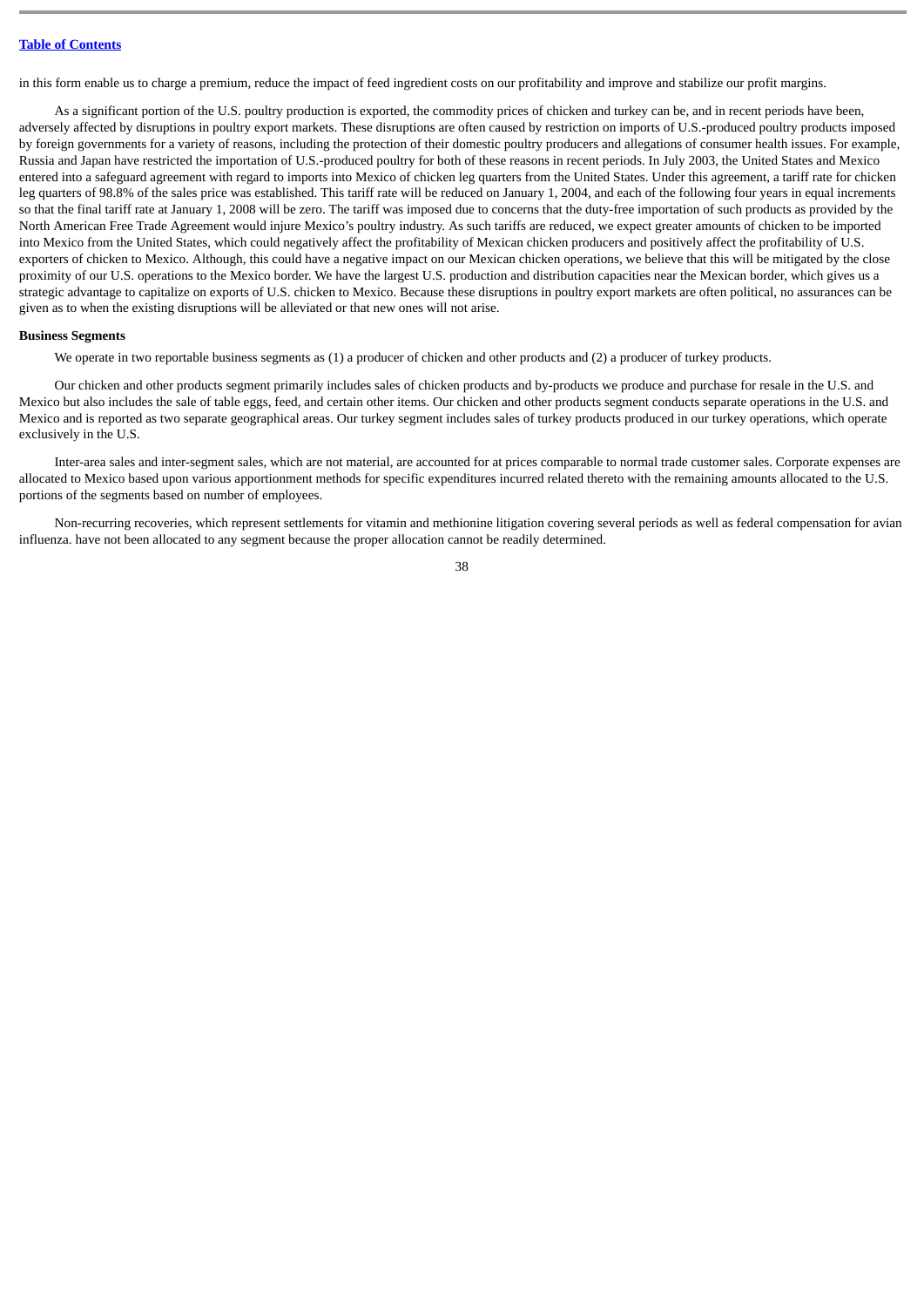The following table presents certain information regarding our segments:

|                                         |                          | <b>Fiscal Year Ended</b>             |                               |  |  |
|-----------------------------------------|--------------------------|--------------------------------------|-------------------------------|--|--|
|                                         | September 27,<br>2003    | September 28,<br>2002 <sup>(a)</sup> | September 29,<br>$2001^{(b)}$ |  |  |
|                                         |                          | (In thousands)                       |                               |  |  |
| <b>Net Sales to Customers:</b>          |                          |                                      |                               |  |  |
| Chicken and Other Products:             |                          |                                      |                               |  |  |
| <b>United States</b>                    | \$1,945,596              | \$1,842,749                          | \$1,652,199                   |  |  |
| Mexico                                  | 368,071                  | 342,851                              | 323,678                       |  |  |
| Sub-total                               | 2,313,667                | 2,185,600                            | 1,975,877                     |  |  |
| Turkey                                  | 305,678                  | 348,118                              | 238,835                       |  |  |
| <b>Total</b>                            | \$2,619,345              | \$2,533,718                          | \$2,214,712                   |  |  |
|                                         |                          |                                      |                               |  |  |
| <b>Operating Income:</b>                |                          |                                      |                               |  |  |
| Chicken and Other Products:             |                          |                                      |                               |  |  |
| <b>United States</b>                    | \$<br>74,807             | \$<br>31,907                         | 78,096<br>\$                  |  |  |
| Mexico                                  | 16,319                   | 17,064                               | 12,157                        |  |  |
| Sub-total                               | 91,126                   | 48,971                               | 90,253                        |  |  |
| Turkey                                  | (73,992)                 | (19, 823)                            | 4,289                         |  |  |
| Sub-total                               | 17,134                   | 29,148                               | 94,542                        |  |  |
| Non-recurring recoveries <sup>(c)</sup> | 46,479                   | 756                                  |                               |  |  |
| Total                                   | 63,613<br>$\mathfrak{F}$ | \$<br>29,904                         | 94,542<br>\$                  |  |  |
|                                         |                          |                                      |                               |  |  |
| Depreciation and Amortization:(d)       |                          |                                      |                               |  |  |
| Chicken and Other Products:             |                          |                                      |                               |  |  |
| <b>United States</b>                    | \$<br>54,150             | \$<br>47,528                         | \$<br>38,155                  |  |  |
| Mexico                                  | 12,116                   | 13,526                               | 11,962                        |  |  |
| Sub-total                               | 66,266                   | 61,054                               | 50,117                        |  |  |
| Turkey                                  | 7,921                    | 9,919                                | 5,273                         |  |  |
| <b>Total</b>                            | 74,187<br>\$             | \$<br>70,973                         | 55,390<br>\$                  |  |  |
|                                         |                          |                                      |                               |  |  |

(a) Certain amounts in 2002 were reclassified to conform to current year presentation.

(b) The acquisition of WLR Foods has been accounted for as a purchase, and the results of operations for this acquisition have been included in our consolidated results of operations since January 27, 2001, the acquisition date.

 $(0)$  Non-recurring recoveries are as follows (in millions):

|                 |   | September 27,<br>2003 |    | September 28,<br>2002 |
|-----------------|---|-----------------------|----|-----------------------|
| Avian influenza | ъ | 26.6                  | ل∪ |                       |
| Vitamin         |   | 1.6                   |    | 0.8                   |
| Methionine      |   | 18.3                  |    |                       |
|                 |   |                       |    |                       |
| <b>Total</b>    |   | 46.5                  |    | 0.8                   |
|                 |   |                       |    |                       |

(d) Includes amortization of capitalized financing costs of approximately \$1.5 million, \$1.4 million and \$1.9 million in fiscal years 2003, 2002, and 2001, respectively.

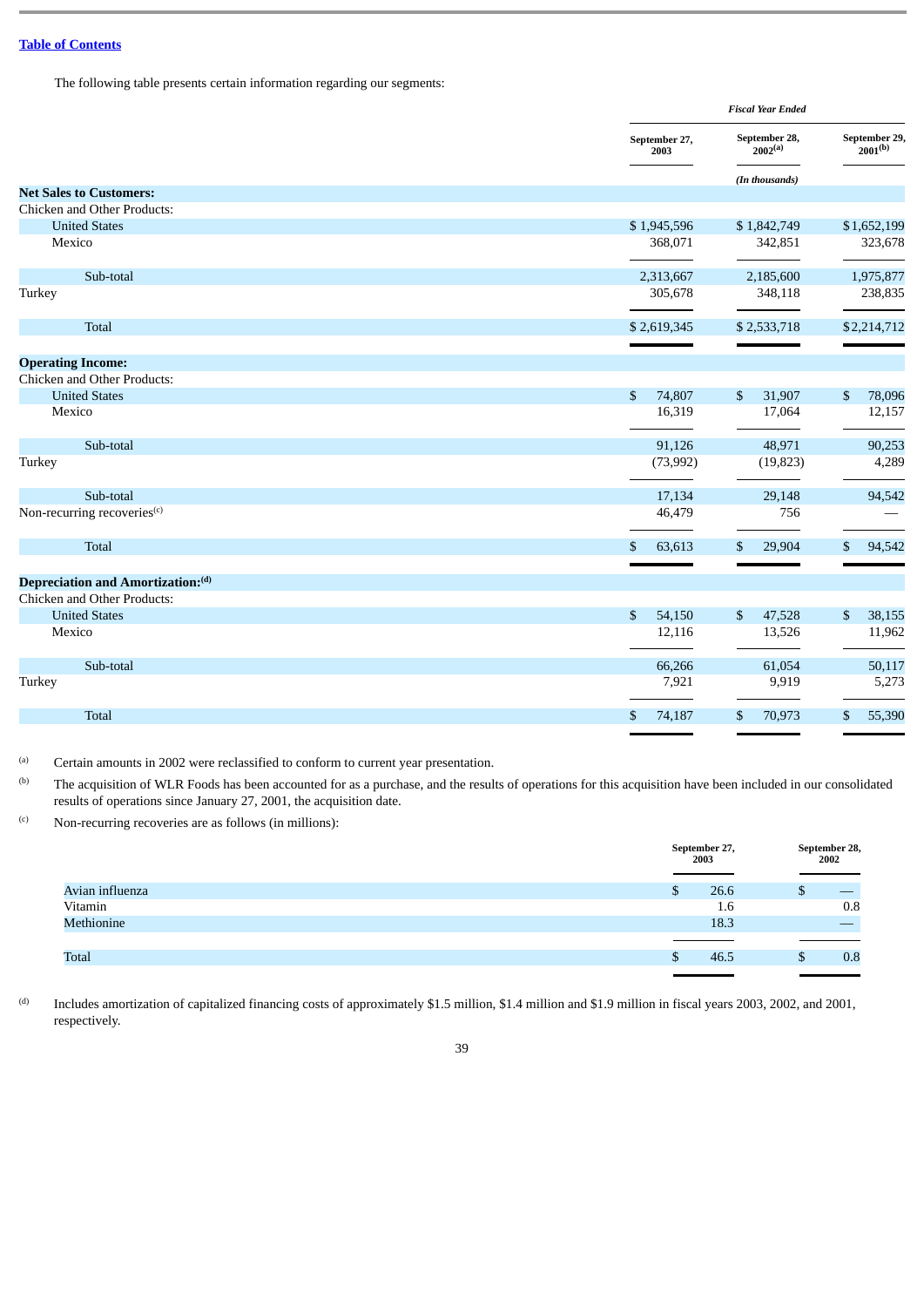The following table presents certain items as a percentage of net sales for the periods indicated:

Fiscal Year Ended

|                                                   | September 27,<br>2003 | September 28,<br>2002 | September 29,<br>2001 |
|---------------------------------------------------|-----------------------|-----------------------|-----------------------|
|                                                   |                       |                       |                       |
| Net sales                                         | 100.0%                | 100.0%                | 100.0%                |
| Cost and expenses                                 |                       |                       |                       |
| Cost of sales                                     | 94.1                  | 93.5                  | 90.3                  |
| Gross margin (excluding Non-recurring recoveries) | 5.9                   | 6.5                   | 9.3                   |
| Non-recurring recoveries                          | (1.8)                 | __                    | __                    |
| Gross margin                                      | 7.7                   | 6.5                   | 9.7                   |
| Selling, general and administrative expense       | 5.2                   | 5.3                   | 5.4                   |
| Operating income                                  | 2.4                   | 1.2                   | 4.3                   |
| Interest expense, net                             | 1.5                   | 1.3                   | 1.4                   |
| Income before income taxes                        | 2.4                   | 0.1                   | 2.9                   |
| Net income                                        | 2.1                   | 0.6                   | 1.9                   |

## **Results of Operations**

In the last two fiscal years, we have been affected by two significant unexpected challenges. First, on March 12, 2002, an outbreak of low-pathogenic avian influenza, a disease contagious to turkey, chicken and other birds, was discovered in Virginia. As a result, we destroyed a significant amount of poultry affected by the virus. No new flocks have tested positive for the presence of avian influenza in Virginia since July 2, 2002. On June 19, 2002, U.S. Secretary of Agriculture Ann Veneman proposed to the Office of Management and Budget that the USDA cover one-half of the total estimated economic loss suffered by the poultry industry and independent growers in Virginia due to the avian influenza outbreak. Secretary Veneman also recommended that the State of Virginia cover the remaining portion. We received \$26.6 million in federal compensation in fiscal 2003, which was recorded as "Non-recurring recoveries"; no more federal compensation is expected. We estimate that the negative effects of the virus on our operations were \$7.3 million and \$26.0 million in fiscal 2003 and 2002, respectively, thus resulting in an estimated net negative effect on operating income of \$6.7 million over the two periods combined. No assurances can be given that any state agencies will provide any economic assistance to the poultry growers and producers affected by the avian influenza outbreak in Virginia nor is any such assistance anticipated by us at this time.

Our second challenge occurred in October 2002, when one product sample produced in our Franconia, Pennsylvania facility that had not been shipped to customers tested positive for Listeria. As a result, we voluntarily recalled all cooked deli products produced at the plant from May 1, 2002 through October 11, 2002. No illnesses associated with the Listeria strain in a Northeastern outbreak have been linked to any of our products and no products of the Company have tested positive for the outbreak strain. We carried insurance designed to cover the direct recall related expenses and certain aspects of the related business interruption caused by the recall, and subject to the insurer's reservation of rights, we received a \$4.0 million advance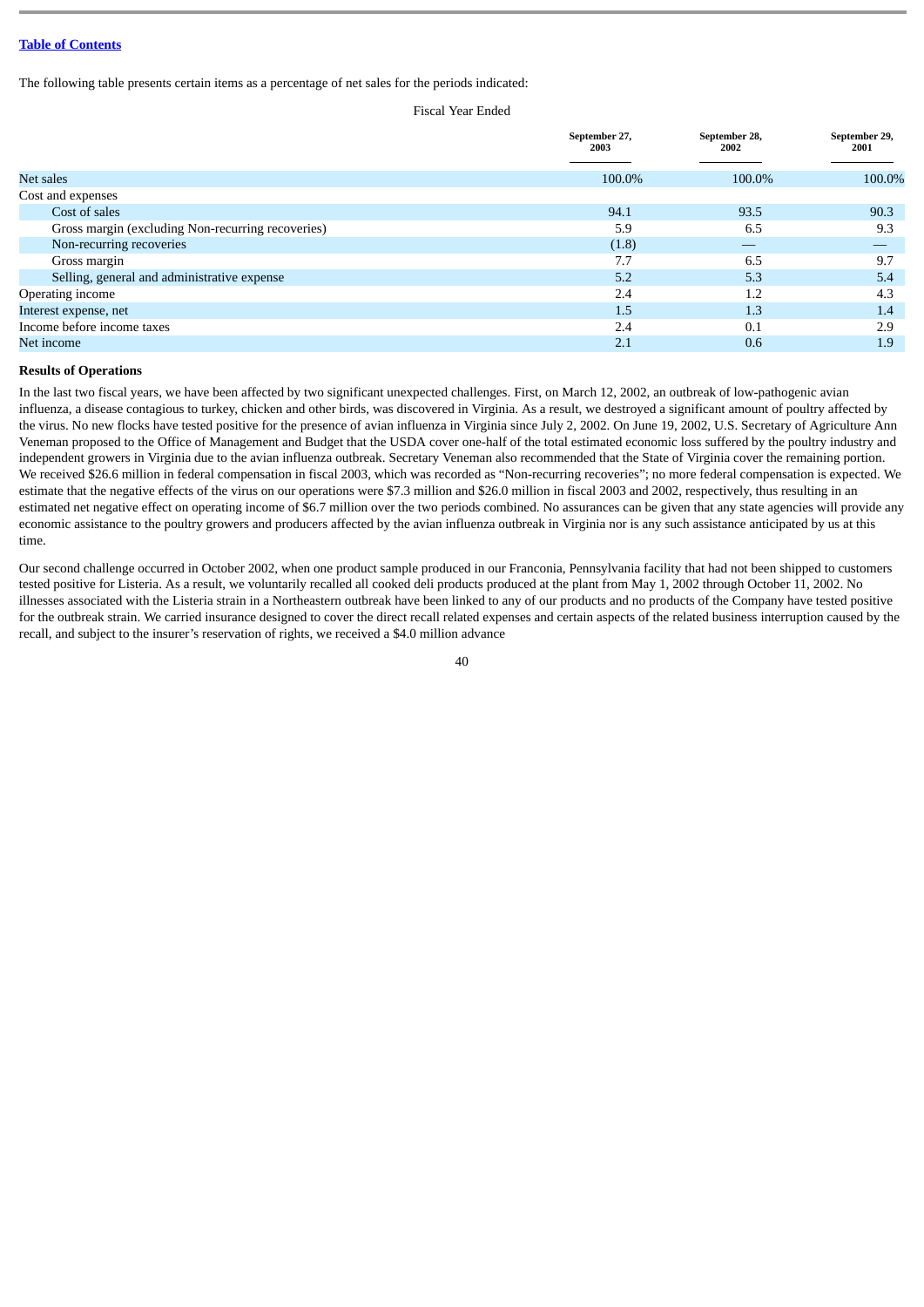payment on December 5, 2002 from our insurer with respect to the product recall claim. As of September 27, 2003, we have recorded \$22.5 million, net of the deductible amount of \$0.5 million and the \$4.0 million advance payment from our insurer, in recall related expenses as a component of "Current Assets – Trade accounts and other receivables," which we believe to be due from our insurance carriers. We estimate that the sales at the Franconia, Pennsylvania plant were negatively affected by approximately \$82.0 million and operating margins were negatively affected by approximately \$65.0 – 70.0 million during fiscal 2003. As a result of these losses, the Company's claim for business interruption and certain product re-establishment costs will amount to approximately \$71.0 million for the period from the date of the recall through October 11, 2003, the 1-year anniversary of the recall and the insurance policy time limitation period for business interruption loss recovery. Aggregating the direct recall expense claim noted above with the anticipated business interruption and product re-establishment costs, our total claim is expected to be approximately \$100 million; although, our policy limit is \$50 million, \$4 million of which has been received as of September 27, 2003 and \$22.5 million of which has been recorded as a receivable from our insurance carriers. Therefore, the continuing effects of the recall on our business after September 27, 2003 will not be covered by insurance. This impact is estimated to continue until the sales of prepared foods turkey products from our Franconia, Pennsylvania plant have been reestablished in the market to pre-recall levels which we currently project to be in the second half of fiscal 2004. In July 2003, we took steps to reduce our turkey production levels by approximately 15%, which begins to take effect early fiscal 2004, in an effort to mitigate future losses. After the effect of the reductions in our turkey production described above, we estimate that the continuing effects of the recall will have a negative impact on our business of \$20.0 to \$25.0 million during the first six-months of fiscal 2004.

#### *Fiscal 2003 Compared to Fiscal 2002*

*Consolidated Net Sales.* Consolidated net sales were \$2.6 billion for fiscal 2003, an increase of \$85.6 million, or 3.4%, from fiscal 2002. The increase in consolidated net sales resulted from an \$89.3 million increase in U.S. chicken sales to \$1.7 billion, a \$25.5 million increase in Mexico chicken sales to \$349.3 million and a \$13.3 million increase in sales of other products to \$226.1 million, offset partially by a \$42.4 million decrease in turkey sales to \$305.7 million. The \$89.3 million increase in U.S. chicken sales was primarily due to a 3.3% increase in dressed pounds produced and a 2.0% increase in total revenue per dressed pound produced, reflecting increased market prices of chicken. The \$42.4 million decrease in turkey sales was due primarily to the impact of the recall of turkey deli meat products, partially offset by the recovery from last year's avian influenza outbreak discussed above. The \$25.5 million increase in Mexico chicken sales was primarily due to a 12.0% increase in pounds produced offset partially by a 3.7% decrease in average revenue per dressed pound produced. The \$13.3 million increase in sales of other products was primarily due to increases in sales of eggs and poultry by-products.

*Cost of Sales.* Consolidated cost of sales was \$2.5 billion for fiscal 2003, an increase of \$96.0 million, or 4.1%, when compared to fiscal 2002. The U.S. operations had an increase in cost of sales of \$73.4 million and our Mexico operations had a \$22.6 million increase in cost of sales. The \$73.4 million cost of sales increase in our U.S. operations was primarily due to a 3.3% increase in dressed pounds of chicken produced. The \$22.6 million cost of sales increase in our Mexico operations was primarily due to a 12.0% increase in dressed pounds produced.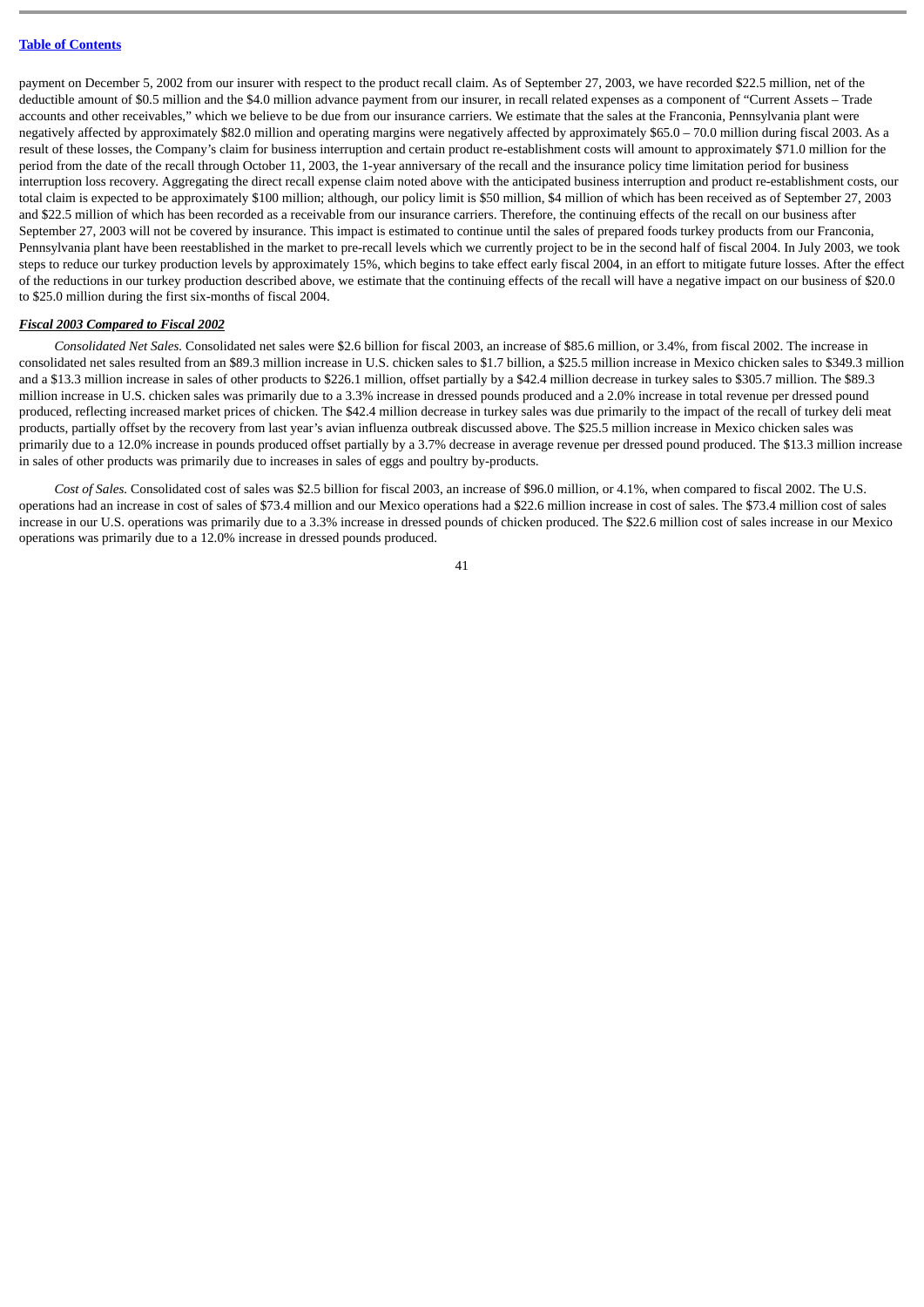In the fourth fiscal quarter of 2003, we liquidated a significant portion of turkey breast meat that we had been accumulating to use in our further processed turkey products during the peak turkey season when prices have historically been highest. This liquidation resulted in bulk turkey breast meat sales at prices that were lower than we have had traditionally experienced on our individual product sales for similar product. These bulk sales were one of the major components that resulted in the losses in our turkey operations during the year being larger than anticipated.

*Non-recurring recoveries.* Non-recurring recoveries of \$46.5 million consisted of \$26.6 million in avian influenza recovery and \$19.9 million in vitamin and methionine litigation settlements. See Note B to the Consolidated Financial Statements.

*Gross Profit.* Gross profit was \$200.5 million for fiscal 2003, an increase of \$35.3 million, or 21.4% from the same period last year, due primarily to the \$46.5 million of Non-recurring recoveries and the overall net effect of the changes discussed above under "Consolidated Net Sales" and "Cost of Sales." For comparative purposes, management believes some investors may be interested in gross profit excluding the benefit of the Non-recurring recoveries. Excluding these Nonrecurring recoveries of \$46.5 million in 2003, gross profit for fiscal 2003 would have been \$154.0 million, a decrease of \$10.4 million, or 6.3% from the same period last year, due primarily to the negative effects of the recall in our turkey operations as discussed above.

Gross profit as a percentage of sales increased to 7.7% in fiscal 2003, from 6.5% in fiscal 2002. This includes the \$46.5 million of Non-recurring recoveries mentioned above. For comparative purposes management believes some investors may be interested in gross profit as a percentage of sales excluding the benefit of the Non-recurring recoveries. Excluding these Non-recoveries, which were 1.8% of sales, gross profit as a percentage of sales for fiscal 2003 would have been 5.9% compared to 6.5% for the same period last year.

*Selling, General and Administrative Expenses.* Consolidated selling, general and administrative expenses were \$136.9 million in fiscal 2003 and \$135.3 million in fiscal 2002. As a percentage of sales, consolidated selling, general and administrative expenses decreased to 5.2% in fiscal 2003 from 5.3% in fiscal 2002.

*Operating Income.* Consolidated operating income was \$63.6 million for fiscal 2003, increasing by approximately \$33.7 million when compared to fiscal 2002. The increase was due primarily to the \$46.5 million of Non-recurring recoveries offset somewhat by the net of the increased cost of sales somewhat offset by increased net sales as discussed above.

*Interest Expense*. Consolidated net interest expense increased 18.7% to \$38.0 million in fiscal 2003, when compared to \$32.0 million for fiscal 2002, due primarily to higher average outstanding debt balances experienced in the fiscal year.

*Income Tax Expense*. Consolidated income tax expense in fiscal 2003 was \$7.2 million, compared to an income tax benefit of \$12.4 million in fiscal 2002. This increase in consolidated income tax expense is the result of changes in the Mexico tax law and by higher pretax earnings in fiscal 2003, which were significantly offset by a tax benefit of approximately \$16.9 million to reflect the benefit resulting from a reduction in valuation allowance of the net operating loss carryforwards for Mexican tax purposes.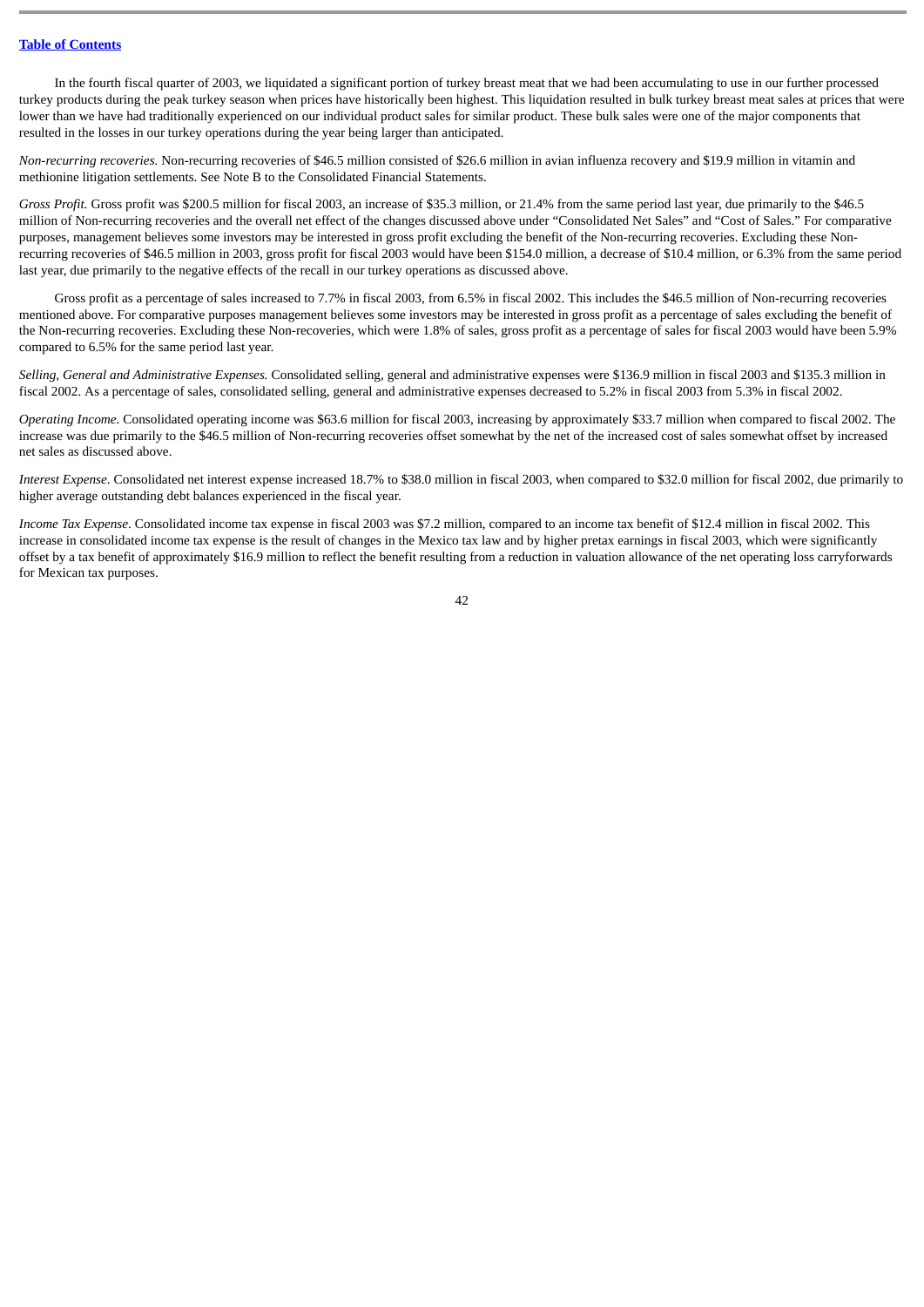In fiscal 2002, we had established valuation allowances on certain net operating losses attributable to certain of our Mexican operations, which under the Mexican tax laws are taxed on an individual entity basis. Certain of the Mexican entities did not have sufficient earnings to enable them to realize the full value of their net operating losses, while other had strong historical earnings records. In early fiscal 2003, we executed a strategy to mitigate the amount of net operating losses that would expire unutilized. The primary action taken was the reorganization of the Mexican parent company (which had the majority of the operating losses for which the valuation allowance had been established) as a distribution operation, which resulted in a significant increase in its profitability in 2003. Based on this reorganization, including current and forecasted profitability, we concluded in the fourth quarter of fiscal 2003 that it is more likely than not that the net operating losses of its Mexican parent will be fully realized. As a result, we reversed a valuation allowance of \$16.9 million based on the indexed portion of the net operating losses that are now expected to be recovered, was reversed as a reduction to income tax expense.

#### *Fiscal 2002 Compared to Fiscal 2001*

On January 27, 2001, we completed the acquisition of WLR Foods, Inc. Accordingly, only 35 weeks of operations of the former WLR Foods are included in our results for fiscal 2001.

*Consolidated Net Sales.* Consolidated net sales were \$2.5 billion for fiscal 2002, an increase of \$319.0 million, or 14.4%, from fiscal 2001. The increase in consolidated net sales resulted from a \$176.7 million increase in U.S. chicken sales to \$1.6 billion, a \$109.3 million increase in turkey sales to \$348.1 million, a \$20.3 million increase in Mexico chicken sales to \$323.8 million and a \$13.8 million increase in sales of other U.S. products to \$193.7 million. The increase in U.S. chicken sales was primarily due to a 17.2% increase in dressed pounds produced, which resulted primarily from the acquisition of WLR Foods on January 27, 2001 offset partially by a 4.4% decrease in total revenue per dressed pound produced, caused in part by import restrictions on poultry products typically sold to Russia and Japan by the industry, resulting in production being liquidated at less favorable pricing levels. The increase in turkey sales was due to the acquisition of WLR Foods, partially offset by the impact of the avian influenza discussed above. The \$20.3 million increase in Mexico chicken sales was primarily due to an 8.0% increase in average revenue per dressed pound produced, partially offset by a 1.9% decrease in pounds produced. The \$13.8 million increase in sales of other U.S. products was primarily due to poultry by-products sales price increases, an increase in sales by the Company's wholesale feed division and the acquisition of WLR Foods.

*Cost of Sales.* Consolidated cost of sales was \$2.4 billion in fiscal 2002, an increase of \$367.8 million, or 18.4%, when compared to fiscal 2001. The U.S. operations accounted for \$356.9 million of the increase in the cost of sales and our Mexico operations accounted for \$10.9 million of the increase. The cost of sales increase in our U.S. operations of \$356.9 million was due primarily to the acquisition of WLR Foods, \$121.6 million of which is related to the turkey operations and was impacted by the avian influenza discussed above. The increase in cost of sales of chicken products also resulted from increased sales of higher cost prepared foods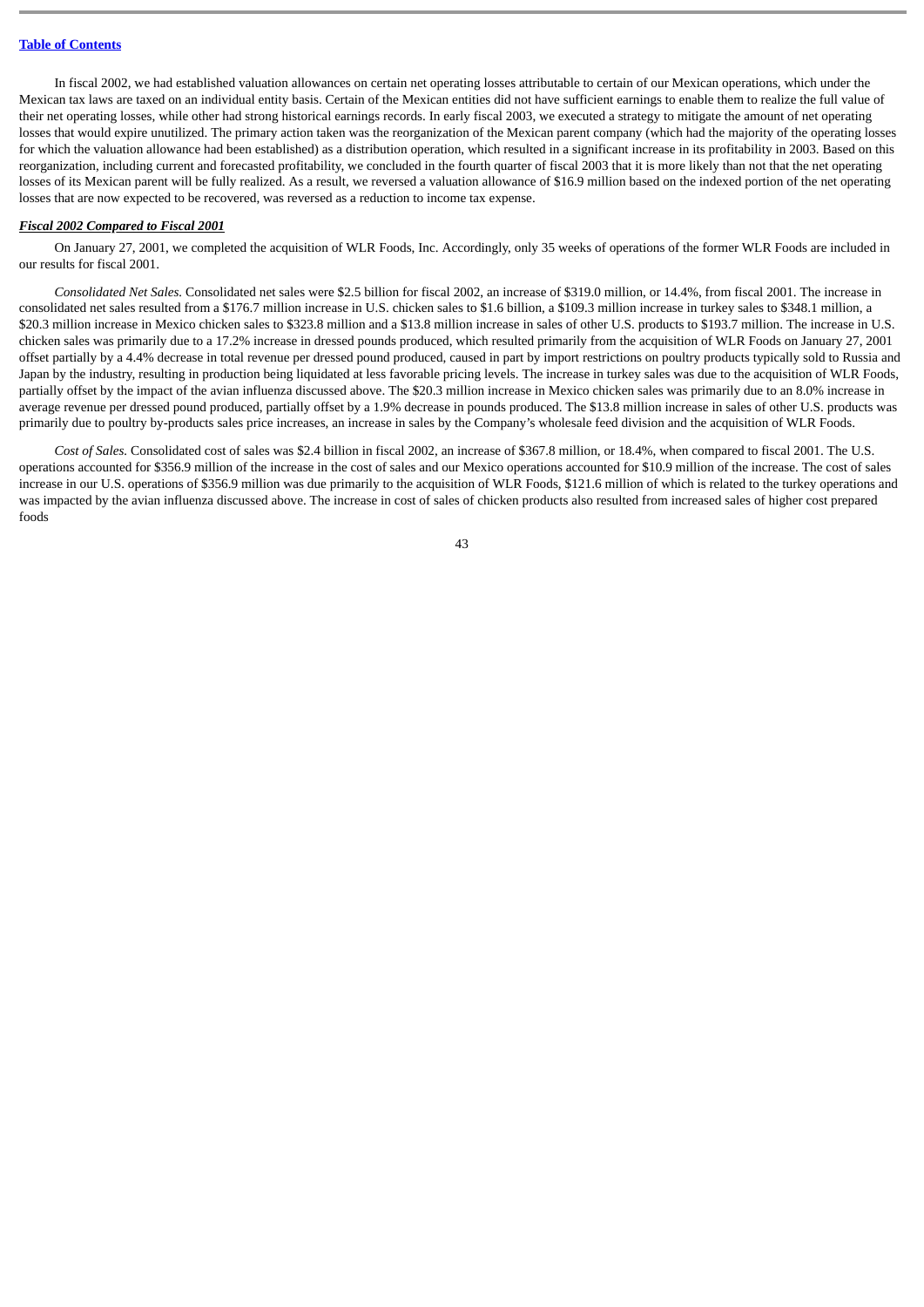products. The \$10.9 million cost of sales increase in our Mexico operations was primarily due to production of a higher cost, more value added product mix compared to the prior year.

*Gross Profit.* Gross profit was \$165.2 million for fiscal 2002, a decrease of \$48.8 million, or 22.8%, from the same period last year, due primarily to the negative effects of the avian influenza outbreak in our operations in the Eastern U.S. and to lower dark meat sales prices in the U.S. caused in part by import restrictions on poultry products typically sold to Russia and Japan by the industry.

Gross profit as a percentage of sales decreased to 6.5% in fiscal 2002, from 9.7% in fiscal 2001, primarily due to increased operating expenses incurred in connection with the avian influenza outbreak in our Eastern Division and lower dark meat sales prices in the U.S. caused in part by import restrictions on poultry products typically sold to Russia and Japan by the industry.

*Selling, General and Administrative Expense.* Consolidated selling, general and administrative expenses were \$135.3 million in fiscal 2002 and \$119.4 million in fiscal 2001. The \$15.9 million increase was due primarily to the acquisition of WLR Foods Inc., which was completed on January 27, 2001. Consolidated selling, general and administrative expenses as a percentage of sales decreased slightly in fiscal 2002 to 5.3%, compared to 5.4% in fiscal 2001.

*Operating Income.* Consolidated operating income was \$29.9 million for fiscal 2002, decreasing by approximately \$64.6 million, when compared to fiscal 2001 due primarily to the negative effects of the avian influenza outbreak and to lower dark meat sales prices in the U.S. caused in part by import restrictions on poultry products typically sold to Russia and Japan by the industry.

*Interest Expense*. Consolidated net interest expense increased 4.0% to \$32.0 million in fiscal 2002, when compared to \$30.8 million for fiscal 2001, due primarily to higher average outstanding debt balances experienced in the year.

*Income Tax Expense*. Consolidated income tax benefit in fiscal 2002 was \$12.4 million compared to an income tax expense of \$20.7 million in fiscal 2001. This decrease was primarily caused by the \$11.9 million income tax benefit resulting from changes in the Mexico tax law and lower pretax earnings in fiscal 2002.

#### **Liquidity and Capital Resources**

We have agreed to acquire the ConAgra chicken division through the purchase from ConAgra Foods of all of the issued and outstanding capital stock of four wholly-owned subsidiaries of ConAgra Foods in accordance with a stock purchase agreement dated June 7, 2003, as amended. The acquisition is subject to customary closing conditions, including stockholder approval of the issuance of our common stock to ConAgra Foods. The transaction is expected to close in the fourth calendar quarter of 2003. The consideration payable to ConAgra Foods under the stock purchase agreement is currently expected to consist of approximately \$289.1 million in cash to be funded by various sources described below and the issuance of approximately 25.4 million shares of our common stock. The actual dollar amount and number of

 $\overline{44}$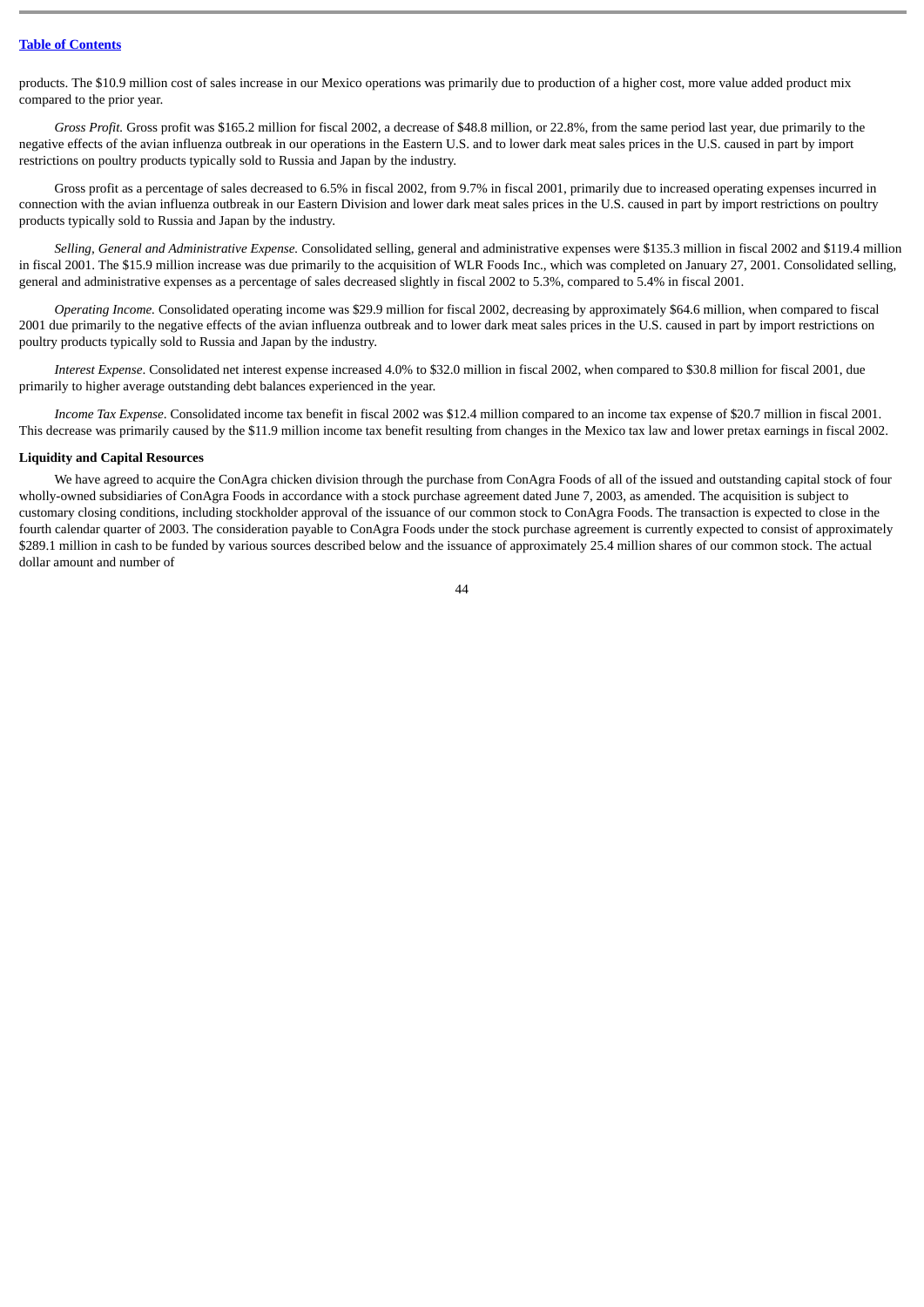shares of common stock will be determined by reference to the final adjusted net book value of the ConAgra chicken division on the closing date and the adjusted volume weighted average trading price of our common stock for the period from June 10, 2003 through the fifth trading day prior to the closing date. "Final adjusted net book value" means the combined consolidated stockholders equity of the ConAgra chicken division on the closing date minus approximately \$90 million. If the final adjusted net book value was \$525.6 million (which was the approximate adjusted net book value of the ConAgra chicken division at August 24, 2003) and the adjusted volume weighted average trading price of our common stock was \$9.3267 per share (which was the adjusted volume weighted average trading price of our common stock from June 10, 2003 through October 24, 2003), the stock portion of the purchase price would consist of approximately 25.4 million shares of our common stock. The remainder of the purchase price, approximately \$289.1 million, would be payable in cash funded as described below. The acquisition would be recorded in our financial statements at approximately \$615.4 million plus transaction costs based on the stock component of the purchase price being valued at \$12.87 per share (which was the price of our Class A common stock on October 24, 2003). Accordingly, changes in the final adjusted net book value of the ConAgra chicken division, changes in the adjusted volume weighted average trading price of our common stock and changes in the price of our common stock prior to closing will change the amount of cash and stock payable to ConAgra Foods and the purchase price of the ConAgra chicken division for purposes of our financial statements.

The cash portion of the ConAgra stock purchase price is currently estimated at \$289.1, which is expected to be funded as follows:

- The net proceeds received from the sale at 103.5% of par of \$100 million principal amount of our 9 5/8% senior unsecured notes due 2011, which took place on August 18, 2003. Pending completion of the ConAgra chicken division acquisition, at September 27, 2003, these proceeds have been used to pay down borrowings under our revolving/term credit facility. At closing, these amounts will be re-borrowed from our revolving/term facility.
- \$100 million of secured notes to be sold to an insurance company, \$80 million of which is expected to be due in ten years and \$20 million of which is expected to be due in seven years. Each will bear interest at approximately LIBOR plus a spread equal to 2.60% less the five year swap spread. A commitment to purchase these notes has been received from our lenders.
- The net proceeds from the sale of \$100 million principal amount of our 9.25% senior subordinated notes due 2013. On November 6, 2003, the Company and PPC Escrow Corp., a wholly owned unrestricted subsidiary of the Company, entered into an agreement to sell \$100.0 million of our senior subordinated notes with an interest rate of 9.25% maturing on November 15, 2013 and otherwise having terms substantially similar to the 10.50% senior subordinated notes due 2011 issueable to ConAgra to fund a portion of the purchase price for the acquisition of the ConAgra chicken division if we were not to exercise our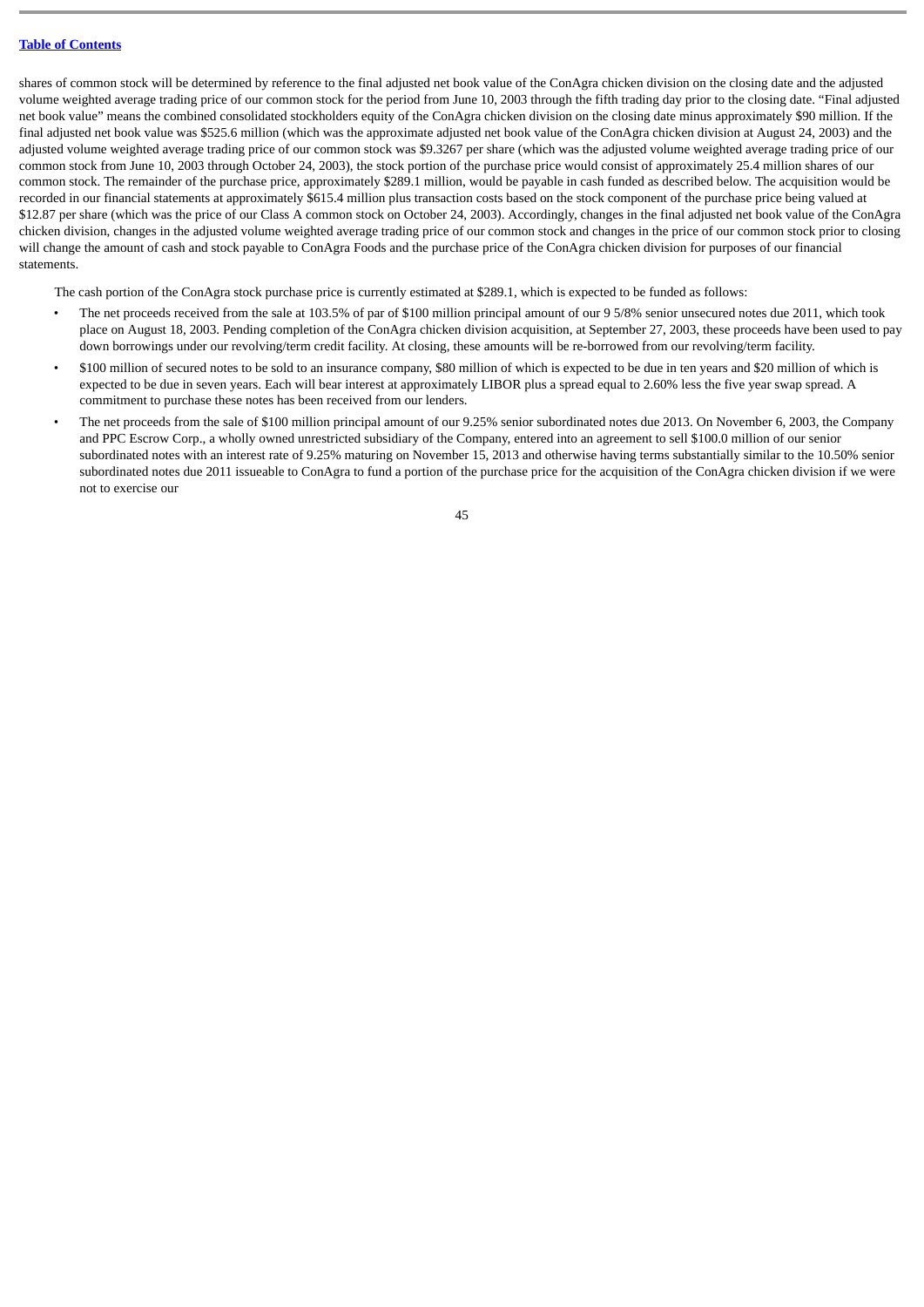option to pay that portion of the purchase price in cash. This offering is scheduled to close on November 21, 2003. The notes will be issued by PPC Escrow Corp., an unrestricted subsidiary of Pilgrim's Pride formed for purposes of the offering, which will merge with and into Pilgrim's Pride concurrently with the closing of the acquisition of the ConAgra chicken division. Pending closing of this acquisition, the proceeds of this offering will be held in escrow. In the event the ConAgra chicken division acquisition is not completed by December 31, 2003 or the acquisition is otherwise terminated prior thereto, the senior subordinated notes will be redeemed at par plus accrued but unpaid interest pursuant to a special mandatory redemption.

Our proxy statement filed with the United States Securities and Exchange Commission ("SEC") on November 3, 2003, available on its website at http://www.sec.gov, contains additional information regarding the ConAgra chicken division and the pending acquisition.

At September 27, 2003, we maintained \$130.0 million in revolving credit facilities, \$30 million of which is related to our Mexican operations, and \$400.0 million in a secured revolving/term borrowing facility. The \$400.0 million revolving/term borrowing facility provides for borrowing availability until November 15, 2004 and provides for \$285.0 million of commitments maturing November 16, 2010 and \$115.0 million of commitments maturing November 16, 2007. Borrowings under these facilities are split pro rata between the commitments maturing November 16, 2010 and the commitments maturing November 16, 2007, as they occur. The credit facilities provide for interest at rates ranging from LIBOR plus five-eighths percent to LIBOR plus two and three-quarters percent, depending upon our total debt to capitalization ratio. Interest rates on debt outstanding under these facilities as of September 27, 2003 ranged from LIBOR plus one and three-quarters percent to LIBOR plus two percent. The \$100 million domestic revolving credit facility is secured by domestic chicken inventories, the \$30 million facility in Mexico is secured by Mexico's accounts receivable, inventories and certain fixed assets and the revolving/term borrowing facility is secured by certain fixed assets. Borrowings against these facilities are subject to the availability of collateral and no material adverse changes provisions. During the twelve months ended September 27, 2003, we repaid approximately \$136.0 million on a net basis (including the temporary repayment with the net proceeds of the sale of \$100 million principal amount of our 9 5/8% senior unsecured notes as discussed above) under our revolving/term borrowing facilities.

At September 27, 2003, \$112.9 million was available under the revolving credit facilities including \$30.0 million in Mexico and \$345.0 million was available under the revolving/term borrowing facility. At November 7, 2003, we had \$112.9 million available under our revolving credit facilities and \$330.0 million available under the revolving/term borrowing facility and cash on hand of \$40.2 million compared to \$16.6 million at September 27, 2003, for a total liquidity of \$483.1 million at November 7, 2003 compared to \$474.5 million at September 27, 2003.

On August 9, 2001, the Company issued \$200.0 million in senior unsecured notes with an interest rate of 9 5/8% maturing on September 15, 2011. The proceeds from the note offering were used to redeem the remaining \$90.8 million outstanding of our 10 7/8% senior subordinated notes due 2003. The balance of the proceeds was used to reduce amounts outstanding under our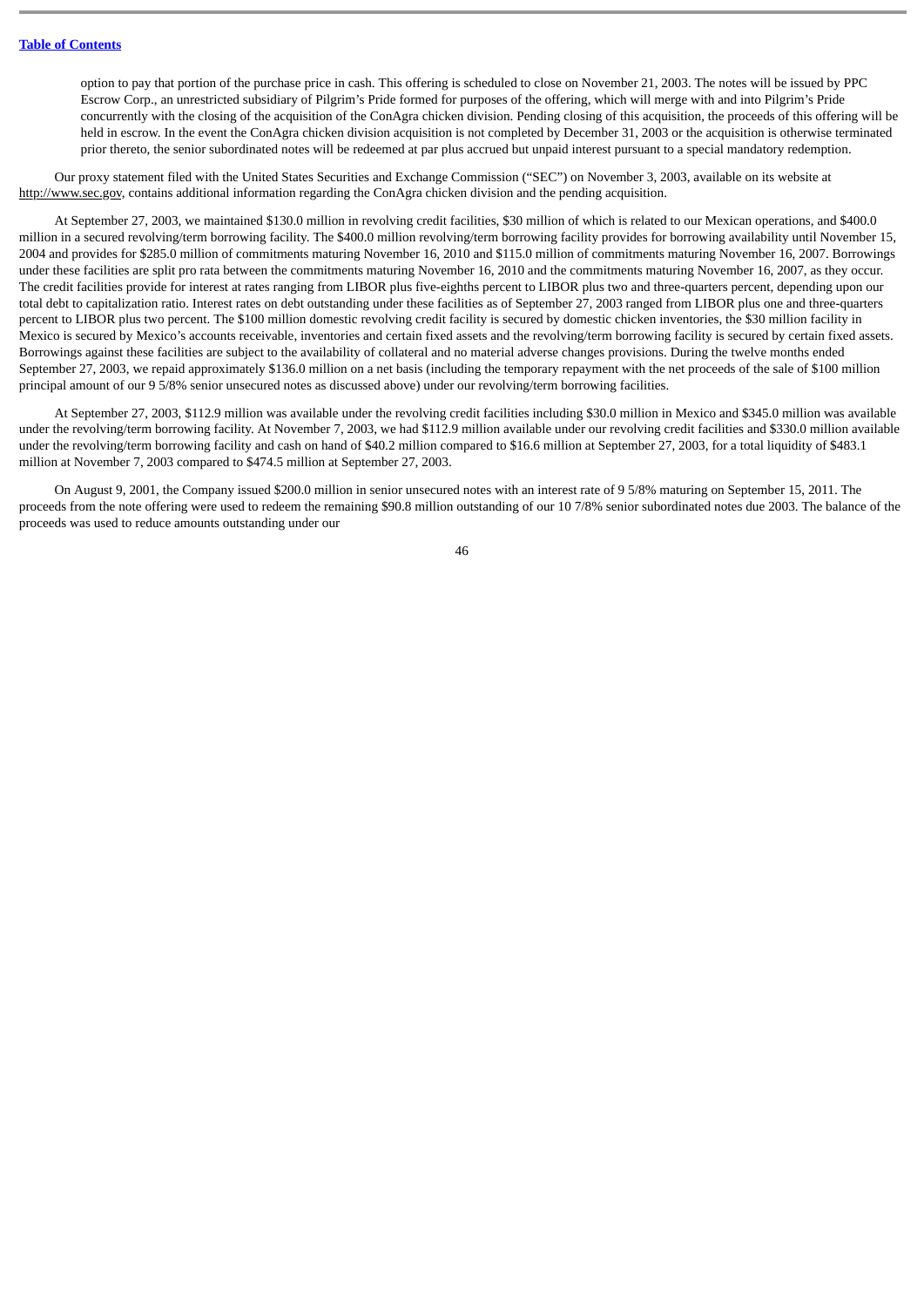\$400.0 million revolving/term borrowing facility. On August 18, 2003, we issued another \$100 million of the same 9 5/8% senior unsecured notes maturing September 15, 2011 at 103.5% of par or \$103.5 million, which was used initially to pay down our \$400 million revolving/term borrowing facility, but is intended to fund a portion of the purchase price of the ConAgra chicken division discussed above.

On November 6, 2003, the Company and PPC Escrow Corp., a wholly owned unrestricted subsidiary of the Company, entered into an agreement to issue \$100.0 million in senior subordinated notes with an interest rate of 9.25% maturing on November 15, 2013. We intend to use the proceeds from the note offering to fund a portion of the purchase price of the ConAgra chicken division. The notes will be issued by PPC Escrow Corp., an unrestricted subsidiary of Pilgrim's Pride formed for purposes of the offering, which will merge with and into Pilgrim's Pride concurrently with the closing of the acquisition of the ConAgra chicken division. Pending closing of this acquisition, the proceeds of this offering will be held in escrow. In the event the ConAgra chicken division acquisition is not completed by December 31, 2003 or the acquisition is otherwise terminated prior thereto, the senior subordinated notes will be redeemed at par plus accrued but unpaid interest pursuant to a special mandatory redemption.

On August 30, 2002, we issued approximately \$61.0 million in senior secured notes to an insurance company with a fixed interest rate of 6.68% maturing on August 30, 2012. Borrowings under this facility are secured by certain fixed assets. Until August 30, 2005, we may sell an additional \$50 million of our senior secured notes under this facility. The issuance and sale of additional notes is subject to customary closing conditions, as well as our pledge of sufficient additional collateral so that the ratio of all outstanding notes to the insurance company to the appraised value of the collateral securing those notes will be 75% or less. At the time of any additional note issuance, we will make the determination whether to issue the additional notes with a fixed rate or a floating rate based on LIBOR plus a spread to be determined by the insurance company. Any additional note will mature ten years from the date of its issuance. In addition to our \$50 million of existing availability, we have received a commitment to sell an additional \$50 million of our senior secured notes under this facility. Notes in the principal amount of \$30 million under this \$50 million additional commitment will have a maturity date of ten years from the first day of the month following issuance. The remaining \$20 million of notes under this additional commitment will have a maturity date of seven years from the first day of the month following issuance. Both of these additional notes are expected to bear interest at a floating rate equal LIBOR plus a spread equal to 2.60% less the five-year swap spread to be determined on or about the date of issuance. We expect to use both the original \$50 million and additional \$50 million commitment to pay a portion of the cash purchase price of the ConAgra chicken division.

On July 18, 2003, we extended and amended our existing Receivables Purchase Agreement to sell accounts receivable. The amended agreement increased the availability under this facility to \$125.0 million from \$60 million of accounts receivable and expires in June 2008. In connection with the Receivables Purchase Agreement, we sell, on a revolving basis, certain of our trade receivables (the "Pooled Receivables") to a special purpose corporation wholly owned by us, which in turn sells a percentage ownership interest to third parties. At September 27, 2003 and September 28, 2002, an interest in these Pooled Receivables of \$58.5 million had been sold to third parties and is reflected as a reduction to accounts receivable during each period. These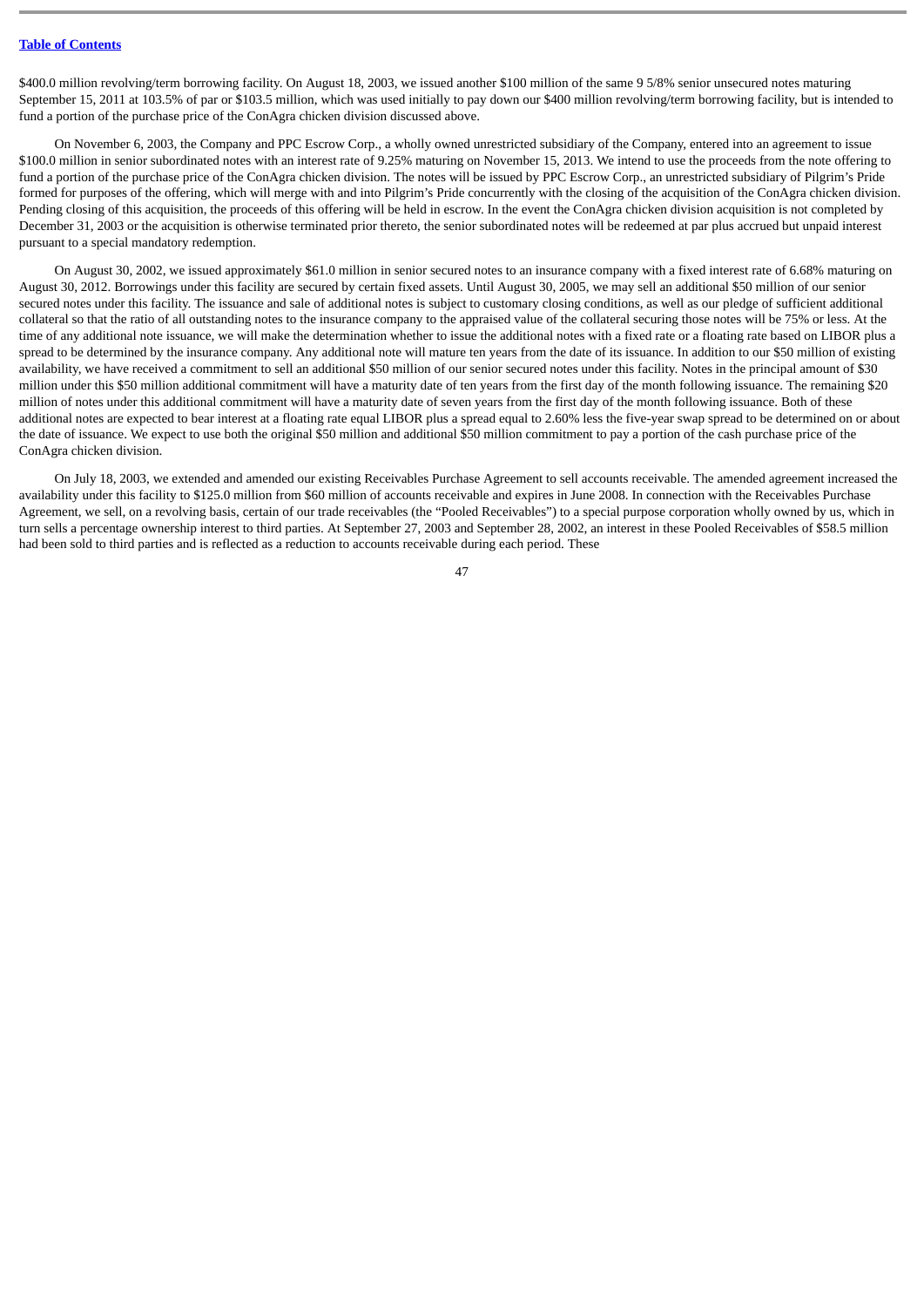transactions have been recorded as sales in accordance with Financial Accounting Standards Board Statement No. 140, *Accounting for Transfers and Servicing of Financial Assets and Extinguishments of Liabilities.* The gross proceeds resulting from the sale are included in cash flows from operating activities in the Consolidated Statements of Cash Flows. Losses on these sales were immaterial. As of the fiscal month ended September 27, 2003, \$23.1 million of additional Pooled Receivables were available for sale.

In January 2003, the Financial Accounting Standards Board ("FASB") issued Interpretation No. 46, "Consolidation of Variable Interest Entities, an interpretation of Accounting Research Bulletin No. 51" ("Interpretation No. 46"). Interpretation No. 46 requires the consolidation of variable interest entities in which an enterprise absorbs a majority of the entity's expected losses, receives a majority of the entity's expected residual returns, or both, as a result of ownership or contractual or other financial interest in the entity. Currently, entities are generally consolidated by an enterprise that has a controlling financial interest through ownership of a majority voting interest in the entity. Interpretation No. 46 was immediately effective for the variable interest entities created after January 31, 2003, and effective at the end of our first quarter of fiscal 2004 for those created prior to February 1, 2003. On June 29, 1999, the Camp County Industrial Development Corporation issued \$25.0 million of variable-rate environmental facilities revenue bonds supported by letters of credit obtained by us. We may draw from these proceeds over the construction period for new sewage and solid waste disposal facilities at a poultry by-products plant to be built in Camp County, Texas. We are not required to borrow the full amount of the proceeds from these revenue bonds. All amounts borrowed from these funds will be due in 2029. The revenue bonds are supported by letters of credit obtained by us under our available revolving credit facilities which are secured by our domestic chicken inventories. Adoption of Interpretation No. 46 may cause us to consolidate the trust and debt related to the Camp County Revenue Bonds. The effect of the consolidation would be to record \$25 million as restricted cash in Other Assets and \$25 million as Long-Term Debt. We believe the adoption of Interpretation No. 46 will not have a material impact on our results of operations.

#### **Contractual Obligations and Guarantees.**

Obligations under long-term debt and non-cancelable operating leases at September 27, 2003 were as follows (in millions):

|                                |              | <b>Payments Due By Period</b> |                  |                  |                         |
|--------------------------------|--------------|-------------------------------|------------------|------------------|-------------------------|
|                                | <b>Total</b> | Less<br>than 1<br>year        | $1 - 3$<br>years | $4 - 5$<br>years | More<br>than 5<br>years |
| <b>Contractual Obligations</b> |              |                               |                  |                  |                         |
| Long-term debt <sup>(a)</sup>  | \$418.6      | \$2.6                         | \$14.3           | \$14.1           | \$387.6                 |
| <b>Guarantee fees</b>          | 10.1         | 1.5                           | 2.8              | 2.6              | 3.2                     |
| <b>Operating leases</b>        | 91.7         | 24.5                          | 37.7             | 23.3             | 6.2                     |
|                                |              |                               |                  |                  |                         |
| Total                          | \$520.4      | \$28.6                        | \$54.8           | \$40.0           | \$397.0                 |
|                                |              |                               |                  |                  |                         |

Excludes \$17.1 million in letters of credit outstanding related to normal business transactions.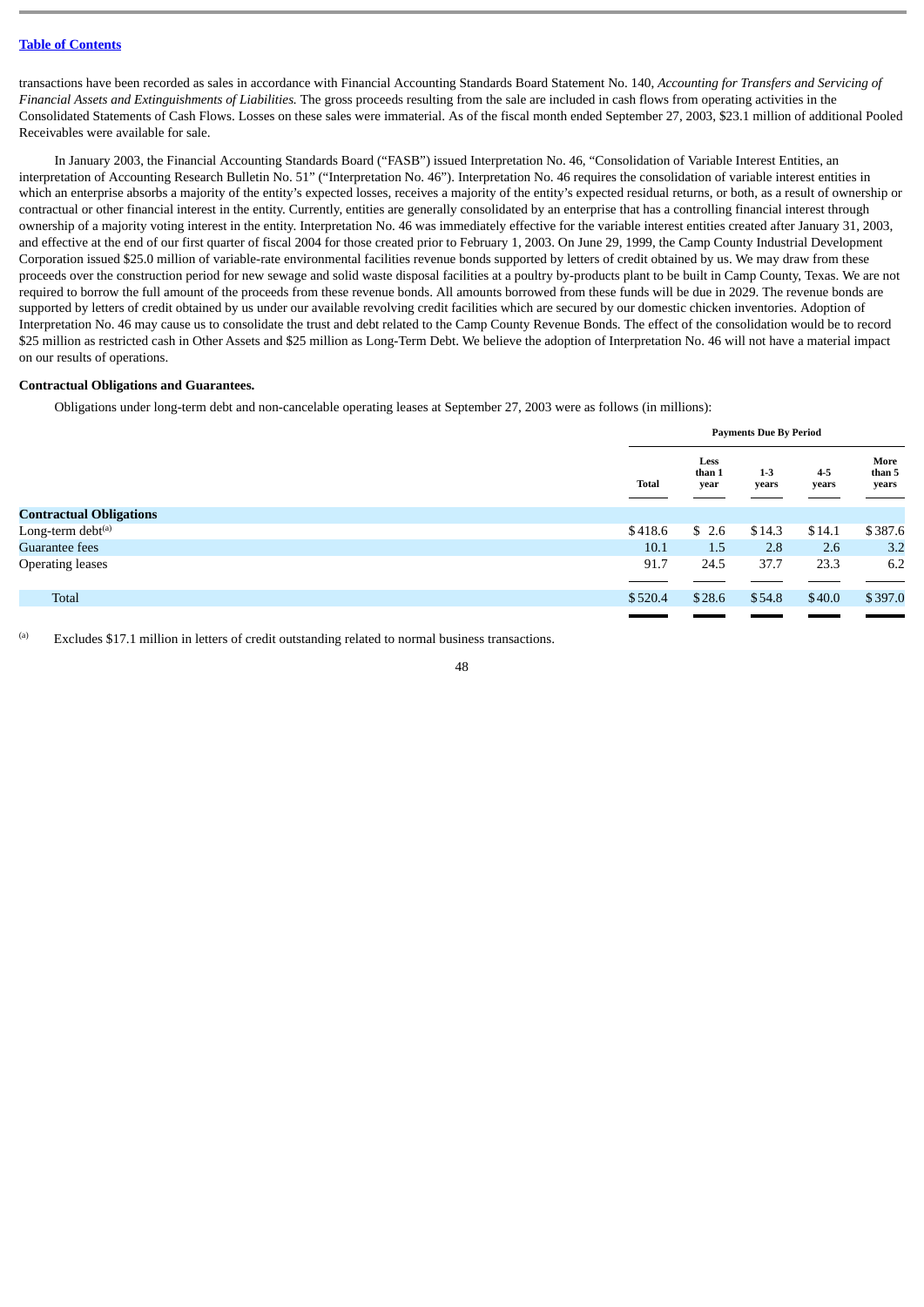The acquisition of ConAgra will result in the issuance of additional debt in excess of that outstanding as of September 27, 2003. See the discussion above for a description of the anticipated borrowings that will occur when the acquisition closes.

At September 27, 2003, our working capital increased to \$211.1 million and our current ratio increased to 1.76 to 1, compared with working capital of \$179.0 million and a current ratio of 1.68 to 1 at September 28, 2002, primarily due to the working capital changes discussed below.

Trade accounts and other receivables were \$127.0 million at September 27, 2003, compared to \$85.3 million at September 28, 2002. The \$41.7 million, or 48.8%, increase in trade accounts and other receivables was primarily due to the inclusion of \$22.5 million in insurance receivables related to the recall and in response to increased sales activity. Trade accounts and other receivables at the end of fiscal 2003 and fiscal 2002 reflect the sale of \$58.5 million of receivables pursuant to the Receivable Purchase Agreement described above.

Inventories were \$340.9 million at September 27, 2003, compared to \$326.8 million at September 28, 2002. The \$14.1 million, or 4.3%, increase in inventories was primarily due to increased production to support sales growth.

Accounts payable and accrued expenses increased \$18.2 million to \$266.7 million at September 27, 2003, compared to \$248.5 million at September 28, 2002.

Capital expenditures (excluding business acquisitions) of \$53.6 million, \$80.4 million and \$112.6 million, for fiscal years 2003, 2002 and 2001, respectively, were primarily incurred to acquire and expand certain facilities, improve efficiencies, reduce costs and for the routine replacement of equipment. We anticipate spending approximately \$80.0 million to \$100.0 million in fiscal 2004 to improve efficiencies and for the routine replacement of equipment at our current operations. We expect to finance such expenditures with available operating cash flows and existing revolving/term and revolving credit facilities.

Cash flows provided by operating activities were \$98.9 million, \$98.1 million and \$87.8 million for fiscal years 2003, 2002 and 2001, respectively. Cash flows provided by operating activities were almost unchanged for fiscal 2003, when compared to fiscal 2002. However, the composition of working capital items shifted significantly from 2002, primarily due to recall related items offset by increases in other working capital components. The increase in cash flows provided by operating activities for fiscal 2002 when compared to fiscal 2001 was primarily due to a full year impact from the former WLR Foods operations in fiscal 2002, compared to 35 weeks in fiscal 2001.

Cash flows (used in) provided by financing activities were (\$39.8) million, (\$21.8) million and \$246.6 million for the fiscal years 2003, 2002 and 2001, respectively. The increase in cash used in financing activities for fiscal 2003, when compared to fiscal 2002, primarily reflects the higher net payments on long-term financing. The increase in cash used in financing activities for fiscal 2002, when compared to fiscal 2001, is primarily due to borrowings to finance the acquisition of WLR Foods in fiscal 2001.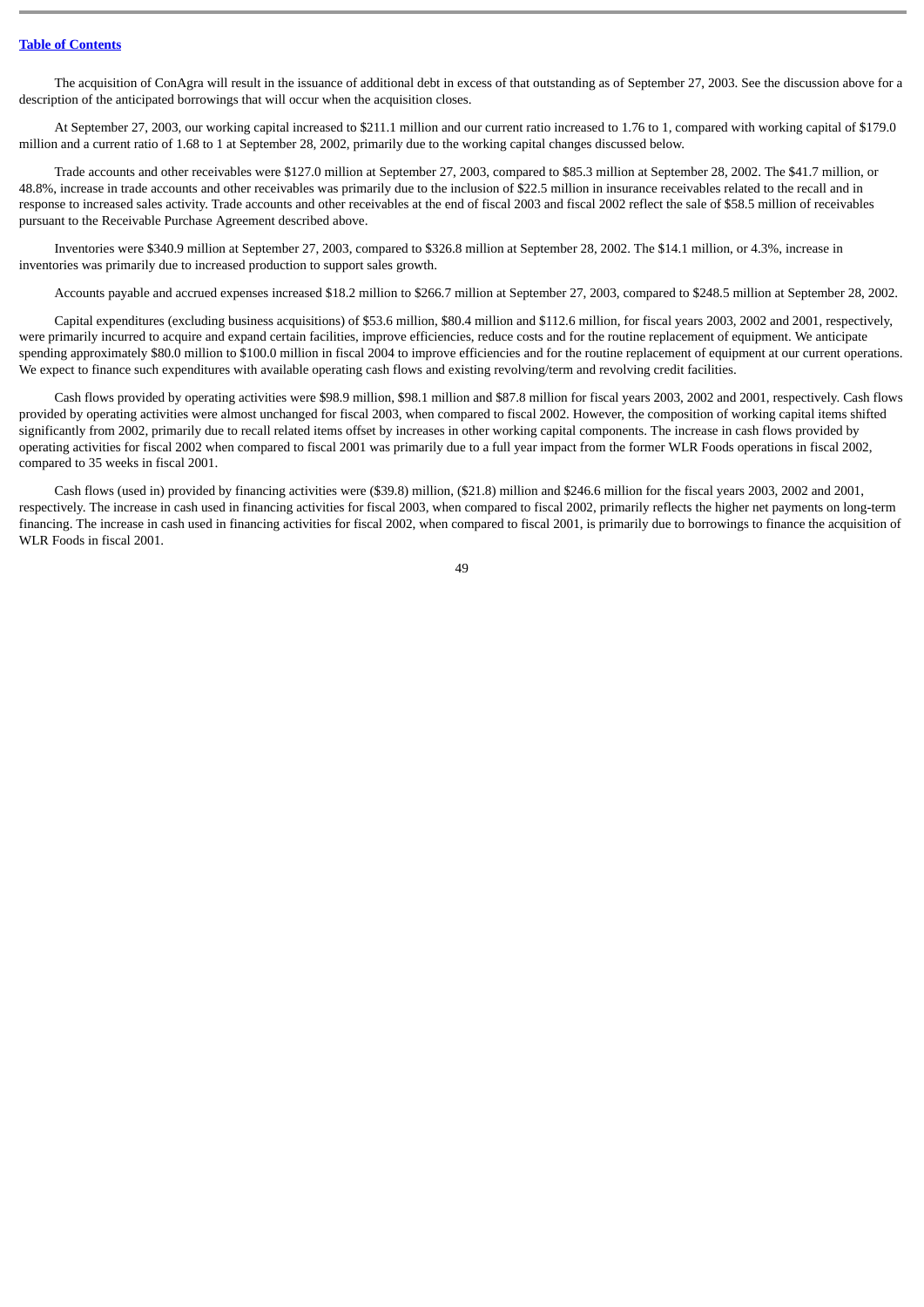We are a party to many routine contracts in which we provide general indemnities in the normal course of business to third parties for various risks. We have not recorded a liability for any of these indemnities, as the likelihood of payment in each case is considered remote. These indemnities are discussed in the following paragraphs.

Our loan agreements generally obligate us to reimburse the applicable lender for incremental increased costs due to a change in law that imposes (i) any reserve or special deposit requirement against assets of, deposits with or credit extended by such lender related to the loan, (ii) any tax, duty or other charge with respect to the loan (except standard income tax) or (iii) capital adequacy requirements. In addition, some of our loan agreements contain a withholding tax provision that requires us to pay additional amounts to the applicable lender or other financing party, generally if withholding taxes are imposed on such lender or other financing party as a result of a change in the applicable tax law. These increased cost and withholding tax provisions continue for the entire term of the applicable transaction, and there is no limitation on the maximum additional amounts we could be obligated to pay under such provisions. Any failure to pay amounts due under such provisions generally would trigger an event of default, and, in a secured financing transaction, would entitle the lender to foreclose upon the collateral to realize the amount due.

We also maintain operating leases for various types of equipment, some of which contain residual value guarantees for the market value of assets at the end of the term of the lease. The terms of the lease maturities range from one to seven years. The maximum potential amount of the residual value guarantees is approximately \$11.1 million; however, the actual amount is based on an undeterminable recoverable amount based on the fair market value of the underlying leased assets. The likelihood of payments under these guarantees is not considered to be probable, and accordingly no liabilities have been recorded. We historically have not experienced significant payments under similar residual guarantees.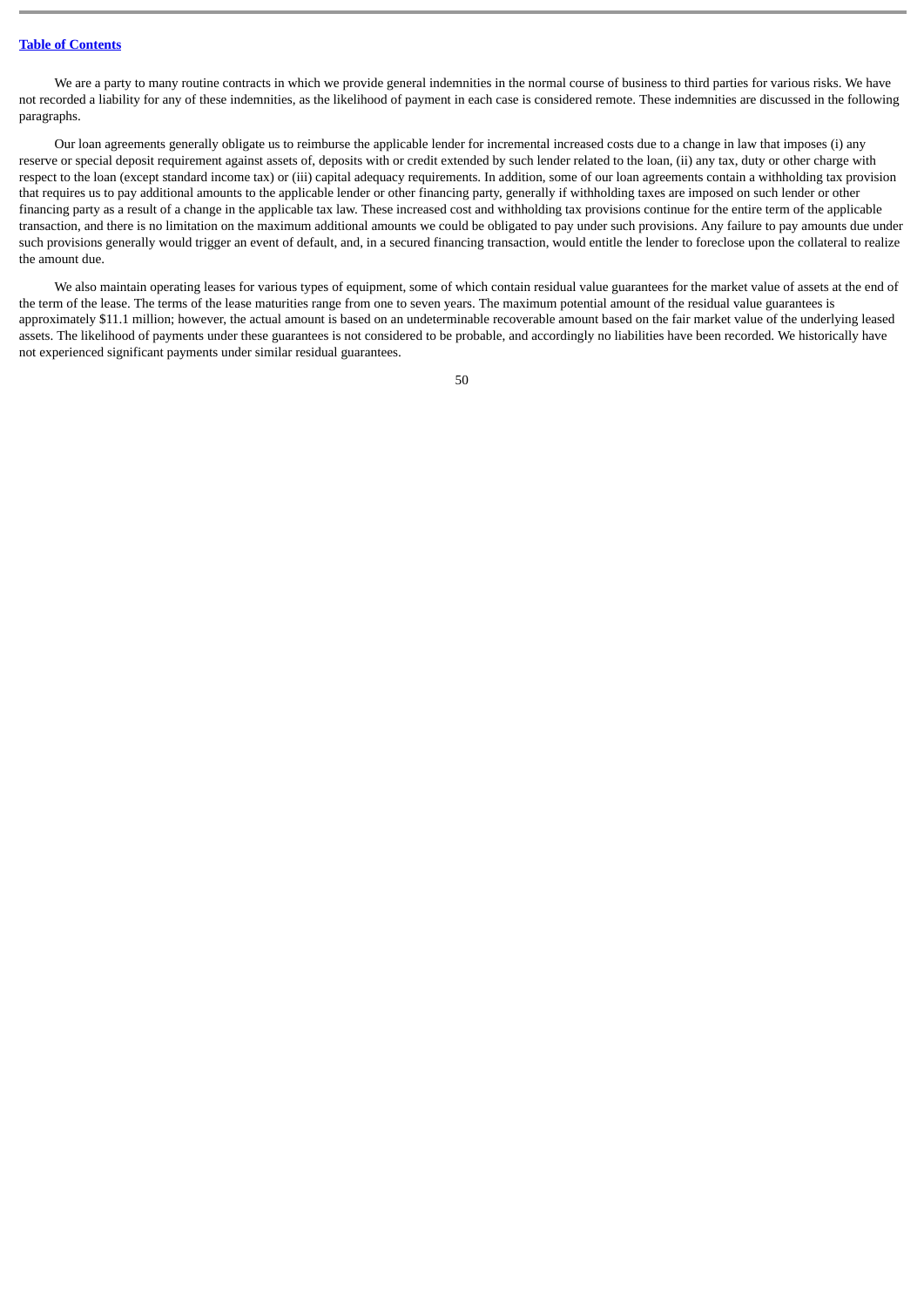#### **Critical Accounting Policies and Estimates**

*General*. Our discussion and analysis of our financial condition and results of operations are based upon our financial statements, which have been prepared in accordance with accounting principles generally accepted in the United States. The preparation of these financial statements requires us to make estimates and judgments that affect the reported amounts of assets, liabilities, revenues and expenses. On an ongoing basis, we evaluate our estimates, including those related to revenue recognition, customer programs and incentives, allowance for doubtful accounts, inventories, income taxes and product recall accounting. We base our estimates on historical experience and on various other assumptions that are believed to be reasonable under the circumstances, the results of which form the basis for making judgments about the carrying values of assets and liabilities that are not readily apparent from other sources. Actual results may differ from these estimates under different assumptions or conditions.

We believe the following critical accounting policies affect our more significant judgments and estimates used in the preparation of our financial statements.

*Revenue Recognition.* Revenue is recognized upon shipment or upon transfer of ownership of the product to the customer and is recorded net of estimated incentive offerings including special pricing agreements, promotions and other volume-based incentives. Revisions to these estimates are charged to income in the period in which the facts that give rise to the revision become known.

*Allowance for Doubtful Accounts.* We maintain allowances for doubtful accounts reflecting estimated losses resulting from the inability of our customers to make required payments. The allowance for doubtful accounts is based on management's review of the overall condition of accounts receivable balances and review of significant past due accounts. If the financial condition of our customers were to deteriorate, resulting in an impairment of their ability to make payments, additional allowances may be required.

*Inventory.* Live poultry inventories are stated at the lower of cost or market and breeder hens at the lower of cost, less accumulated amortization, or market. The costs associated with breeder hens are accumulated up to the production stage and amortized over the productive lives using the unit-of-production method. Finished poultry products, feed, eggs and other inventories are stated at the lower of cost (first-in, first-out method) or market. We record valuations and adjustments for our inventory and for estimated obsolescence at or equal to the difference between the cost of inventory and the estimated market value based upon known conditions affecting the inventories obsolescence, including significantly aged products, discontinued product lines, or damaged or obsolete products. We allocate meat costs between our various finished poultry products based on a by-product costing technique that reduces the cost of the whole bird by estimated yields and amounts to be recovered for certain by-product parts, primarily including leg quarters, wings, tenders and offal, which are carried in inventory at the estimated recovery amounts, with the remaining amount being reflected as our breast meat cost. As a result, our lower of cost or market evaluation is done on a pool basis. If actual market conditions are less favorable than those projected by management, additional inventory adjustments may be required.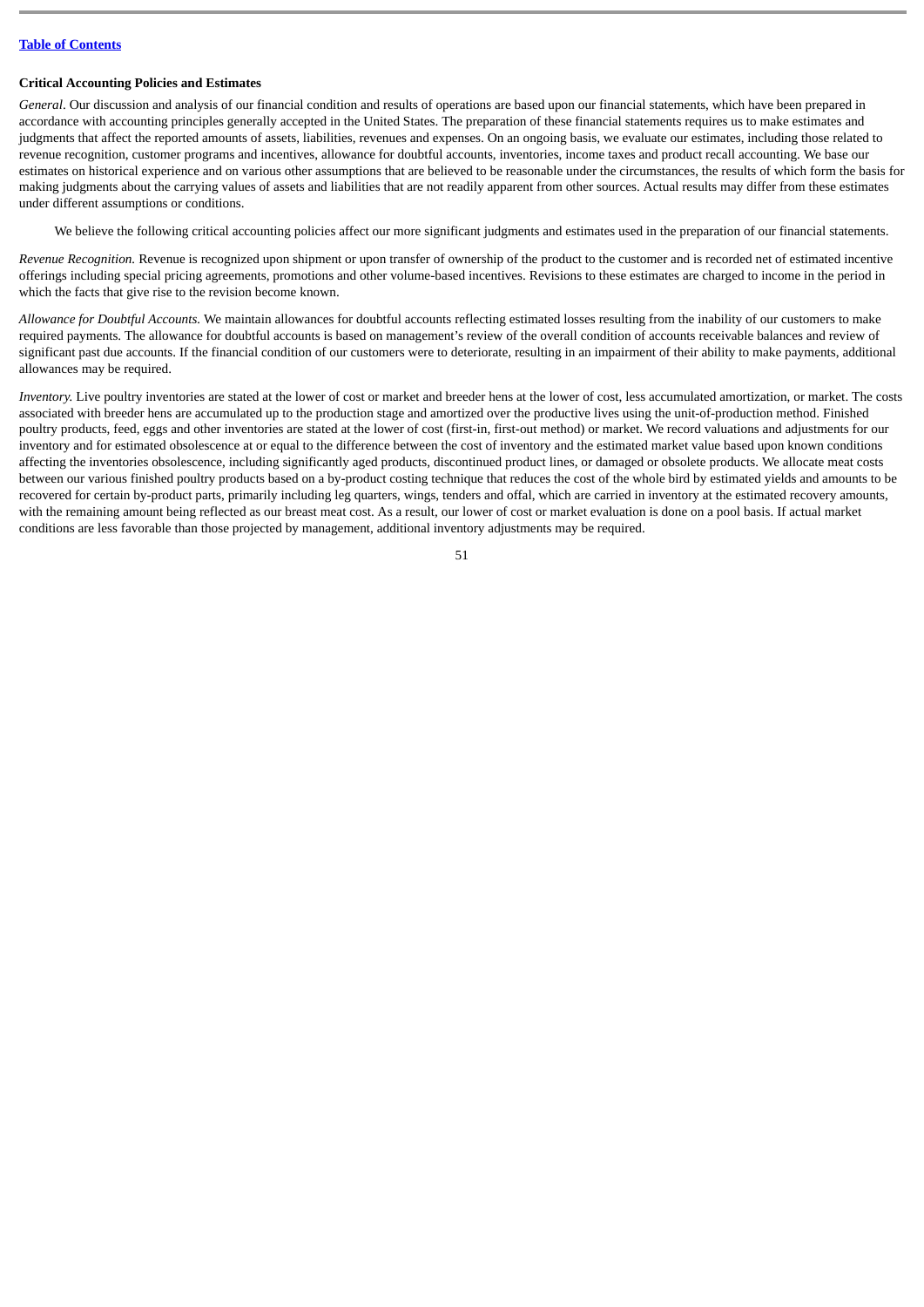*Property, Plant and Equipment*. In fiscal 2003, the Company adopted the Statement of Financial Accounting Standards No. 144, *Accounting for the Impairment or Disposal of Long-Lived Assets and for Long-Lived Assets to be Disposed Of (SFAS 144)*. As a result, the Company records impairment charges on long-lived assets used in operations when events and circumstances indicate that the assets may be impaired and the undiscounted cash flows estimated to be generated by those assets are less than the carrying amount of those assets. The impairment charge is determined based upon the amount the net book value of the assets exceeds their fair market value. In making these determinations, the Company utilizes certain assumptions, including, but not limited to: (i) future cash flows estimates expected to be generated by these assets, which are based on additional assumptions such as asset utilization, length of service the asset will be used in the Company's operations and estimated salvage values and (ii) estimated fair market value of the assets. The adoption of SFAS 144 did not significantly change the accounting.

*Contingent liabilities.* The Company is subject to lawsuits, investigations and other claims related to wage and hour/labor, securities, environmental, product and other matters, and is required to assess the likelihood of any adverse judgments or outcomes to these matters as well as potential ranges of probable losses. A determination of the amount of reserves required, if any, for these contingencies is made after considerable analysis of each individual issue. These reserves may change in the future due to changes in the Company's assumptions, the effectiveness of strategies, or other factors beyond the Company's control.

*Accrued Self Insurance*. Insurance expense for casualty claims and employee-related health care benefits are estimated using historical experience and actuarial estimates. Stop-loss coverage is maintained with third party insurers to limit the Company's total exposure. Certain categories of claim liabilities are actuarially determined. The assumptions used to arrive at periodic expenses is reviewed regularly by management. However, actual expenses could differ from these estimates and could result in adjustments to be recognized.

*Income Taxes.* We account for income taxes in accordance with *SFAS No. 109, Accounting for Income Taxes*, which requires that deferred tax assets and liabilities be recognized for the effect of temporary differences between the book and tax bases of recorded assets and liabilities. Taxes are provided for international subsidiaries based on the assumption that these earnings are indefinitely reinvested in foreign subsidiaries and as such deferred taxes are not provided for in U.S. income taxes that would be required in the event of distribution of these earnings. SFAS No. 109 also requires that deferred tax assets be reduced by a valuation allowance if it is more likely than not that some portion or all of the deferred tax asset will not be realized. We review the recoverability of any tax assets recorded on the balance sheet, primarily operating loss carryforwards, based on both historical and anticipated earnings levels of the individual operations and provide a valuation allowance when it is more likely than not that amounts will not be recovered**.**

*Product Recall Accounting.* The Company has a separate insurance contract for product recall coverage with an insurance company that specifically provides for reimbursement of direct recall related expenses, product restoration expenses, and loss of business income. The Company has recorded receivables related to direct recall related expense, specifically related to the write-off of inventory, third party shipping and freight costs, payments made for outside labor, internal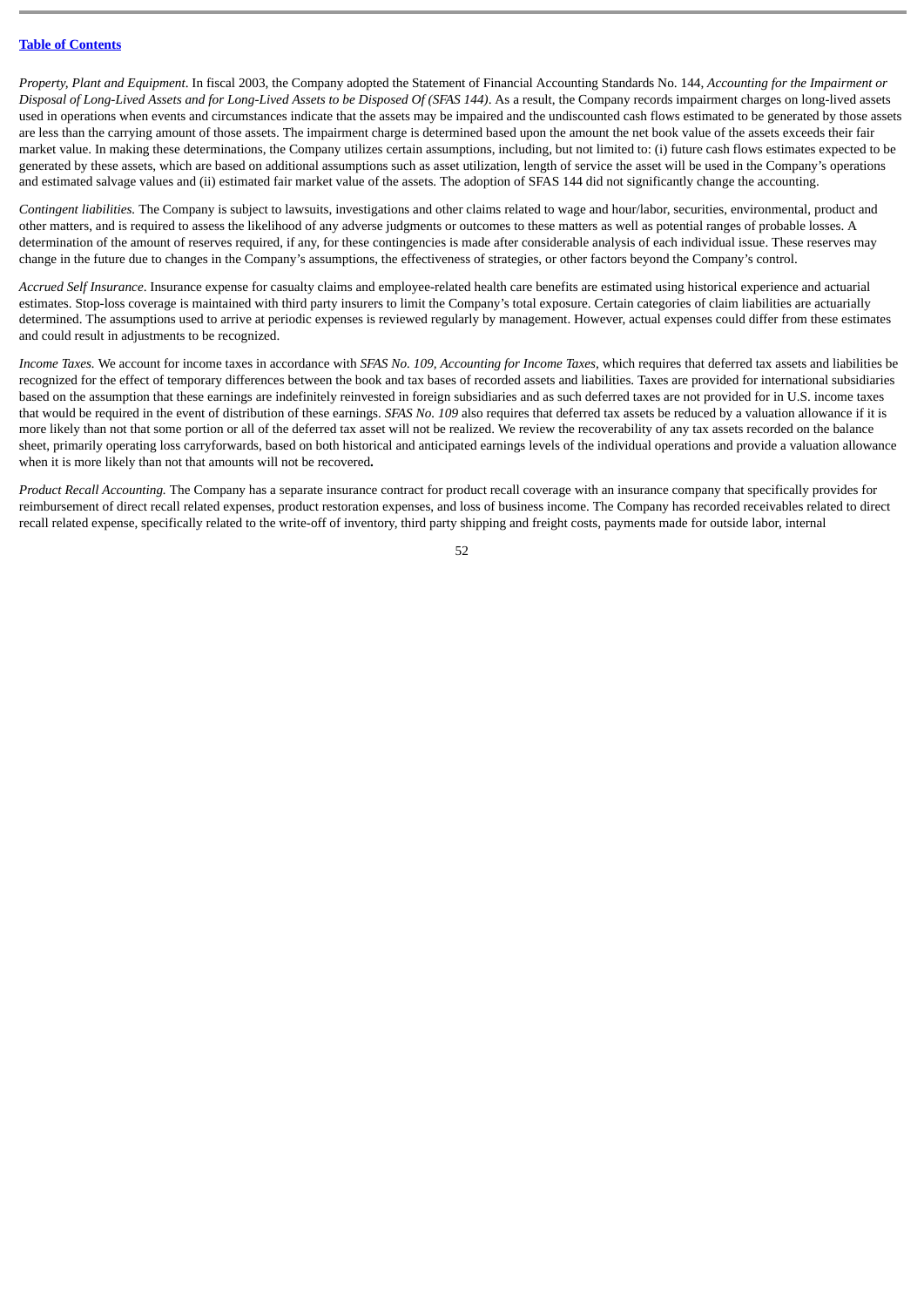hourly labor, third party warehouse storage costs, and payments to customers. As of September 27, 2003, \$27.0 million has been incurred for direct recall related expenses. The Company has recorded \$22.5 million in recall related expenses, net of the deductible amount of \$0.5 million and the \$4.0 million advance payment from the Company's insurer, as a component of "Current Assets—Trade accounts and other receivables". The Company has recorded as a receivable only the readily, objectively determinable amounts of direct product recall costs reimbursable under its insurance policy. There is not an element of gain with respect to the recorded insurance recovery receivable. This recovery represents a reduction in the cost of the recall. The asset relating to the recovery is recognized only when realization of the claim for recovery is deemed probable. The Company expects to collect these claims subject to its policy limit of \$50 million, prior advances and deductible in fiscal 2004. See Note J to the Consolidated Financial Statements for additional discussion of the recall.

#### **Item 7A. Quantitative and Qualitative Disclosures about Market Risk**

#### **Market Risk Sensitive Instruments and Positions**

The risk inherent in our market risk sensitive instruments and positions is the potential loss arising from adverse changes in the price of feed ingredients, foreign currency exchange rates and interest rates as discussed below. The sensitivity analyses presented do not consider the effects that such adverse changes may have on overall economic activity, nor do they consider additional actions our management may take to mitigate our exposure to such changes. Actual results may differ.

#### *Feed Ingredients*

We purchase certain commodities, primarily corn and soybean meal. As a result, our earnings are affected by changes in the price and availability of such feed ingredients. As market conditions dictate, we will from time to time lock-in future feed ingredient prices using various hedging techniques, including forward purchase agreements with suppliers and futures contracts. We do not use such financial instruments for trading purposes and are not a party to any leveraged derivatives. Market risk is estimated as a hypothetical 10% increase in the weighted-average cost of our primary feed ingredients as of September 27, 2003. Based on our feed consumption during the fiscal 2003, such an increase would have resulted in an increase to cost of sales of approximately \$78.9 million.

#### *Foreign Currency*

Our earnings are affected by foreign exchange rate fluctuations related to the Mexican peso net monetary position of our Mexico subsidiaries. We manage this exposure primarily by attempting to minimize our Mexican peso net monetary position, but from time to time, we have also considered executing hedges to help minimize this exposure. Such instruments, however, have historically not been economically feasible. We are also exposed to the effect of potential exchange rate fluctuations to the extent that amounts are repatriated from Mexico to the United States. However, we currently anticipate that the cash flows of our Mexico subsidiaries will continue to be reinvested in our Mexico operations. In addition, the Mexican peso exchange rate can directly and indirectly impact our results of operations and financial position in several ways,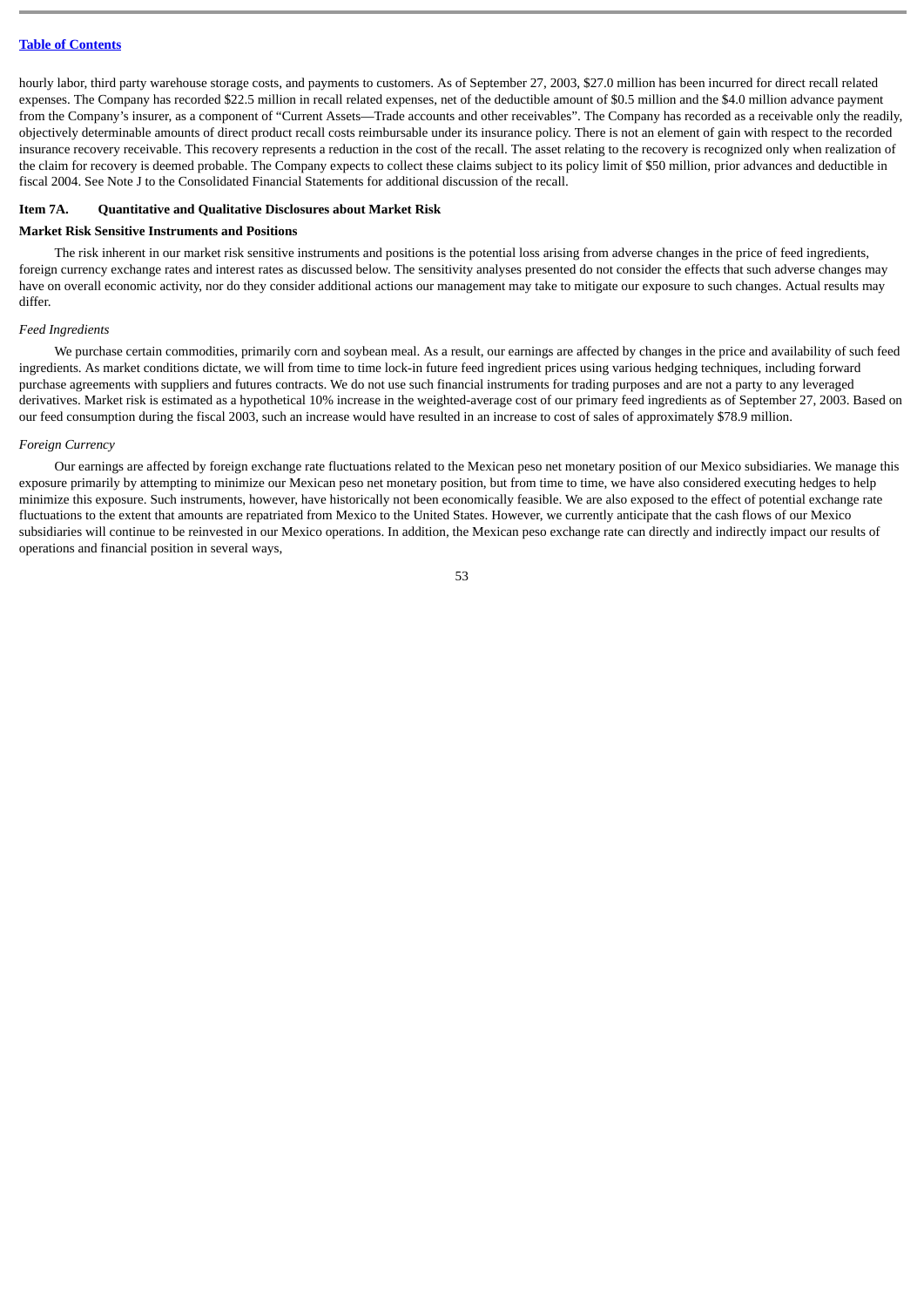including potential economic recession in Mexico resulting from a devalued peso. The impact on our financial position and results of operations resulting from a hypothetical change in the exchange rate between the U.S. dollar and the Mexican peso cannot be reasonably estimated. Foreign currency exchange gains and losses, representing the change in the U.S. dollar value of the net monetary assets of our Mexico subsidiaries denominated in Mexican pesos, was a gain of \$0.4 million in fiscal 2003, and a loss of \$1.5 million and \$0.1 million in fiscal 2002 and 2001, respectively. On November 17, 2003, the Mexican peso closed at 11.14 to 1 U.S. dollar, compared to 11.03 at September 27, 2003. No assurance can be given as to how future movements in the peso could affect our future earnings.

#### *Interest Rates*

Our earnings are also affected by changes in interest rates due to the impact those changes have on our variable-rate debt instruments. We have variable-rate debt instruments representing approximately 13.1% of our long-term debt at September 27, 2003. Holding other variables constant, including levels of indebtedness, a 25 basis points increase in interest rates would have increased our interest expense by \$0.1 million for fiscal 2003. These amounts are determined by considering the impact of the hypothetical interest rates on our variable-rate long-term debt at September 27, 2003.

Market risk for fixed-rate long-term debt is estimated as the potential increase in fair value resulting from a hypothetical 25 basis points decrease in interest rates and amounts to approximately \$5.5 million as of September 27, 2003, using discounted cash flow analysis.

#### *Impact of Inflation*

Due to low to moderate inflation in the U.S. and Mexico and our rapid inventory turnover rate, the results of operations have not been significantly affected by inflation during the past three-year period.

#### **Forward Looking Statements**

Statements of our intentions, beliefs, expectations or predictions for the future, denoted by the words "anticipate," "believe," "estimate," "expect," "project," "imply," "intend," "foresee" and similar expressions, are forward-looking statements that reflect our current views about future events and are subject to risks, uncertainties and assumptions. Such risks, uncertainties and assumptions include those described under "Risk Factors" below and elsewhere in this Annual Report on Form 10-K.

Actual results could differ materially from those projected in these forward-looking statements as a result of these factors, among others, many of which are beyond our control.

In making these statements, we are not undertaking, and specifically decline to undertake, any obligation to address or update each or any factor in future filings or communications regarding our business or results, and we are not undertaking to address how any of these factors may have caused changes in information contained in previous filings or communications. Though we have attempted to list comprehensively these important cautionary risk factors, we wish to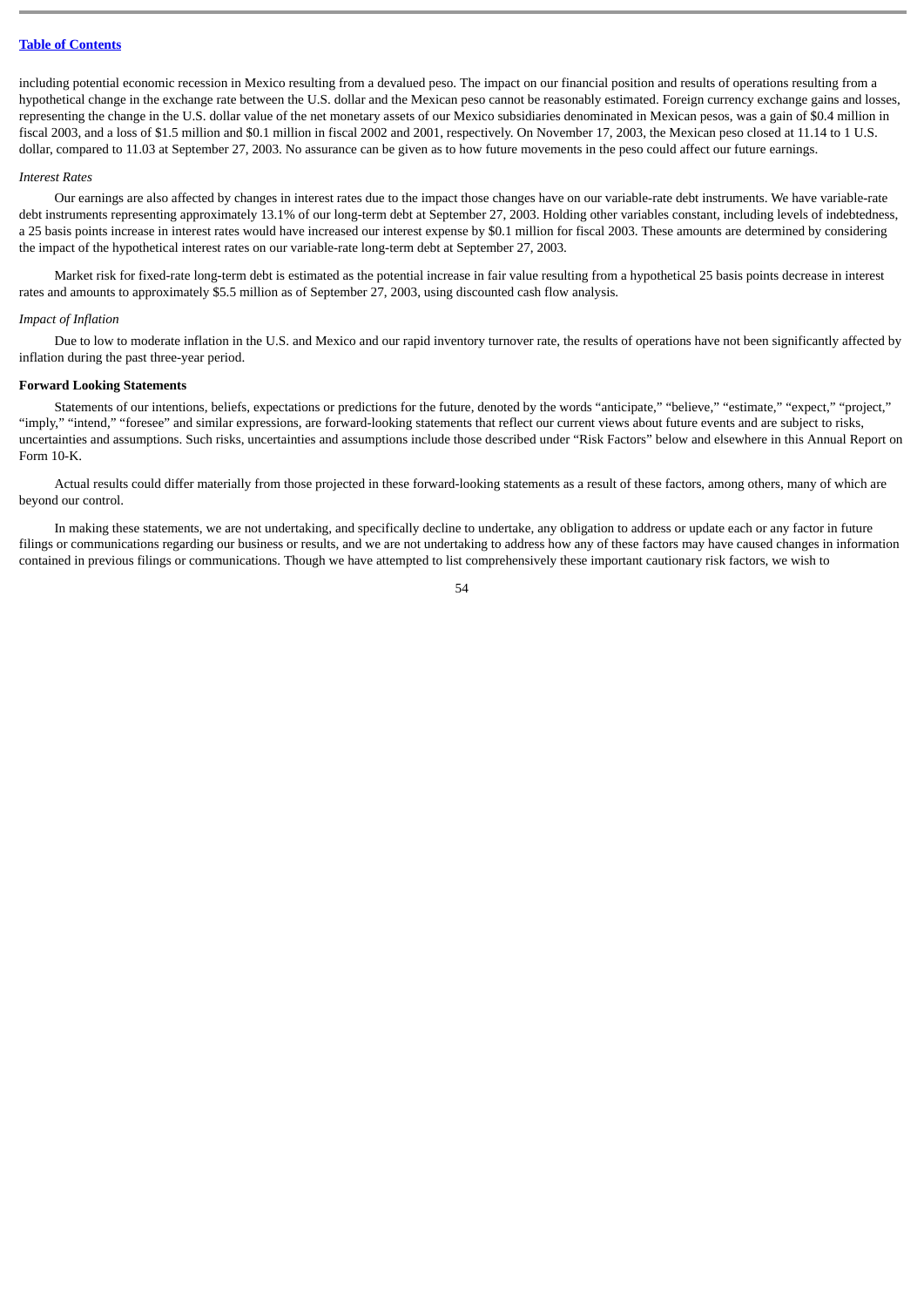caution investors and others that other factors may in the future prove to be important in affecting our business or results of operations.

#### **Risk Factors**

*Cyclicality and Commodity Prices.* Industry cyclicality can affect our earnings, especially due to fluctuations in commodity prices of feed ingredients, chicken and turkey.

Profitability in the chicken and turkey industries is materially affected by the commodity prices of feed ingredients, chicken and turkey, which are determined by supply and demand factors. As a result, the chicken and turkey industries are subject to cyclical earnings fluctuations.

The production of feed ingredients is positively or negatively affected primarily by weather patterns throughout the world, the global level of supply inventories and demand for feed ingredients, and the agricultural policies of the United States and foreign governments. In particular, weather patterns often change agricultural conditions in an unpredictable manner. A sudden and significant change in weather patterns could affect supplies of feed ingredients, as well as both the industry's and our ability to obtain feed ingredients, grow chickens and turkeys or deliver products.

High feed ingredient prices have had a material adverse effect on our operating results in the past. We periodically seek, to the extent available, to enter into advance purchase commitments or financial hedging contracts for the purchase of feed ingredients in an effort to manage our feed ingredient costs. The use of such instruments may not be successful.

*Substantial Leverage.* Our substantial indebtedness could adversely affect our financial condition.

We presently have, and expect to continue to have, a substantial amount of indebtedness. Our substantial indebtedness could have important consequences to you. For example, it could:

- Make it more difficult for us to satisfy our obligations under our indebtedness, including our debt securities;
- Increase our vulnerability to general adverse economic conditions;
- Limit our ability to obtain necessary financing and to fund future working capital, capital expenditures and other general corporate requirements;
- Require us to dedicate a substantial portion of our cash flow from operations to payments on our indebtedness, thereby reducing the availability of our cash flow to fund working capital, capital expenditures and for other general corporate purposes;
- Limit our flexibility in planning for, or reacting to, changes in our business and the industry in which we operate;
- Place us at a competitive disadvantage compared to our competitors that have less debt;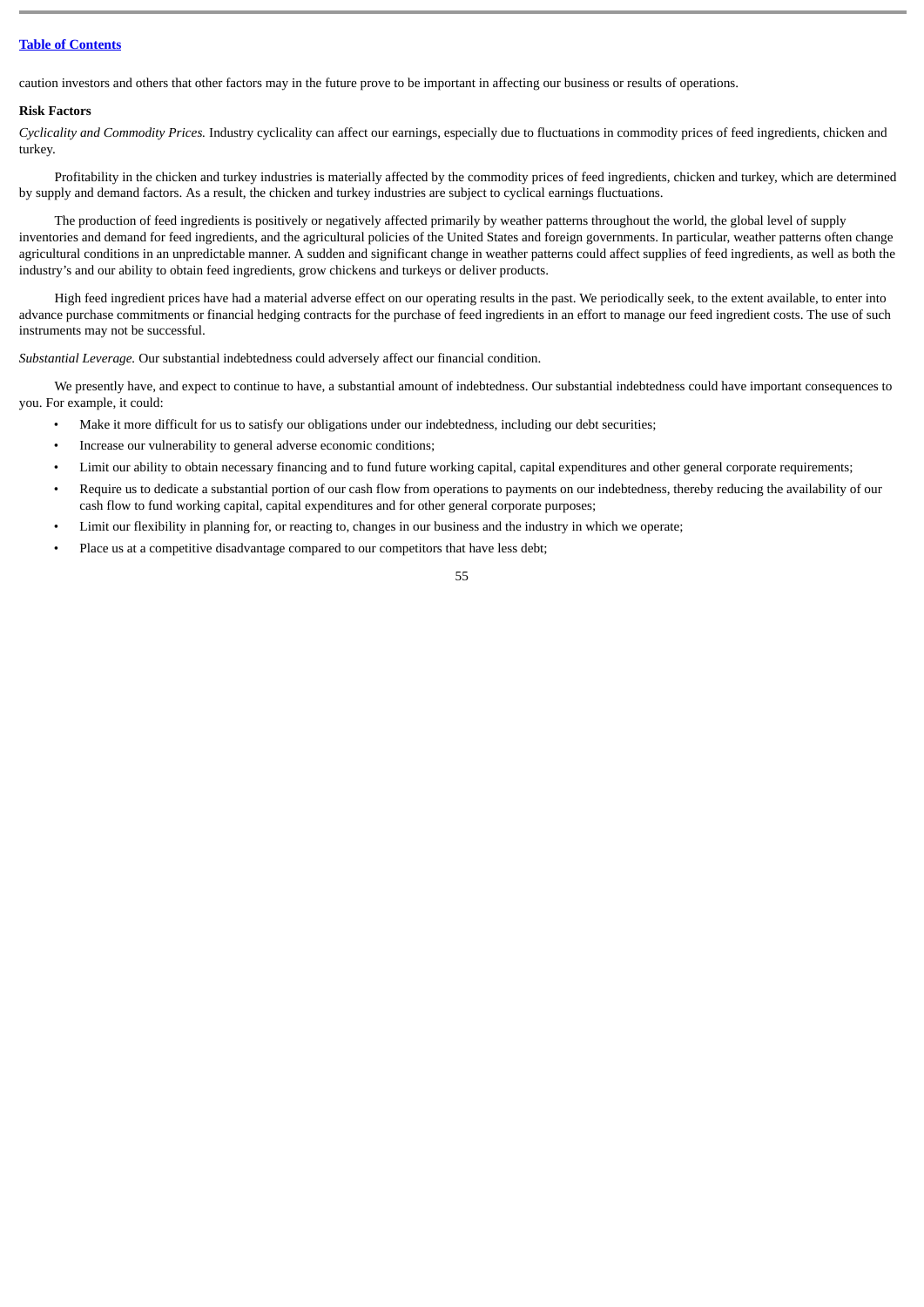- Limit our ability to pursue acquisitions and sell assets;
- Make us vulnerable to increases in interest rates because a substantial portion of our borrowings are at variable interest rates; and
- Limit, along with the financial and other restrictive covenants in our indebtedness, our ability to borrow additional funds, and failing to comply with those covenants could result in an event of default or require redemption of indebtedness. Either of these events could have a material adverse effect on us.

Our ability to make payments on and to refinance our indebtedness will depend on our ability to generate cash in the future, which is dependent on various factors. These factors include the commodity prices of feed ingredients, chicken and turkey and general economic, financial, competitive, legislative, regulatory and other factors that are beyond our control.

*Additional Borrowings Available*. Despite our substantial indebtedness, we are not prohibited from incurring additional indebtedness in the future. If additional debt is added to our current debt levels, the related risks that we now face could intensify.

*Contamination of Products*. If our poultry products become contaminated, we may be subject to product liability claims and product recalls.

Poultry products may be subject to contamination by disease producing organisms, or pathogens, such as *Listeria monocytogenes*, *Salmonella* and generic *E.coli*. These pathogens are generally found in the environment, and, as a result, there is a risk that they, as a result of food processing, could be present in our processed poultry products. These pathogens can also be introduced as a result of improper handling at the further processing, foodservice or consumer level. These risks may be controlled, but may not be eliminated, by adherence to good manufacturing practices and finished product testing. We have little, if any, control over proper handling once the product has been shipped. Illness and death may result if the pathogens are not eliminated at the further processing, foodservice or consumer level. Even an inadvertent shipment of contaminated products is a violation of law and may lead to increased risk of exposure to product liability claims, product recalls and increased scrutiny by federal and state regulatory agencies and may have a material adverse effect on our business, reputation and prospects.

In October 2002, one product sample produced in our Franconia, Pennsylvania facility that had not been shipped to customers tested positive for Listeria. We later received information from the USDA suggesting that environmental samples taken at the facility had tested positive for both the strain of Listeria identified in the product and a strain having characteristics similar to those of the strain identified in a Northeastern Listeria outbreak. As a result, we voluntarily recalled all cooked deli products produced at the plant from May 1, 2002 through October 11, 2002. No illnesses associated with the Listeria strain in a Northeastern outbreak have been linked to any of our products and no products of the Company have tested positive for the outbreak strain. We carried insurance designed to cover the direct recall related expenses and certain aspects of the related business interruption caused by the recall, and subject to the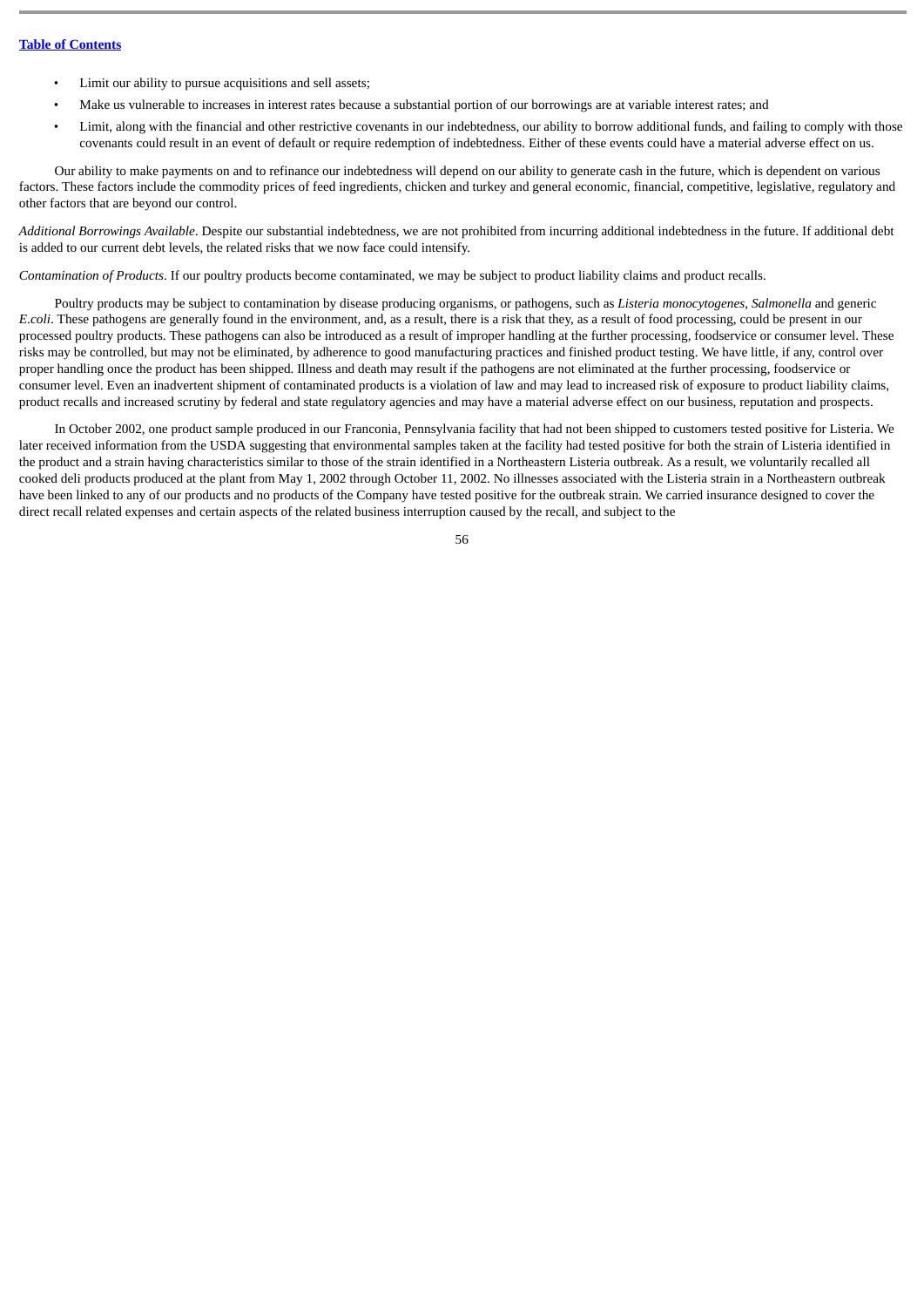insurer's reservation of rights, we received a \$4.0 million advance payment on December 5, 2002 from our insurer with respect to the product recall claim. As of September 27, 2003, we have recorded \$22.5 million, net of the deductible amount of \$0.5 million and the \$4.0 million advance payment from our insurer, in recall related expenses as a component of "Current Assets—Trade accounts and other receivables," which we believe to be due from our insurance carriers. We estimate that the sales at the Franconia, Pennsylvania plant were negatively affected by approximately \$82.0 million and operating margins were negatively affected by approximately \$65.0 – \$70.0 million during fiscal 2003. As a result of these losses, the Company's claim for business interruption and certain product reestablishment costs will amount to approximately \$71.0 million for the period from the date of the recall through October 11, 2003, the 1-year anniversary of the recall and the insurance policy time limitation period for business interruption loss recovery. Aggregating the direct recall expense claim noted above with the anticipated business interruption and product re-establishment costs, our total claim is expected to be approximately \$100 million; although, our policy limit is \$50 million, \$4 million of which has been received as of September 27, 2003 and \$22.5 million of which has been recorded as a receivable from our insurance carriers. Therefore, the continuing effects of the recall on our business after September 27, 2003 will not be covered by insurance. This impact is estimated to continue until the sales of prepared foods turkey products from our Franconia, Pennsylvania plant have been reestablished in the market to pre-recall levels which we currently project to be in the second half of fiscal 2004. In July 2003, the Company took steps to reduce its turkey production levels by approximately 15%, which begins to take effect early fiscal 2004, in an effort to mitigate future losses. After the effect of the reductions in the turkey production discussed above, we estimate that the continuing effect of the recall will have a negative impact on our business of \$20.0 to \$25.0 million during the first six-months of fiscal 2004.

*Livestock and Poultry Disease*. Outbreaks of livestock diseases in general and poultry disease in particular, can significantly restrict our ability to conduct our operations.

We take all reasonable precautions to ensure that our flocks are healthy and that our processing plants and other facilities operate in a sanitary and environmentally sound manner. However, events beyond our control, such as the outbreak of disease, could significantly restrict our ability to conduct our operations. Furthermore, an outbreak of disease could result in governmental restrictions on the import and export of our fresh chicken, turkey or other products to or from our suppliers, facilities or customers, or require us to destroy one or more of our flocks. This could result in the cancellation of orders by our customers and create adverse publicity that may have a material adverse effect on our ability to market our products successfully and on our business, reputation and prospects.

An outbreak of low-pathogenic avian influenza, a disease contagious to turkey, chicken and other birds, had a material adverse effect on our fiscal 2002 and the first six months of fiscal 2003 operating results. There can be no assurance that any future poultry disease outbreaks will not have a material adverse effect on our ability to market our products successfully or on our business, reputation, prospects, financial condition and results of operations. See Item 7. "Management's Discussion and Analysis of Financial Condition and Results of Operations."

*Product Liability*. Product liability claims or product recalls can adversely affect our business reputation and expose us to increased scrutiny by federal and state regulators.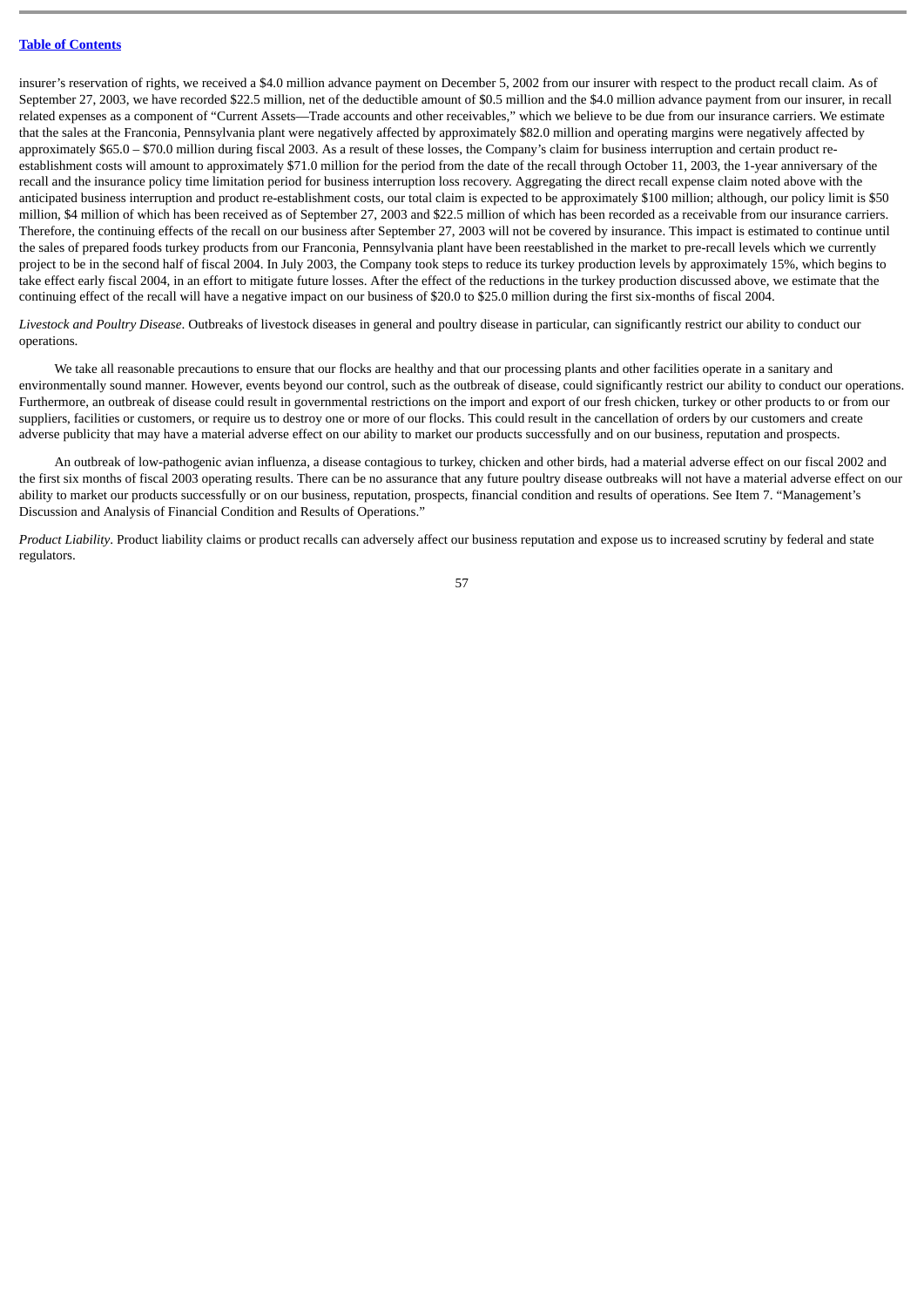The packaging, marketing and distribution of food products entail an inherent risk of product liability and product recall and the resultant adverse publicity. We may be subject to significant liability if the consumption of any of our products causes injury, illness or death. We could be required to recall certain of our products in the event of contamination or damage to the products. In addition to the risks of product liability or product recall due to deficiencies caused by our production or processing operations, we may encounter the same risks if any third party tampers with our products. We cannot assure you that we will not be required to perform product recalls, or that product liability claims will not be asserted against us, in the future. Any claims that may be made may create adverse publicity that would have a material adverse effect on our ability to market our products successfully or on our business, reputation, prospects, financial condition and results of operations.

As described above under "Contamination of Products—If our poultry products become contaminated, we may be subject to product liability claims and product recalls," we recently voluntarily recalled all cooked deli products produced at one of our facilities from May 1, 2002 through October 11, 2002. In connection with this recall, we were recently named as a defendant in four lawsuits brought by individuals alleging injuries resulting from contracting *Listeria monocytogenes.* See Item 3."Legal Proceedings." There can be no assurance that any litigation or reputational injury associated with this or any future product recalls will not have a material adverse effect on our ability to market our products successfully or on our business, reputation, prospects, financial condition and results of operations.

*Insurance.* We are exposed to risks relating to product liability, product recall, property damage and injuries to persons for which insurance coverage is expensive, limited and potentially inadequate.

Our business operations entail a number of risks, including risks relating to product liability claims, product recalls, property damage and injuries to persons. We currently maintain insurance with respect to certain of these risks, including product liability insurance, property insurance, workers compensation insurance and general liability insurance, but in many cases such insurance is expensive, difficult to obtain and no assurance can be given that such insurance can be maintained in the future on acceptable terms, or in sufficient amounts to protect us against losses due to any such events, or at all. Moreover, even though our insurance coverage may be designed to protect us from losses attributable to certain events, it may not adequately protect us from liability and expenses we incur in connection with such events. For example, we expect losses attributable to our October 2002 recall of cooked deli-products produced at one of our facilities to significantly exceed available insurance coverage. See Item 7. "Management's Discussion and Analysis of Financial Condition and Results of Operations." Additionally, in the past one of our insurers encountered financial difficulties and was unable to fulfill its obligations under one of our insurance policies and one of our insurers contested coverage with respect to a claim forcing us to litigate the issue of coverage.

Although we have maintained product recall insurance in recent periods, in 2003 the availability of this type of insurance to the food industry has been limited and at times not available. On November 7, 2003, the Company bound such insurance coverage for certain recall related risks, although the deductible for such coverage has been increased to \$10.0 million.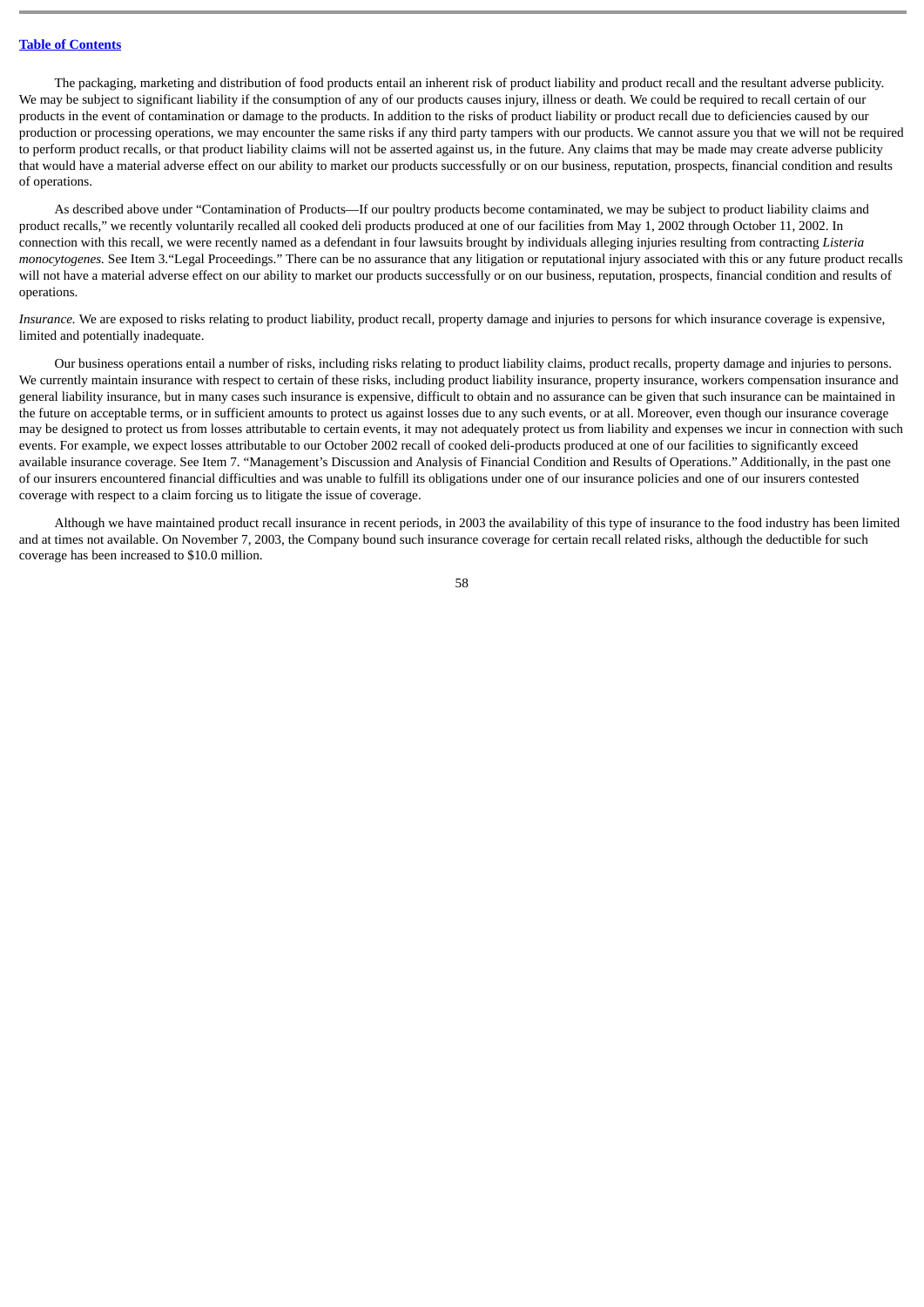*Significant Competition*. Competition in the chicken and turkey industries with other vertically integrated poultry companies, especially companies with greater resources, may make us unable to compete successfully in these industries, which could adversely affect our business.

The chicken and turkey industries are highly competitive. Some of our competitors have greater financial and marketing resources than us. In both the United States and Mexico, we primarily compete with other vertically integrated poultry companies.

In general, the competitive factors in the U.S. poultry industry include:

- Price;
- Product quality:
- Brand identification;
- Breadth of product line; and
- Customer service.

Competitive factors vary by major market. In the foodservice market, competition is based on consistent quality, product development, service and price. In the U.S. retail market, we believe that competition is based on product quality, brand awareness and customer service. Further, there is some competition with nonvertically integrated further processors in the U.S. prepared food business.

In Mexico, where product differentiation has traditionally been limited, product quality and price have been the most critical competitive factors. Additionally, the North American Free Trade Agreement, which went into effect on January 1, 1994, required annual reductions in tariffs for chicken and chicken products in order to eliminate those tariffs by January 1, 2003. On November 21, 2002, the Mexican Secretariat of the Economy announced that it would initiate an investigation to determine whether a temporary safeguard action was warranted to protect the domestic poultry industry when import tariffs on poultry were eliminated in January 2003. In July 2003, the United States and Mexico entered into a safeguard agreement with regard to imports into Mexico of chicken leg quarters from the United States. Under this agreement, a tariff rate for chicken leg quarters of 98.8% of the sales price was established. This tariff will be reduced on January 1, 2004 and each of the following four years in equal increments so that the final tariff rate at January 1, 2008 will be zero. As those tariffs are reduced, increased competition from chicken imported into Mexico from the United States may have a material adverse effect on the Mexican chicken industry in general, and on our Mexican operations in particular.

*Integration of ConAgra Chicken Division.* There can be no assurance that the acquisition of the ConAgra chicken division will be completed or, if completed, that our businesses can be combined successfully.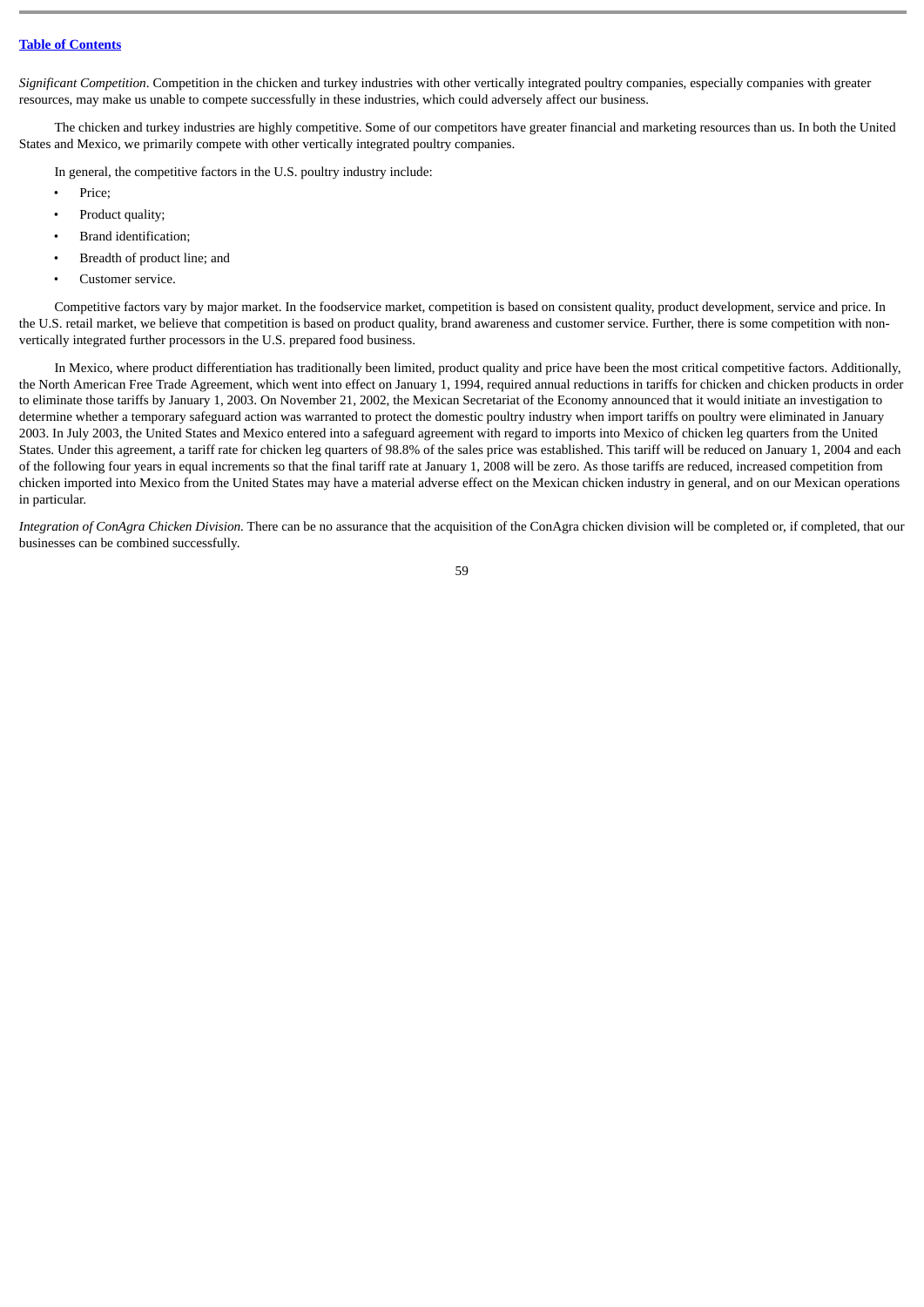The pending acquisition of the ConAgra chicken division is subject to certain closing conditions, and there can be no assurance that these closing conditions will be satisfied or the acquisition completed. In evaluating the terms of our pending acquisition of the ConAgra chicken division, we analyzed the respective businesses of Pilgrim's Pride and the ConAgra chicken division and made certain assumptions concerning their respective future operations. A principal assumption was that the acquisition will produce operating results better than those historically experienced or presently expected to be experienced in the future by us in the absence of the acquisition. There can be no assurance, however, that this assumption is correct or that the businesses of Pilgrim's Pride and the ConAgra chicken division will be successfully integrated in a timely manner.

*Synergies of ConAgra Chicken Division.* We may not achieve cost savings and enhanced growth from the acquisition if we do not successfully integrate the ConAgra chicken division operation.

We entered into the purchase agreement related to the ConAgra chicken division acquisition with the expectation that the acquisition will result in beneficial synergies, such as cost savings and enhanced growth. Any success in realizing these benefits and the timing of this realization, if any, depend upon the successful integration of the operations of the ConAgra chicken division into Pilgrim's Pride, and upon general and industry-specific economic factors. The integration of two independent companies is a complex, costly, and time-consuming process. The difficulties of combining the operations of the companies include, among others:

- Transitioning and preserving the ConAgra chicken division's customer, contractor, supplier and other important third party relationships;
- Integrating corporate and administrative infrastructures;
- Coordinating sales and marketing functions;
- Minimizing the diversion of management's attention from ongoing business concerns;
- Coordinating geographically separate organizations; and
- Retaining key employees.

Even if Pilgrim's Pride and the ConAgra chicken division are able to integrate their operations and economic conditions remain stable, there can be no assurance that the anticipated synergies will be achieved.

*Assumption of Unknown Liabilities.* Liabilities of the ConAgra chicken division may harm our financial condition and operating results.

Because the ConAgra chicken division acquisition is structured as a stock purchase, we will assume all of the liabilities of the ConAgra chicken division, including liabilities that may be unknown. We negotiated and obtained from ConAgra Foods certain representations and warranties concerning contingent liabilities and other obligations of the entities holding the ConAgra chicken division assets to reduce the risk that we will bear such subsidiaries' liability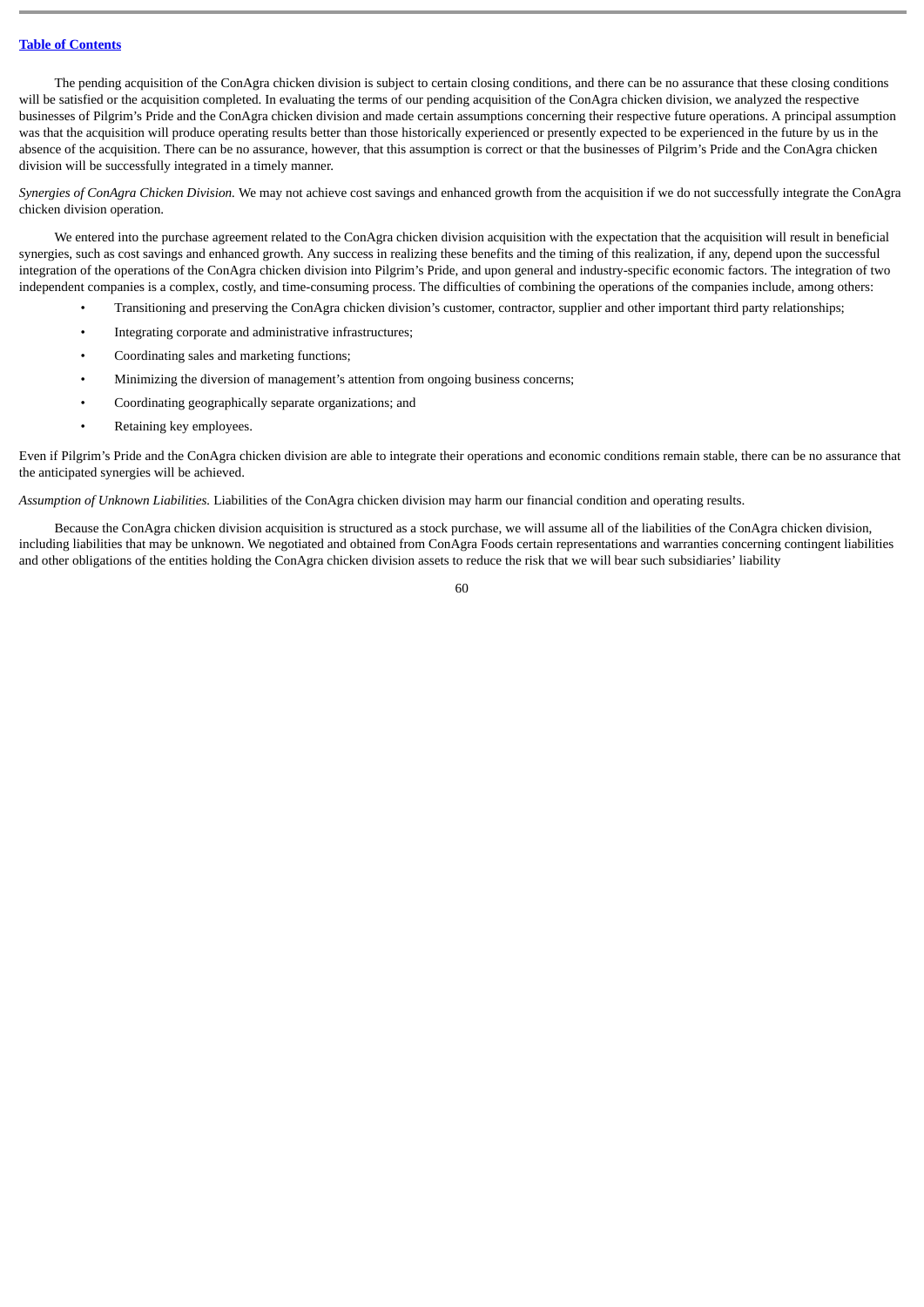for unknown liabilities. ConAgra Foods also agreed to indemnify us for breaches of representations and warranties concerning the pre-closing operations of the ConAgra chicken division and for certain liabilities of the entities holding the ConAgra chicken division assets. Certain of ConAgra Foods' indemnification obligations are generally subject to a \$30 million deductible, and there may be circumstances in which ConAgra Foods' indemnification obligations do not provide us protection from contingent or other obligations of the entities holding the ConAgra chicken division assets, or other pre-closing liabilities of the ConAgra chicken division. These obligations and liabilities could harm our financial condition and operating results.

*Potential Acquisitions*. We may pursue opportunities to acquire complementary businesses, which could increase leverage and debt service requirements and could adversely affect our financial situation if we fail to successfully integrate the acquired business.

We intend to pursue selective acquisitions of complementary businesses in the future. Inherent in any future acquisitions are certain risks such as increasing leverage and debt service requirements and combining company cultures and facilities, which could have a material adverse effect on our operating results, particularly during the period immediately following such acquisitions. Additional debt or equity capital may be required to complete future acquisitions, and there can be no assurance that we will be able to raise the required capital. Furthermore, acquisitions involve a number of risks and challenges, including:

- Diversion of management's attention;
- The need to integrate acquired operations;
- Potential loss of key employees and customers of the acquired companies;
- Lack of experience in operating in the geographical market of the acquired business; and
- An increase in our expenses and working capital requirements.

Any of these and other factors could adversely affect our ability to achieve anticipated cash flows at acquired operations or realize other anticipated benefits of acquisitions.

*Foreign Operations Risks*. Our foreign operations pose special risks to our business and operations.

We have substantial operations and assets located in Mexico. Foreign operations are subject to a number of special risks, including among others:

- Currency exchange rate fluctuations;
- Trade barriers;
- Exchange controls;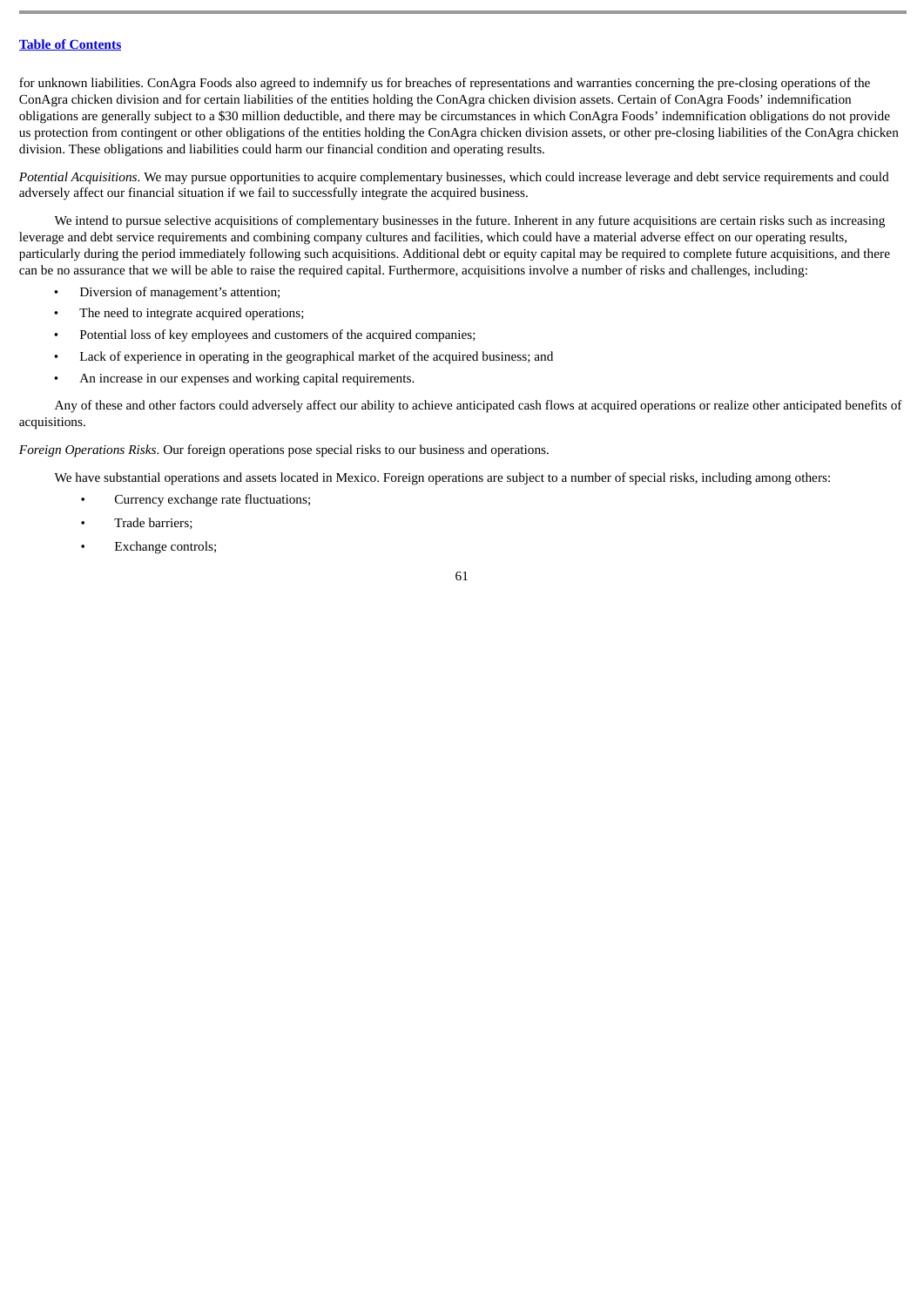- Expropriation; and
- Changes in laws and policies, including those governing foreign-owned operations.

Currency exchange rate fluctuations have adversely affected us in the past. Exchange rate fluctuations or one or more other risks may have a material adverse effect on our business or operations in the future.

Our operations in Mexico are conducted through subsidiaries organized under the laws of Mexico. We may rely in part on intercompany loans and distributions from our subsidiaries to meet our obligations. Claims of creditors of our subsidiaries, including trade creditors, will generally have priority as to the assets of our subsidiaries over our claims. Additionally, the ability of our Mexican subsidiaries to make payments and distributions to us will be subject to, among other things, Mexican law. In the past, these laws have not had a material adverse effect on the ability of our Mexican subsidiaries to make these payments and distributions. However, laws such as these may have a material adverse effect on the ability of our Mexican subsidiaries to make these payments and distributions in the future.

*Government Regulation*. Regulation, present and future, is a constant factor affecting our business.

The chicken and turkey industries are subject to federal, state and local governmental regulation, including in the health and environmental areas. We anticipate increased regulation by various agencies concerning food safety, the use of medication in feed formulations and the disposal of poultry by-products and wastewater discharges. Unknown matters, new laws and regulations, or stricter interpretations of existing laws or regulations may materially affect our business or operations in the future.

*Control of Voting Stock*. Voting control over Pilgrim's Pride is maintained by Lonnie "Bo" Pilgrim and Lonnie Ken Pilgrim.

Through a number of family trusts and limited partnerships, Lonnie "Bo" Pilgrim and his son Lonnie Ken Pilgrim presently have voting control of 62.2% of the voting power of our outstanding common stock and will continue to have voting control of our common stock following the completion of the ConAgra chicken division acquisition. They are, therefore, in a position to control the outcome of all actions requiring stockholder approval, including the election of directors. This ensures their ability to control the future direction and management of Pilgrim's Pride. If Lonnie "Bo" Pilgrim and certain members of his family cease to own at least a majority of the voting power of the outstanding common stock, it will constitute an event of default under certain agreements relating to our indebtedness.

*Risks Associated with Tax Status*. Potential payment of deferred taxes may affect our cash flow.

Before July 2, 1988, we used the cash method of accounting for income tax purposes. Pursuant to changes in the laws enacted by the Revenue Act of 1987, we were required to change our method of accounting for federal income tax purposes from the cash method to the accrual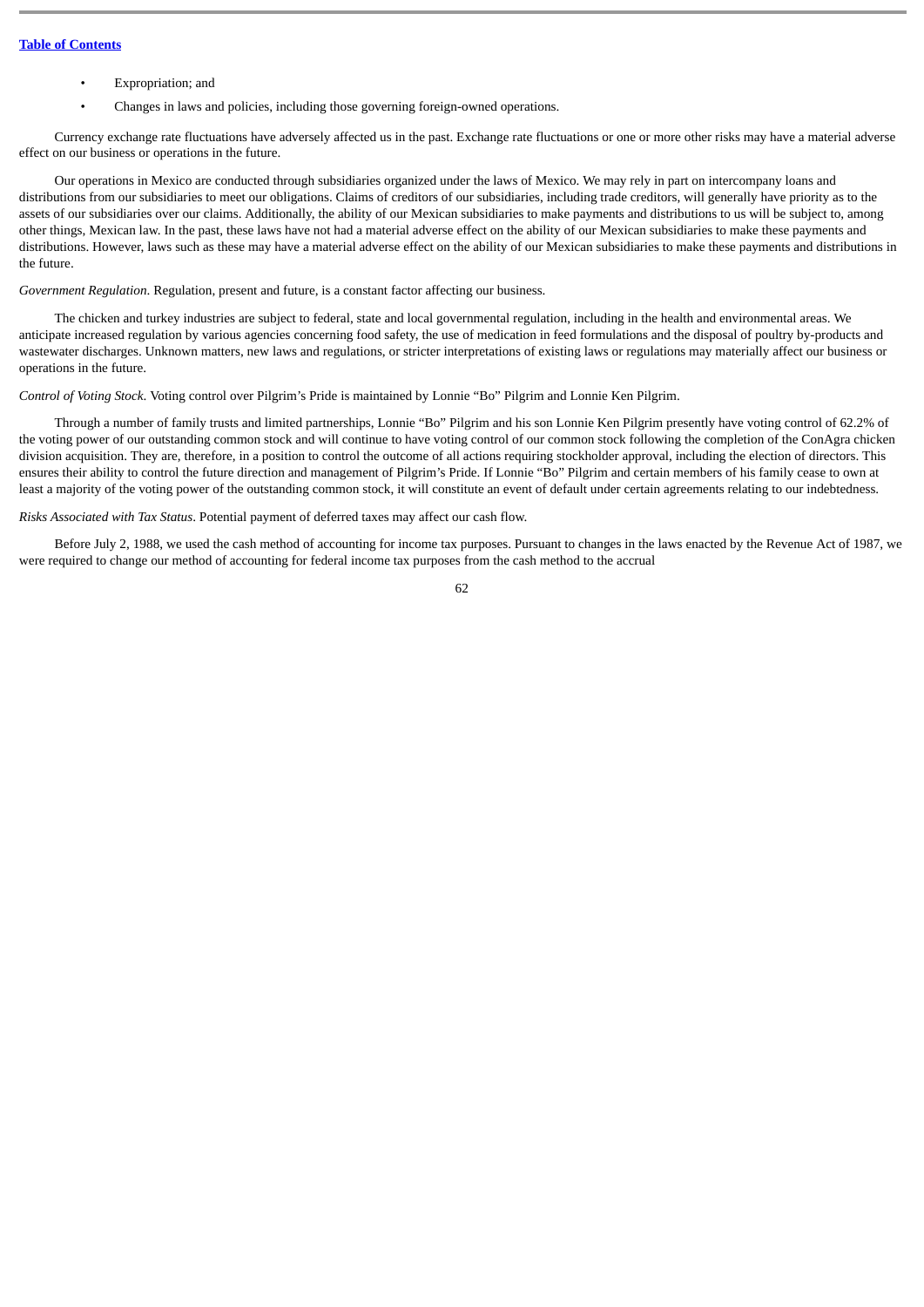method. As a consequence of this change in our accounting method, we were permitted to create a "suspense account" in the amount of approximately \$89.7 million. This account represents deferred income arising from our prior use of the cash method of accounting.

Beginning in fiscal 1998, we are generally required to include 1/20th of the amount in the suspense account, or approximately \$4.5 million, in taxable income each year for the next 20 years. As of September 27, 2003, approximately \$59.5 million remained to be included in our taxable income in future years. However, the full amount must be included in taxable income in any year that Pilgrim's Pride ceases to be a "family corporation." We will cease to be a "family corporation" if Lonnie "Bo" Pilgrim's family ceases to own at least 50% of the total combined voting power of all classes of stock entitled to vote. If that occurs, we would be required to recognize the balance of the suspense account in taxable income.

Currently there exists no plan or intention on the part of Lonnie "Bo" Pilgrim's family to transfer enough Pilgrim's Pride stock so that we cease to qualify as a family corporation. However, this may happen, and the suspense account might be required to be included in our taxable income.

*Deferred Taxes.* Potential accrual of deferred taxes may affect our net income and cash flow.

We have not provided any deferred income taxes on the undistributed earnings of our Mexico subsidiaries based upon the determination that such earnings will be indefinitely reinvested. As of September 27, 2003, the cumulative undistributed earnings of these subsidiaries were approximately \$195.5 million. If these earnings were not considered indefinitely reinvested, deferred U.S. and foreign income taxes would have been provided, after consideration of estimated foreign tax credits. However, determination of the amount of deferred federal and foreign income taxes is not practical.

## **Item 8. Financial Statements and Supplementary Data**

The consolidated financial statements together with the report of independent auditors, and financial statement schedule are included on pages 78 through 112 of this document. Financial statement schedules other than those included herein have been omitted because the required information is contained in the consolidated financial statements or related notes, or such information is not applicable.

#### **Item 9. Changes in and Disagreements with Accountants on Accounting and Financial Disclosure**

Not Applicable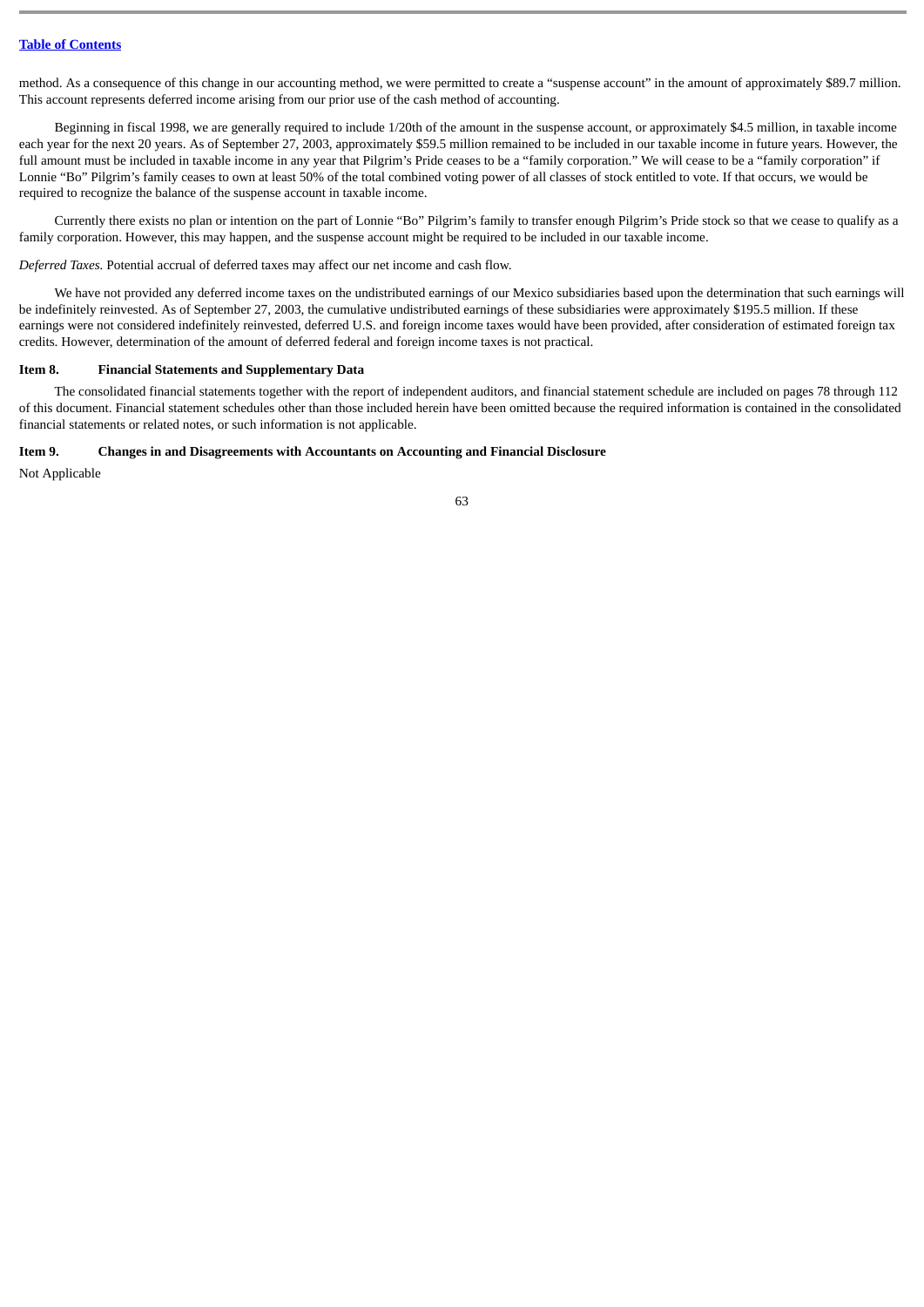### **Item 9A. Controls and Procedures**

An evaluation was performed under the supervision and with the participation of the Company's management, including the Chairman and Chief Financial Officer, of the effectiveness of the design and operation of the Company's disclosure controls and procedures as of the end of the period covered by this Annual Report on Form 10-K. Based on that evaluation, the Company's management, including the Chairman and Chief Financial Officer, concluded that the Company's disclosure controls and procedures were effective as of the end of the period covered by this Annual Report on 10-K to provide reasonable assurance that information required to be disclosed by the Company in the reports that it files or submits under the Securities Exchange Act of 1934, as amended, is recorded, processed, summarized and reported within the time period specified in the SEC rules and forms.

In connection with the evaluation described above, the Company's management, including the Chairman and Chief Financial Officer, identified no change in the Company's internal control over financial reporting that occurred during the Company's fiscal quarter ended September 27, 2003, and that has materially affected, or is reasonably likely to materially affect, the Company's internal controls over financial reporting.

#### **PART III**

#### **Item 10. Directors and Executive Officers of Registrant**

Certain information regarding our executive officers has been presented under "Executive Officers" included in Item 1. "Business," above.

Reference is made to the section entitled "Election of Directors" of the Company's Proxy Statement for its 2003 Annual Meeting of Stockholders, which section is incorporated herein by reference.

Reference is made to the section entitled "Compliance with Section 16(a) of the Exchange Act" of the Company's Proxy Statement for its 2003 Annual Meeting of Stockholders, which section is incorporated herein by reference.

We have adopted a Code of Business Conduct and Ethics, which applies to all employees, including our Chief Executive Officer and our Chief Financial Officer and Principal Accounting Officer. The full text of our Code of Business Conduct and Ethics is published on our website, at www.pilgrimspride.com, under the "Investors-Code of Conduct" caption. We intend to disclose future amendments to, or waivers from, certain provisions of this Code on our website within five business days following the date of such amendment or waiver.

# **Item 11. Executive Compensation**

See Item 13. Certain Relationships and Related Transactions.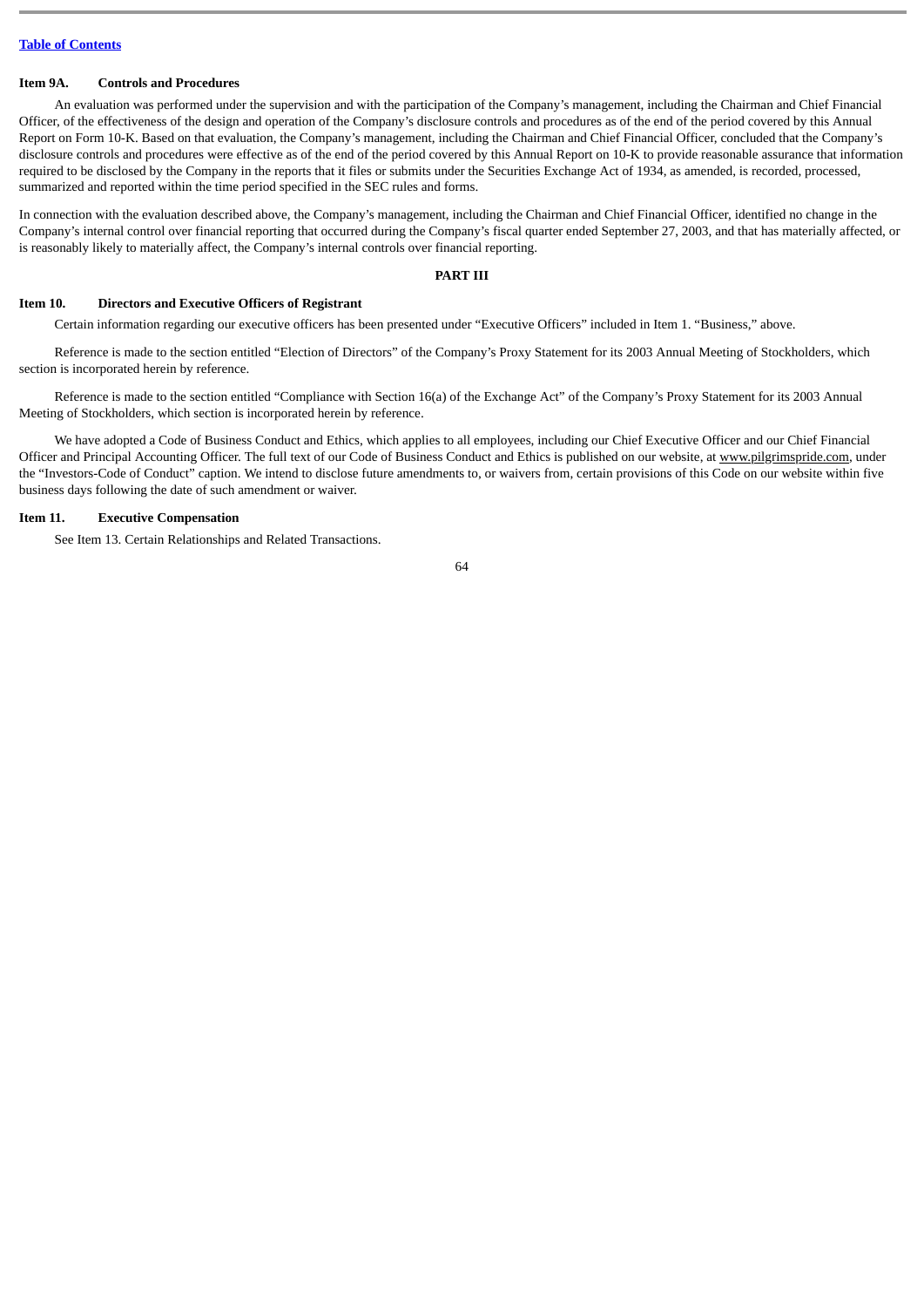### **Item 12. Security Ownership of Certain Beneficial Owners and Management and Related Stockholder Matters**

See Item 13. Certain Relationships and Related Transactions.

As of September 27, 2003, the Company did not have any compensation plans (including individual compensation arrangements) under which equity securities of the Company are authorized for issuance by the Company.

#### **Item 13. Certain Relationships and Related Transactions**

Additional information responsive to Items 10, 11, 12 and 13 is incorporated by reference from the sections entitled "Security Ownership," "Board Committees," "Election of Directors," "Executive Compensation," "Compensation Committee Interlocks and Insider Participation" and "Certain Transactions" of the Company's Proxy Statement for its 2003 Annual Meeting of Stockholders.

#### **Item 14. Principal Accountant Fees and Services**

The information required by this item is incorporated herein by reference from the section entitled "Principal Accountant Fees and Services" of the Company's Proxy Statement for its 2003 Annual Meeting of Stockholders.

#### **PART IV**

### **Item 15. Exhibits, Financial Statement Schedules and Reports on Form 8-K**

(a) Financial Statements

- (1) The financial statements and schedules listed in the accompanying index to financial statements and schedules are filed as part of this report.
- (2) All other schedules for which provision is made in the applicable accounting regulations of the SEC are not required under the related instructions or are not applicable and therefore have been omitted.
- (3) The financial statements schedule entitled "Valuation and Qualifying Accounts and Reserves" is filed as part of this report on page 104.

#### (b) Reports on Form 8-K

(1) The Company filed a Form 8-K on July 14, 2003, to furnish a press release announcing that it expects earnings for the third quarter of fiscal 2003 to be higher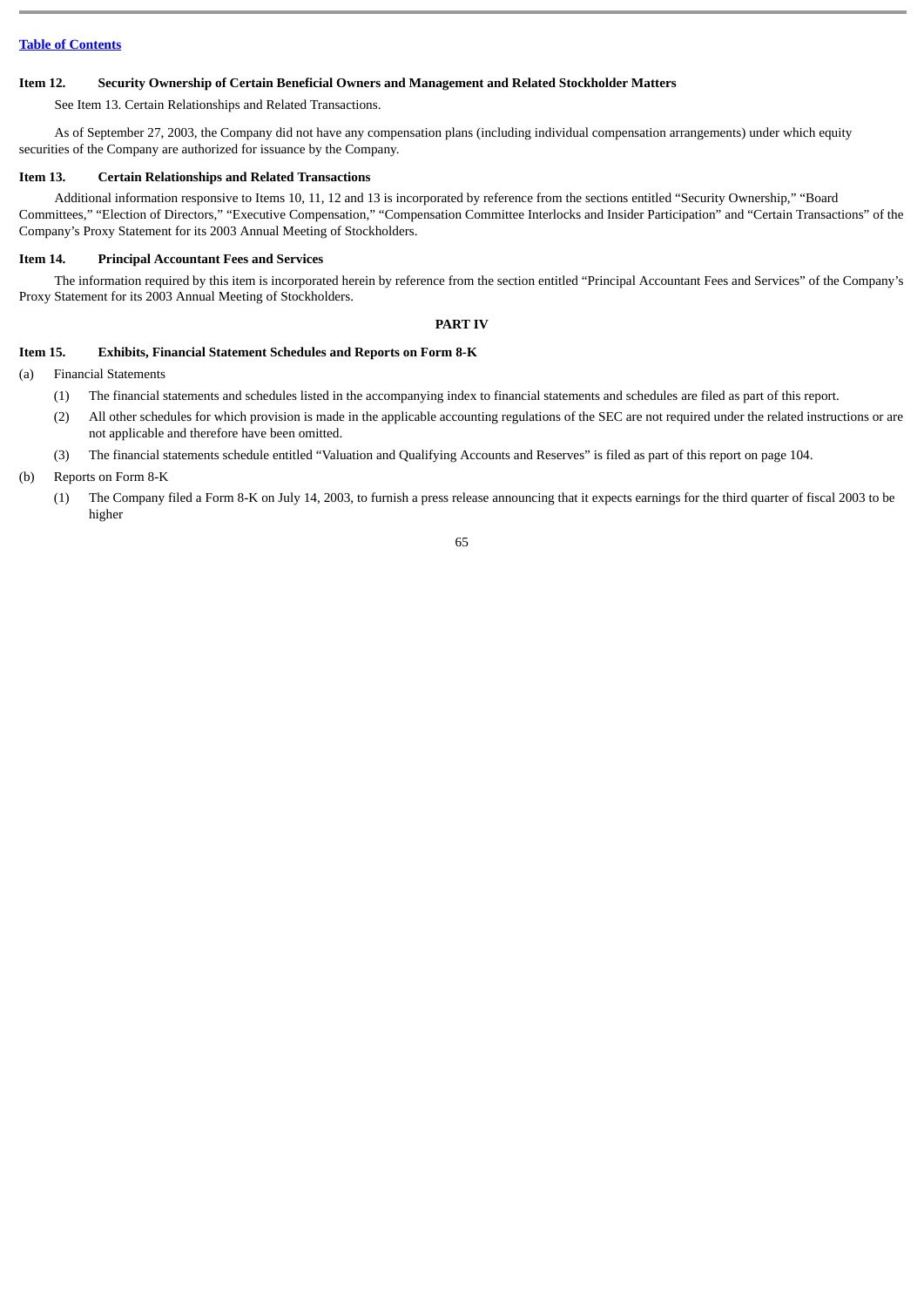than its previously released guidance and securities analysts' published estimates and the expiration of the Hart-Scott-Rodino waiting period for the proposed ConAgra chicken division acquisition.

- (2) The Company filed a Form 8-K on July 23, 2003, to furnish a press release announcing its results of operations for the third quarter of fiscal 2003 and to report certain supplemental historical financial information of the Company, including quarterly information regarding net sales by primary market line.
- (3) The Company filed a Form 8-K on July 30, 2003, to furnish a transcript of an earnings conference call discussing the results of operations for the third quarter of fiscal 2003.
- (4) The Company filed a Form 8-K on August 12, 2003, to file a Prospectus Supplement relating to an offering of senior unsecured notes, to file Amendment No. 1 to Stock Purchase Agreement dated August 11, 2003, between ConAgra Foods, Inc. and Pilgrim's Pride Corporation and to file a Computation of Ratio of Earnings to Fixed Charges.
- (5) The Company filed a Form 8-K on August 14, 2003, to file an Underwriting Agreement, a Final Prospectus Supplement, and an opinion of Baker & McKenzie in connection with its offering of senior unsecured notes and to file a Computation of Ratio of Earnings to Fixed Charges.
- (6) The Company filed a Form 8-K on November 5, 2003, to furnish a press release announcing its results of operations for the fourth quarter of fiscal 2003.
- (7) The Company filed a Form 8-K on November 5, 2003, to furnish certain supplemental historical financial information, including quarterly information regarding net sales by primary market line, and its results of operations for the fourth quarter of fiscal 2003.
- (8) The Company filed a Form 8-K on November 6, 2003, to furnish a transcript of an earnings conference call discussing its results of operations for the fourth quarter of fiscal 2003 and for fiscal 2003 as a whole.
- (9) The Company filed a form 8-K on November 7, 2003, to file a press release announcing the pricing of a private offering of \$100 million aggregate principal amount of 9.25% subordinated notes.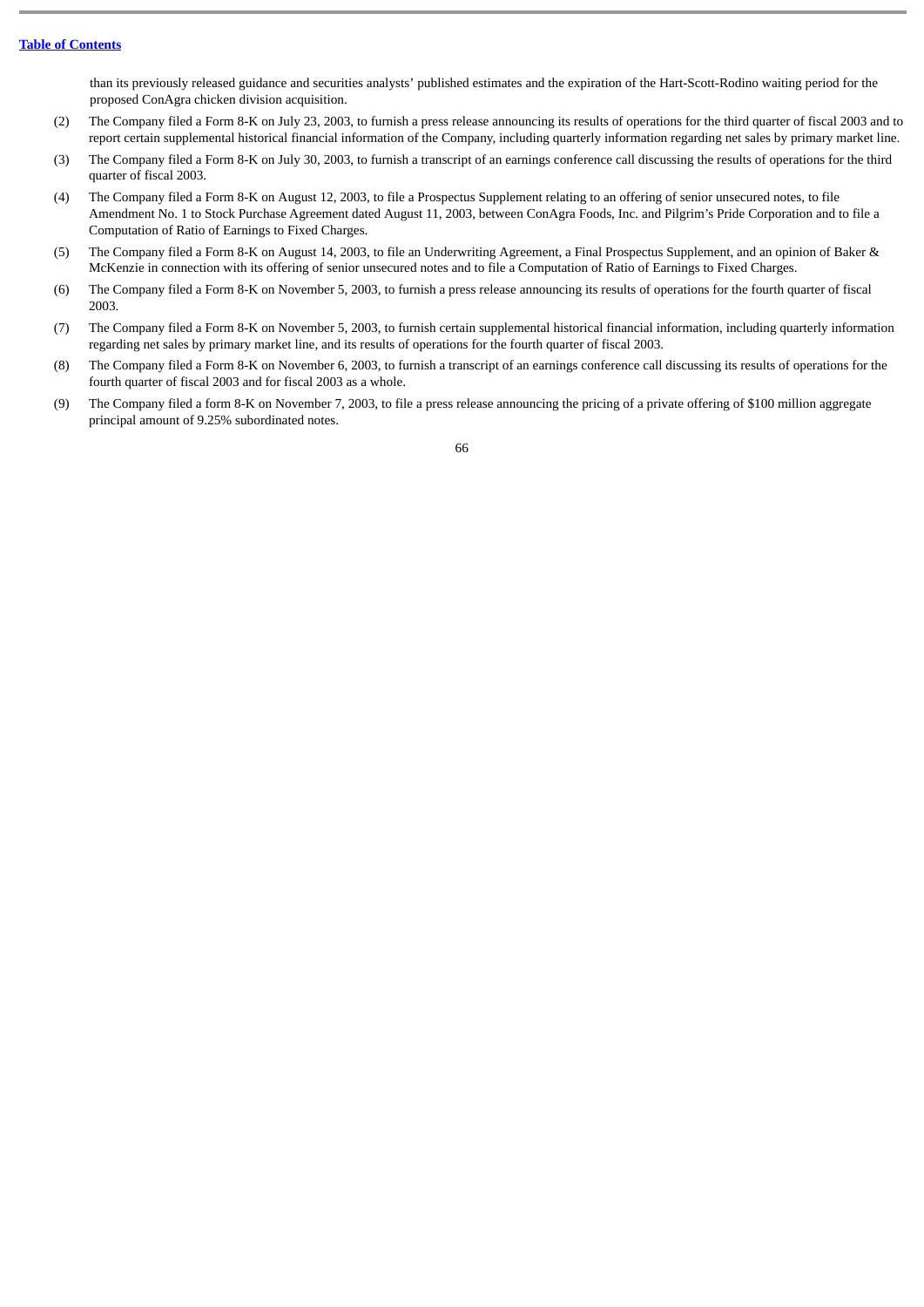| (c | Exhibits |
|----|----------|
|    |          |

**Exhibit Number**

- 2.1 Agreement and Plan of Reorganization dated September 15, 1986, by and among Pilgrim's Pride Corporation, a Texas corporation; Pilgrim's Pride Corporation, a Delaware corporation; and Doris Pilgrim Julian, Aubrey Hal Pilgrim, Paulette Pilgrim Rolston, Evanne Pilgrim, Lonnie "Bo" Pilgrim, Lonnie Ken Pilgrim, Greta Pilgrim Owens and Patrick Wayne Pilgrim (incorporated by reference from Exhibit 2.1 to the Company's Registration Statement on Form S-1 (No. 33-8805) effective November 14, 1986). 2.2 Agreement and Plan of Merger dated September 27, 2000 (incorporated by reference from Exhibit 2 of WLR Foods, Inc.'s Current Report on Form 8-K (No. 000-17060) dated September 28, 2000).
- 3.1 Certificate of Incorporation of the Company, as amended (incorporated by reference from Exhibit 3.1 of the Company's Annual Report of Form 10-K filed on December 6, 2002).
- 3.2 Amended and Restated Corporate Bylaws of Pilgrim's Pride Corporation, a Delaware Corporation, effective May 14, 1999 (incorporated by reference from Exhibit 3.2 of the Company's Quarterly Report on Form 10-Q for the three months ended July 3, 1999).
- 4.1 Certificate of Incorporation of the Company, as amended (included as Exhibit 3.1).
- $4.2$ Amended and Restated Corporate Bylaws of Pilgrim's Pride Corporation, a Delaware Corporation, effective May 14, 1999 (included as Exhibit 3.2).
- 4.3 Indenture dated as of August 9, 2001 by and between Pilgrim's Pride Corporation and The Chase Manhattan Bank relating to Pilgrim's Pride's 9 5/8% Senior Notes Due 2011 (incorporated by reference from Exhibit 4.1 of the Company's Current Report on Form 8-K (No. 001-09273) dated August 9, 2001).
- 4.4 First Supplemental Indenture dated as of August 9, 2001 by and between Pilgrim's Pride Corporation and The Chase Manhattan Bank relating to Pilgrim's Pride's 9 5/8% Senior Notes Due 2011 (incorporated by reference from Exhibit 4.2 to the Company's Current Report on Form 8-K (No. 001-09273) dated August 9, 2001).
- 4.5 Form of 9 5/8% Senior Note Due 2011 (incorporated by reference from Exhibit 4.3 of the Company's Current Report on Form 8-K (No. 001- 09273) dated August 9, 2001).
- 10.1† (Pilgrim's Industries, Inc. Profit Sharing Retirement Plan, restated as of July 1, 1987 (incorporated by reference from Exhibit 10.1 of the Company's Form 8 filed on July 1, 1992).
- 10.2† Bonus Plan of the Company (incorporated by reference from Exhibit 10.2 of the Company's Registration Statement on Form S-1 (No. 33-8805) effective November 14, 1986).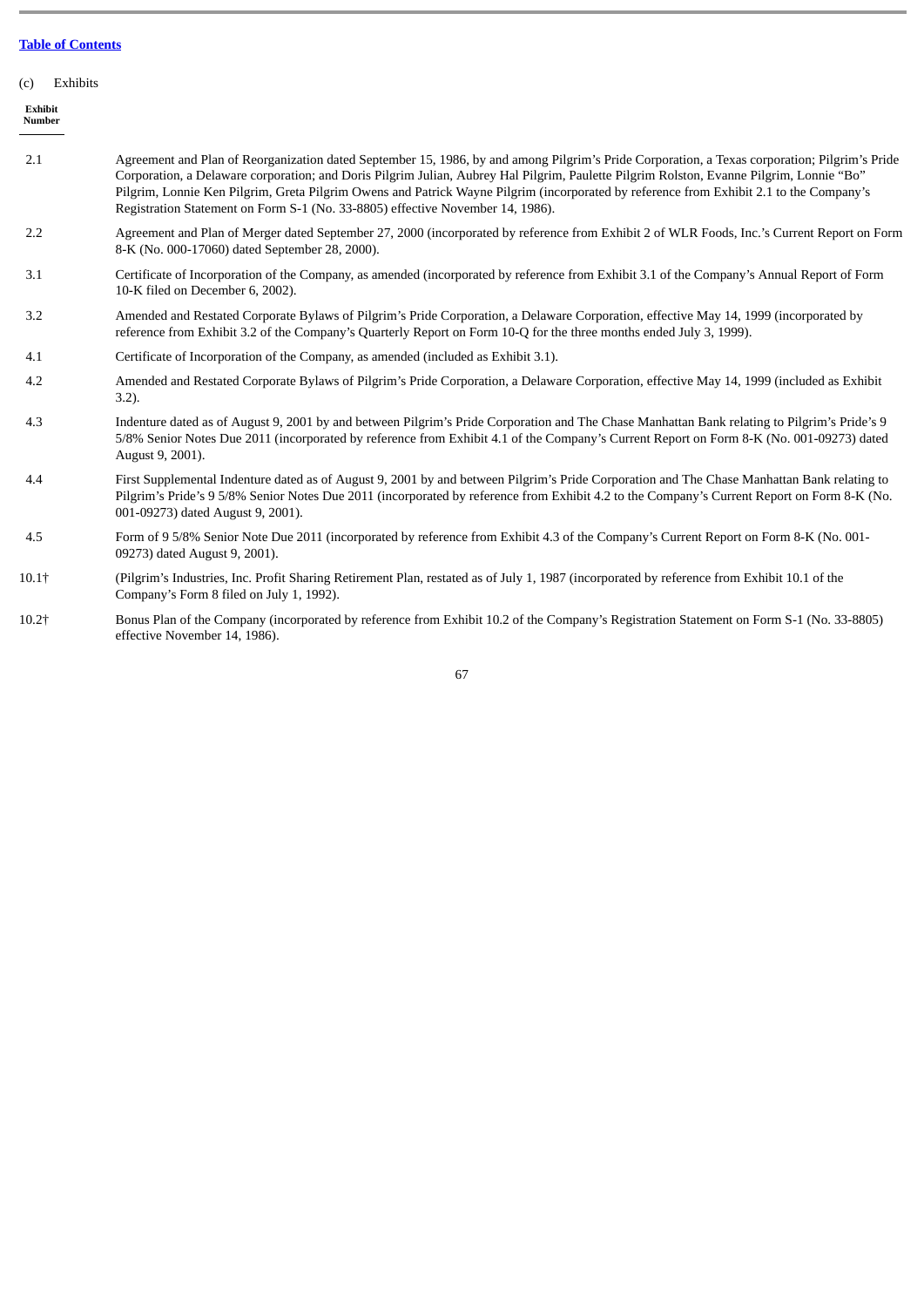| 10.3+ | Employee Stock Investment Plan of the Company (incorporated by reference from Exhibit 4.1 of the Company's Registration Statement on Form S- |
|-------|----------------------------------------------------------------------------------------------------------------------------------------------|
|       | 8 (No. 333-74984) effective December 12, 2001).                                                                                              |

- 10.4 Aircraft Lease Extension Agreement between B.P. Leasing Co., (L.A. Pilgrim, Individually) and Pilgrim's Pride Corporation (formerly Pilgrim's Industries, Inc.) effective November 15, 1992 (incorporated by reference from Exhibit 10.48 of the Company's Quarterly Report on Form 10-Q for the three months ended March 29, 1997).
- 10.5 Broiler Grower Contract dated May 6, 1997 between Pilgrim's Pride Corporation and Lonnie "Bo" Pilgrim (Farm 30) (incorporated by reference from Exhibit 10.49 of the Company's Quarterly Report on Form 10-Q for the three months ended March 29, 1997).
- 10.6 Commercial Egg Grower Contract dated May 7, 1997 between Pilgrim's Pride Corporation and Pilgrim Poultry G.P. (incorporated by reference from Exhibit 10.50 of the Company's Quarterly Report on Form 10-Q for the three months ended March 29, 1997).
- 10.7 Agreement dated October 15, 1996 between Pilgrim's Pride Corporation and Pilgrim Poultry G.P. (incorporated by reference from Exhibit 10.23 of the Company's Quarterly Report on Form 10-Q for the three months ended January 2, 1999).
- 10.8 Heavy Breeder Contract dated May 7, 1997 between Pilgrim's Pride Corporation and Lonnie "Bo" Pilgrim (Farms 44, 45 & 46) (incorporated by reference from Exhibit 10.51 of the Company's Quarterly Report on Form 10-Q for the three months ended March 29, 1997).
- 10.9 Broiler Grower Contract dated January 9, 1997 by and between Pilgrim's Pride and O.B. Goolsby, Jr. (incorporated by reference from Exhibit 10.25 of the Company's Registration Statement on Form S-1 (No. 333-29163) effective June 27, 1997).
- 10.10 Broiler Grower Contract dated January 15, 1997 by and between Pilgrim's Pride Corporation and B.J.M. Farms (incorporated by reference from Exhibit 10.26 of the Company's Registration Statement on Form S-1 (No. 333-29163) effective June 27, 1997).
- 10.11 Broiler Grower Agreement dated January 29, 1997 by and between Pilgrim's Pride Corporation and Clifford E. Butler (incorporated by reference from Exhibit 10.27 of the Company's Registration Statement on Form S-1 (No. 333-29163) effective June 27, 1997).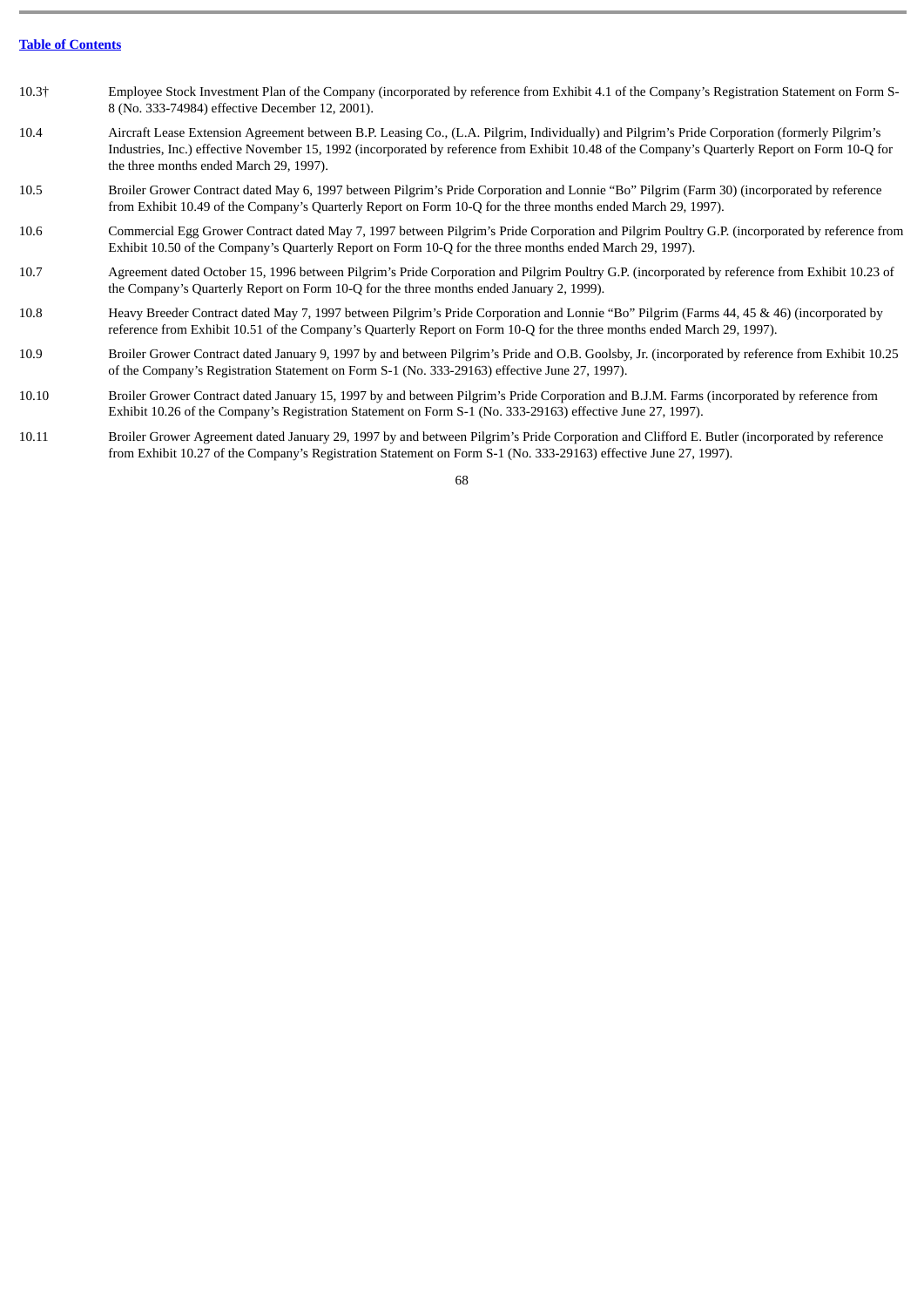- 10.12 Receivables Purchase Agreement between Pilgrim's Pride Funding Corporation, as Seller, Pilgrim's Pride Corporation, as Servicer, Pooled Accounts Receivable Capital Corporation, as Purchaser, and Nesbitt Burns Securities Inc., as Agent (incorporated by reference from Exhibit 10.33 of the Company's Quarterly Report on Form 10-Q for the three months ended June 27, 1998).
- 10.13 Purchase and Contribution Agreement dated as of June 26, 1998 between Pilgrim's Pride Funding Corporation and Pilgrim's Pride Corporation (incorporated by reference from Exhibit 10.34 of the Company's Quarterly Report on Form 10-Q for the three months ended June 27, 1998).
- 10.14 Second Amended and Restated Secured Credit Agreement between Pilgrim's Pride Corporation and Harris Trust and Savings Bank, individually and as agent, and the lenders from time to time parties thereto as lenders, dated November 5, 1999 (incorporated by reference from Exhibit 10.23 of the Company's Annual Report on Form 10-K for the fiscal year ended October 2, 1999).
- 10.15 Guaranty Fee Agreement between Pilgrim's Pride Corporation and Pilgrim Interests, LTD., dated June 11, 1999 (incorporated by reference from Exhibit 10.24 of the Company's Annual Report on Form 10-K for the fiscal year ended October 2, 1999).
- 10.16 Heavy Breeder Contract dated October 27, 1999 between Pilgrim's Pride Corporation and David Van Hoose (Timberlake Farms) (incorporated by reference from Exhibit 10.25 of the Company's Annual Report on Form 10-K for the fiscal year ended October 2, 1999).
- 10.17 First Amendment to the Second Amended and Restated Secured Credit Agreement between Pilgrim's Pride Corporation and Harris Trust and Savings Bank, individually and as agent, and the lenders from time to time parties thereto as lenders, dated November 5, 1999 (incorporated by reference from Exhibit 10.27 of the Company's Quarterly Report on Form 10-Q for the three months ended December 30, 2000).
- 10.18 Second Amendment to the Second Amended and Restated Secured Credit Agreement between Pilgrim's Pride Corporation and Harris Trust and Savings Bank, individually and as agent, and the lenders from time to time parties thereto as lenders, dated November 5, 1999 (incorporated by reference from Exhibit 10.28 of the Company's Quarterly Report on Form 10-Q for the three months ended December 30, 2000).
- 10.19 Second Amended and Restated Credit Agreement between Pilgrim's Pride Corporation and CoBank, ACB, individually and as agent and the lenders from time to time parties hereto as lenders, dated November 16, 2000 (incorporated by reference from Exhibit 10.29 of the Company's Quarterly Report on Form 10-Q for the three months ended December 30, 2000).
- 10.20 Commercial Property Lease dated December 29, 2000 between Pilgrim's Pride Corporation and Pilgrim Poultry G.P. (incorporated by reference from Exhibit 10.30 of the Company's Quarterly Report on Form 10-Q for the three months ended December 30, 2000).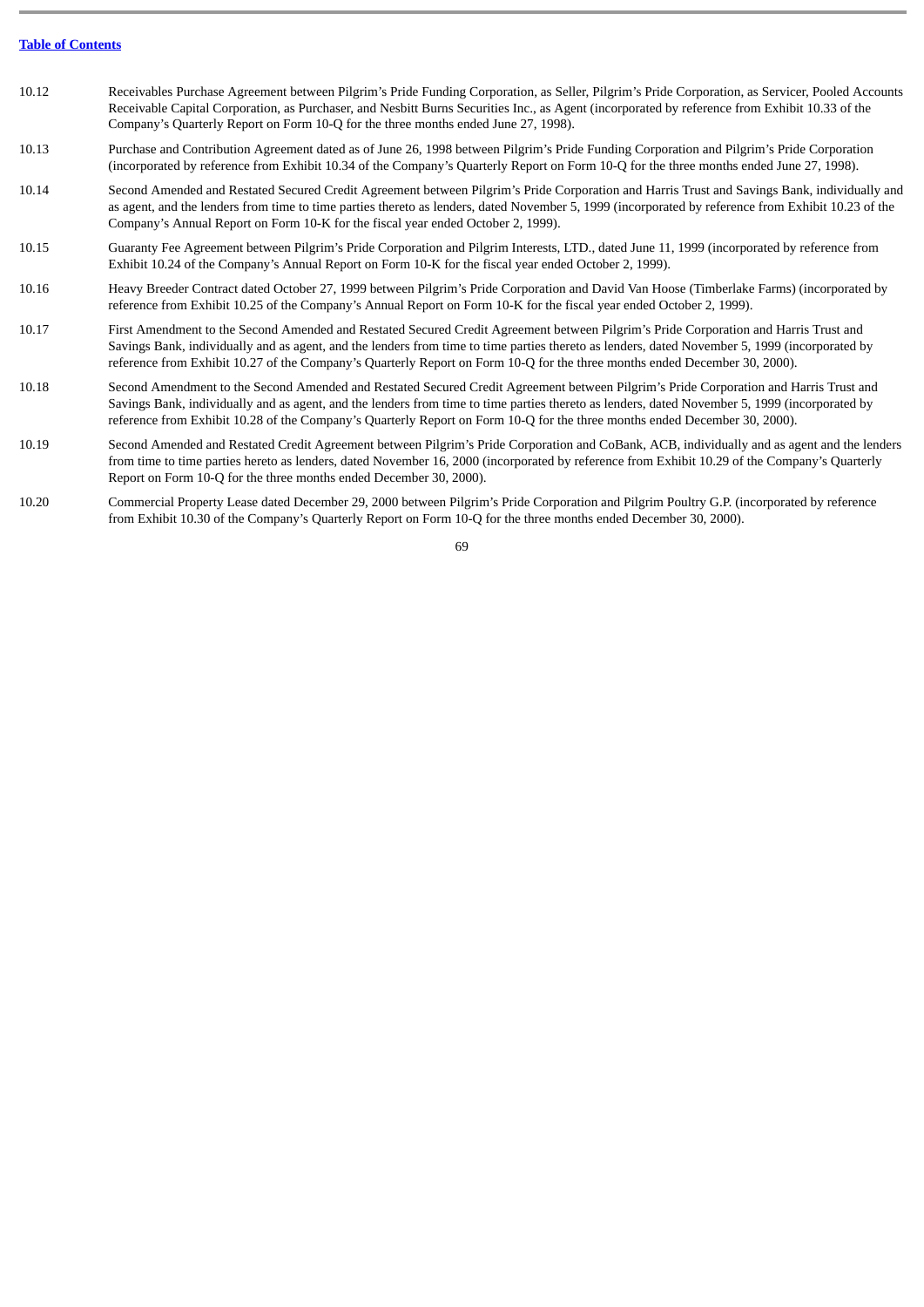- 10.21 Revolving Credit Agreement, made as of September 7, 2001 by and between Grupo Pilgrim's Pride Funding S. de R.L. de C.V., Comerica Bank, and Comerica Bank Mexico, S.A., Institucion de Banca Multiple (incorporated by reference from Exhibit 10.27 of the Company's Annual Report on Form 10-K for the fiscal year ended September 29, 2001).
- 10.22 Third Amendment to Second Amended and Restated Secured Credit Agreement dated as of November 5, 1999, as amended, between Pilgrim's Pride Corporation and Harris Trust and Savings Bank, individually and as agent, and the lenders from time to time parties thereto as lenders, dated as of September 26, 2001 (incorporated by reference from Exhibit 10.28 of the Company's Annual Report on Form 10-K for the fiscal year ended September 29, 2001).
- 10.23 Promissory note dated January 4, 2002 signed by David Van Hoose in favor of Pilgrim's Pride Corporation (incorporated by reference from Exhibit 10.29 of the Company's Quarterly Report on Form 10-Q for the three months ended March 30, 2002).
- 10.24 Promissory note dated January 4, 2002 signed by Clifford E. Butler in favor of Pilgrim's Pride Corporation (incorporated by reference from Exhibit 10.30 of the Company's Quarterly Report on Form 10-Q for the three months ended March 30, 2002).
- 10.25 Promissory note dated January 4, 2002 signed by Richard A. Cogdill in favor of Pilgrim's Pride Corporation (incorporated by reference from Exhibit 10.31 of the Company's Quarterly Report on Form 10-Q for the three months ended March 30, 2002).
- 10.26 Promissory note dated January 4, 2002 signed by Robert L. Hendrix in favor of Pilgrim's Pride Corporation (incorporated by reference from Exhibit 10.32 of the Company's Quarterly Report on Form 10-Q for the three months ended March 30, 2002).
- 10.27 Promissory note dated January 4, 2002 signed by Mike Murray in favor of Pilgrim's Pride Corporation (incorporated by reference from Exhibit 10.33 of the Company's Quarterly Report on Form 10-Q for the three months ended March 30, 2002).
- 10.28 Promissory note dated January 4, 2002 signed by O.B. Goolsby, Jr. in favor of Pilgrim's Pride Corporation (incorporated by reference from Exhibit 10.34 of the Company's Quarterly Report on Form 10-Q for the three months ended March 30, 2002).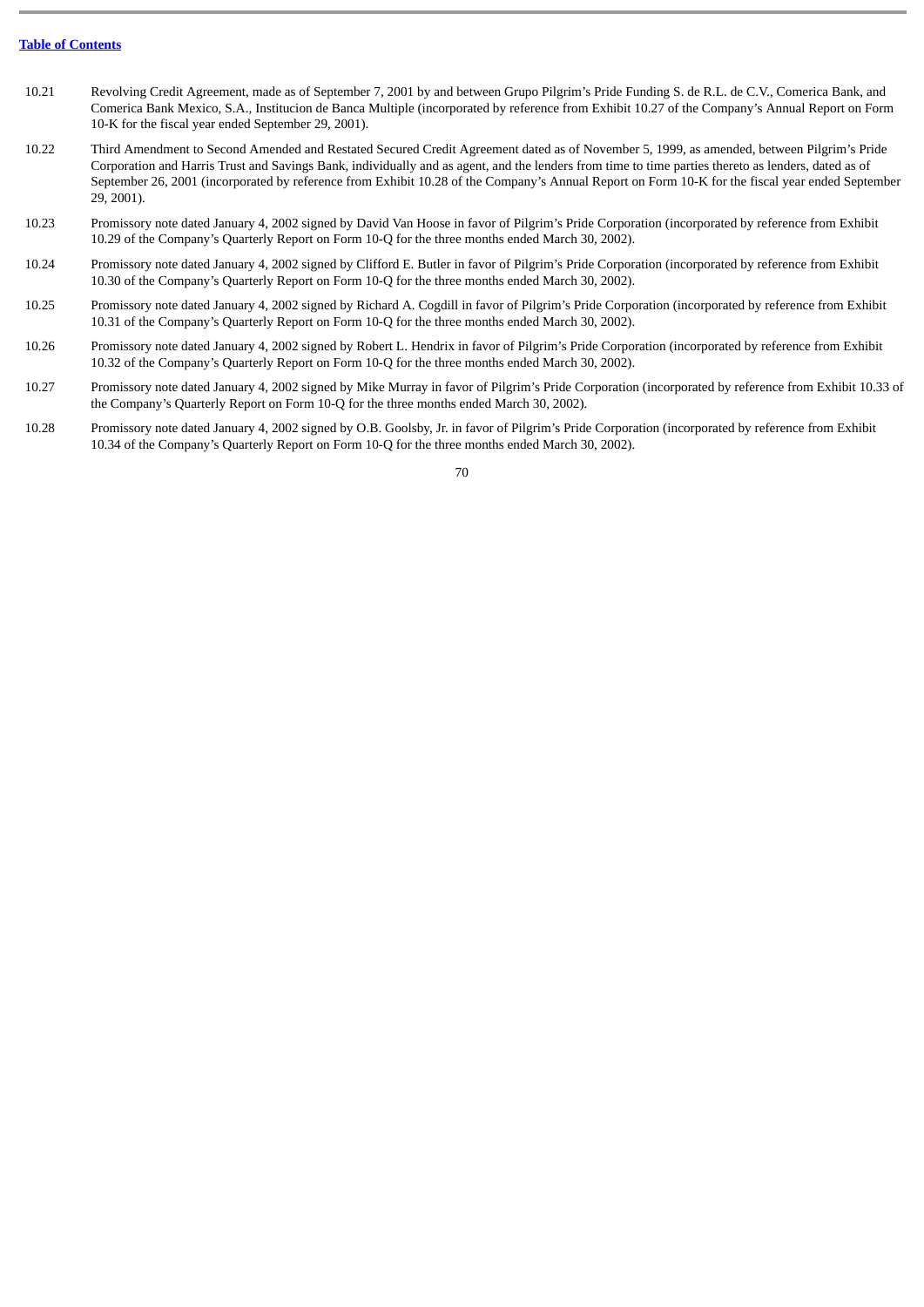- 10.29 Promissory note dated January 4, 2002 signed by Lonnie Ken Pilgrim in favor of Pilgrim's Pride Corporation (incorporated by reference from Exhibit 10.35 of the Company's Quarterly Report on Form 10-Q for the three months ended March 30, 2002).
- 10.30 First Amendment to Amended and Restated Credit Agreement made as of December 14, 2001 by and among the Company, CoBank, ACB, individually and as agent for the benefit of the present and future lenders, Farm Credit Services of America, FLCA, individually and as a co-arranger, and the lenders parties thereto individually (incorporated by reference from Exhibit 10.36 of the Company's Quarterly Report on Form 10-Q for the three months ended June 29, 2002).
- 10.31 Second Amendment to Amended and Restated Credit Agreement made as of June 17, 2002 by and among the Company, CoBank, ACB, individually and as agent for the benefit of the present and future lenders, Farm Credit Services of America, FLCA, individually and as co-arranger, and the lenders parties thereto individually (incorporated by reference from Exhibit 10.37 of the Company's Quarterly Report on Form 10-Q for the three months ended June 29, 2002).
- 10.32 Amendment No. 1 dated as of July 12, 2002 to Receivables Purchase Agreement dated as of June 26, 1998 among Pilgrim's Pride Funding Corporation, the Company, Fairway Finance Corporation (as successor in interest to Pooled Accounts Receivable Capital Corporation) and BMO Nesbitt Burns Corp. (f/k/a Nesbitt Burns Securities Inc.). (incorporated by reference from Exhibit 10.32 of the Company's Annual Report on Form 10-K filed on December 6, 2002).
- 10.33 Third Amended and Restated Note Purchase Agreement dated as of August 30, 2002 between the Company and John Hancock Life Insurance Company (formerly known as John Hancock Mutual Life Insurance Company) (incorporated by reference from Exhibit 10.33 of the Company's Annual Report on Form 10-K filed on December 6, 2002).
- 10.34 Retirement agreement dated November 11, 2002 between Pilgrim's Pride Corporation and David Van Hoose (incorporated by reference from Exhibit 10.34 of the Company's Annual Report on Form 10-K filed on December 6, 2002).
- 10.35 Third Amendment to Amended and Restated Credit Agreement made as of October 17, 2002 by and among the Company, CoBank, ACB, individually and as agent for the benefit of the present and future lenders, Farm Credit Services of America, FLCA, individually and as co-arranger, and the lenders parties thereto individually (incorporated by reference from Exhibit 10.4 of the Company's Quarterly Report on Form 10-Q/A filed August 12, 2003).
- 10.36 Amendment No. 3 dated as of July 18, 2003 to Receivables Purchase Agreement dated as of June 26, 1998 between Pilgrim's Pride Funding Corporation ("Seller"),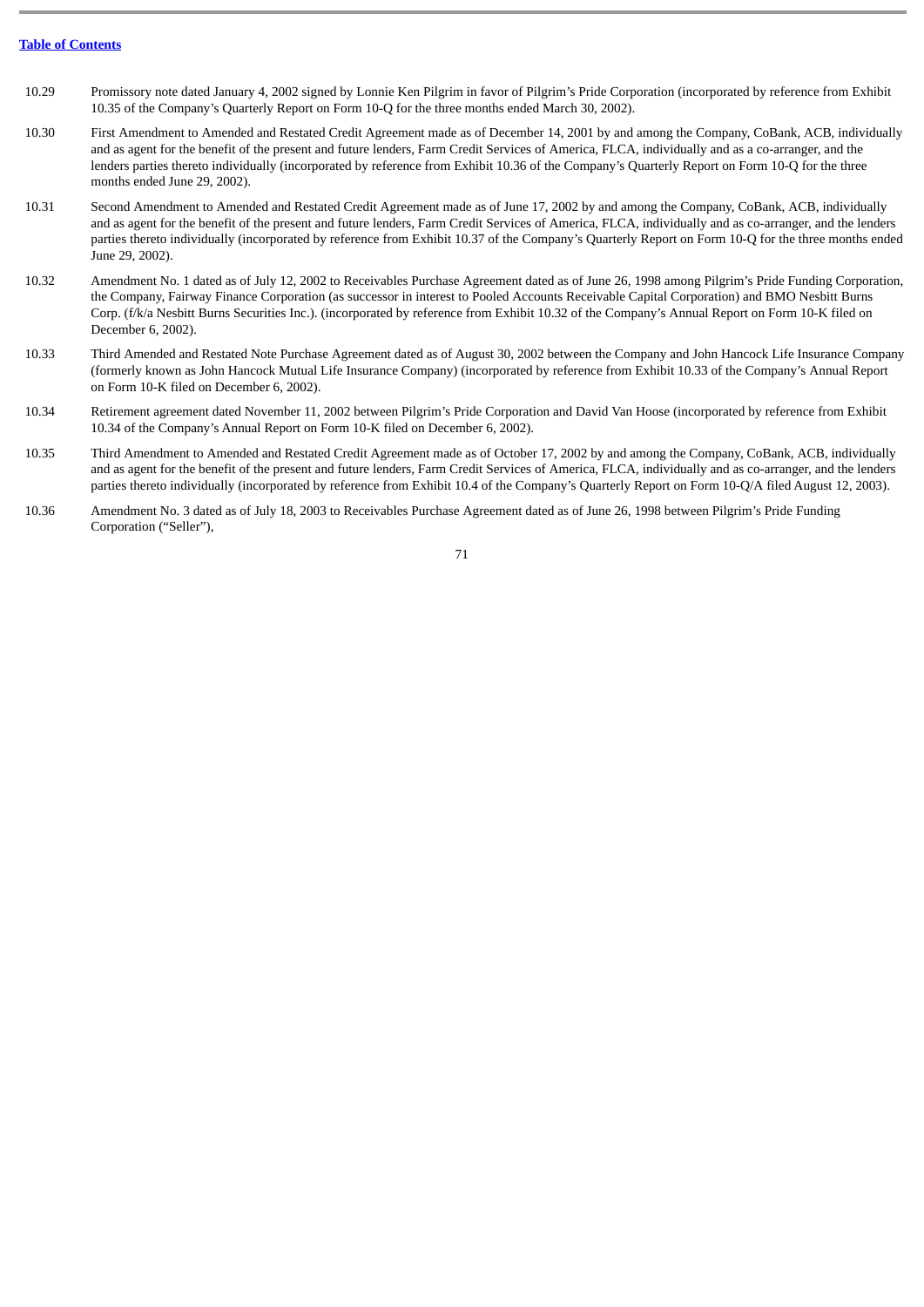Pilgrim's Pride Corporation as initial Servicer, Fairway Finance Corporation (as successor in interest to Pooled Accounts Receivable Capital Corporation) ("Purchaser") and Harris Nesbitt Corporation as agent for the purchaser (incorporated by reference from Exhibit 10.1 of the Company's Quarterly Report on Form 10-Q filed July 23, 2003).

- 10.37 Stock Purchase Agreement dated June 7, 2003 by and between Pilgrim's Pride Corporation and ConAgra Foods, Inc. (the "Stock Purchase Agreement") (incorporated by reference from Exhibit 99.2 of the Company's Current Report on Form 8-K dated June 7, 2003).
- 10.38 Exhibit 1.1(a) to the Stock Purchase Agreement – Applicable Accounting Principles (incorporated by reference from Exhibit 99.3 of the Company's Current Report on Form 8-K dated June 7, 2003).
- 10.39 Exhibit 1.1(b) to the Stock Purchase Agreement – Business Facilities (incorporated by reference from Exhibit 99.4 of the Company's Current Report on Form 8-K dated June 7, 2003).
- 10.40 Exhibit 1.1(c) to the Stock Purchase Agreement – ConAgra Supply Agreement (incorporated by reference from Exhibit 99.5 of the Company's Current Report on Form 8-K dated June 7, 2003).
- 10.41 Exhibit 1.1(d) to the Stock Purchase Agreement – Environmental License Agreement (incorporated by reference from Exhibit 99.6 of the Company's Current Report on Form 8-K dated June 7, 2003).
- 10.42 Exhibit 1.1(f) to the Stock Purchase Agreement – Molinos Supply Agreement (incorporated by reference from Exhibit 99.7 of the Company's Current Report on Form 8-K dated June 7, 2003).
- 10.43 Exhibit 1.1(g) to the Stock Purchase Agreement – Montgomery Supply Agreement (incorporated by reference from Exhibit 99.8 of the Company's Current Report on Form 8-K dated June 7, 2003).
- 10.44 Exhibit 1.1(i) to the Stock Purchase Agreement – Registration Rights Agreements (incorporated by reference from Exhibit 99.9 of the Company's Current Report on Form 8-K dated June 7, 2003).
- 10.45 Exhibit 1.1(k) to the Stock Purchase Agreement – Subordinated Promissory Note (incorporated by reference from Exhibit 99.10 of the Company's Current Report on Form 8-K dated June 7, 2003).
- 10.46 Exhibit 1.1(m) to the Stock Purchase Agreement – Transition Trademark License Agreement (incorporated by reference from Exhibit 99.11 of the Company's Current Report on Form 8-K dated June 7, 2003).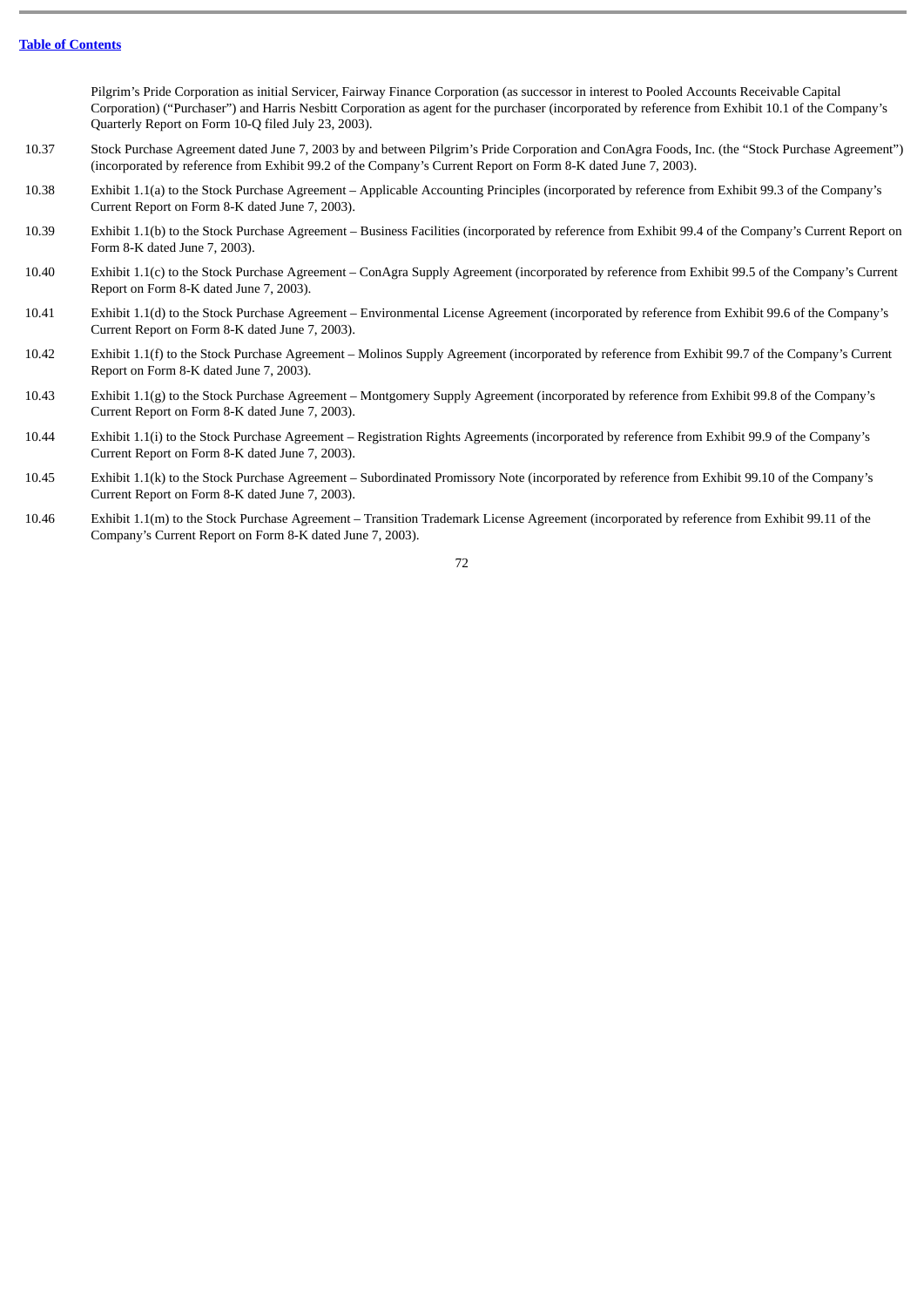- 10.47 Exhibit 1.1(n) to the Stock Purchase Agreement – Voting Agreement (incorporated by reference from Exhibit 99.12 of the Company's Current Report on Form 8-K dated June 7, 2003).
- 10.48 Exhibit 9.2.1 to the Stock Purchase Agreement – Amendment to Buyer's Certificate of Incorporation (incorporated by reference from Exhibit 99.13 of the Company's Current Report on Form 8-K dated June 7, 2003).
- 10.49 Exhibit 9.4.3 to the Stock Purchase Agreement – Retained Assets (incorporated by reference from Exhibit 99.14 of the Company's Current Report on Form 8-K dated June 7, 2003).
- 10.50 Amendment No. 1 to Stock Purchase Agreement dated August 11, 2003, between ConAgra Food, Inc. and Pilgrim's Pride Corporation (incorporated by reference from Exhibit 10.1 of the Company's Current Report on Form 8-k dated August 12, 2003).
- 10.51 Amendment No. 2 to Stock Purchase Agreement dated August 20, 2003, between ConAgra Foods, Inc. and Pilgrim's Pride Corporation (incorporated by reference from Annex F of the Company's Preliminary Proxy Statement filed October 6, 2003).
- 10.52 Agricultural Lease between Pilgrim's Pride Corporation (Lessor) and Patrick W. Pilgrim (Tenant) dated May 1, 2003 (incorporated by reference from Exhibit 10.15 of the Company's Quarterly Report on Form 10-Q filed July 23, 2003).
- 10.53 First Amendment to the Revolving Credit Agreement made as of September 7, 2001 by and between Grupo Pilgrim's Pride Funding S. de R.L. de C.V., Comerica Bank Mexico, S.A., Institucion de Banca Multiple dated as of June 28, 2002 (incorporated by reference from Exhibit 10.1 of the Company's Quarterly Report on Form 10-Q/A filed August 12, 2003).
- 10.54 Second Amendment to the Revolving Credit Agreement made as of September 7, 2001 by and between Grupo Pilgrim's Pride Funding S. de R.L. de C.V., Comerica Bank Mexico, S.A., Institucion de Banca Multiple dated as of September 10, 2002 (incorporated by reference from Exhibit 10.2 of the Company's Quarterly Report on Form 10-Q/A filed August 12, 2003).
- 10.55 Third Amendment to the Revolving Credit Agreement made as of September 7, 2001 by and between Grupo Pilgrim's Pride Funding S. de R.L. de C.V., Comerica Bank Mexico, S.A., Institucion de Banca Multiple dated as of December 13, 2002 (incorporated by reference from Exhibit 10.3 of the Company's Quarterly Report on Form 10-Q/A filed August 12, 2003).
- 12 Ratio of Earnings to Fixed Charges for the years ended September 27, 2003, September 28, 2002, September 29, 2001, September 30, 2000 and October 2, 1999.\*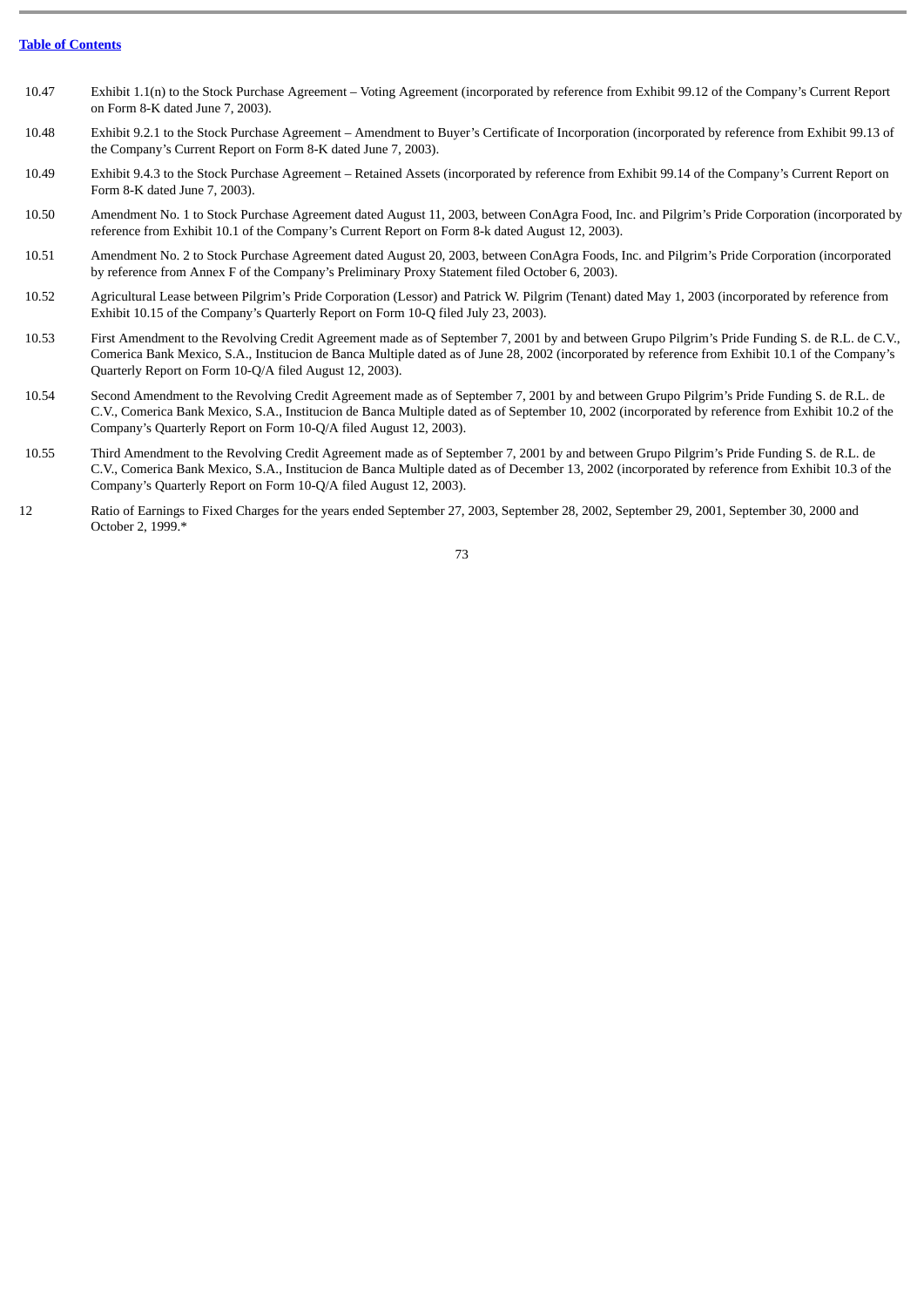- 14 Pilgrim's Pride Corporation's Code of Business Conduct and Ethics.\*
- 21 Subsidiaries of Registrant.\*
- 23 Consent of Ernst & Young LLP.\*
- 31.1 Certification of Principal Executive Officer pursuant to Section 302 of the Sarbanes-Oxley Act of 2002.\*
- 31.2 Certification of Chief Financial Officer pursuant to Section 302 of the Sarbanes-Oxley Act of 2002.\*
- 32.1 Certification of Principal Executive Officer of Pilgrim's Pride Corporation pursuant to Section 906 of the Sarbanes-Oxley Act of 2002.\*
- 32.2 Certification of Chief Financial Officer of Pilgrim's Pride Corporation pursuant to Section 906 of the Sarbanes-Oxley Act of 2002.\*

## **\* Filed herewith**

**† Represents a management contract or compensation plan arrangement**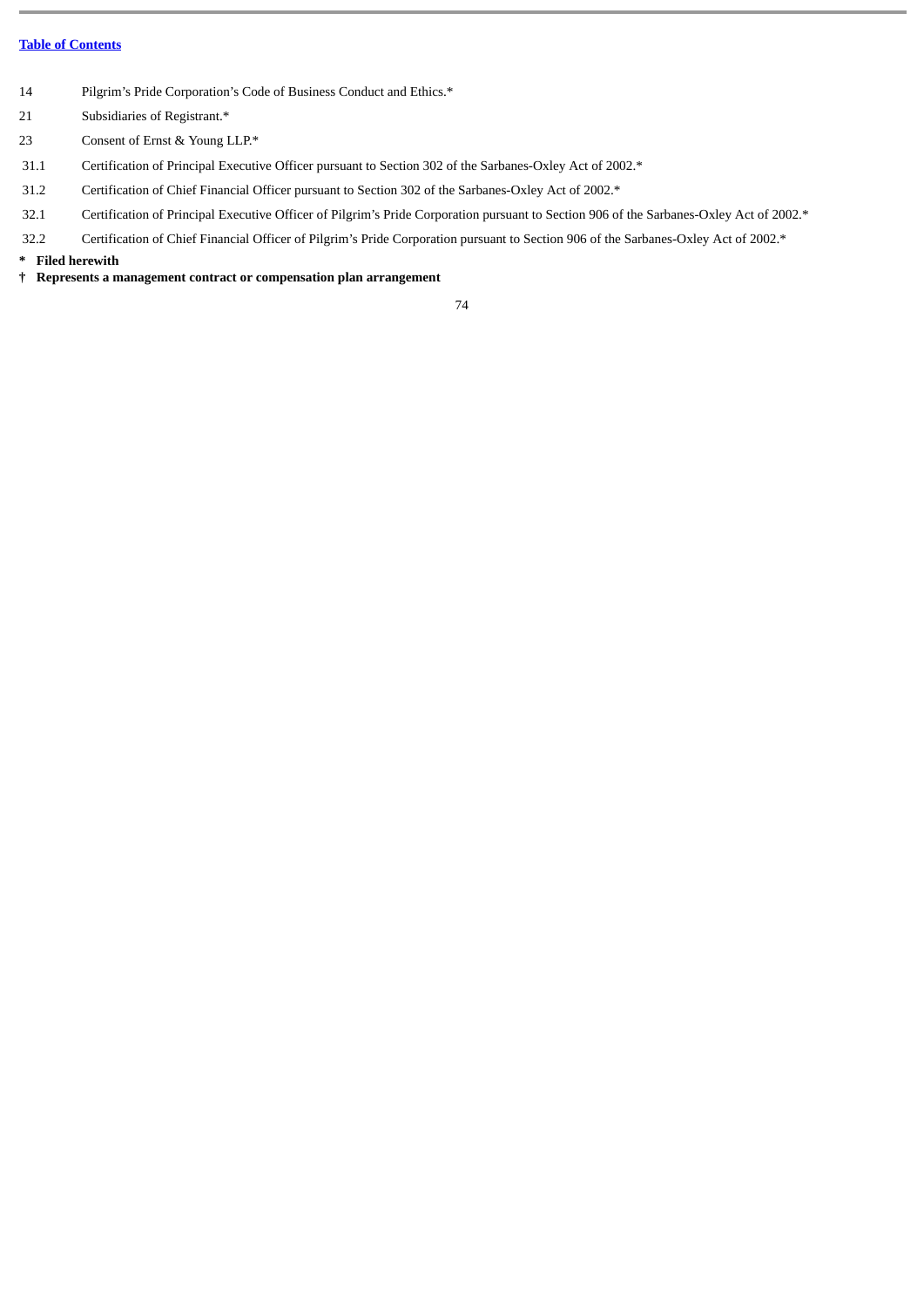## SIGNATURES

Pursuant to the requirements of Section 13 or 15(d) of the Securities Exchange Act of 1934, the registrant has duly caused this report to be signed on its behalf by the undersigned, thereunto duly authorized on the 17<sup>th</sup> day of November 2003.

## PILGRIM'S PRIDE CORPORATION

By: /s/ RICHARD A. COGDILL

**Richard A. Cogdill Chief Financial Officer Secretary and Treasurer**

Pursuant to the requirements of the Securities Exchange Act of 1934, this report has been signed below by the following persons on behalf of the Registrant and in the capacities and on the date indicated.

| Signature                                               | <b>Title</b>                                                                        | Date       |
|---------------------------------------------------------|-------------------------------------------------------------------------------------|------------|
| LONNIE "BO" PILGRIM<br>/s/                              | Chairman of the Board<br>(Principal Executive Officer)                              | 11/17/2003 |
| Lonnie "Bo" Pilgrim<br><b>CLIFFORD E. BUTLER</b><br>/s/ | Vice Chairman of the Board                                                          | 11/17/2003 |
| <b>Clifford E. Butler</b><br>O.B. GOOLSBY<br>$\sqrt{s}$ | President<br><b>Chief Operating Officer Director</b>                                | 11/17/2003 |
| O.B. Goolsby<br>RICHARD A. COGDILL<br>$\sqrt{s}$        | <b>Executive Vice President</b><br>Chief Financial Officer                          | 11/17/2003 |
| Richard A. Cogdill                                      | Secretary and Treasurer<br>Director<br>(Principal Financial and Accounting Officer) |            |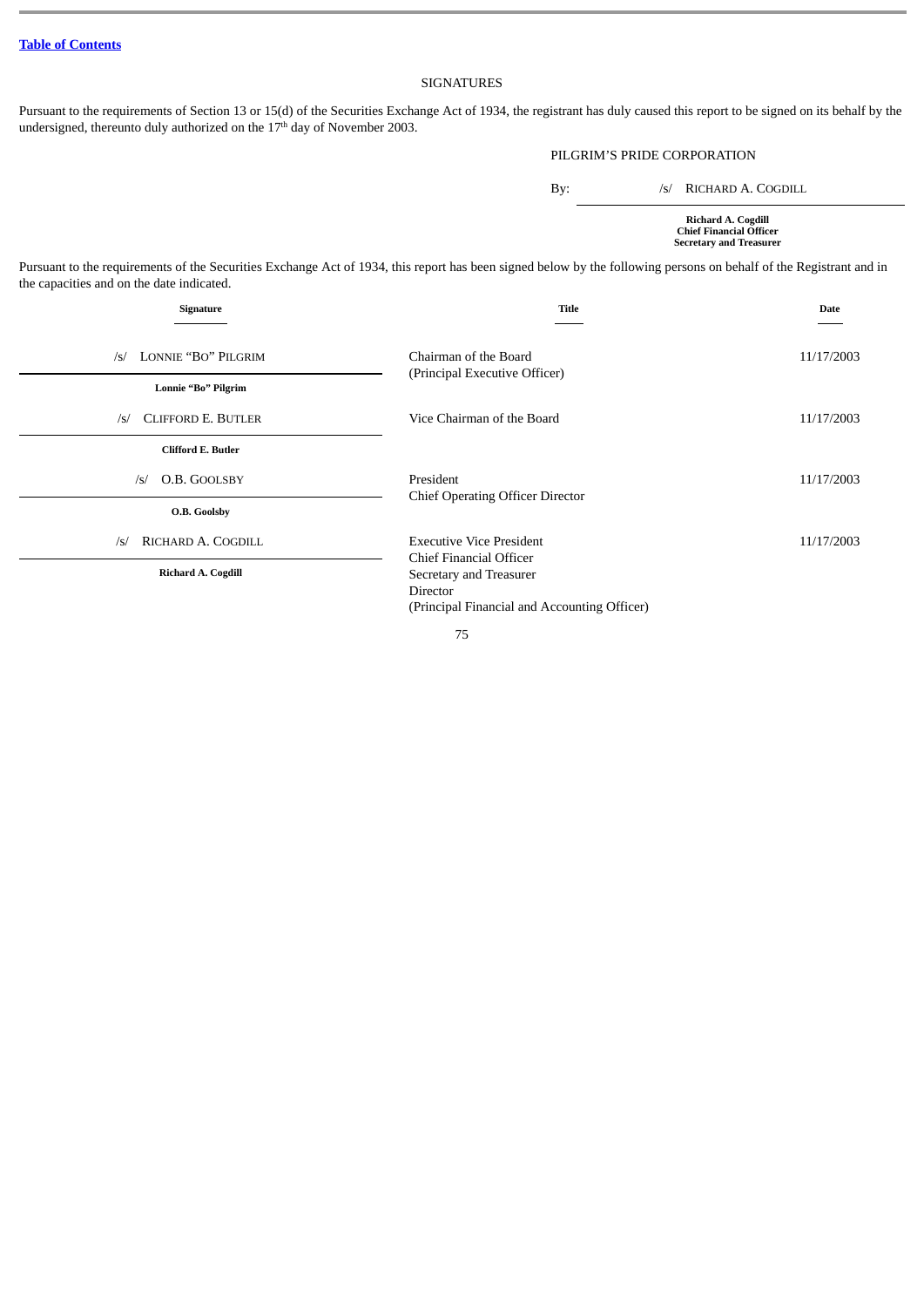| Signature                               | <b>Title</b>                                        | <b>Date</b> |
|-----------------------------------------|-----------------------------------------------------|-------------|
| <b>LONNIE KEN PILGRIM</b><br>$\sqrt{s}$ | Senior Vice President<br>Director of Transportation | 11/17/2003  |
| <b>Lonnie Ken Pilgrim</b>               | Director                                            |             |
| <b>CHARLES L. BLACK</b><br>$\sqrt{s}$   | Director                                            | 11/17/2003  |
| Charles L. Black                        |                                                     |             |
| <b>S. KEY COKER</b><br>/s/              | Director                                            | 11/17/2003  |
| <b>S. Key Coker</b>                     |                                                     |             |
| VANCE C. MILLER<br>/s/                  | Director                                            | 11/17/2003  |
| Vance C. Miller                         |                                                     |             |
| JAMES J. VETTER, JR.<br>$\sqrt{s}$      | Director                                            | 11/17/2003  |
| James J. Vetter, Jr.                    |                                                     |             |
| DONALD L. WASS, PH.D.<br>$\sqrt{s}$     | Director                                            | 11/17/2003  |
| Donald L. Wass, Ph.D.                   |                                                     |             |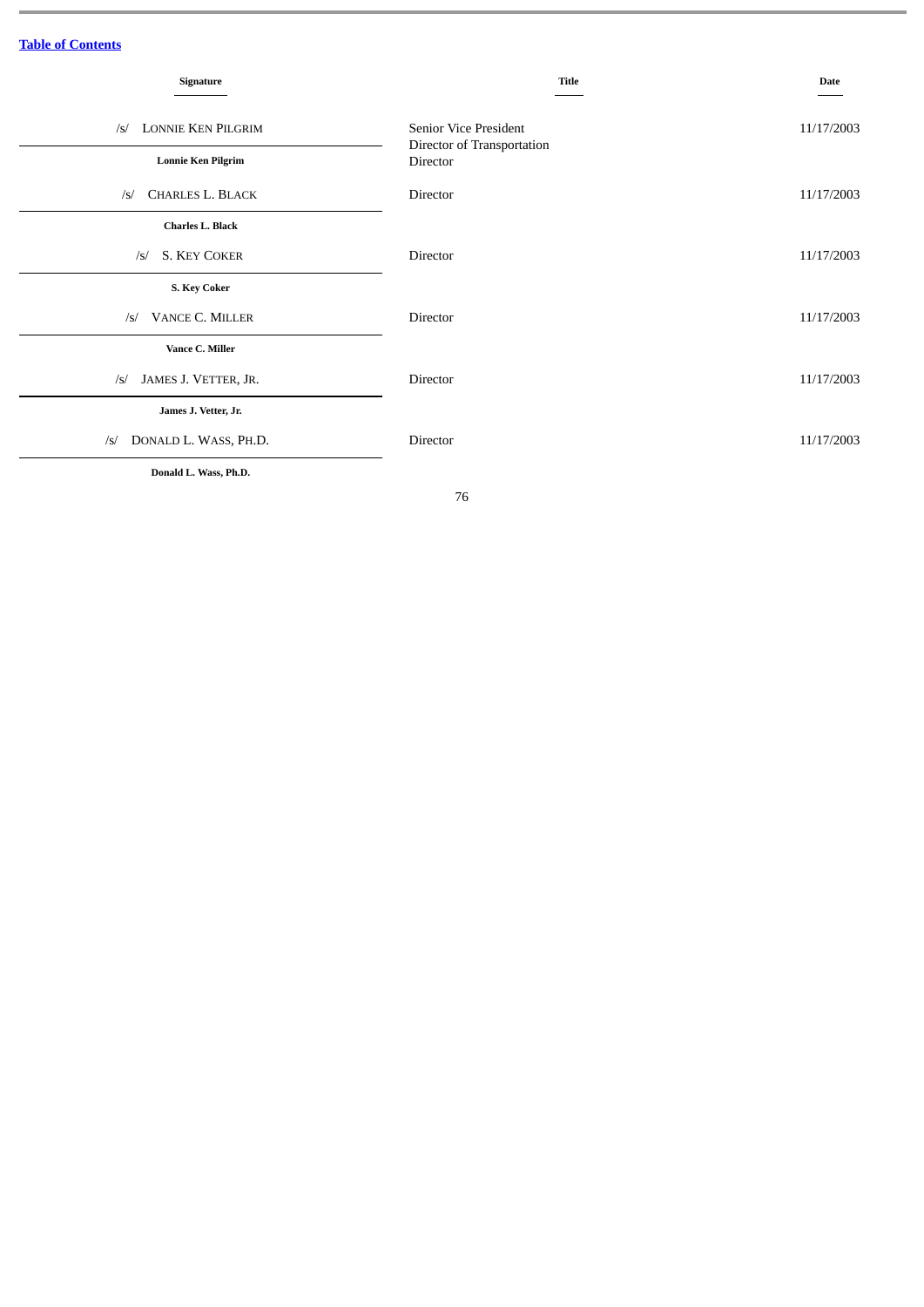### **REPORT OF ERNST & YOUNG LLP, INDEPENDENT AUDITORS**

The Board of Directors and Stockholders Pilgrim's Pride Corporation

We have audited the accompanying consolidated balance sheets of Pilgrim's Pride Corporation and subsidiaries as of September 27, 2003 and September 28, 2002, and the related consolidated statements of income, stockholders' equity, and cash flows for each of the three years in the period ended September 27, 2003. Our audits also included the financial statement schedule listed in the index at Item 15(a). These financial statements and schedule are the responsibility of the Company's management. Our responsibility is to express an opinion on these financial statements and schedule based on our audits.

We conducted our audits in accordance with auditing standards generally accepted in the United States. Those standards require that we plan and perform the audit to obtain reasonable assurance about whether the financial statements are free of material misstatement. An audit includes examining, on a test basis, evidence supporting the amounts and disclosures in the financial statements. An audit also includes assessing the accounting principles used and significant estimates made by management, as well as evaluating the overall financial statement presentation. We believe that our audits provide a reasonable basis for our opinion.

In our opinion, the financial statements referred to above present fairly, in all material respects, the consolidated financial position of Pilgrim's Pride Corporation as of September 27, 2003 and September 28, 2002, and the consolidated results of its operations and its cash flows for each of the three years in the period ended September 27, 2003, in conformance with accounting principles generally accepted in the United States. Also, in our opinion, the related financial statement schedule, when considered in relation to the basic financial statements, taken as a whole, presents fairly in all material respects the information set forth therein.

Ernst & Young LLP

Dallas, Texas November 4, 2003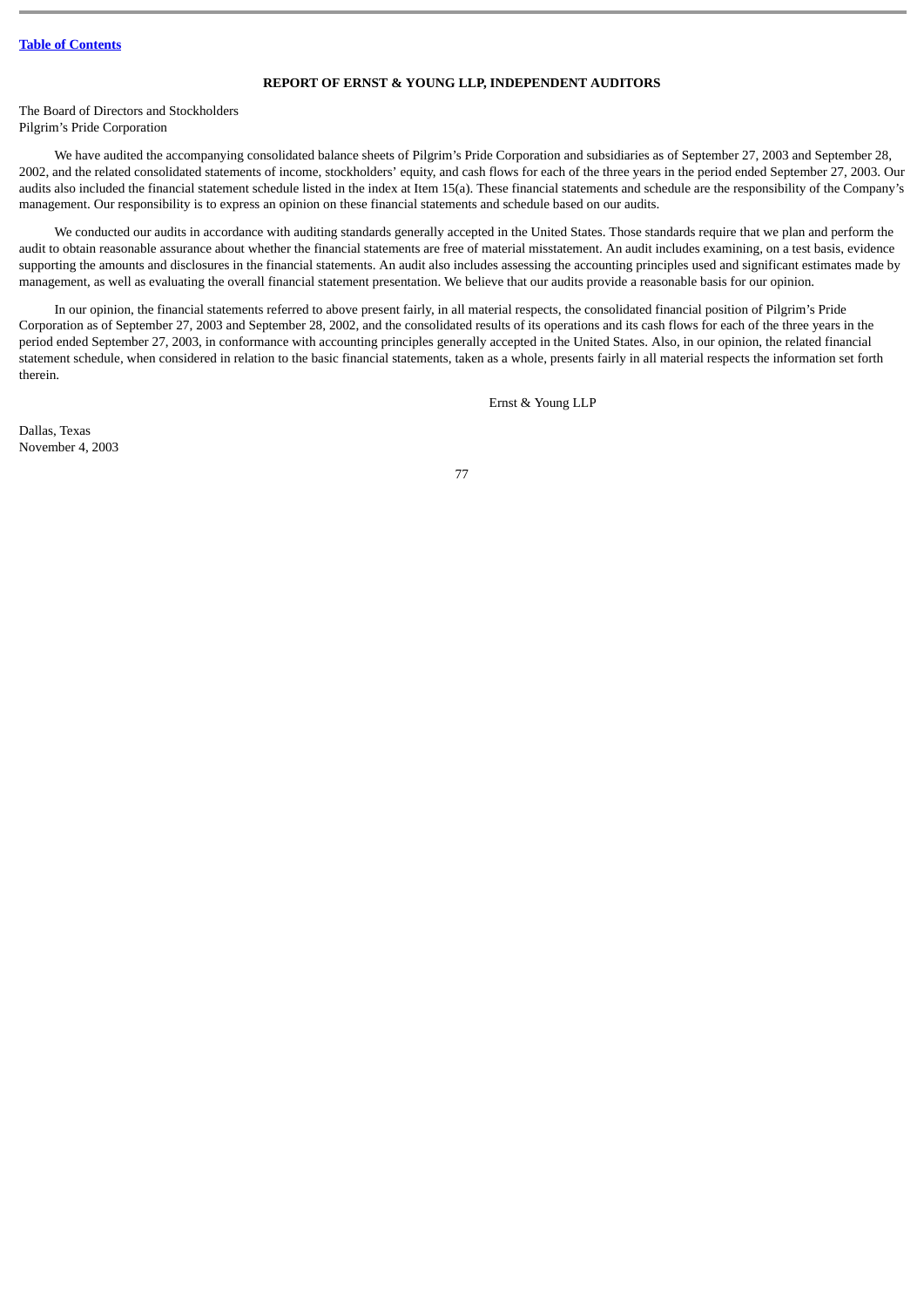| <b>Consolidated Balance Sheets</b> |
|------------------------------------|
| Pilgrim's Pride Corporation        |

| Cash and cash equivalents<br>\$<br>16,606<br>\$<br>14,913<br>Trade accounts and other receivables, less allowance for doubtful accounts<br>127,020<br>85,347<br>340,881<br>326,792<br>Inventories<br>Other current assets<br>6,201<br>16,866<br>443,918<br><b>Total Current Assets</b><br>490,708<br><b>Other Assets</b><br>31,302<br>21,940<br><b>Property, Plant and Equipment:</b><br>38,708<br>38,718<br>Land<br>1,085,281<br>1,039,581<br>Buildings, machinery and equipment<br>Autos and trucks<br>55,239<br>54,609<br>Construction-in-progress<br>21,209<br>30,433<br>1,163,341<br>1,200,437<br>Less accumulated depreciation<br>464,963<br>401,309<br>762,032<br>735,474<br>\$1,257,484<br>\$1,227,890<br>Accounts payable<br>\$159,164<br>\$163,892<br>84,618<br>Accrued expenses<br>107,503<br>Current deferred income taxes<br>10,242<br>12,888<br>Current maturities of long-term debt<br>3,483<br>2,680<br><b>Total Current Liabilities</b><br>279,589<br>264,881<br>450,161<br>415,965<br>113,988<br>116,911<br><b>Minority Interest in Subsidiary</b><br>1,613<br>1,246<br>Preferred stock, \$.01 par value, authorized 5,000,000 shares; none issued<br>Common stock - Class A, \$.01 par value, authorized 100,000,000 shares; and 13,523,429 shares issued and<br>outstanding in 2003 and 2002, respectively;<br>138<br>138<br>Common stock - Class B, \$.01 par value, authorized 60,000,000 shares; 27,589,250 issued and outstanding in 2003<br>and 2002<br>276<br>276<br>Additional paid-in capital<br>79,625<br>79,625<br>Retained earnings<br>368,195<br>314,626<br>Accumulated other comprehensive income<br>30<br>1,227<br>Less treasury stock, 271,100 shares<br>(1,568)<br>(1,568)<br>446,696 | (In thousands, except share and per share data) | September 27,<br>2003 | September 28,<br>2002 |
|---------------------------------------------------------------------------------------------------------------------------------------------------------------------------------------------------------------------------------------------------------------------------------------------------------------------------------------------------------------------------------------------------------------------------------------------------------------------------------------------------------------------------------------------------------------------------------------------------------------------------------------------------------------------------------------------------------------------------------------------------------------------------------------------------------------------------------------------------------------------------------------------------------------------------------------------------------------------------------------------------------------------------------------------------------------------------------------------------------------------------------------------------------------------------------------------------------------------------------------------------------------------------------------------------------------------------------------------------------------------------------------------------------------------------------------------------------------------------------------------------------------------------------------------------------------------------------------------------------------------------------------------------------------------------------------------------------------------------|-------------------------------------------------|-----------------------|-----------------------|
|                                                                                                                                                                                                                                                                                                                                                                                                                                                                                                                                                                                                                                                                                                                                                                                                                                                                                                                                                                                                                                                                                                                                                                                                                                                                                                                                                                                                                                                                                                                                                                                                                                                                                                                           | <b>Assets</b>                                   |                       |                       |
|                                                                                                                                                                                                                                                                                                                                                                                                                                                                                                                                                                                                                                                                                                                                                                                                                                                                                                                                                                                                                                                                                                                                                                                                                                                                                                                                                                                                                                                                                                                                                                                                                                                                                                                           | <b>Current Assets:</b>                          |                       |                       |
|                                                                                                                                                                                                                                                                                                                                                                                                                                                                                                                                                                                                                                                                                                                                                                                                                                                                                                                                                                                                                                                                                                                                                                                                                                                                                                                                                                                                                                                                                                                                                                                                                                                                                                                           |                                                 |                       |                       |
|                                                                                                                                                                                                                                                                                                                                                                                                                                                                                                                                                                                                                                                                                                                                                                                                                                                                                                                                                                                                                                                                                                                                                                                                                                                                                                                                                                                                                                                                                                                                                                                                                                                                                                                           |                                                 |                       |                       |
|                                                                                                                                                                                                                                                                                                                                                                                                                                                                                                                                                                                                                                                                                                                                                                                                                                                                                                                                                                                                                                                                                                                                                                                                                                                                                                                                                                                                                                                                                                                                                                                                                                                                                                                           |                                                 |                       |                       |
|                                                                                                                                                                                                                                                                                                                                                                                                                                                                                                                                                                                                                                                                                                                                                                                                                                                                                                                                                                                                                                                                                                                                                                                                                                                                                                                                                                                                                                                                                                                                                                                                                                                                                                                           |                                                 |                       |                       |
|                                                                                                                                                                                                                                                                                                                                                                                                                                                                                                                                                                                                                                                                                                                                                                                                                                                                                                                                                                                                                                                                                                                                                                                                                                                                                                                                                                                                                                                                                                                                                                                                                                                                                                                           |                                                 |                       |                       |
|                                                                                                                                                                                                                                                                                                                                                                                                                                                                                                                                                                                                                                                                                                                                                                                                                                                                                                                                                                                                                                                                                                                                                                                                                                                                                                                                                                                                                                                                                                                                                                                                                                                                                                                           |                                                 |                       |                       |
|                                                                                                                                                                                                                                                                                                                                                                                                                                                                                                                                                                                                                                                                                                                                                                                                                                                                                                                                                                                                                                                                                                                                                                                                                                                                                                                                                                                                                                                                                                                                                                                                                                                                                                                           |                                                 |                       |                       |
|                                                                                                                                                                                                                                                                                                                                                                                                                                                                                                                                                                                                                                                                                                                                                                                                                                                                                                                                                                                                                                                                                                                                                                                                                                                                                                                                                                                                                                                                                                                                                                                                                                                                                                                           |                                                 |                       |                       |
|                                                                                                                                                                                                                                                                                                                                                                                                                                                                                                                                                                                                                                                                                                                                                                                                                                                                                                                                                                                                                                                                                                                                                                                                                                                                                                                                                                                                                                                                                                                                                                                                                                                                                                                           |                                                 |                       |                       |
|                                                                                                                                                                                                                                                                                                                                                                                                                                                                                                                                                                                                                                                                                                                                                                                                                                                                                                                                                                                                                                                                                                                                                                                                                                                                                                                                                                                                                                                                                                                                                                                                                                                                                                                           |                                                 |                       |                       |
|                                                                                                                                                                                                                                                                                                                                                                                                                                                                                                                                                                                                                                                                                                                                                                                                                                                                                                                                                                                                                                                                                                                                                                                                                                                                                                                                                                                                                                                                                                                                                                                                                                                                                                                           |                                                 |                       |                       |
|                                                                                                                                                                                                                                                                                                                                                                                                                                                                                                                                                                                                                                                                                                                                                                                                                                                                                                                                                                                                                                                                                                                                                                                                                                                                                                                                                                                                                                                                                                                                                                                                                                                                                                                           |                                                 |                       |                       |
|                                                                                                                                                                                                                                                                                                                                                                                                                                                                                                                                                                                                                                                                                                                                                                                                                                                                                                                                                                                                                                                                                                                                                                                                                                                                                                                                                                                                                                                                                                                                                                                                                                                                                                                           |                                                 |                       |                       |
|                                                                                                                                                                                                                                                                                                                                                                                                                                                                                                                                                                                                                                                                                                                                                                                                                                                                                                                                                                                                                                                                                                                                                                                                                                                                                                                                                                                                                                                                                                                                                                                                                                                                                                                           |                                                 |                       |                       |
|                                                                                                                                                                                                                                                                                                                                                                                                                                                                                                                                                                                                                                                                                                                                                                                                                                                                                                                                                                                                                                                                                                                                                                                                                                                                                                                                                                                                                                                                                                                                                                                                                                                                                                                           |                                                 |                       |                       |
|                                                                                                                                                                                                                                                                                                                                                                                                                                                                                                                                                                                                                                                                                                                                                                                                                                                                                                                                                                                                                                                                                                                                                                                                                                                                                                                                                                                                                                                                                                                                                                                                                                                                                                                           |                                                 |                       |                       |
|                                                                                                                                                                                                                                                                                                                                                                                                                                                                                                                                                                                                                                                                                                                                                                                                                                                                                                                                                                                                                                                                                                                                                                                                                                                                                                                                                                                                                                                                                                                                                                                                                                                                                                                           |                                                 |                       |                       |
|                                                                                                                                                                                                                                                                                                                                                                                                                                                                                                                                                                                                                                                                                                                                                                                                                                                                                                                                                                                                                                                                                                                                                                                                                                                                                                                                                                                                                                                                                                                                                                                                                                                                                                                           | <b>Liabilities and Stockholders' Equity</b>     |                       |                       |
|                                                                                                                                                                                                                                                                                                                                                                                                                                                                                                                                                                                                                                                                                                                                                                                                                                                                                                                                                                                                                                                                                                                                                                                                                                                                                                                                                                                                                                                                                                                                                                                                                                                                                                                           | <b>Current Liabilities:</b>                     |                       |                       |
|                                                                                                                                                                                                                                                                                                                                                                                                                                                                                                                                                                                                                                                                                                                                                                                                                                                                                                                                                                                                                                                                                                                                                                                                                                                                                                                                                                                                                                                                                                                                                                                                                                                                                                                           |                                                 |                       |                       |
|                                                                                                                                                                                                                                                                                                                                                                                                                                                                                                                                                                                                                                                                                                                                                                                                                                                                                                                                                                                                                                                                                                                                                                                                                                                                                                                                                                                                                                                                                                                                                                                                                                                                                                                           |                                                 |                       |                       |
|                                                                                                                                                                                                                                                                                                                                                                                                                                                                                                                                                                                                                                                                                                                                                                                                                                                                                                                                                                                                                                                                                                                                                                                                                                                                                                                                                                                                                                                                                                                                                                                                                                                                                                                           |                                                 |                       |                       |
|                                                                                                                                                                                                                                                                                                                                                                                                                                                                                                                                                                                                                                                                                                                                                                                                                                                                                                                                                                                                                                                                                                                                                                                                                                                                                                                                                                                                                                                                                                                                                                                                                                                                                                                           |                                                 |                       |                       |
|                                                                                                                                                                                                                                                                                                                                                                                                                                                                                                                                                                                                                                                                                                                                                                                                                                                                                                                                                                                                                                                                                                                                                                                                                                                                                                                                                                                                                                                                                                                                                                                                                                                                                                                           |                                                 |                       |                       |
|                                                                                                                                                                                                                                                                                                                                                                                                                                                                                                                                                                                                                                                                                                                                                                                                                                                                                                                                                                                                                                                                                                                                                                                                                                                                                                                                                                                                                                                                                                                                                                                                                                                                                                                           | <b>Long-Term Debt, Less Current Maturities</b>  |                       |                       |
|                                                                                                                                                                                                                                                                                                                                                                                                                                                                                                                                                                                                                                                                                                                                                                                                                                                                                                                                                                                                                                                                                                                                                                                                                                                                                                                                                                                                                                                                                                                                                                                                                                                                                                                           | <b>Deferred Income Taxes</b>                    |                       |                       |
|                                                                                                                                                                                                                                                                                                                                                                                                                                                                                                                                                                                                                                                                                                                                                                                                                                                                                                                                                                                                                                                                                                                                                                                                                                                                                                                                                                                                                                                                                                                                                                                                                                                                                                                           |                                                 |                       |                       |
|                                                                                                                                                                                                                                                                                                                                                                                                                                                                                                                                                                                                                                                                                                                                                                                                                                                                                                                                                                                                                                                                                                                                                                                                                                                                                                                                                                                                                                                                                                                                                                                                                                                                                                                           | <b>Commitments and Contingencies</b>            |                       |                       |
|                                                                                                                                                                                                                                                                                                                                                                                                                                                                                                                                                                                                                                                                                                                                                                                                                                                                                                                                                                                                                                                                                                                                                                                                                                                                                                                                                                                                                                                                                                                                                                                                                                                                                                                           | <b>Stockholders' Equity:</b>                    |                       |                       |
|                                                                                                                                                                                                                                                                                                                                                                                                                                                                                                                                                                                                                                                                                                                                                                                                                                                                                                                                                                                                                                                                                                                                                                                                                                                                                                                                                                                                                                                                                                                                                                                                                                                                                                                           |                                                 |                       |                       |
|                                                                                                                                                                                                                                                                                                                                                                                                                                                                                                                                                                                                                                                                                                                                                                                                                                                                                                                                                                                                                                                                                                                                                                                                                                                                                                                                                                                                                                                                                                                                                                                                                                                                                                                           |                                                 |                       |                       |
|                                                                                                                                                                                                                                                                                                                                                                                                                                                                                                                                                                                                                                                                                                                                                                                                                                                                                                                                                                                                                                                                                                                                                                                                                                                                                                                                                                                                                                                                                                                                                                                                                                                                                                                           |                                                 |                       |                       |
|                                                                                                                                                                                                                                                                                                                                                                                                                                                                                                                                                                                                                                                                                                                                                                                                                                                                                                                                                                                                                                                                                                                                                                                                                                                                                                                                                                                                                                                                                                                                                                                                                                                                                                                           |                                                 |                       |                       |
|                                                                                                                                                                                                                                                                                                                                                                                                                                                                                                                                                                                                                                                                                                                                                                                                                                                                                                                                                                                                                                                                                                                                                                                                                                                                                                                                                                                                                                                                                                                                                                                                                                                                                                                           |                                                 |                       |                       |
|                                                                                                                                                                                                                                                                                                                                                                                                                                                                                                                                                                                                                                                                                                                                                                                                                                                                                                                                                                                                                                                                                                                                                                                                                                                                                                                                                                                                                                                                                                                                                                                                                                                                                                                           |                                                 |                       |                       |
|                                                                                                                                                                                                                                                                                                                                                                                                                                                                                                                                                                                                                                                                                                                                                                                                                                                                                                                                                                                                                                                                                                                                                                                                                                                                                                                                                                                                                                                                                                                                                                                                                                                                                                                           |                                                 |                       |                       |
|                                                                                                                                                                                                                                                                                                                                                                                                                                                                                                                                                                                                                                                                                                                                                                                                                                                                                                                                                                                                                                                                                                                                                                                                                                                                                                                                                                                                                                                                                                                                                                                                                                                                                                                           |                                                 |                       |                       |
|                                                                                                                                                                                                                                                                                                                                                                                                                                                                                                                                                                                                                                                                                                                                                                                                                                                                                                                                                                                                                                                                                                                                                                                                                                                                                                                                                                                                                                                                                                                                                                                                                                                                                                                           | Total Stockholders' Equity                      |                       | 394,324               |
| \$1,227,890<br>\$1,257,484                                                                                                                                                                                                                                                                                                                                                                                                                                                                                                                                                                                                                                                                                                                                                                                                                                                                                                                                                                                                                                                                                                                                                                                                                                                                                                                                                                                                                                                                                                                                                                                                                                                                                                |                                                 |                       |                       |

See Notes to Consolidated Financial Statements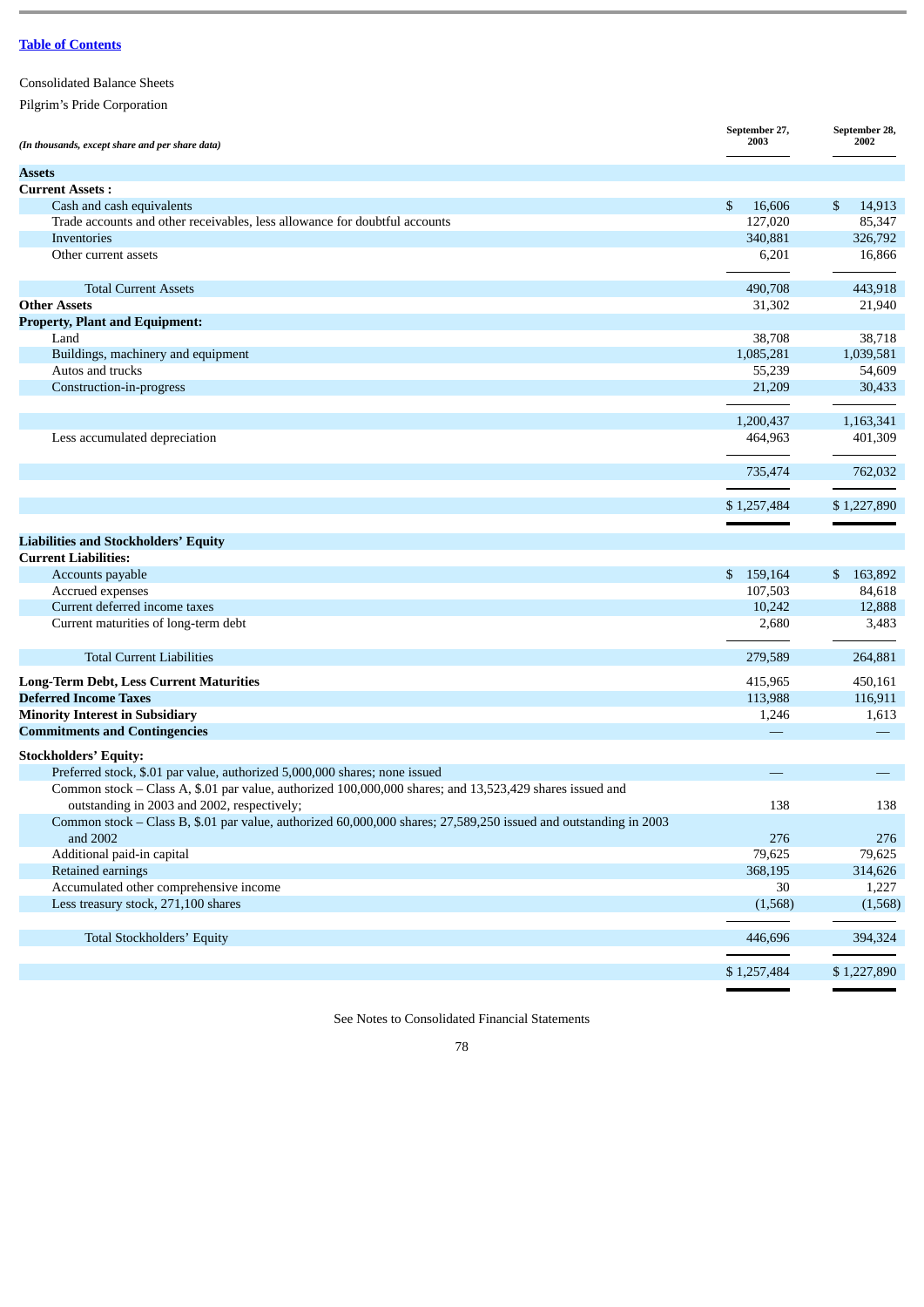Consolidated Statements of Income Pilgrim's Pride Corporation

*(In thousands, except per share data)*

| (In thousands, except per share data)         | Three Years Ended September 27, 2003 |             |    |             |    |             |  |
|-----------------------------------------------|--------------------------------------|-------------|----|-------------|----|-------------|--|
|                                               |                                      | 2003        |    | 2002        |    | 2001        |  |
| <b>Net Sales</b>                              |                                      | \$2,619,345 |    | \$2,533,718 |    | \$2,214,712 |  |
| <b>Cost and Expenses:</b>                     |                                      |             |    |             |    |             |  |
| Cost of sales                                 |                                      | 2,465,341   |    | 2,369,309   |    | 2,000,762   |  |
| Non-recurring recoveries                      |                                      | (46, 479)   |    | (756)       |    |             |  |
| Selling, general and administrative           |                                      | 136,870     |    | 135,261     |    | 119,408     |  |
|                                               |                                      | 2,555,732   |    | 2,503,814   |    | 2,120,170   |  |
| <b>Operating Income</b>                       |                                      | 63,613      |    | 29,904      |    | 94,542      |  |
| <b>Other Expenses (Income):</b>               |                                      |             |    |             |    |             |  |
| Interest expense, net                         |                                      | 37,981      |    | 32,003      |    | 30,775      |  |
| Foreign exchange (gain) loss                  |                                      | (359)       |    | 1,463       |    | 122         |  |
| Miscellaneous, net                            |                                      | (37, 244)   |    | (5, 472)    |    | 1,784       |  |
|                                               |                                      | 378         |    | 27,994      |    | 32,681      |  |
|                                               |                                      |             |    |             |    |             |  |
| <b>Income Before Income Taxes</b>             |                                      | 63,235      |    | 1,910       |    | 61,861      |  |
| <b>Income Tax Expense (Benefit)</b>           |                                      | 7,199       |    | (12, 425)   |    | 20,724      |  |
| <b>Net Income</b>                             | \$                                   | 56,036      | \$ | 14,335      | \$ | 41,137      |  |
| Net Income per Common Share-Basic and Diluted | \$                                   | 1.36        | \$ | 0.35        | \$ | 1.00        |  |

See Notes to Consolidated Financial Statements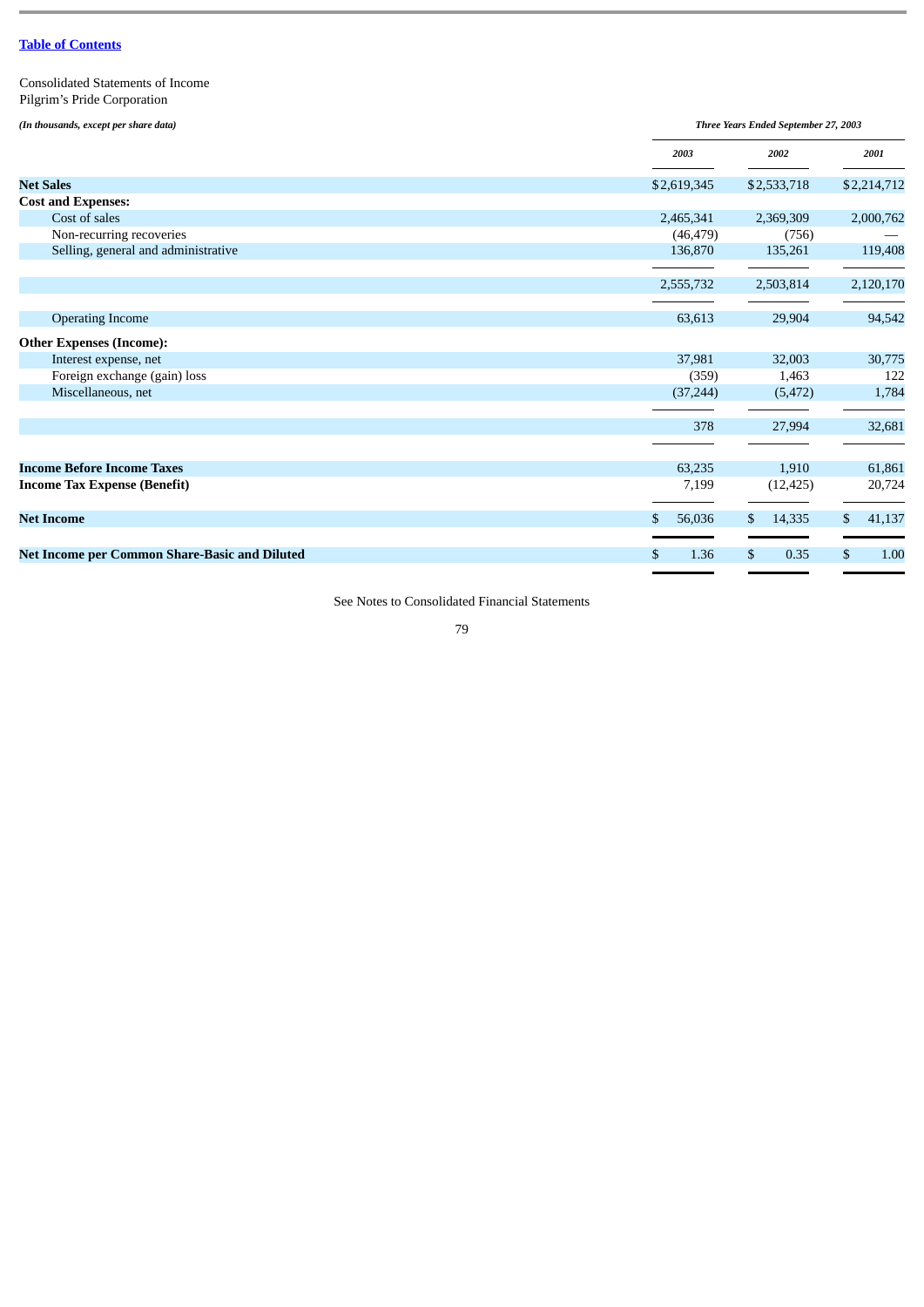Consolidated Statements of Stockholders' Equity Pilgrim's Pride Corporation

*( In thousands, except share data)*

|                                | <b>Shares of Common Stock</b> |            | <b>Total</b> | <b>Additional</b>  |                                    | <b>Accumulated</b><br>Other |                                 |              |
|--------------------------------|-------------------------------|------------|--------------|--------------------|------------------------------------|-----------------------------|---------------------------------|--------------|
|                                | Class A                       | Class B    | Par<br>Value | Paid-In<br>Capital | <b>Retained</b><br><b>Earnings</b> | Comprehensive<br>Loss       | <b>Treasury</b><br><b>Stock</b> | <b>Total</b> |
| Balance at September 30, 2000  | 13,523,429                    | 27,589,250 | \$414        | \$79,625           | \$264,088                          |                             | $($ \$ 1,568)                   | \$342,559    |
| Net income for year            |                               |            |              |                    | 41,137                             |                             |                                 | 41,137       |
| Other comprehensive income     |                               |            |              |                    |                                    |                             |                                 |              |
| $(\text{loss})$ :              |                               |            |              |                    |                                    |                             |                                 |              |
| Losses on commodity            |                               |            |              |                    |                                    |                             |                                 |              |
| hedging                        |                               |            |              |                    |                                    | (994)                       |                                 | (994)        |
| <b>Hedging losses</b>          |                               |            |              |                    |                                    |                             |                                 |              |
| reclassified as                |                               |            |              |                    |                                    |                             |                                 |              |
| earnings                       |                               |            |              |                    |                                    | 697                         |                                 | 697          |
|                                |                               |            |              |                    |                                    |                             |                                 |              |
| Total comprehensive income     |                               |            |              |                    |                                    |                             |                                 | 40,840       |
| Cash dividends declared (\$.06 |                               |            |              |                    |                                    |                             |                                 |              |
| per share)                     |                               |            |              |                    | (2, 467)                           |                             |                                 | (2, 467)     |
| Balance at September 29, 2001  | 13,523,429                    | 27,589,250 | \$414        | \$79,625           | \$302,758                          | (\$297)                     | (\$1,568)                       | \$380,932    |
| Net income for year            |                               |            |              |                    | 14,335                             |                             |                                 | 14,335       |
| Other comprehensive income     |                               |            |              |                    |                                    |                             |                                 |              |
| Gains on commodity             |                               |            |              |                    |                                    |                             |                                 |              |
| hedging                        |                               |            |              |                    |                                    | 81                          |                                 | 81           |
| Hedging gains                  |                               |            |              |                    |                                    |                             |                                 |              |
| reclassified as                |                               |            |              |                    |                                    |                             |                                 |              |
| earnings                       |                               |            |              |                    |                                    | 1,443                       |                                 | 1,443        |
|                                |                               |            |              |                    |                                    |                             |                                 |              |
| Total comprehensive income     |                               |            |              |                    |                                    |                             |                                 | 15,858       |
| Cash dividends declared (\$.06 |                               |            |              |                    |                                    |                             |                                 |              |
| per share)                     |                               |            |              |                    | (2, 467)                           |                             |                                 | (2, 467)     |
|                                |                               |            |              |                    |                                    |                             |                                 |              |
| Balance at September 28, 2002  | 13,523,429                    | 27,589,250 | \$414        | \$79,625           | \$314,626                          | \$<br>1,227                 | (\$1,568)                       | \$394,324    |
| Net income for year            |                               |            |              |                    | 56,036                             |                             |                                 | 56,036       |
| Other comprehensive income     |                               |            |              |                    |                                    |                             |                                 |              |
| $(\text{loss})$                |                               |            |              |                    |                                    |                             |                                 |              |
| Losses on commodity<br>hedging |                               |            |              |                    |                                    | (34)                        |                                 | (34)         |
| <b>Hedging losses</b>          |                               |            |              |                    |                                    |                             |                                 |              |
| reclassified into              |                               |            |              |                    |                                    |                             |                                 |              |
| earnings                       |                               |            |              |                    |                                    | (1, 163)                    |                                 | (1, 163)     |
|                                |                               |            |              |                    |                                    |                             |                                 |              |
| Total comprehensive income     |                               |            |              |                    |                                    |                             |                                 | 54,839       |
| Cash dividends declared (\$.06 |                               |            |              |                    |                                    |                             |                                 |              |
| per share)                     |                               |            |              |                    | (2,467)                            |                             |                                 | (2,467)      |
|                                |                               |            |              |                    |                                    |                             |                                 |              |
| Balance at September 27, 2003  | 13,523,429                    | 27,589,250 | \$414        | \$79,625           | \$368,195                          | \$<br>30                    | (\$1,568)                       | \$446,696    |

See Notes to Consolidated Financial Statements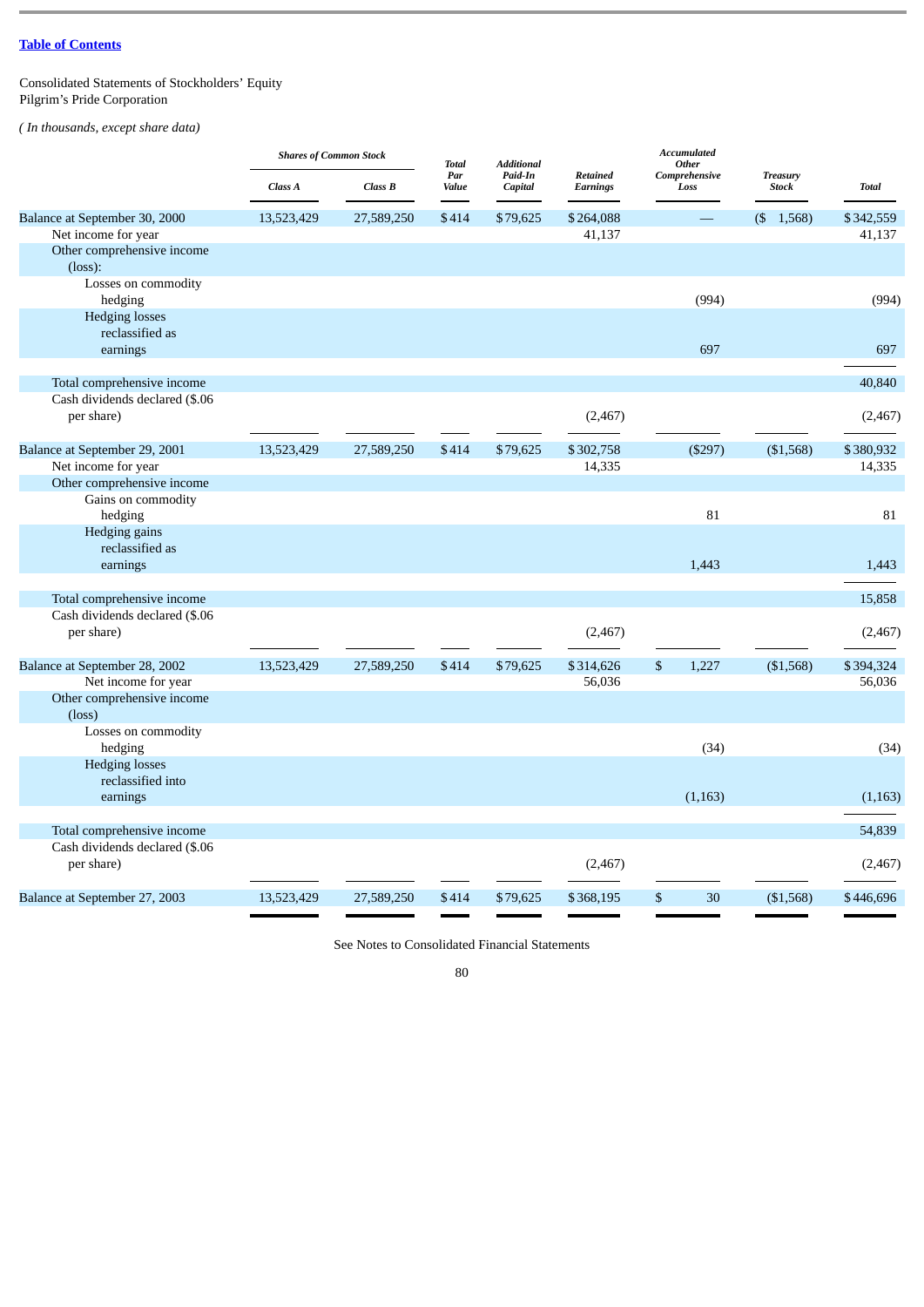Consolidated Statements of Cash Flows Pilgrim's Pride Corporation

|                                                                                                                                                       |                         | Three Years Ended September 27, 2003 |              |  |
|-------------------------------------------------------------------------------------------------------------------------------------------------------|-------------------------|--------------------------------------|--------------|--|
| (In thousands)                                                                                                                                        | 2003                    | 2002                                 | 2001         |  |
| <b>Cash Flows From Operating Activities:</b>                                                                                                          |                         |                                      |              |  |
| Net income                                                                                                                                            | \$<br>56,036            | 14,335<br>\$                         | 41,137<br>S. |  |
| Adjustments to reconcile net income to cash provided by operating activities:                                                                         |                         |                                      |              |  |
| Depreciation and amortization                                                                                                                         | 74,187                  | 70,973                               | 55,390       |  |
| Loss (gain) on property disposals                                                                                                                     | 572                     | (149)                                | 301          |  |
| Deferred income taxes                                                                                                                                 | (5,569)                 | (1,811)                              | 12,737       |  |
| Loss on early extinguishment of debt                                                                                                                  |                         |                                      | 1,434        |  |
| Changes in operating assets and liabilities:                                                                                                          |                         |                                      |              |  |
| Accounts and other receivables                                                                                                                        | (41, 673)               | 9,675                                | 10,445       |  |
| Inventories                                                                                                                                           | (14,089)                | (12, 392)                            | (26,952)     |  |
| Other current assets                                                                                                                                  | 10,665                  | (3,932)                              | (4, 494)     |  |
| Accounts payable and accrued expenses                                                                                                                 | 18,157                  | 18,587                               | (1,030)      |  |
| Other                                                                                                                                                 | 606                     | 2,827                                | (1, 135)     |  |
|                                                                                                                                                       | 98,892                  | 98,113                               | 87,833       |  |
| <b>Cash Provided by Operating Activities</b>                                                                                                          |                         |                                      |              |  |
| <b>Investing Activities:</b><br>Acquisitions of property, plant and equipment                                                                         | (53, 574)               | (80, 388)                            | (112, 632)   |  |
| Deferred acquisition cost/business acquisition                                                                                                        |                         |                                      |              |  |
|                                                                                                                                                       | (4, 499)                |                                      | (239, 539)   |  |
| Proceeds from property disposals                                                                                                                      | 1,779                   | 1,426                                | 2,472        |  |
| Other, net                                                                                                                                            | (635)                   | (2,867)                              | 8,101        |  |
| Cash Used in Investing Activities                                                                                                                     | (56, 929)               | (81, 829)                            | (341,598)    |  |
| <b>Financing Activities:</b>                                                                                                                          |                         |                                      |              |  |
| Borrowing for acquisition                                                                                                                             |                         |                                      | 285,070      |  |
| Repayment on WLR Foods debt                                                                                                                           |                         |                                      | (45, 531)    |  |
| Proceeds from notes payable to banks                                                                                                                  | 278,000                 | 214,500                              | 136,000      |  |
| Repayments on notes payable to banks                                                                                                                  | (278,000)               | (214,500)                            | (136,000)    |  |
| Proceeds from long-term debt                                                                                                                          | 108,133                 | 182,950                              | 425,423      |  |
| Payments on long-term debt                                                                                                                            | (143, 133)              | (201, 646)                           | (408, 316)   |  |
| <b>Financing Costs</b>                                                                                                                                | (2,300)                 | (630)                                | (7,530)      |  |
| Cash dividends paid                                                                                                                                   | (2,467)                 | (2,467)                              | (2,467)      |  |
| Cash Provided By (Used In) Financing Activities                                                                                                       | (39,767)                | (21,793)                             | 246,649      |  |
| Effect of exchange rate changes on cash and cash equivalents                                                                                          | (503)                   | (494)                                | (28)         |  |
| Increase (decrease) in cash and cash equivalents                                                                                                      | 1,693                   | (6,003)                              | (7, 144)     |  |
| Cash and cash equivalents at beginning of year                                                                                                        | 14,913                  | 20,916                               | 28,060       |  |
|                                                                                                                                                       |                         |                                      |              |  |
| <b>Cash and Cash Equivalents at End of Year</b>                                                                                                       | 16,606<br>\$            | \$14,913                             | 20,916<br>\$ |  |
|                                                                                                                                                       |                         |                                      |              |  |
|                                                                                                                                                       |                         |                                      |              |  |
|                                                                                                                                                       |                         |                                      |              |  |
|                                                                                                                                                       |                         |                                      | \$<br>7,255  |  |
| <b>Supplemental Disclosure Information:</b><br>Cash paid during the year for:<br>Interest (net of amount capitalized)<br>Income taxes (refunded) paid | \$ 37,936<br>(\$14,867) | \$35,234<br>( \$4,839)               | 26,948<br>S  |  |

See Notes to Consolidated Financial Statements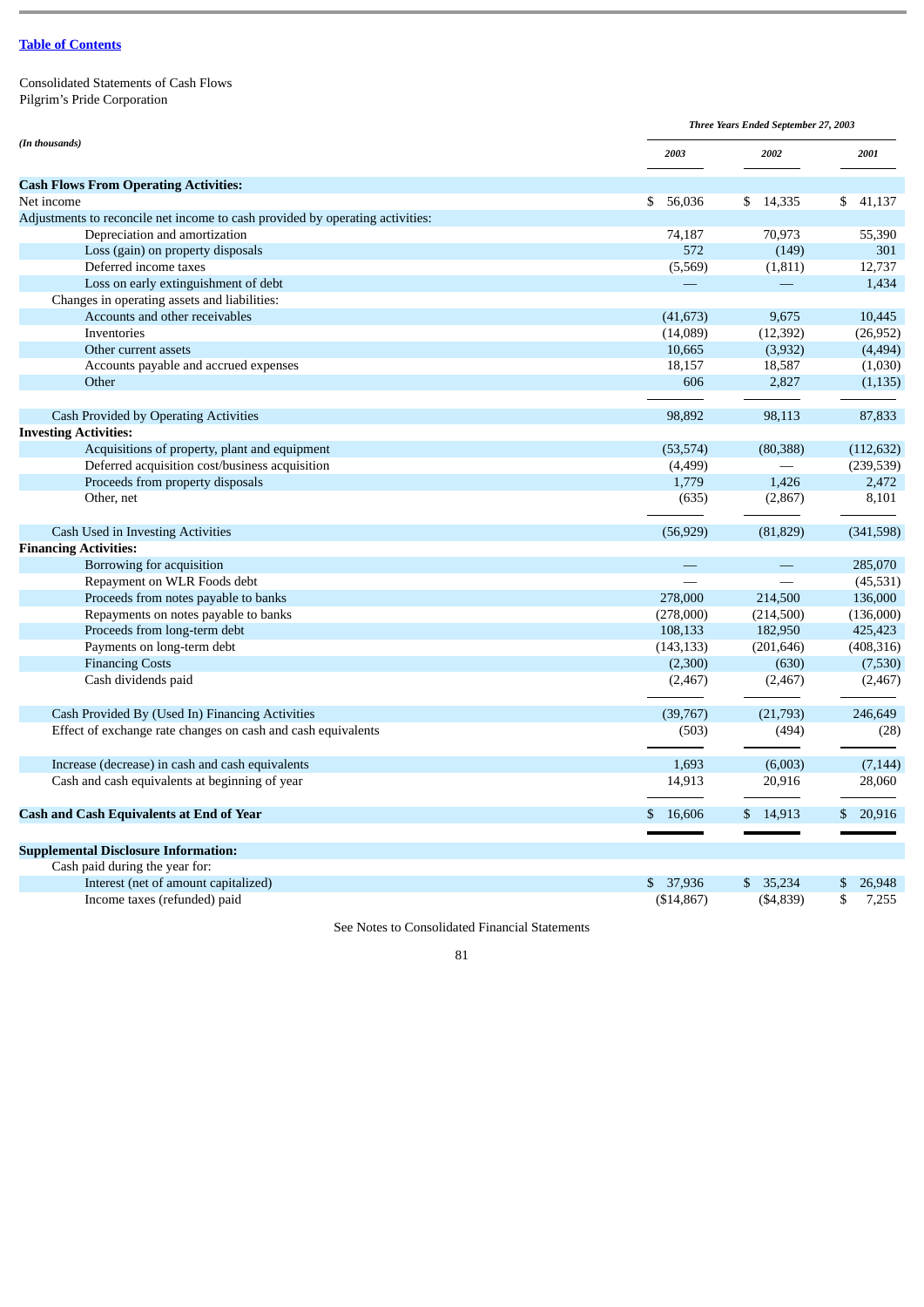### **NOTES TO CONSOLIDATED FINANCIAL STATEMENTS**

### **NOTE A – BUSINESS AND SUMMARY OF SIGNIFICANT ACCOUNTING POLICIES**

Pilgrim's Pride Corporation (referred to herein as "the Company", "we", "us", "our", or similar terms) is the second largest producer of poultry in both the United States and Mexico. In the United States, we produce both prepared and fresh chicken and turkey, while in Mexico, we produce exclusively fresh chicken. Through vertical integration, we control the breeding, hatching and growing of chickens and turkeys and the processing and preparation, packaging and sale of our product lines.

Our prepared chicken products include portion-controlled breast fillets, tenderloins and strips, delicatessen products, salads, formed nuggets and patties and bone-in chicken parts. These products are sold either refrigerated or frozen and may be fully cooked, partially cooked or raw. In addition, these products are breaded or non-breaded and either pre-marinated or non-marinated.

The Company also sells fresh chicken products to the foodservice and retail markets. Our fresh chicken products consist of refrigerated (non-frozen) whole or cut-up chicken, either pre-marinated or non-marinated, and pre-packaged chicken, which includes various combinations of freshly refrigerated, whole chickens and chicken parts.

Our prepared turkey products include products such as turkey sausages, ground turkey, turkey hams and roasts, ground turkey breast products, salads and flavored turkey burgers. We also have an array of cooked, further processed deli products.

Our fresh turkey includes fresh traypack products, turkey burgers and fresh and frozen whole birds, as well as semi-boneless whole turkey, which has all bones except the drumsticks removed.

### **Principles of Consolidation**

The consolidated financial statements include the accounts of Pilgrim's Pride Corporation and its wholly and majority owned subsidiaries. Significant intercompany accounts and transactions have been eliminated.

The Company reports on the basis of a 52/53-week fiscal year, which ends on the Saturday closest to September 30. As a result, 2003, 2002 and 2001 each had 52 weeks.

The financial statements of the Company's Mexico subsidiaries are remeasured as if the U.S. dollar were the functional currency. Accordingly, assets and liabilities of the Mexico subsidiaries are translated at end-of-period exchange rates, except for non-monetary assets, which are translated at equivalent dollar costs at dates of acquisition using historical rates. Operations are translated at average exchange rates in effect during the period. Foreign exchange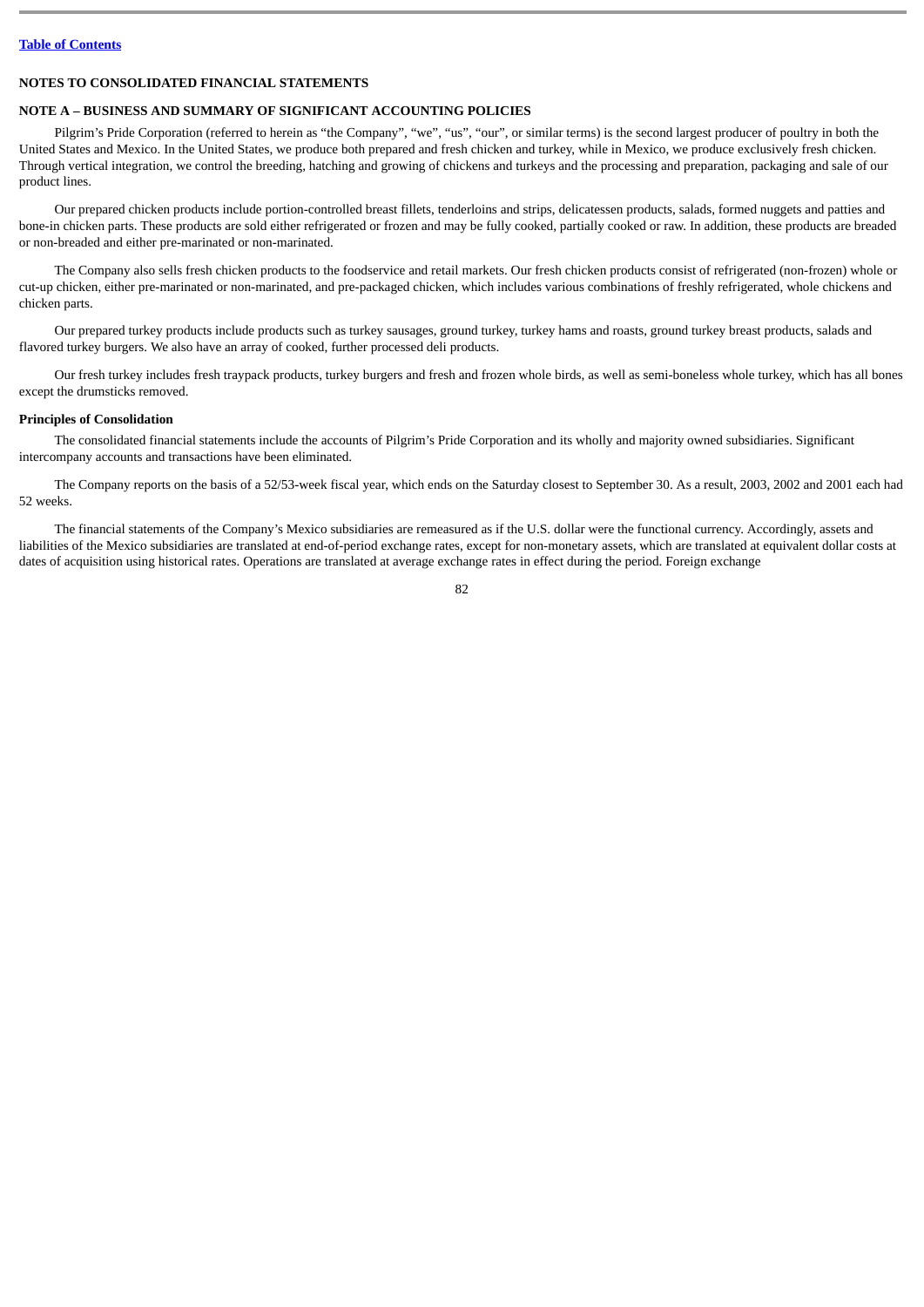losses are separately stated as a component of "Other Expenses (Income)" in the Consolidated Statement of Income.

## **Reclassification**

The Company has adopted Statement of Accounting Standards No. 145 (SFAS 145); "Rescission of FASB Statements No. 4, 44, 64, Amendment of FASB Statement No. 13, and Technical Corrections." The provisions of SFAS 145 require that any gain or loss on extinguishment of debt that was classified as an extraordinary item in prior periods be reclassified and no longer presented as an extraordinary item. As a result, the Company has reclassified the loss on debt extinguishment of \$1,434,000 in fiscal 2001 to miscellaneous, net.

#### **Revenue Recognition**

Revenue is recognized upon shipment and transfer of ownership of the product to the customer and is recorded net, estimated incentive offerings including special pricing agreements, promotions and other volume-based incentives. Revisions to these estimates are charged to income in the period in which the facts that give rise to the revision become known.

### **Allowance for Doubtful Accounts**

We maintain allowances for doubtful accounts reflecting estimated losses resulting from the inability of our customers to make required payments. The allowance for doubtful accounts is based on management's review of the overall condition of accounts receivable balances and review of significant past due accounts. If the financial condition of our customers were to deteriorate, resulting in an impairment of their ability to make payments, additional allowances may be required.

### **Cash Equivalents**

The Company considers highly liquid investments with a maturity of three months or less when purchased to be cash equivalents.

#### **Inventories**

Live poultry inventories are stated at the lower of cost or market and breeder hens at the lower of cost, less accumulated amortization, or market. The costs associated with breeder hens are accumulated up to the production stage and amortized over the productive lives using the unit-of-production method. Finished poultry products, feed, eggs and other inventories are stated at the lower of cost (first-in, first-out method) or market. We record valuations and adjustments for our inventory and for estimated obsolescence at or equal to the difference between the cost of inventory and the estimated market value based upon known conditions affecting the inventories obsolescence, including significantly aged products, discontinued product lines, or damaged or obsolete products. We allocate meat costs between our various finished poultry products based on a by-product costing technique that reduces the cost of the whole bird by estimated yields and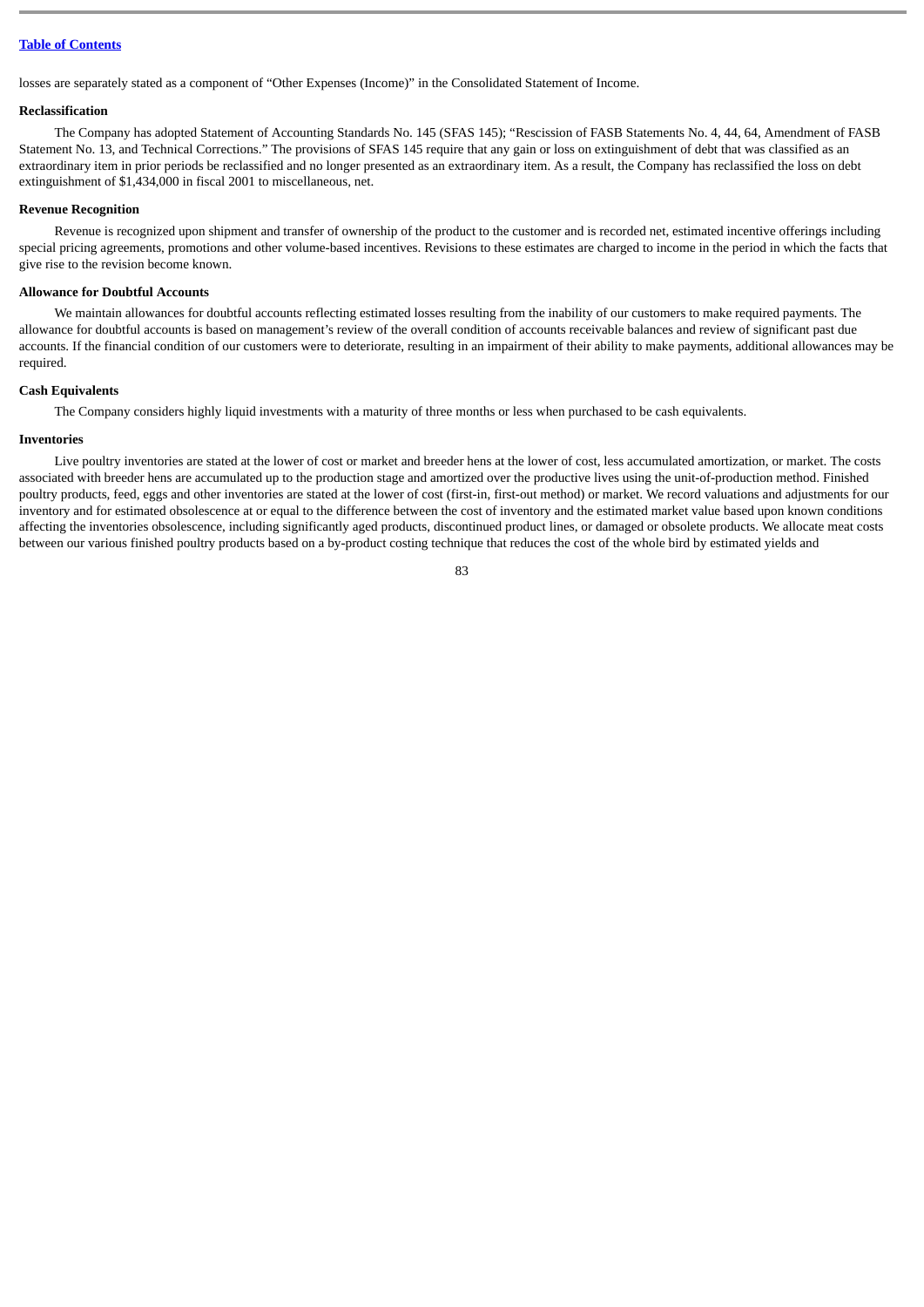amounts to be recovered for certain by-product parts, primarily including leg quarters, wings, tenders and offal, which are carried in inventory at the estimated recovery amounts, with the remaining amount being reflected as our breast meat cost. As a result, our lower of cost or market evaluation is done on a pool basis. If actual market conditions are less favorable than those projected by management, additional inventory adjustments may be required.

### **Property, Plant and Equipment**

Property, plant and equipment are stated at cost. Depreciation is computed using the straight-line method over the estimated useful lives of these assets. Depreciation expense was \$72.7 million, \$69.6 million, and \$54.4 million in 2003, 2002, and 2001, respectively. Estimated useful lives for building, machinery and equipment are 5 years to 33 years and for automobiles and trucks is 3 years to 5 years.

In fiscal 2003, the Company adopted the Statement of Financial Accounting Standards No. 144, *Accounting for the Impairment or Disposal of Long-Lived Assets and for Long-Lived Assets to be Disposed Of (SFAS 144)*. As a result, the Company records impairment charges on long-lived assets used in operations when events and circumstances indicate that the assets may be impaired and the undiscounted cash flows estimated to be generated by those assets are less than the carrying amount of those assets. The impairment charge is determined based upon the amount the net book value of the assets exceeds their fair market value. In making these determinations, the Company utilizes certain assumptions, including, but not limited to: (i) future cash flows estimates expected to be generated by these assets, which are based on additional assumptions such as asset utilization, length of service the asset will be used in the Company's operations and estimated salvage values and (ii) estimated fair market value of the assets. The adoption of SFAS 144 did not significantly effect the consolidated financial statements.

#### **Contingent Liabilities**

The Company is subject to lawsuits, investigations and other claims related to wage and hour/labor, securities, environmental, product and other matters, and is required to assess the likelihood of any adverse judgments or outcomes to these matters as well as potential ranges of probable losses. A determination of the amount of reserves required, if any, for these contingencies is made after considerable analysis of each individual issue. These reserves may change in the future due to changes in the Company's assumptions, the effectiveness of strategies, or other factors beyond the Company's control.

#### **Accrued Self Insurance**

Insurance expense for casualty claims and employee-related health care benefits are estimated using historical experience and actuarial estimates. Stop-loss coverage is maintained with third party insurers to limit the Company's total exposure. Certain categories of claim liabilities are actuarially determined. The assumption used to arrive at periodic expenses is reviewed regularly by management. However, actual expenses could differ from these estimates and could result in adjustments to be recognized.

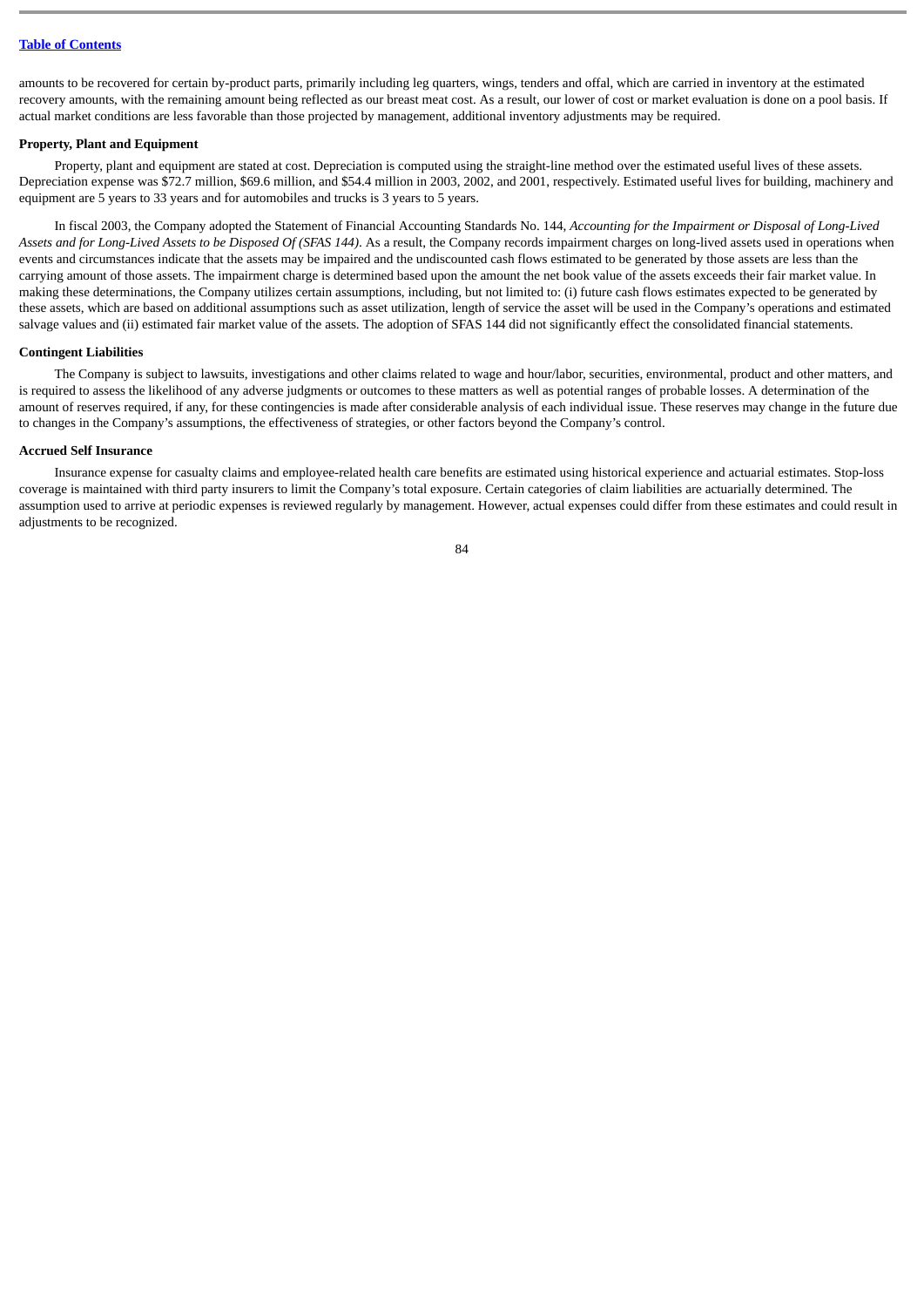## **Income Taxes**

We account for income taxes in accordance with *SFAS No. 109, Accounting for Income Taxes*, which requires that deferred tax assets and liabilities be recognized for the effect of temporary differences between the book and tax bases of recorded assets and liabilities. Taxes are provided for international subsidiaries based on the assumption that these earnings are indefinitely reinvested in foreign subsidiaries and as such deferred taxes are not provided for in U.S. income taxes that would be required in the event of distribution of these earnings. *SFAS No. 109* also requires that deferred tax assets be reduced by a valuation allowance if it is more likely than not that some portion or all of the deferred tax asset will not be realized. We review the recoverability of any tax assets recorded on the balance sheet, primarily operating loss carryforwards, based on both historical and anticipated earnings levels of the individual operations and provide a valuation allowance when it is more likely than not that amounts will not be recovered**.**

## **Accumulated Other Comprehensive Income**

Statement of Accounting Standards No. 133; *Accounting for Derivative Instruments and Hedging Activities ("SFAS 133")*, was adopted on October 1, 2000. No transitional impact resulted from the adoption of SFAS 133. The Company recognizes all derivatives on the balance sheet at fair value. Derivatives that are not hedges are adjusted to fair value through income. If the derivative is a hedge, changes in the fair value of derivatives are offset against the change in fair value of the hedged assets, liabilities, or firm commitments through earnings or recognized in other comprehensive income until the hedged item is recognized in earnings. The ineffective portion of a derivative's change in fair value is immediately recognized in earnings. No significant ineffectiveness was recognized in 2003. The Company evaluates the effectiveness of the risk reduction and correlation criteria based on forecasted future purchases (primarily corn and soybean) and continues to evaluate the effectiveness of the hedge until the transaction is closed.

As of September 27, 2003 and September 28, 2002, accumulated other comprehensive income consisted exclusively of mark-to-market adjustments on commodity future contracts. Accumulated other comprehensive income for the year ended September 27, 2003, September 28, 2002, September 29, 2001 was net of the related tax expense (benefit) of approximately \$0 million, \$0.7 million and \$(0.1) million.

### **Net Income per Common Share**

Net income per share is based on the weighted average number of shares of common stock outstanding during the year. The weighted average number of shares outstanding (basic and diluted) included herein were 41,112,679 in 2003, 2002 and 2001.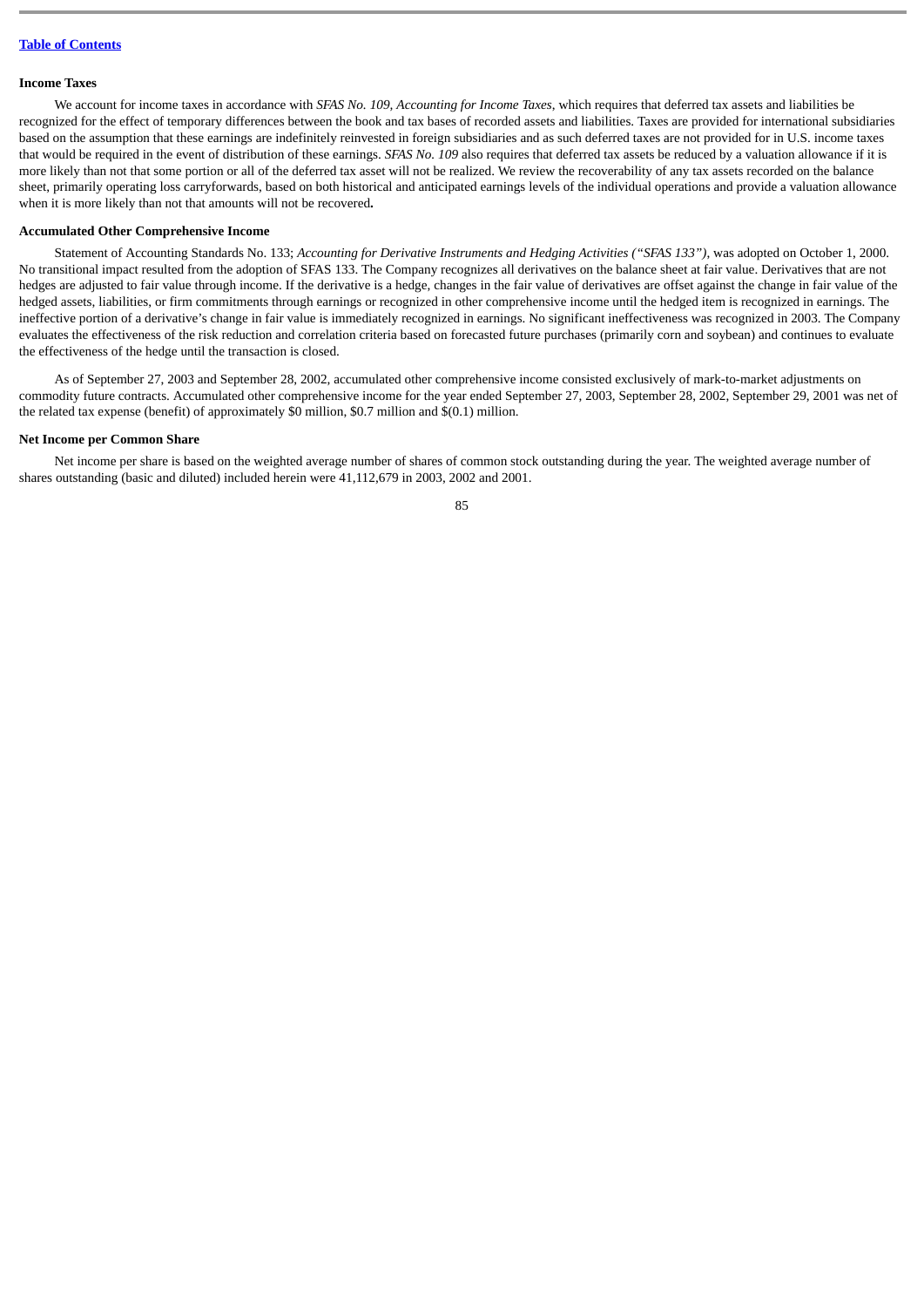### **Use of Estimates**

The preparation of financial statements in conformity with generally accepted accounting principles requires management to make estimates and assumptions that affect the reported amounts of assets and liabilities and disclosure of contingent assets and liabilities at the date of the financial statements and the reported amounts of revenues and expenses during the reporting period. Actual results could differ from those estimates.

## **NOTE B – SIGNIFICANT EVENTS**

We have agreed to acquire the ConAgra chicken division through the purchase from ConAgra Foods of all of the issued and outstanding capital stock of four wholly-owned subsidiaries of ConAgra Foods in accordance with a stock purchase agreement dated June 7, 2003, as amended. The acquisition is subject to customary closing conditions, including stockholder approval of the issuance of our common stock to ConAgra Foods. The transaction is expected to close in the fourth calendar quarter of 2003. The consideration payable to ConAgra Foods under the stock purchase agreement is currently expected to consist of approximately \$289.1 million in cash to be funded by various sources described below and the issuance of approximately 25.4 million shares of our common stock. The actual dollar amount and number of shares of common stock will be determined by reference to the final adjusted net book value of the ConAgra chicken division on the closing date and the adjusted volume weighted average trading price of our common stock for the period from June 10, 2003 through the fifth trading day prior to the closing date. "Final adjusted net book value" means the combined consolidated stockholders equity of the ConAgra chicken division on the closing date minus approximately \$90 million. If the final adjusted net book value was \$525.6 million (which was the approximate adjusted net book value of the ConAgra chicken division at August 24, 2003) and the adjusted volume weighted average trading price of our common stock was \$9.3267 per share (which was the adjusted volume weighted average trading price of our common stock from June 10, 2003 through October 24, 2003), the stock portion of the purchase price would consist of approximately 25.4 million shares of our common stock. The remainder of the purchase price, approximately \$289.1 million, would be payable in cash funded as described below. The acquisition would be recorded in our financial statements at approximately \$615.4 million plus transaction costs based on the stock component of the purchase price being valued at \$12.87 per share (which was the price of our Class A common stock on October 24, 2003). Accordingly, changes in the final adjusted net book value of the ConAgra chicken division, changes in the adjusted volume weighted average trading price of our common stock and changes in the price of our common stock prior to closing will change the amount of cash and stock payable to ConAgra Foods and the purchase price of the ConAgra chicken division for purposes of our financial statements.

The cash portion of the ConAgra stock purchase price is currently estimated at \$289.1, which is expected to be funded as follows:

• The net proceeds received from the sale at 103.5% of par of \$100 million principal amount of our 9 5/8% senior unsecured notes due 2011, which took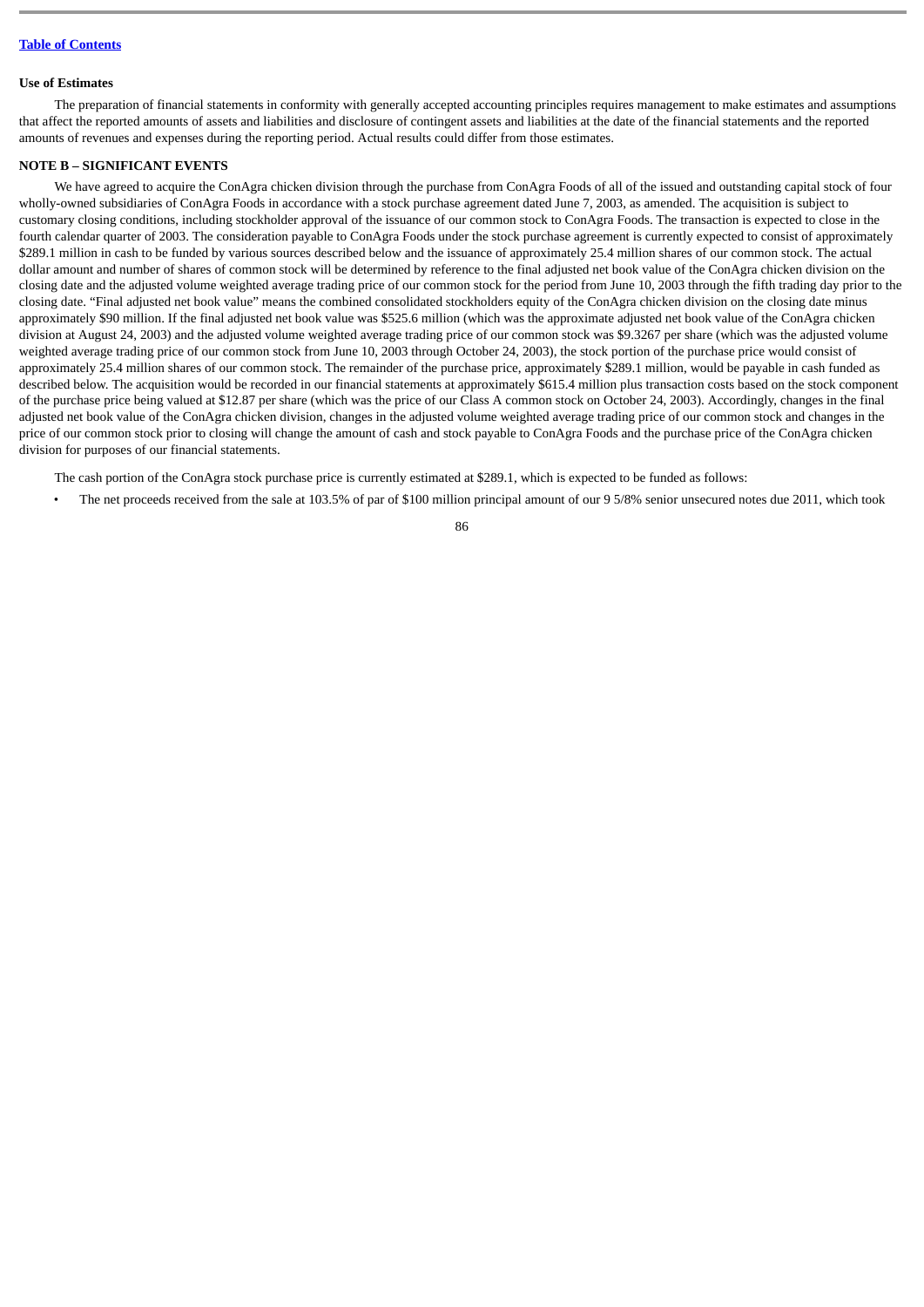place on August 18, 2003. Pending completion of the ConAgra chicken division acquisition, at September 27, 2003, these proceeds have been used to pay down borrowings under our revolving/term credit facility. At closing, these amounts will be re-borrowed from our revolving/term facility.

- \$100 million of secured notes to be sold to an insurance company, \$80 million of which is expected to be due in ten years and \$20 million of which is expected to be due in seven years. Each will bear interest at approximately LIBOR plus a spread equal to 2.60% less the five year swap spread. A commitment to purchase these notes has been received from our lenders.
- The net proceeds from the sale of \$100 million principal amount of our 9.25% senior subordinated notes due 2013. On November 6, 2003, the Company and PPC Escrow Corp., a wholly owned unrestricted subsidiary of the Company, entered into an agreement to sell \$100.0 million of our senior subordinated notes with an interest rate of 9.25% maturing on November 15, 2013 and otherwise having terms substantially similar to the 10.50% senior subordinated notes due 2011 issueable to ConAgra to fund a portion of the purchase price for the acquisition of the ConAgra chicken division if we were not to exercise our option to pay that portion of the purchase price in cash. This offering is scheduled to close on November 21, 2003. The notes will be issued by PPC Escrow Corp., an unrestricted subsidiary of Pilgrim's Pride formed for purposes of the offering, which will merge with and into Pilgrim's Pride concurrently with the closing of the acquisition of the ConAgra chicken division. Pending closing of this acquisition, the proceeds of this offering will be held in escrow. In the event the ConAgra chicken division acquisition is not completed by December 31, 2003 or the acquisition is otherwise terminated prior thereto, the senior subordinated notes will be redeemed at par plus accrued but unpaid interest pursuant to a special mandatory redemption.

The ConAgra agreement provides for up to \$195 million of the acquisition to be funded by the issuance of 10.5% subordinated senior notes to ConAgra. However, the issuance of 9 5/8% senior notes at 103.5% of par and anticipated issuance of 9.25% senior subordinated notes are expected to eliminate all of the funding that was to be provided by issuing notes to ConAgra. The agreement further provides for ConAgra to receive Class A shares of our common stock as consideration for the stock portion of the purchase price. However, subject to shareholder approval, the Company plans to undertake a reclassification of its Class A and Class B common stock to shares of a new common stock, which will be substituted for the Class A stock originally intended on being issued to ConAgra. See Note G to the Consolidated Financial Statements.

Non-recurring recoveries, which is a component of gross profit and operating income, include (1) reimbursements received from the U.S. Federal Government under a relief plan related to the avian influenza outbreak in Virginia on March 12, 2002 in the amount of \$26.6 million in fiscal 2003 and (2) proceeds received from litigation initiated by the Company in antitrust lawsuits alleging a world-wide conspiracy to control production capacity and raise prices of vitamins and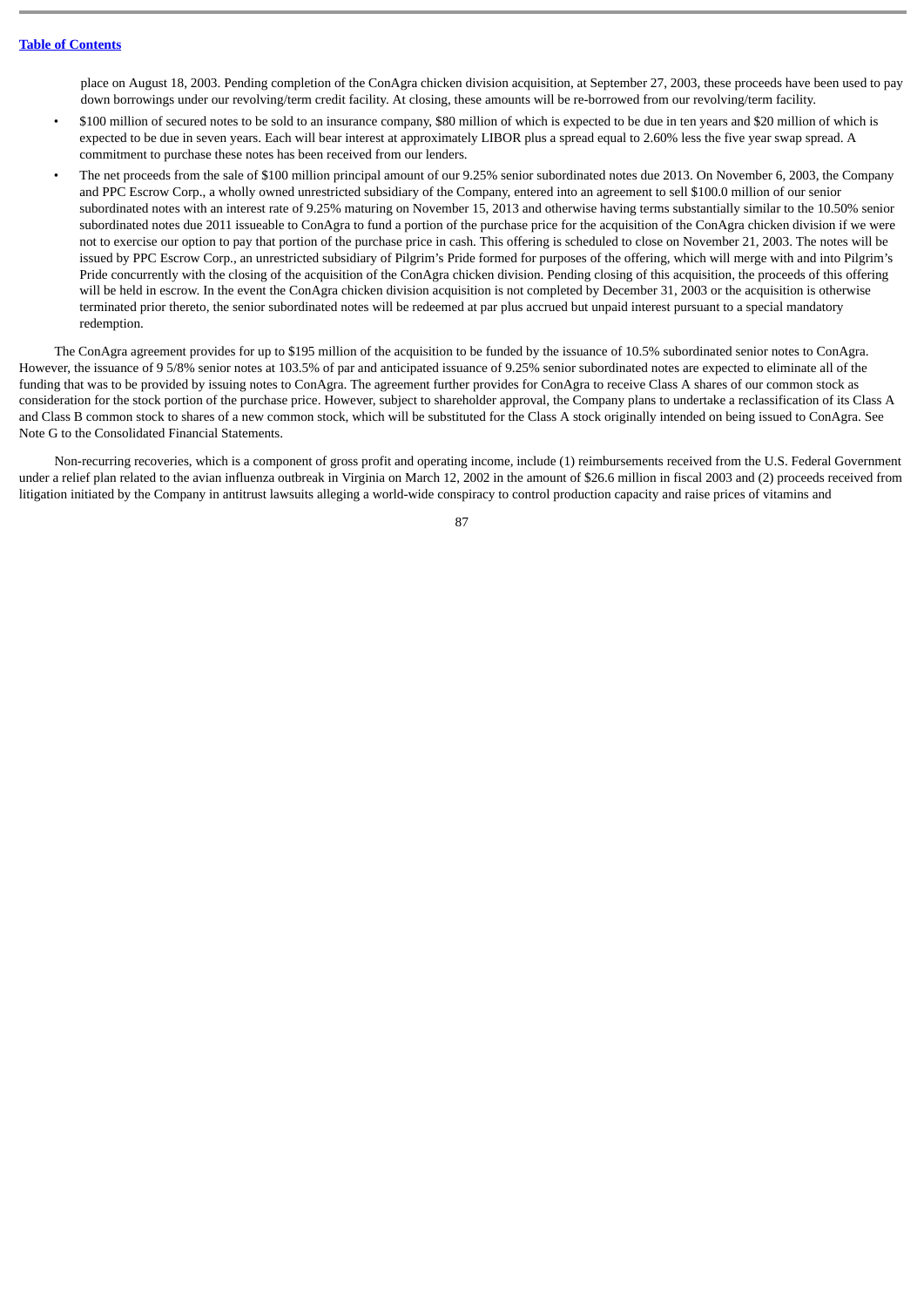methionine. Proceeds received by the Company as successor to WLR Foods are recorded as Other Expense (Income); Miscellaneous, net.

The following table presents the impact of avian influenza federal compensation and the vitamin and the methionine litigation settlements on Non-recurring recoveries and Miscellaneous, net (in millions):

|                 | <b>Fiscal Year Ended</b><br>September 27, 2003 |   |                                                                                                                                                                                                                                                                                                                                                                                                                                                                            |              | <b>Fiscal Year Ended</b><br>September 28, 2002 |                             |              |
|-----------------|------------------------------------------------|---|----------------------------------------------------------------------------------------------------------------------------------------------------------------------------------------------------------------------------------------------------------------------------------------------------------------------------------------------------------------------------------------------------------------------------------------------------------------------------|--------------|------------------------------------------------|-----------------------------|--------------|
|                 | Non-<br>Recurring                              |   | Miscellaneous<br><b>Net</b>                                                                                                                                                                                                                                                                                                                                                                                                                                                | <b>Total</b> | Non-<br>Recurring                              | Miscellaneous<br><b>Net</b> | <b>Total</b> |
| Avian Influenza | \$26.6                                         | D | $\frac{1}{2} \left( \frac{1}{2} \right) \left( \frac{1}{2} \right) \left( \frac{1}{2} \right) \left( \frac{1}{2} \right) \left( \frac{1}{2} \right) \left( \frac{1}{2} \right) \left( \frac{1}{2} \right) \left( \frac{1}{2} \right) \left( \frac{1}{2} \right) \left( \frac{1}{2} \right) \left( \frac{1}{2} \right) \left( \frac{1}{2} \right) \left( \frac{1}{2} \right) \left( \frac{1}{2} \right) \left( \frac{1}{2} \right) \left( \frac{1}{2} \right) \left( \frac$ | \$26.6       | --                                             | $\frac{1}{2}$               | $S-$         |
| Vitamin         | 1.6                                            |   | 23.5                                                                                                                                                                                                                                                                                                                                                                                                                                                                       | 25.1         | 0.8                                            | 4.3                         | 5.1          |
| Methionine      | 18.3                                           |   | 12.5                                                                                                                                                                                                                                                                                                                                                                                                                                                                       | 30.8         | __                                             |                             |              |
|                 |                                                |   |                                                                                                                                                                                                                                                                                                                                                                                                                                                                            |              |                                                |                             |              |
| <b>Total</b>    | 46.5<br>S.                                     |   | 36.0                                                                                                                                                                                                                                                                                                                                                                                                                                                                       | \$82.5       | 0.8                                            | 4.3                         | \$5.1        |

On January 27, 2001, we acquired WLR Foods, Inc. for \$239.5 million and the assumption of \$45.5 million of indebtedness. WLR operations have been included since the acquisition on January 27, 2001.

#### **NOTE C – ACCOUNTS RECEIVABLE**

The Company does not believe it has significant concentrations of credit risk in its accounts receivable, which are generally unsecured. Credit evaluations are performed on all significant customers and updated as circumstances dictate. Allowances for doubtful accounts were \$1.2 million and \$2.3 million at September 27, 2003 and September 28, 2002, respectively.

On July 18, 2003, we extended and amended our existing Receivables Purchase Agreement to sell accounts receivable. The amended agreement increased the availability under this facility to \$125.0 million from \$60 million of accounts receivable and expires in June 2008. In connection with the Receivables Purchase Agreement, we sell, on a revolving basis, certain of our trade receivables (the "Pooled Receivables") to a special purpose corporation wholly owned by us, which in turn sells a percentage ownership interest to third parties. At September 27, 2003 and September 28, 2002, an interest in these Pooled Receivables of \$58.5 million had been sold to third parties and is reflected as a reduction to accounts receivable during each period. These transactions have been recorded as sales in accordance with Financial Accounting Standards Board Statement No. 140, *Accounting for Transfers and Servicing of Financial Assets and Extinguishments of Liabilities.* The gross proceeds resulting from the sale are included in cash flows from operating activities in the Consolidated Statements of Cash Flows. Losses on these sales were immaterial. As of the fiscal month ended September 27, 2003, \$23.1 million of additional Pooled Receivables were available for sale.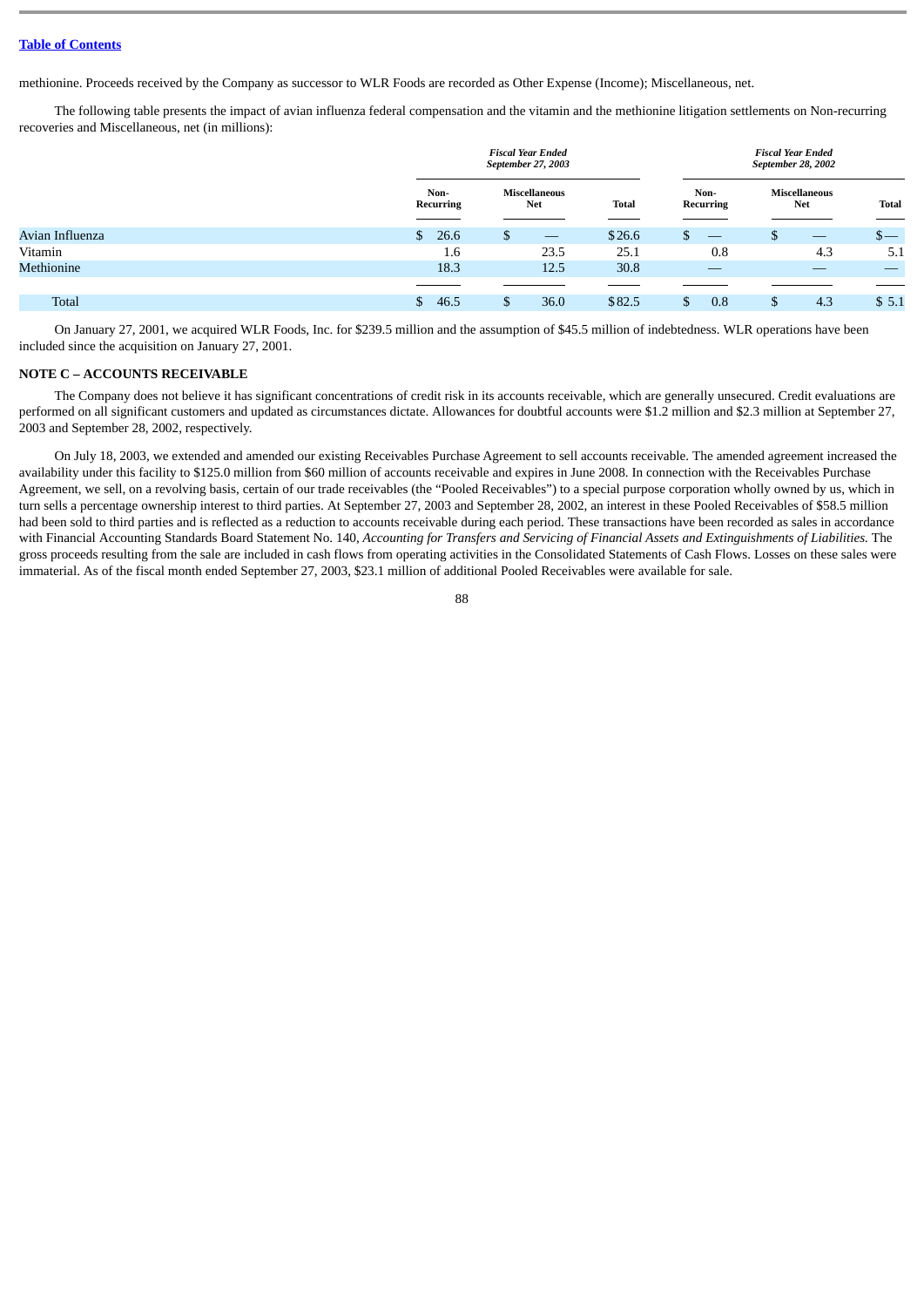The Company has a separate insurance contract for product recall coverage with an insurance company that specifically provides for reimbursement of direct recall related expenses, product restoration expenses, and loss of business income. The Company has recorded receivables related to direct recall related expense, specifically related to the write-off of inventory, third party shipping and freight costs, payments made for outside labor, internal hourly labor, third party warehouse storage costs, and payments to customers. As of September 27, 2003, \$27.0 million has been incurred for direct recall related expenses. The Company has recorded \$22.5 million in recall related expenses, net of the deductible amount of \$0.5 million and the \$4.0 million advance payment from the Company's insurer, as a component of "Current Assets – Trade accounts and other receivables". The Company has recorded as a receivable only the readily, objectively determinable amounts of direct product recall costs reimbursable under its insurance policy. There is not an element of gain with respect to the recorded insurance recovery receivable. This recovery represents a reduction in the cost of the recall. The asset relating to the recovery is recognized only when realization of the claim for recovery is deemed probable. The Company expects to collect these claims subject to its policy limit of \$50 million, prior advances and deductible in fiscal 2004. See Note J to the Consolidated Financial Statements for additional discussion of the recall.

## **NOTE D – INVENTORIES**

Inventories consist of the following:

|                           | 2003      | 2002      |
|---------------------------|-----------|-----------|
| (In thousands)            |           |           |
| Chicken:                  |           |           |
| Live chicken and hens     | \$102,796 | \$106,450 |
| Feed, eggs and other      | 70,245    | 57,854    |
| Finished chicken products | 83,264    | 73,494    |
|                           |           |           |
|                           | 256,305   | 237,798   |
| Turkey:                   |           |           |
| Live turkey and hens      | 30,505    | 29,140    |
| Feed, eggs and other      | 12,405    | 12,871    |
| Finished turkey products  | 41,666    | 46,983    |
|                           |           |           |
|                           | 84,576    | 88,994    |
|                           |           |           |
| <b>Total Inventory</b>    | \$340,881 | \$326,792 |
|                           |           |           |

### **NOTE E – NOTES PAYABLE AND LONG-TERM DEBT**

As of September 27, 2003, we maintained \$130.0 million in revolving credit facilities, \$30 million of which is related to our Mexican operations, and \$400.0 million in a secured revolving/term borrowing facility. The \$400.0 million revolving/term borrowing facility provides for borrowing availability until November 15, 2004 and provides for \$285.0 million of commitments maturing November 16, 2010 and \$115.0 million of commitments maturing November 16, 2007. Borrowings under these facilities are split pro rata between the commitments maturing November 16, 2010 and the commitments maturing November 16, 2007, as they occur. The credit facilities provide for interest at rates ranging from LIBOR plus five-eighths percent to LIBOR plus two and three-quarters percent, depending upon our total debt to capitalization ratio. Interest rates on debt outstanding under these facilities as of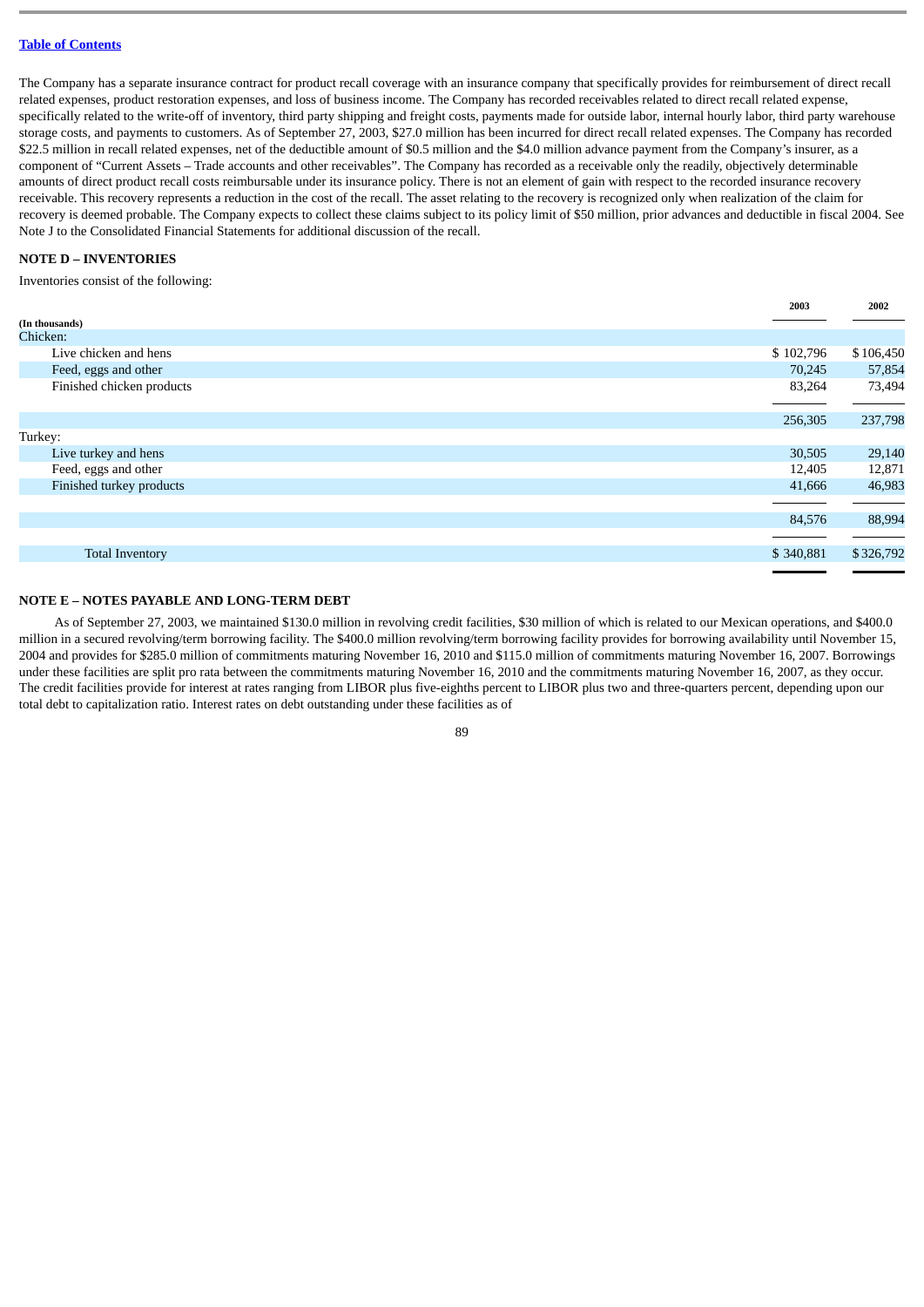September 27, 2003 ranged from LIBOR plus one and three-quarters percent to LIBOR plus two percent. The \$100 million domestic revolving credit facility is secured by domestic chicken inventories, the \$30 million facility in Mexico is secured by Mexico's accounts receivable, inventories and certain fixed assets and the revolving/term borrowing facility is secured by certain fixed assets. Borrowings against these facilities are subject to the availability of collateral and no material adverse changes provisions.

Annual maturities of long-term debt for the five years subsequent to September 27, 2003 are: 2004 — \$2.7 million; 2005 — \$7.1 million; 2006 — \$7.2 million; 2007 — \$7.1 million; and 2008 — \$7.0 million.

On August 9, 2001, the Company issued \$200.0 million in senior unsecured notes with an interest rate of 9 5/8% maturing on September 15, 2011. The proceeds from the note offering were used to redeem the remaining \$90.8 million outstanding of our 10 7/8% senior subordinated notes due 2003 resulting in a loss on a debt extinguishment of \$1.4 million which is included in Miscellaneous. Net. The balance of the proceeds was used to reduce amounts outstanding under our \$400.0 million revolving/term borrowing facility. On August 18, 2003, we issued another \$100 million of the same 9 5/8% senior unsecured notes maturing September 15, 2011 at 103.5% of par or \$103.5 million which was used initially to pay down our \$400 million revolving/term borrowing facility, but is intended to fund a portion of the purchase price of the ConAgra chicken division discussed above.

In August 2002, the Company consolidated several notes payable from an insurance company with fixed interest rates ranging from 7.11% to 9.45% into one note with a fixed interest rate of 6.68% and extended the maturities from 2006 to 2012. The consolidation did not result in any gain or loss being recognized.

In January 2003, the Financial Accounting Standards Board ("FASB") issued Interpretation No. 46, "Consolidation of Variable Interest Entities, an interpretation of Accounting Research Bulletin No. 51" ("Interpretation No. 46"). Interpretation No. 46 requires the consolidation of variable interest entities in which an enterprise absorbs a majority of the entity's expected losses, receives a majority of the entity's expected residual returns, or both, as a result of ownership or contractual or other financial interest in the entity. Currently, entities are generally consolidated by an enterprise that has a controlling financial interest through ownership of a majority voting interest in the entity. Interpretation No. 46 was immediately effective for the variable interest entities created after January 31, 2003, and effective at the end of our first quarter of fiscal 2004 for those created prior to February 1, 2003. On June 29, 1999, the Camp County Industrial Development Corporation issued \$25.0 million of variable-rate environmental facilities revenue bonds supported by letters of credit obtained by us. We may draw from these proceeds over the construction period for new sewage and solid waste disposal facilities at a poultry by-products plant to be built in Camp County, Texas. We are not required to borrow the full amount of the proceeds from these revenue bonds. All amounts borrowed from these funds will be due in 2029. The revenue bonds are supported by letters of credit obtained by us under our available revolving credit facilities which are secured by our domestic chicken inventories. Adoption of Interpretation No. 46 may cause us to consolidate the trust and debt related to the Camp County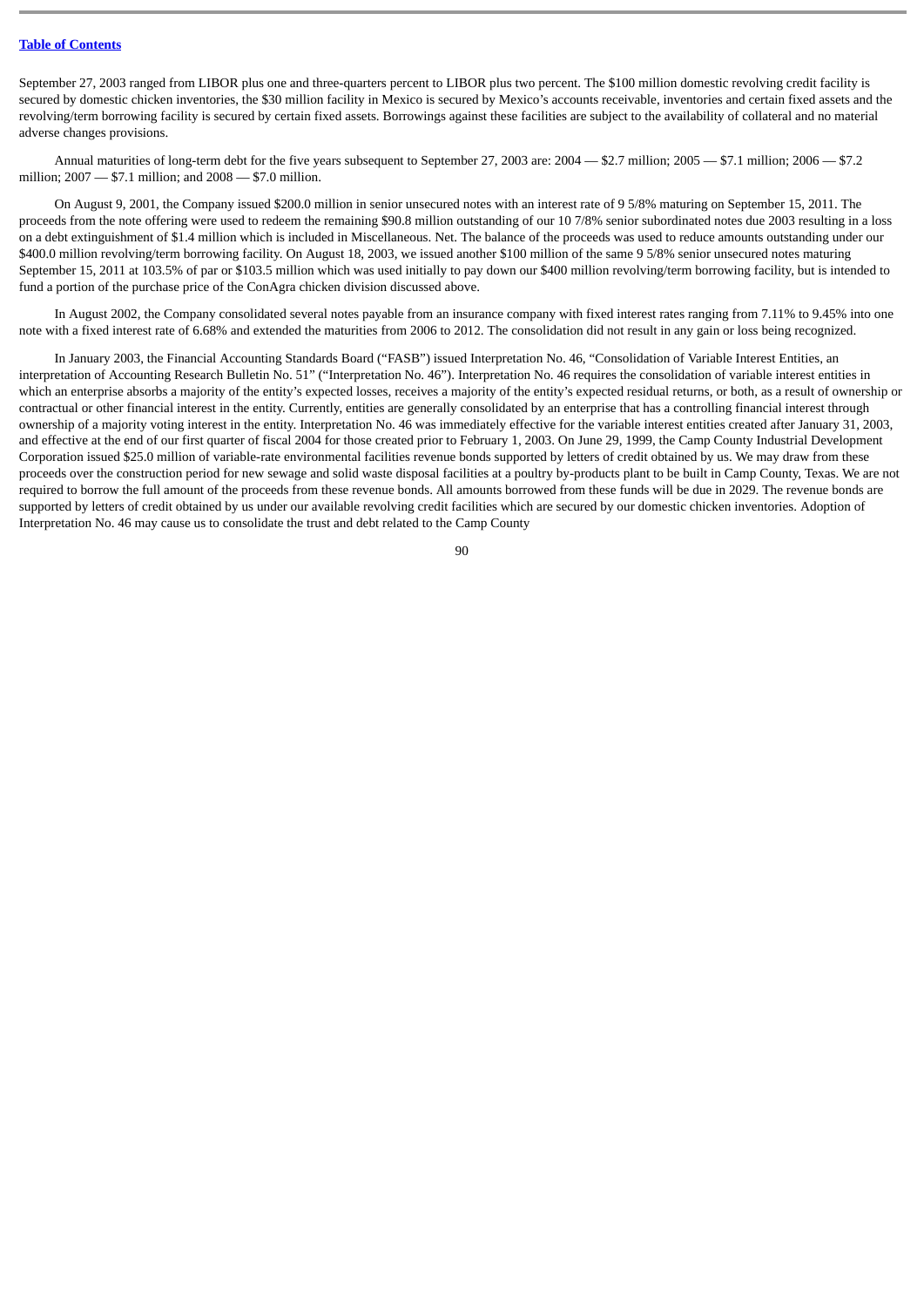Revenue Bonds. The effect of the consolidation would be to record \$25 million as restricted cash in Other Assets and \$25 million as Long-Term Debt. We believe the adoption of Interpretation No. 46 will not have a material impact on our results of operations.

The Company is required, by certain provisions of its debt agreements, to maintain levels of working capital and net worth, to limit dividends to a maximum of \$3.4 million per year, and to maintain various fixed charge, leverage, current and debt-to-equity ratios. Substantially all of the Company's domestic property, plant and equipment, except those in its turkey segment, are pledged as collateral on its long-term debt and credit facilities. The Mexico credit facility is secured by accounts receivable, inventories and certain fixed assets.

Total interest was \$41.8 million, \$40.4 million and \$38.9 million in 2003, 2002 and 2001, respectively. Interest related to new construction capitalized in 2003, 2002 and 2001 was \$1.5 million, \$6.0 million and \$7.2 million, respectively.

Long-term debt consists of the following:

| (In thousands)                                                                         | Final<br>Maturity | 2003      | 2002      |
|----------------------------------------------------------------------------------------|-------------------|-----------|-----------|
| Senior unsecured notes, interest at 9 5/8%                                             | 2011              | \$303,500 | \$200,000 |
| Note payable to an insurance company at 6.68% payable monthly                          | 2012              | 58,512    | 60,958    |
| Revolving term/credit facility $-10$ year tranche at LIBOR plus 2.00%, payable monthly | 2009              | 39,188    | 136,087   |
| Revolving term/credit facility $-7$ year tranche at LIBOR plus 1.75%, payable monthly  | 2006              | 15.813    | 54,913    |
| Other notes payable                                                                    | <b>Various</b>    | 1,632     | 1,686     |
|                                                                                        |                   |           |           |
|                                                                                        |                   | 418,645   | 453,644   |
| Less current maturities                                                                |                   | 2,680     | 3,483     |
|                                                                                        |                   |           |           |
|                                                                                        |                   | \$415,965 | \$450,161 |
|                                                                                        |                   |           |           |

The fair value of long-term debt, at September 27, 2003 and September 28, 2002 based upon quoted market prices for the same or similar issues where available or by using discounted cash flow analysis, was approximately \$442.9 million and \$456.6 million, respectively.

### **NOTE F – INCOME TAXES**

Income before income taxes after allocation of certain expenses to foreign operations for 2003, 2002 and 2001 was \$53.4 million, (\$7.3) million and \$57.8 million, respectively, for U.S. operations and \$9.5 million, \$9.2 million and \$5.5 million, respectively, for foreign operations. The provisions for income taxes are based on pre-tax financial statement income.

Effective January 1, 2002, the Mexican Congress passed the Mexican tax reform (the "Reform") legislation, which eliminated the previous tax exemption under Simplified Regime for the Company's Mexico subsidiaries. The Reform requires the Company's Mexico subsidiaries to calculate and pay taxes under a new simplified regime pursuant to Mexico's income tax laws beginning January 1, 2002, subject to certain transitional provisions. The primary transitional provision was an exit calculation, which generated a net operating loss carryforwards for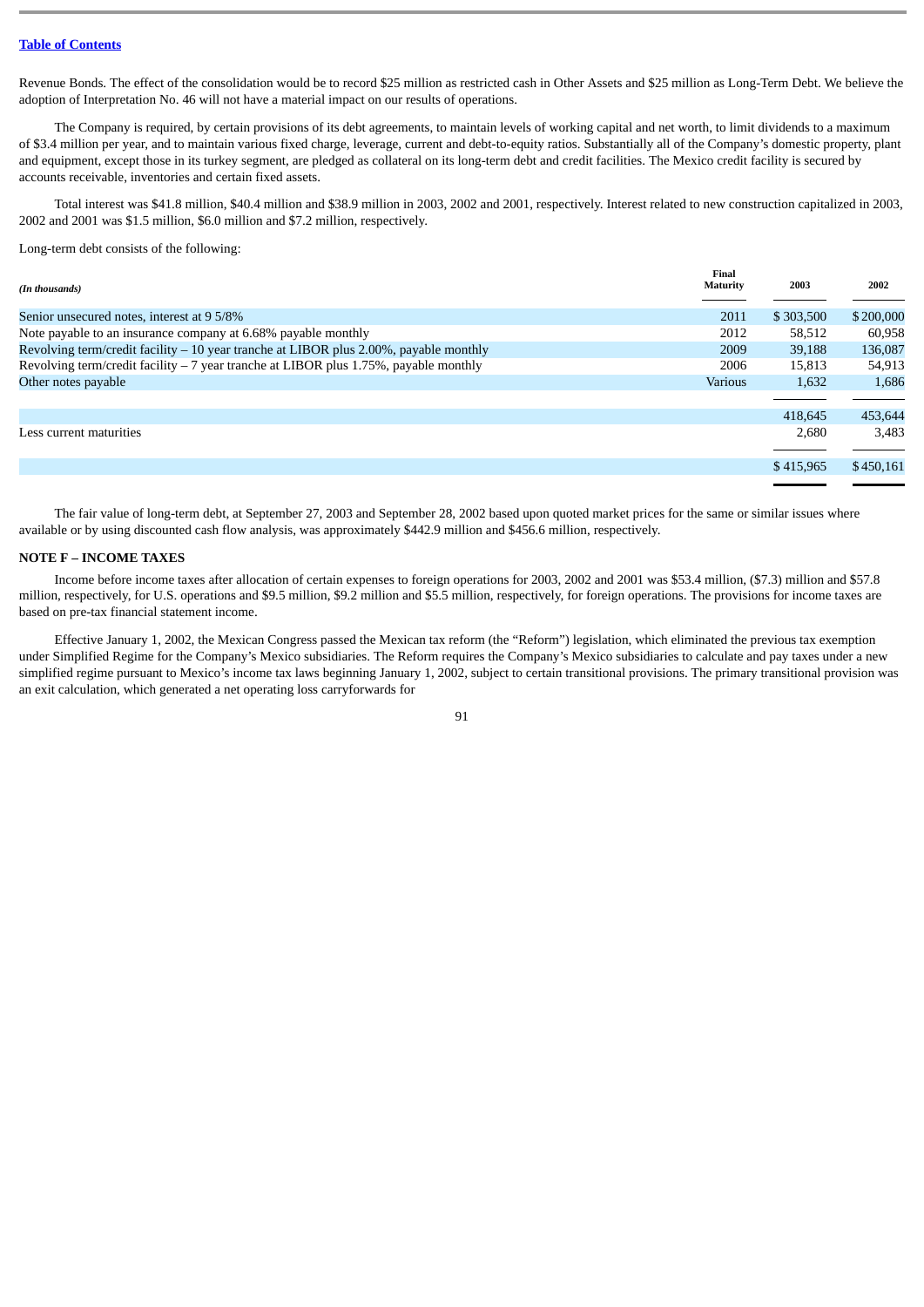Mexican income tax purposes. As a result of the Reform, the Company recognized a tax benefit of approximately \$11.9 million during fiscal 2002, primarily to reflect the benefit of the net operating loss carryforwards for Mexican tax purposes.

In fiscal 2002, we had established valuation allowances on certain net operating losses attributable to certain of our Mexican operations, which under the Mexican tax laws are taxed on an individual entity basis. Certain of the Mexican entities did not have sufficient earnings to enable them to realize the full value of their net operating losses, while other had strong historical earnings records. In early fiscal 2003, we executed a strategy to mitigate the amount of net operating losses that would expire unutilized. The primary action taken was the reorganization of the Mexican parent company (which had the majority of the operating losses for which the valuation allowance had been established) as a distribution operation, which resulted in a significant increase in its profitability in 2003. Based on this reorganization, including current and forecasted profitability, we concluded in the fourth quarter of fiscal 2003 that it is more likely than not that the net operating losses of its Mexican parent will be fully realized. As a result, we reversed a valuation allowance of \$16.9 million based on the indexed portion of the net operating losses that are now expected to be recovered, was reversed as a reduction to income tax expense.

The components of income tax expense (benefit) are set forth below:

|                                 | 2003      | 2002           | 2001          |
|---------------------------------|-----------|----------------|---------------|
| (In thousands)                  |           |                |               |
| Current:                        |           |                |               |
| Federal                         | \$8,431   | $($ \$ 11,570) | \$6,045       |
| Foreign                         | 3,989     | 1,712          | 1,594         |
| State and other                 | 348       | (756)          | 348           |
|                                 |           |                |               |
| Total current                   | 12,768    | (10,614)       | 7,987         |
| Deferred                        | 11,366    | (1, 811)       | 12,737        |
| Reversal of valuation allowance | (16, 935) | __             | $\frac{1}{2}$ |
|                                 |           |                |               |
|                                 | \$7,199   | (\$12,425)     | \$20,724      |
|                                 |           |                |               |

The following is a reconciliation between the statutory U.S. federal income tax rate and the Company's effective income tax rate:

|                                                                       | 2003   | 2002        | 2001                     |
|-----------------------------------------------------------------------|--------|-------------|--------------------------|
|                                                                       |        |             |                          |
| Federal income tax rate                                               | 35.0%  | 35.0%       | 35.0%                    |
| State tax rate, net                                                   | 1.7    | (16.6)      | 2.4                      |
| Difference in U.S. statutory tax rate and Mexico's effective tax rate | (1.7)  | (42.6)      | (3.9)                    |
| Change in Mexico Tax Law                                              |        | (626.3)     | $\overline{\phantom{m}}$ |
| Currency related differences                                          | 3.1    |             |                          |
| Change in valuation allowance                                         | (26.9) |             |                          |
| Other                                                                 | 0.3    |             |                          |
|                                                                       |        |             |                          |
| Total                                                                 | 11.5%  | $(650.5)\%$ | 33.5%                    |
|                                                                       |        |             |                          |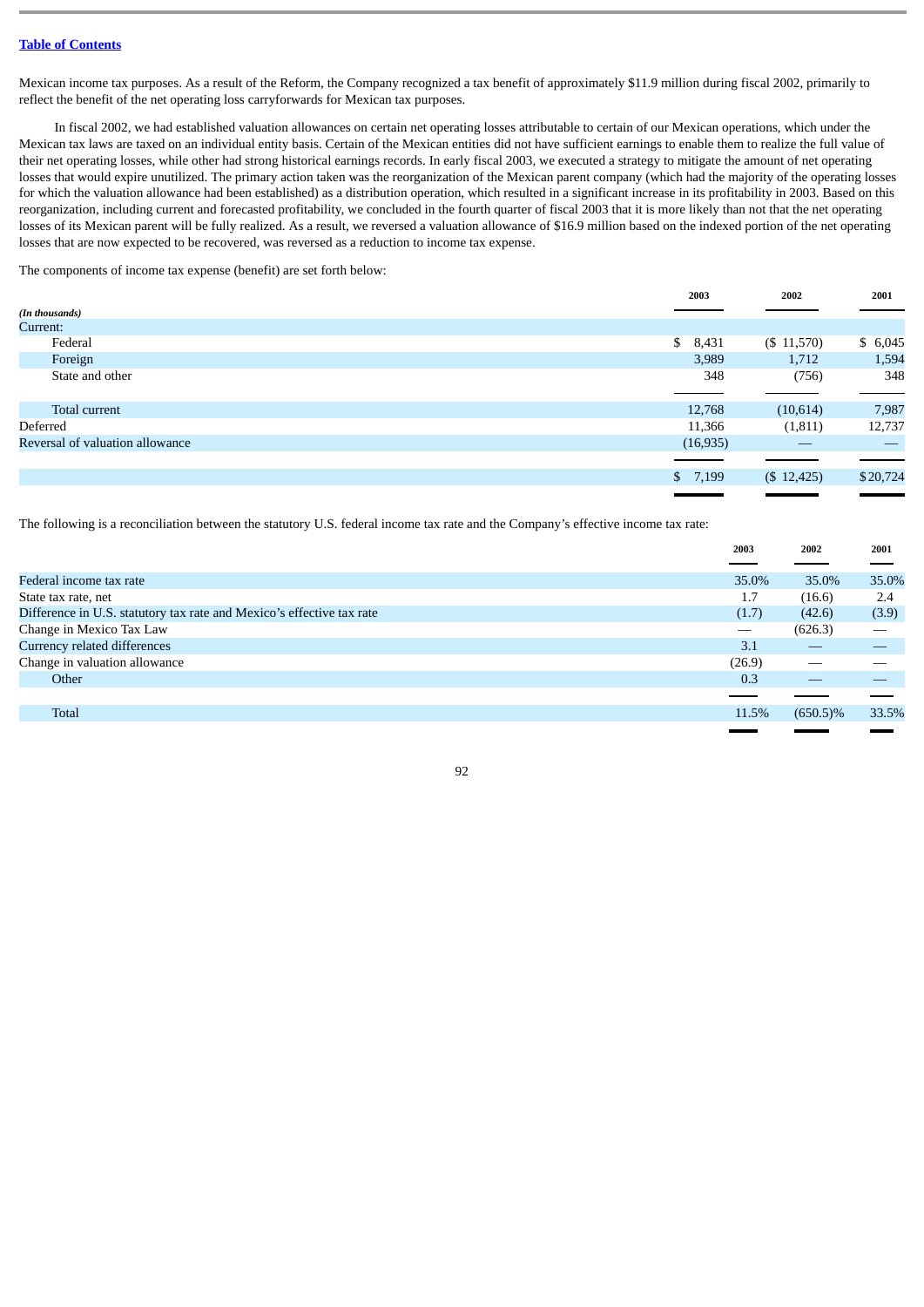Deferred income taxes reflect the net effects of temporary differences between the carrying amounts of assets and liabilities for financial reporting purposes and the amounts used for income tax purposes.

Significant components of the Company's deferred tax liabilities and assets are as follows:

| (In thousands)                         | 2003      | 2002      |
|----------------------------------------|-----------|-----------|
| Deferred tax liabilities:              |           |           |
| Property and equipment                 | \$114,329 | \$115,364 |
| Inventories                            | 33,816    | 37,917    |
| Prior use of cash accounting           | 23,554    | 24,188    |
| Other                                  | 8,923     | 11,666    |
|                                        |           |           |
| Total deferred tax liabilities         | 180,622   | 189,135   |
|                                        |           |           |
| Deferred tax assets:                   |           |           |
| Net operating losses                   | 43,270    | 54,870    |
| Expenses deductible in different years | 13,869    | 22,148    |
|                                        |           |           |
| Total deferred tax asset               | 57,139    | 77,018    |
| Valuation allowance                    | 747       | 17,682    |
|                                        |           |           |
| Net deferred tax liabilities           | \$124,230 | \$129,799 |
|                                        |           |           |

The Company has not provided any deferred income taxes on the undistributed earnings of its Mexico subsidiaries based upon its determination that such earnings will be indefinitely reinvested. As of September 27, 2003, the cumulative undistributed earnings of these subsidiaries were approximately \$195.5 million. If such earnings were not considered indefinitely reinvested, deferred U.S. income taxes would have been provided, after consideration of estimated foreign tax credits. However, determination of the amount of deferred U.S. income taxes is not practical.

The Mexican tax operating loss carryforwards expire in the years ranging from 2008 through 2012.

### **NOTE G – COMMON STOCK**

The Company has two series of authorized common stock, Class A common stock and Class B common stock. The shares have substantially the same rights, powers and limitations, except that each share of Class B common stock entitles the holder thereof to 20 votes per share, except as otherwise provided by law, on any matter submitted for a stockholder vote, while each share of Class A common stock entitles the holder thereof to one vote per share on any such matter.

The board of directors has approved and recommended that the stockholders adopt, at a special meeting of stockholders scheduled for November 20, 2003, a proposal to amend our certificate of incorporation to reclassify our Class A common stock and Class B common stock into a single class of common stock.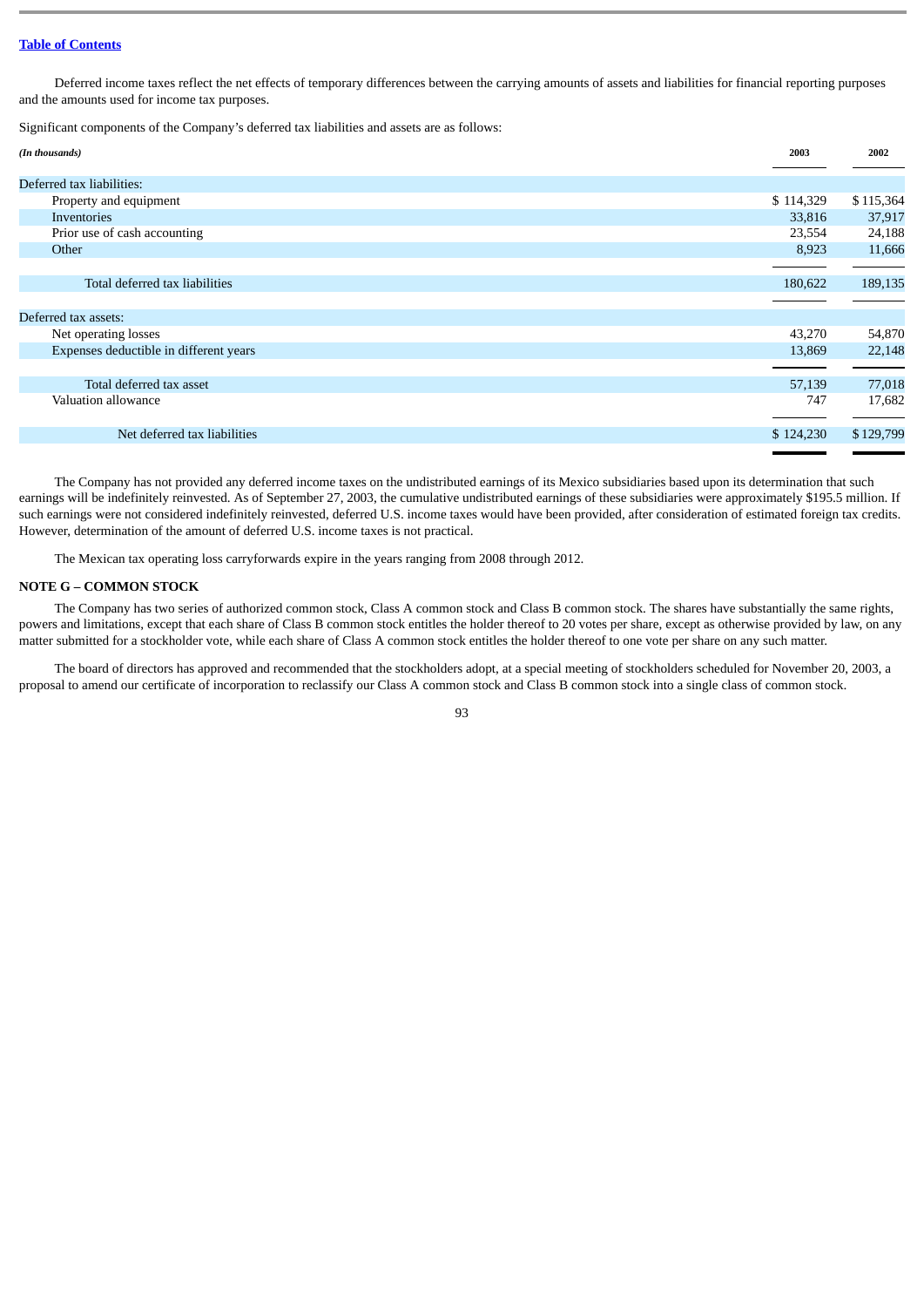At the effective time of the reclassification each share of Class A common stock and each share of Class B common stock will be reclassified into one (1) share of new common stock. The new common stock will be our only class of authorized common stock. Following the reclassification, the Class A common stock and Class B common stock will no longer be listed on the New York Stock Exchange or registered under the Securities Exchange Act of 1934. The new common stock will be listed on the New York Stock Exchange under the symbol "PPC" and registered under the Securities Exchange Act of 1934. As of the record date of the special meeting of stockholders, there were 13,523,429 shares of Class A common stock outstanding and 27,589,250 shares of Class B common stock outstanding. After giving effect to the reclassification, there will be 41,112,679 shares of our new common stock outstanding, all of which will be held by our current stockholders.

Following the reclassification, our certificate of incorporation will not contain any provision for Class A common stock or Class B common stock. In connection with the elimination of the dual class capital structure, our certificate of incorporation will authorize 160 million shares of common stock instead of 100 million shares of Class A common stock and 60 million shares of Class B common stock.

Except as to voting rights, the rights of the new common stock will be substantially identical to the rights of the current Class A common stock and Class B common stock. Each share of existing Class A common stock or Class B common stock that is reclassified into our new common stock will be entitled to cast twenty votes on all matters submitted to a vote of the stockholders, until there is a change in the beneficial ownership of such share, as determined by us or our transfer agent based upon criteria specified in the certificate of amendment to our certificate of incorporation and written procedures we may adopt from time to time.

The reclassification is not expected to have any significant effect on the Consolidated Financial Statements.

Subject to certain exceptions specified in our proposed certificate amendment to the certificate of incorporation, following a change in beneficial ownership of a share that is reclassified, the share will be entitled to only one vote. Shares of new common stock issued after the reclassification will also only be entitled to one vote per share, including the shares to be issued to ConAgra Foods in the ConAgra chicken division acquisition. Shares held in street name or by a broker or nominee will be presumed to have been acquired after the reclassification and to therefore have one vote per share. This presumption is rebuttable by the holder's showing that such share was subject to the reclassification and that no change in beneficial ownership of such share has occurred since the reclassification.

## **NOTE H – SAVINGS PLAN**

The Company maintains a Section 401(k) Salary Deferral Plan (the "Plan"). Under the Plan, eligible U.S. employees may voluntarily contribute a percentage of their compensation. The Plan provides for a contribution of up to four percent of compensation subject to an overall Company contribution limit of five percent of the U.S. operation's income before taxes. Under this plan,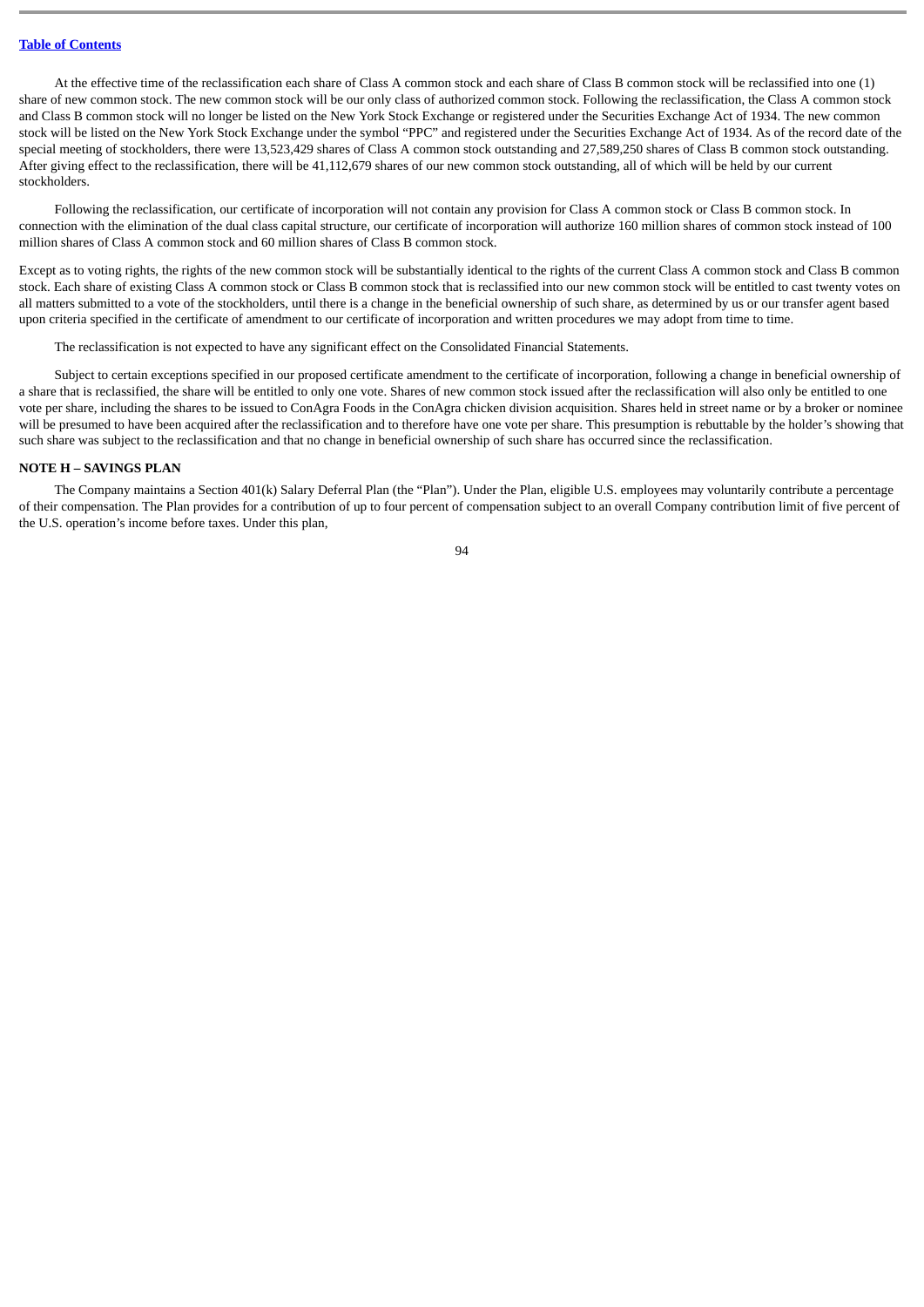the Company's expenses were \$3.4 million, \$2.3 million and \$3.7 million in 2003, 2002 and 2001, respectively.

## **NOTE I – RELATED PARTY TRANSACTIONS**

Lonnie "Bo" Pilgrim, the Chairman and, through certain related entities, the major stockholder of the Company (collectively, the "major stockholder") owns an egg laying and a chicken growing operation. In addition, at certain times during the year the major stockholder purchases from the Company live chickens and hens and certain feed inventories during the grow-out process and then contracts with the Company to resell the birds at maturity, determined on a market based formula price subject to a ceiling price calculated at his cost plus 2%. During the years ended September 27, 2003, September 28, 2002 and September 29, 2001 the formula resulted in a net operating profit (loss) to the major stockholder of \$348,000, (\$428,000) and \$1,103,000, respectively on gross amounts paid by the Company to the major stockholder as described below under "Live chicken purchases from the major shareholder."

Transactions with the major stockholders or related entities are summarized as follows:

| (In thousands)                                                | 2003   | 2002   | 2001    |
|---------------------------------------------------------------|--------|--------|---------|
|                                                               |        |        |         |
| Contract egg grower fees to major stockholder                 |        |        | \$1,537 |
| Lease payment on commercial egg property to major stockholder | 750    | 750    | 564     |
| Chick, feed and other sales to major stockholder              | 48.130 | 44,857 | 38,771  |
| Live chicken purchases from major stockholder                 | 48.722 | 44.429 | 39,784  |
| Loan guaranty fees                                            | 3.236  | 2.615  | 3,142   |
| Lease payments on airplane                                    | 396    | 396    | 396     |

The Company leases a commercial egg property including all of the ongoing costs of the operation from the Company's major stockholder. The lease term runs for ten years with a monthly lease payment of \$62,500.

The Company pays fees to the Company's major stockholder in return for the major stockholder's personal guarantee on certain debt obligations of the Company.

The Company leases an airplane from its major stockholder under an operating lease agreement that is renewable annually. The terms of the lease agreement require monthly payments of \$33,000 plus operating expenses. Lease expense was \$396,000 for each of the years 2003, 2002 and 2001. Operating expenses were \$260,185, \$212,520, and \$234,066 in 2003, 2002 and 2001, respectively.

The Company maintains depository accounts with a financial institution in which the Company's major stockholder is also a major stockholder. Fees paid to this bank in 2003, 2002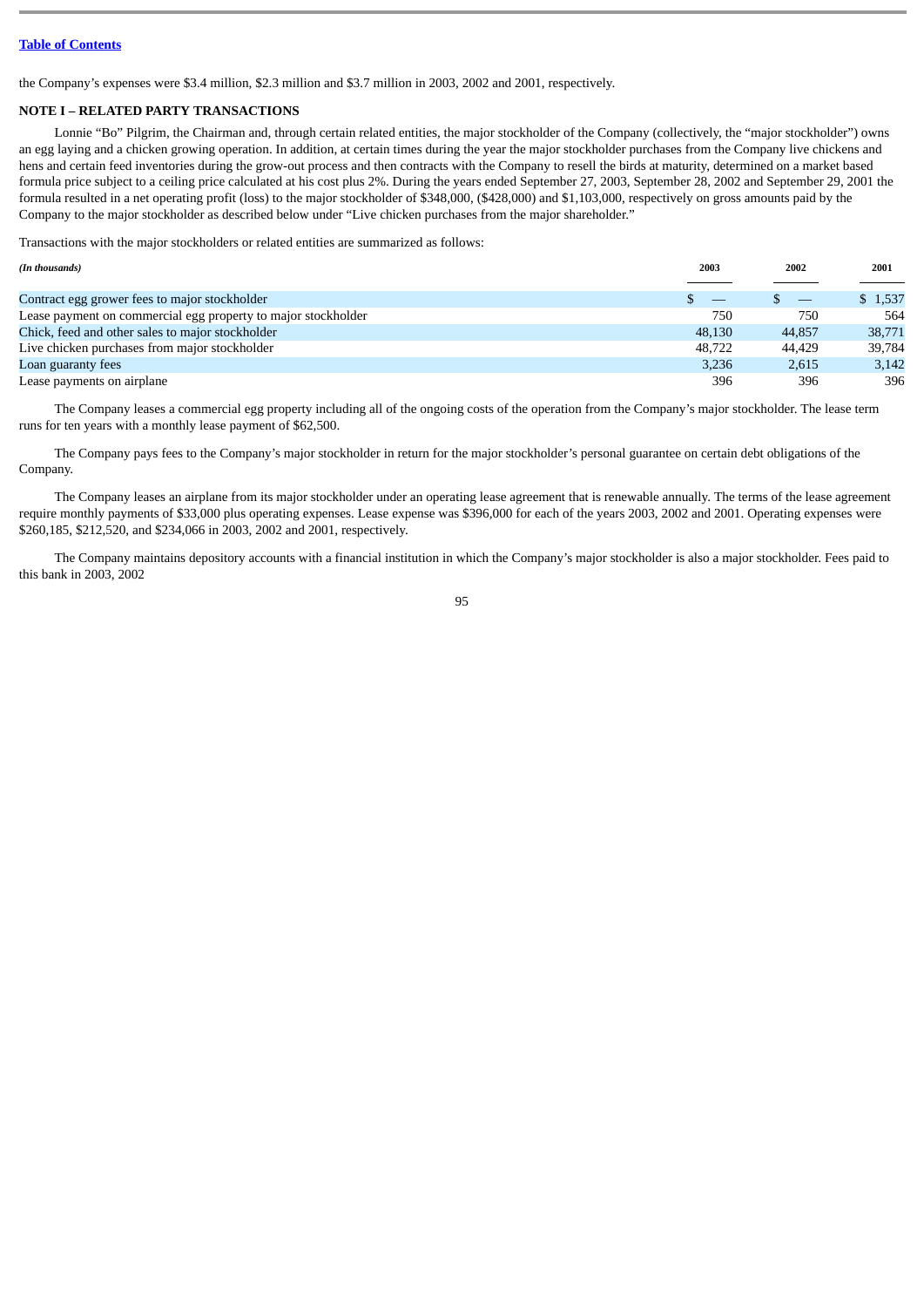and 2001 are insignificant, and as of September 27, 2003 the Company had bank balances at this financial institution of approximately \$2.2 million.

The Company has entered into chicken grower contracts involving farms owned by certain of its other officers and directors, providing the placement of Company-owned flocks on their farms during the grow-out phase of production. These contracts are on terms substantially the same as contracts entered into by the Company with unaffiliated parties and can be terminated by either party upon completion of the grow-out of each flock. The aggregate amounts paid by the Company to these officers and directors under these grower contracts during each of the fiscal years 2003, 2002 and 2001 were less than \$ 1 million in total.

### **NOTE J – COMMITMENTS and CONTINGENCIES**

The Consolidated Statements of Income include rental expense for operating leases of approximately \$27.9 million, \$28.1 million and \$28.7 million in 2003, 2002 and 2001, respectively. The Company's future minimum lease commitments under non-cancelable operating leases are as follows: 2004 — \$24.5 million; 2005 — \$20.4 million; 2006 — \$17.3 million; 2007 — \$14.5 million; 2008 — \$8.8 million and thereafter \$6.2 million.

At September 27, 2003, the Company had \$17.1 million in letters of credit outstanding relating to normal business transactions.

In October 2002, a limited number of USDA environmental samples from our Franconia, Pennsylvania plant tested positive for Listeria. As a result, we voluntarily recalled all cooked deli products produced at the plant from May 1, 2002 through October 11, 2002. No illnesses associated with the Listeria strain in a Northeastern outbreak have been linked to any of our products and none of our products have tested positive for the outbreak strain. However, in connection with this recall, we have been named as a defendant in four lawsuits brought by individuals generally alleging injuries resulting from contracting Listeria monocytogenes. We believe that we have meritorious defenses to these claims, and intend to assert vigorous defenses to the litigation. Neither the likelihood of an unfavorable outcome nor the amount of ultimate liability, if any, with respect to any of these cases can be determined at this time. After considering our available insurance coverage, we do not expect these cases to have a material impact on our financial position, operations or liquidity.

The Company is subject to various other legal proceedings and claims which arise in the ordinary course of its business. In the opinion of management, the amount of ultimate liability with respect to these actions will not materially affect the financial position or results of operations of the Company.

The Company is a party to many routine contracts in which it provides general indemnities in the normal course of business to third parties for various risks. The Company has not recorded a liability for any of these indemnities, as the likelihood of payment in each case is considered remote. These indemnities are discussed in the following paragraphs.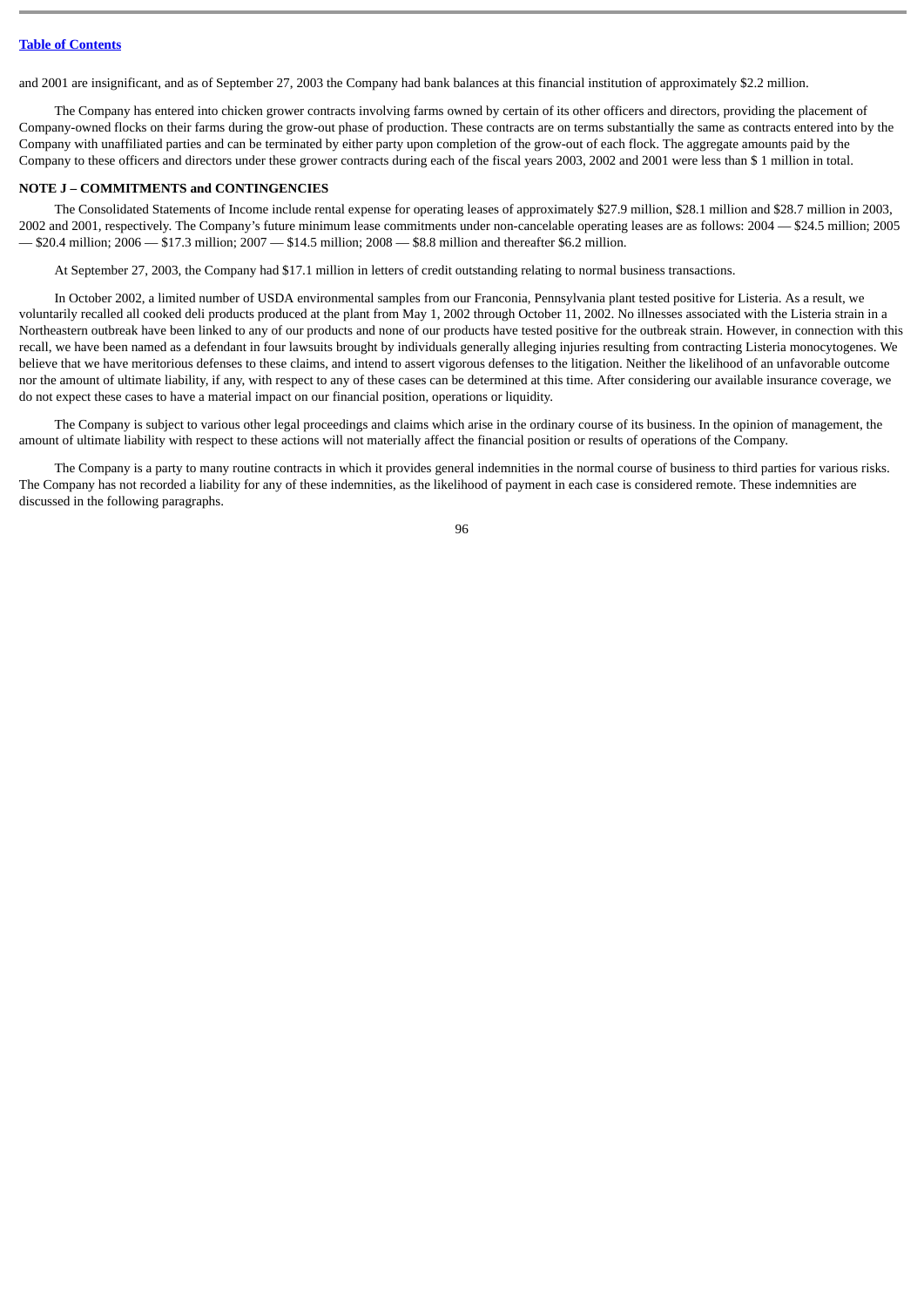The Company's loan agreements generally obligate the Company to reimburse the applicable lender for incremental increased costs due to a change in law that imposes (i) any reserve or special deposit requirement against assets of, deposits with or credit extended by such lender related to the loan, (ii) any tax, duty or other charge with respect to the loan (except standard income tax) or (iii) capital adequacy requirements. In addition, some of the Company's loan agreements contain a withholding tax provision that requires the Company to pay additional amounts to the applicable lender or other financing party, generally if withholding taxes are imposed on such lender or other financing party as a result of a change in the applicable tax law. These increased cost and withholding tax provisions continue for the entire term of the applicable transaction, and there is no limitation on the maximum additional amounts the Company could be obligated to pay under such provisions. Any failure to pay amounts due under such provisions generally would trigger an event of default, and, in a secured financing transaction, would entitle the lender to foreclose upon the collateral to realize the amount due.

The Company also maintains operating leases for various types of equipment, some of which contain residual value guarantees for the market value of assets at the end of the term of the lease. The terms of the lease maturities range from one to seven years. The maximum potential amount of the residual value guarantees is approximately \$11.1 million; however, the actual amount is based on an undeterminable recoverable amount based on the fair market value of the underlying leased assets. The likelihood of payments under these guarantees is not considered to be probable, and accordingly no liabilities have been recorded. The Company historically has not experienced significant payments under similar residual guarantees.

### **NOTE K – FINANCIAL INSTRUMENTS**

The Company is a purchaser of certain commodities, primarily corn and soybeans. The Company periodically uses commodity futures and options for hedging purposes to reduce the effect of changing commodity prices and as a mechanism to procure the grains. The contracts that effectively meet risk reductions and correlation criteria are recorded using hedge accounting. Gains and losses on closed hedge transactions are recorded as a component of the underlying inventory purchase.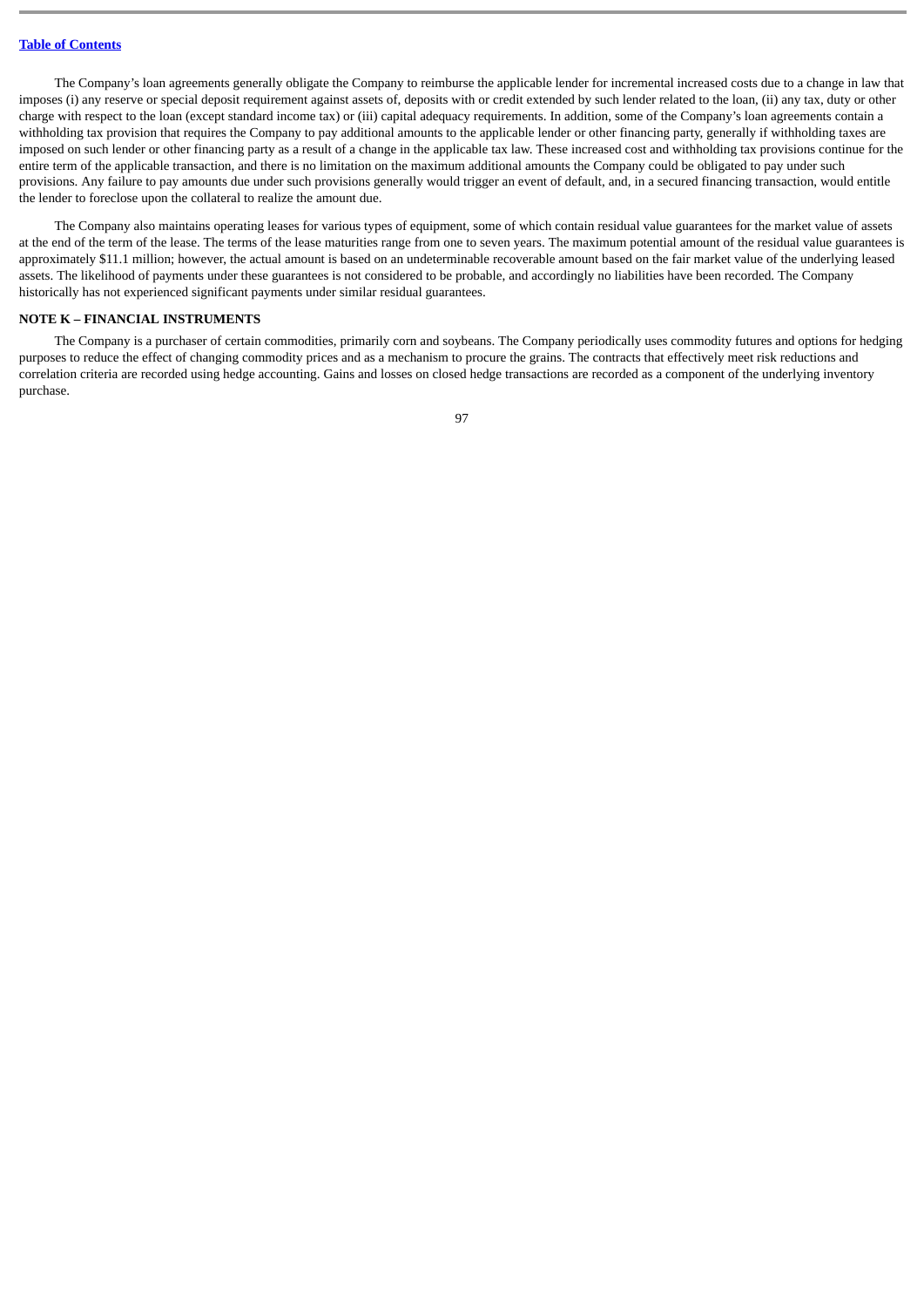At September 27, 2003, the Company held the following commodity contracts consisting of delivery contracts settling between October 2003 and December 2004. The following table provides information about the Company's financial instruments that are sensitive to changes in commodity prices:

*Dollars in thousands, except per unit contract/strike prices*

|                                | <b>Units</b>   | <b>Notional</b><br>Amount | <b>Weighted Average</b><br>Contract/Strike Price |  | <b>Fair Value</b><br>(Loss) Gain |  |
|--------------------------------|----------------|---------------------------|--------------------------------------------------|--|----------------------------------|--|
| <b>Hedging Position:</b>       |                |                           |                                                  |  |                                  |  |
| Long positions in corn         | <b>Bushels</b> | 620,000                   | 2.38                                             |  | $($ \$31)                        |  |
| Long positions in Soybean Meal | Tons           | 2,000                     | 156.8                                            |  | 66                               |  |

### **NOTE L – BUSINESS SEGMENTS**

We operate in two reportable business segments as (1) a producer of chicken and other products and (2) a producer of turkey products.

Our chicken and other products segment primarily includes sales of chicken products and by-products we produce and purchase for resale in the U.S. and Mexico but also includes the sale of table eggs, feed, and certain other items. Our chicken and other products segment conducts separate operations in the U.S. and Mexico and is reported as two separate geographical areas. Our turkey segment includes sales of turkey products produced in our turkey operations, which operates exclusively in the U.S.

Inter-area sales and inter-segment sales, which are not material, are accounted for at prices comparable to normal trade customer sales. Corporate expenses are allocated to Mexico based upon various apportionment methods for specific expenditures incurred related thereto with the remaining amounts allocated to the U.S. portions of the segments based on number of employees.

Non-recurring recoveries, which represent settlements for vitamin and methionine litigation covering several periods as well as federal compensation for avian influenza have not been allocated to any segment because the proper allocation cannot be readily determined.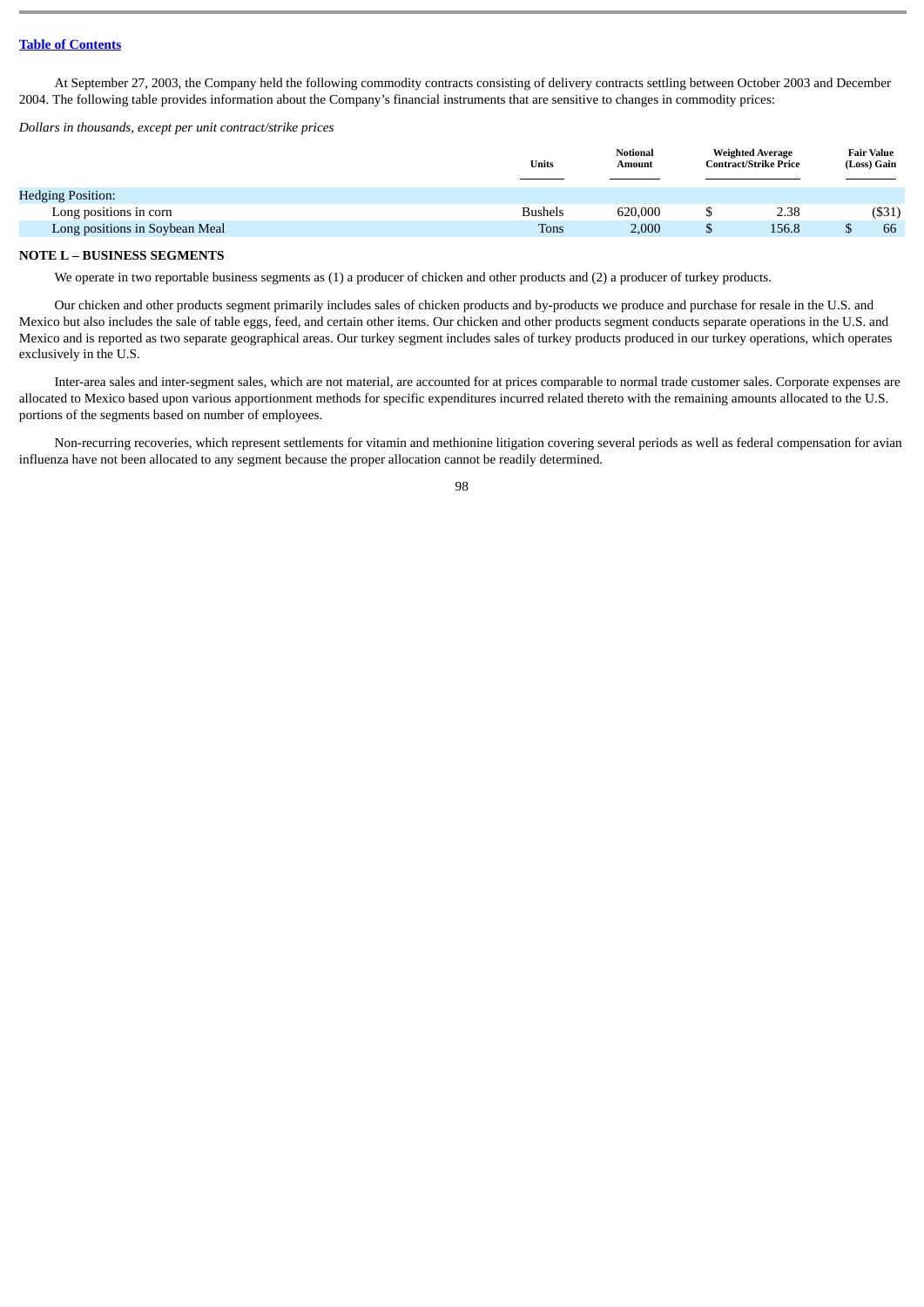The following table presents certain information regarding our segments:

|                                         |                        | <b>Fiscal Year Ended</b>      |                               |  |  |
|-----------------------------------------|------------------------|-------------------------------|-------------------------------|--|--|
|                                         | September 27,<br>2003  | September 28,<br>$2002^{(a)}$ | September 29,<br>$2001^{(b)}$ |  |  |
|                                         |                        | (In thousands)                |                               |  |  |
| <b>Net Sales to Customers:</b>          |                        |                               |                               |  |  |
| Chicken and Other Products:             |                        |                               |                               |  |  |
| <b>United States</b><br>Mexico          | \$1,945,596<br>368,071 | \$1,842,749<br>342,851        | \$1,652,199<br>323,678        |  |  |
|                                         |                        |                               |                               |  |  |
| Sub-total                               | 2,313,667              | 2,185,600                     | 1,975,877                     |  |  |
| Turkey                                  | 305,678                | 348,118                       | 238,835                       |  |  |
| Total                                   | \$2,619,345            | \$2,533,718                   | \$2,214,712                   |  |  |
|                                         |                        |                               |                               |  |  |
| <b>Operating Income:</b>                |                        |                               |                               |  |  |
| Chicken and Other Products:             |                        |                               |                               |  |  |
| <b>United States</b>                    | \$<br>74,807           | \$<br>31,907                  | \$<br>78,096                  |  |  |
| Mexico                                  | 16,319                 | 17,064                        | 12,157                        |  |  |
| Sub-total                               | 91,126                 | 48,971                        | 90,253                        |  |  |
| Turkey                                  | (73,992)               | (19, 823)                     | 4,289                         |  |  |
| Sub-total                               | 17,134                 | 29,148                        | 94,542                        |  |  |
| Non-recurring recoveries <sup>(c)</sup> | 46,479                 | 756                           |                               |  |  |
| Total                                   | 63,613<br>\$           | \$<br>29,904                  | 94,542<br>\$                  |  |  |
|                                         |                        |                               |                               |  |  |
| Depreciation and Amortization: (d)      |                        |                               |                               |  |  |
| Chicken and Other Products:             |                        |                               |                               |  |  |
| <b>United States</b>                    | \$<br>54,150           | \$<br>47,528                  | \$<br>38,155                  |  |  |
| Mexico                                  | 12,116                 | 13,526                        | 11,962                        |  |  |
| Sub-total                               | 66,266                 | 61,054                        | 50,117                        |  |  |
| Turkey                                  | 7,921                  | 9,919                         | 5,273                         |  |  |
| <b>Total</b>                            | 74,187<br>\$           | \$<br>70,973                  | 55,390<br>\$                  |  |  |
|                                         |                        |                               |                               |  |  |
| <b>Total Assets:</b>                    |                        |                               |                               |  |  |
| Chicken and Other Products:             |                        |                               |                               |  |  |
| <b>United States</b>                    | \$800,605              | \$775,395                     | \$764,073                     |  |  |
| Mexico                                  | 263,530                | 241,919                       | 247,681                       |  |  |
| Sub-total                               | 1,064,135              | 1,017,314                     | 1,011,754                     |  |  |
| Turkey                                  | 193,349                | 210,576                       | 203,941                       |  |  |
| Total                                   | \$1,257,484            | \$1,227,890                   | \$1,215,695                   |  |  |
|                                         |                        |                               |                               |  |  |
| <b>Capital Expenditures:</b>            |                        |                               |                               |  |  |
| Chicken and Other Products              |                        |                               |                               |  |  |
| <b>United States</b>                    | 38,774<br>\$           | 65,775<br>\$                  | $\mathbb{S}$<br>80,173        |  |  |
| Mexico                                  | 9,218                  | 7,934                         | 29,425                        |  |  |
| Sub-total                               | 47,992                 | 73,709                        | 109,598                       |  |  |
| Turkey                                  | 5,582                  | 6,679                         | 3,034                         |  |  |
| Total                                   | 53,574<br>\$           | \$<br>80,388                  | \$112,632                     |  |  |

(a) Certain amounts in 2002 were reclassified to conform to current year presentation.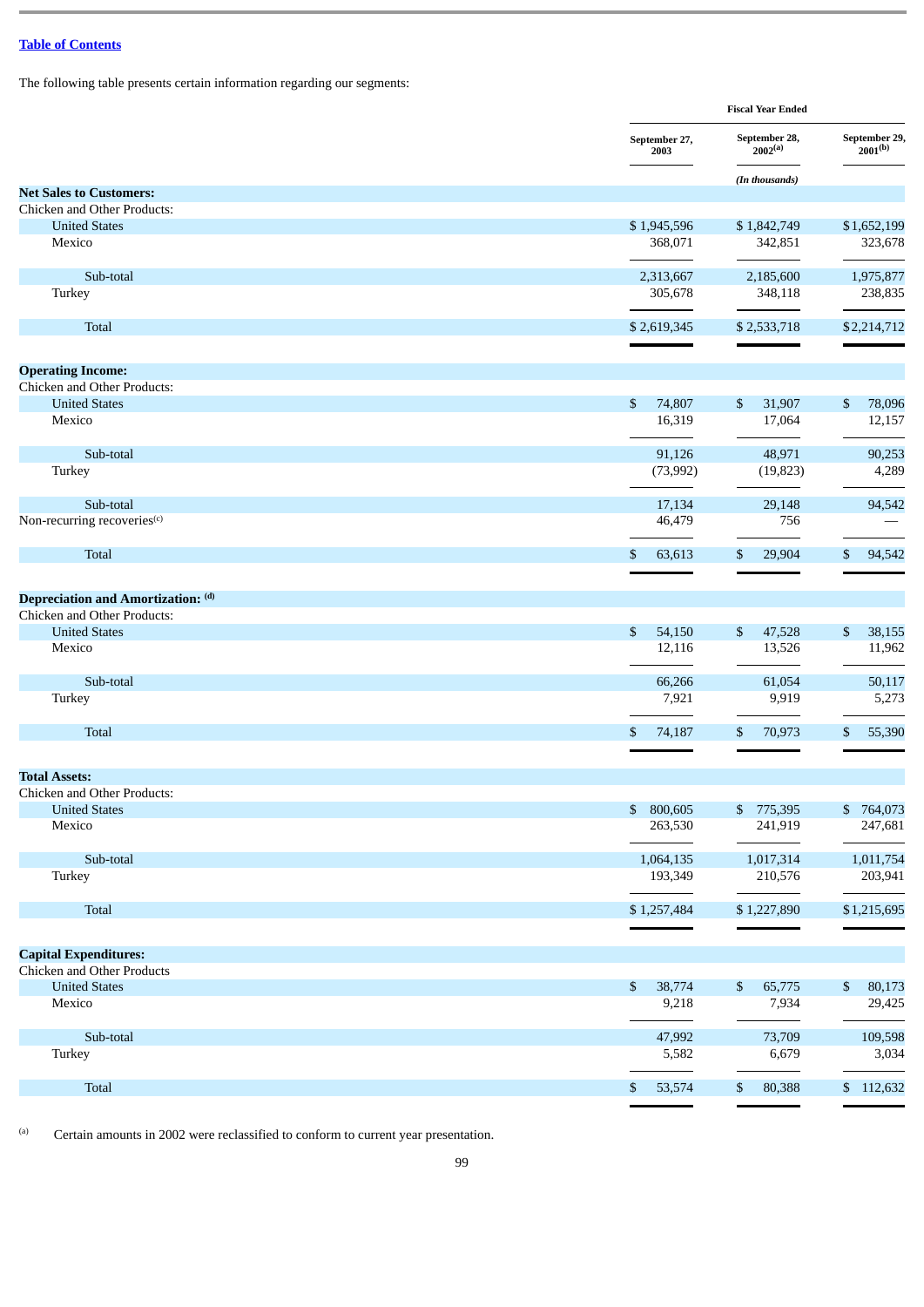(b) Excludes business acquisition cost of \$239,539, incurred in connection with the acquisition of WLR Foods on January 27, 2001.

 $(c)$  Non-recurring recoveries are as follows (in millions):

|                 |                       | <b>Fiscal Year End</b> |
|-----------------|-----------------------|------------------------|
|                 | September 27,<br>2003 | September 28,<br>2002  |
| Avian influenza | 26.6<br>\$.           | D                      |
| Vitamin         | 1.6                   | 0.8                    |
| Methionine      | 18.3                  | __                     |
|                 |                       |                        |
| Total           | 46.5                  | 0.8<br>w               |
|                 |                       |                        |

(d) Includes amortization of capitalized financing costs of approximately \$1.5 million, \$1.4 million and \$1.9 million in fiscal years 2003, 2002, and 2001, respectively.

As of September 27, 2003, the Company had net assets in Mexico of \$263.5 million. There were no customers representing 10% or more of revenue in fiscal 2003, 2002 and 2001.

## **NOTE M – QUARTERLY RESULTS**

Quarterly Results (Unaudited)

|                                       |                                 | Year ended September 27, 2003    |                                 |                                     |                    |  |  |  |
|---------------------------------------|---------------------------------|----------------------------------|---------------------------------|-------------------------------------|--------------------|--|--|--|
| (In thousands, except per share data) | First<br>Quarter <sup>(a)</sup> | Second<br>Quarter <sup>(a)</sup> | Third<br>Quarter <sup>(a)</sup> | Quarter<br>Fourth <sup>(a)(b)</sup> | <b>Fiscal Year</b> |  |  |  |
| Net sales                             | \$627,405                       | \$630,592                        | \$651,877                       | \$709,471                           | \$2,619,345        |  |  |  |
| Gross profit                          | 42,386                          | 36,986                           | 61,248                          | 59,863                              | 200,483            |  |  |  |
| Operating income                      | 10,341                          | 1,410                            | 26,140                          | 25,722                              | 63,613             |  |  |  |
| Net income                            | 2,756                           | 10,765                           | 17,441                          | 25,074                              | 56,036             |  |  |  |
| Per Share:                            |                                 |                                  |                                 |                                     |                    |  |  |  |
| Net income                            | 0.07                            | 0.26                             | 0.42                            | 0.61                                | 1.36               |  |  |  |
| Cash dividends                        | 0.015                           | 0.015                            | 0.015                           | 0.015                               | 0.06               |  |  |  |
|                                       |                                 |                                  | Vear ended Sentember 28, 2002   |                                     |                    |  |  |  |

|                         |                                       |                  | Ieur enueu september 20, 2002    |                  |                                  |                    |  |  |  |
|-------------------------|---------------------------------------|------------------|----------------------------------|------------------|----------------------------------|--------------------|--|--|--|
|                         | (In thousands, except per share data) | First<br>Quarter | Second<br>Quarter <sup>(c)</sup> | Third<br>Quarter | Fourth<br>Quarter <sup>(c)</sup> | <b>Fiscal Year</b> |  |  |  |
| Net sales               |                                       | \$656,030        | \$600,753                        | \$637,116        | \$639,819                        | \$2,533,718        |  |  |  |
| Gross profit            |                                       | 57,865           | 28,630                           | 47,000           | 31,670                           | 165,165            |  |  |  |
| Operating income (loss) |                                       | 23,330           | (4,372)                          | 14,046           | (3,100)                          | 29,904             |  |  |  |
| Net income (loss)       |                                       | 12,991           | 1,252                            | 3,266            | (3, 174)                         | 14,335             |  |  |  |
| Per Share:              |                                       |                  |                                  |                  |                                  |                    |  |  |  |
| Net income (loss)       |                                       | 0.32             | 0.03                             | 0.08             | (0.08)                           | 0.35               |  |  |  |
| Cash dividends          |                                       | 0.015            | 0.015                            | 0.015            | 0.015                            | 0.06               |  |  |  |

(a) Gross profit includes vitamin, methionine and avian influenza settlements of \$14.5 million, \$11.2 million \$10.3 million, and \$10.5 million for each quarter respectively. Net income includes settlements related to vitamin, methionine and avian influenza in the amounts of \$1.3 million, \$26.6 million, \$7.4 million and \$0.7 million for each quarter respectively. See Note B to the Consolidated Financial Statements.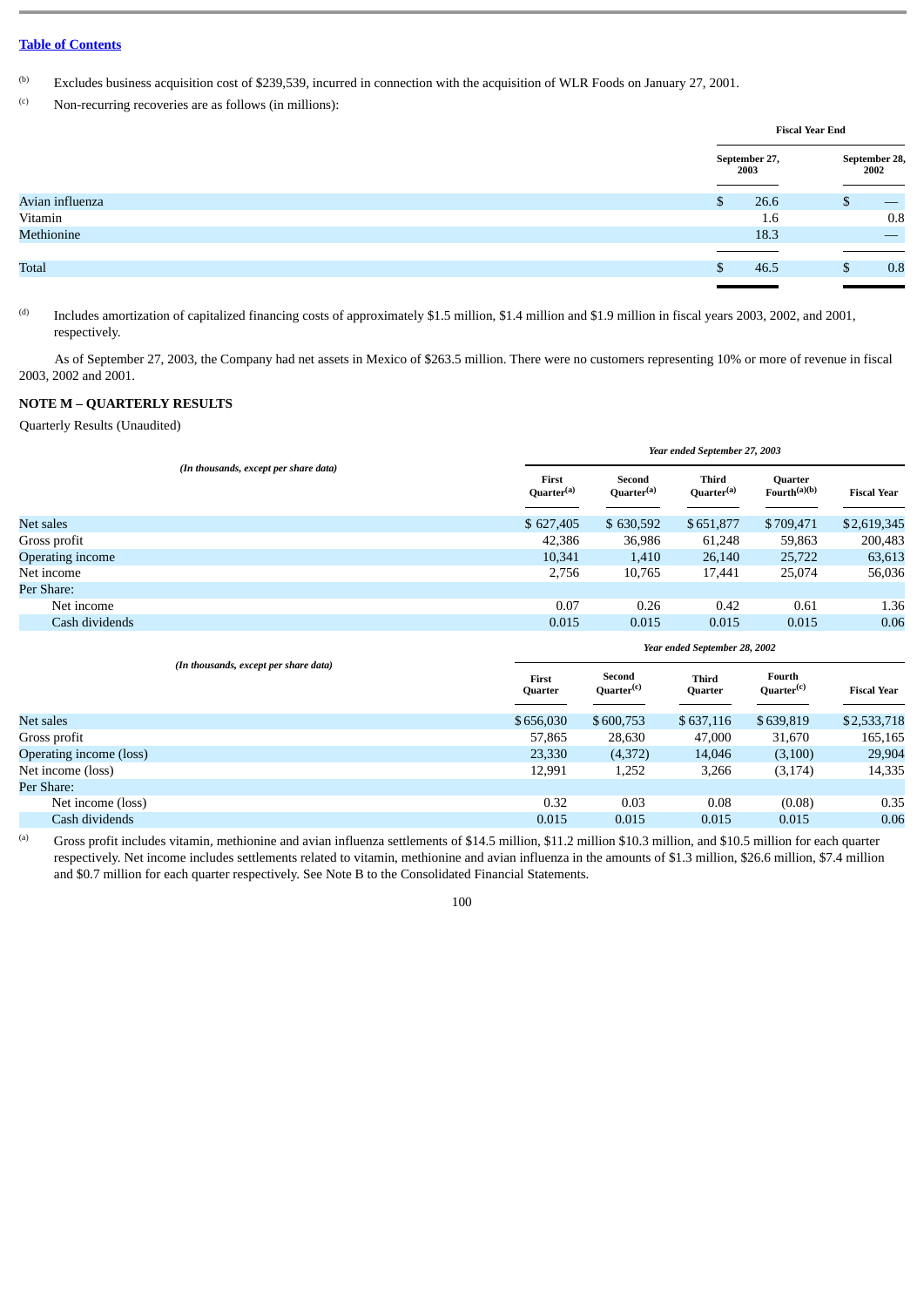- (b) Includes a tax benefit of \$16.9 million, which includes the release of the prior year valuation allowance during fiscal 2003, primarily to reflect the benefit of the net operating loss carryforwards for Mexican tax purposes. See Note F to the Consolidated Financial Statements.
- (c) Includes tax benefit of \$9.7 million in the second quarter and \$2.2 million in the fourth quarter resulting from the change in the Mexico tax law. See Note F to the Consolidated Financial Statements.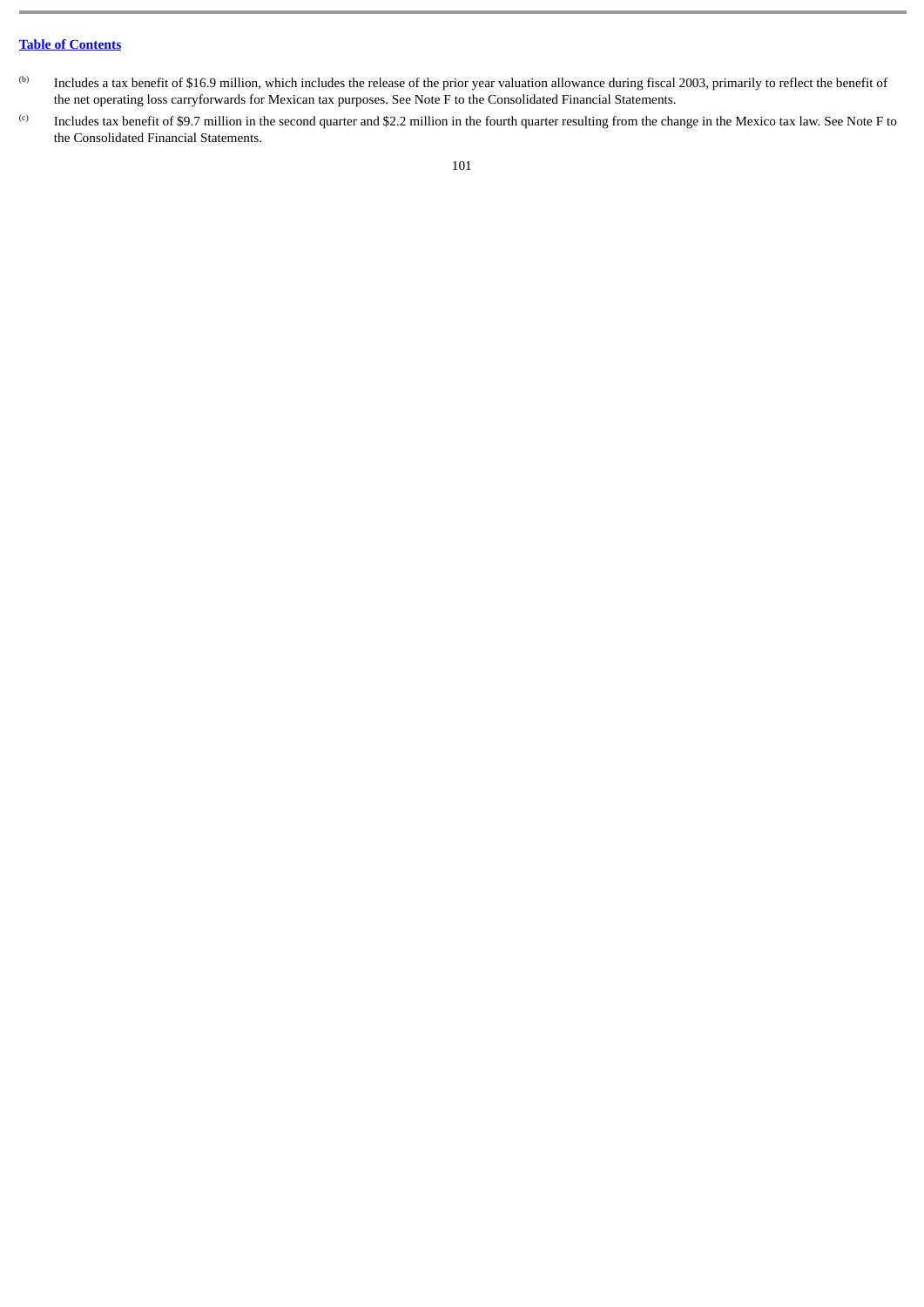## PILGRIM'S PRIDE CORPORATION AND SUBSIDIARIES

## SCHEDULE II-VALUATION AND QUALIFYING ACCOUNTS

| Col. A                                                | Col. B                                             | Col. C                                                   |                                                            | Col. D                                | Col. E                                |
|-------------------------------------------------------|----------------------------------------------------|----------------------------------------------------------|------------------------------------------------------------|---------------------------------------|---------------------------------------|
|                                                       |                                                    | <b>ADDITIONS</b>                                         |                                                            |                                       |                                       |
| <b>DESCRIPTION</b>                                    | <b>Balance</b> at<br><b>Beginning of</b><br>Period | <b>Charged</b> to<br><b>Costs and</b><br><b>Expenses</b> | Charged<br>to Other<br><b>Accounts-</b><br><b>Describe</b> | <b>Deductions-</b><br><b>Describe</b> | <b>Balance</b><br>at end<br>of Period |
| Year ended September 27, 2003:                        |                                                    |                                                          |                                                            |                                       |                                       |
| Reserves and allowances deducted from asset accounts: |                                                    |                                                          |                                                            |                                       |                                       |
| Allowance for doubtful accounts                       | \$2,344,000                                        | 87,543<br>\$                                             | \$<br>$\longrightarrow$                                    | $$1,247,344_{(1)}$                    | \$1,184,199                           |
| Year ended September 28, 2002:                        |                                                    |                                                          |                                                            |                                       |                                       |
| Reserves and allowances deducted from asset accounts: |                                                    |                                                          |                                                            |                                       |                                       |
| Allowance for doubtful accounts                       | \$3,961,000                                        | \$ (506,000)                                             | \$                                                         | $$1,111,000_{(1)}$                    | \$2,344,000                           |
| Year ended September 29, 2001:                        |                                                    |                                                          |                                                            |                                       |                                       |
| Reserves and allowances deducted from asset accounts: |                                                    |                                                          |                                                            |                                       |                                       |
| Allowance for doubtful accounts                       | \$4,086,000                                        | \$1,132,000                                              |                                                            | $$1,257,000_{(1)}$                    | \$3,961,000                           |
|                                                       |                                                    |                                                          |                                                            |                                       |                                       |

 $(1)$  Uncollectible accounts written off, net of recoveries.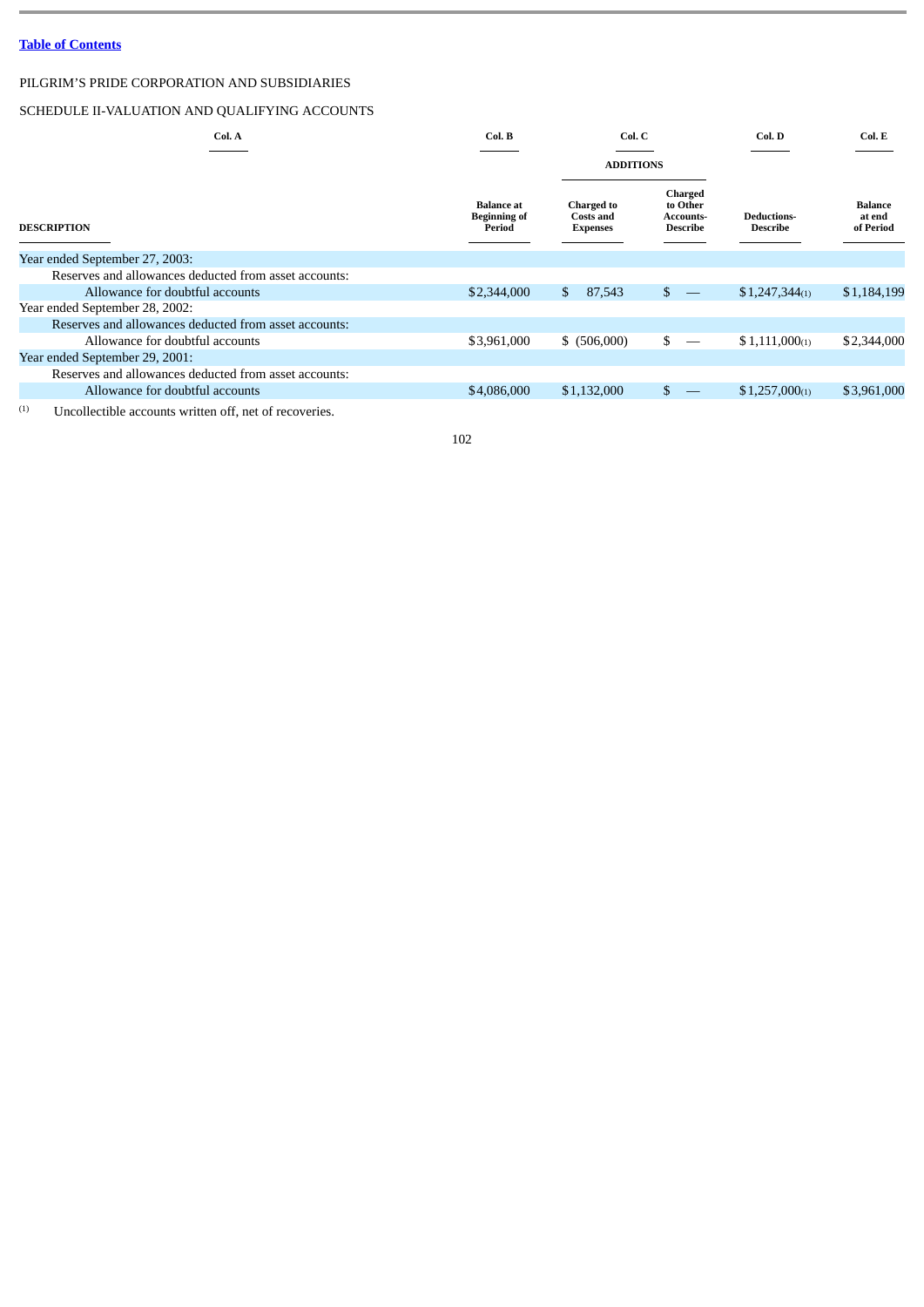## **EXHIBIT 12 PILGRIM'S PRIDE CORPORATION COMPUTATION OF RATIO OF EARNINGS TO FIXED CHARGES**

|                                                                     | <b>Year Ended</b>     |         |                       |                                      |                       |         |                       |        |                    |  |
|---------------------------------------------------------------------|-----------------------|---------|-----------------------|--------------------------------------|-----------------------|---------|-----------------------|--------|--------------------|--|
|                                                                     | September 27,<br>2003 |         | September 28,<br>2002 |                                      | September 29,<br>2001 |         | September 30,<br>2000 |        | October 2,<br>1999 |  |
|                                                                     |                       |         |                       | (amounts in thousands, except ratio) |                       |         |                       |        |                    |  |
| <b>EARNINGS:</b>                                                    |                       |         |                       |                                      |                       |         |                       |        |                    |  |
| Income before income taxes                                          | \$                    | 63,235  | \$                    | 1,910                                | \$                    | 61,861  | \$                    | 62,786 | \$90,904           |  |
| Add: Total fixed charges                                            |                       |         |                       |                                      |                       |         |                       |        |                    |  |
| (see below)                                                         |                       | 50,690  |                       | 49,801                               |                       | 48,406  |                       | 29,168 | 26,706             |  |
| Less: Interest Capitalized                                          |                       | 1,535   |                       | 6,014                                |                       | 7,153   |                       | 3,313  | 2,032              |  |
|                                                                     |                       |         |                       |                                      |                       |         |                       |        |                    |  |
| <b>Total Earnings</b>                                               | \$                    | 112,390 | \$                    | 45,697                               | \$                    | 103,114 | $\mathbf{s}$          | 88,641 | \$115,578          |  |
|                                                                     |                       |         |                       |                                      |                       |         |                       |        |                    |  |
| <b>FIXED CHARGES:</b>                                               |                       |         |                       |                                      |                       |         |                       |        |                    |  |
| Interest $(1)$                                                      | \$                    | 41,835  | \$                    | 40,444                               | \$                    | 38,852  | \$                    | 21,712 | \$<br>20,889       |  |
| Portion of rental expense representative of the interest factor (2) |                       | 9,291   |                       | 9,357                                |                       | 9,554   |                       | 7,456  | 5,817              |  |
|                                                                     |                       |         |                       |                                      |                       |         |                       |        |                    |  |
| Total fixed charges                                                 |                       | 51,126  | \$                    | 49,801                               | \$                    | 48,406  |                       | 29,168 | \$ 26,706          |  |
|                                                                     |                       |         |                       |                                      |                       |         |                       |        |                    |  |
| Ratio of earnings to fixed charges                                  |                       | 2.20    |                       | (3)                                  |                       | 2.13    |                       | 3.04   | 4.33               |  |

(1) Interest includes amortization of capitalized financing fees.

(2) One-third of rental expenses is assumed to be representative of the interest factor.

(3) Earnings were insufficient to cover fixed charges by \$4,104.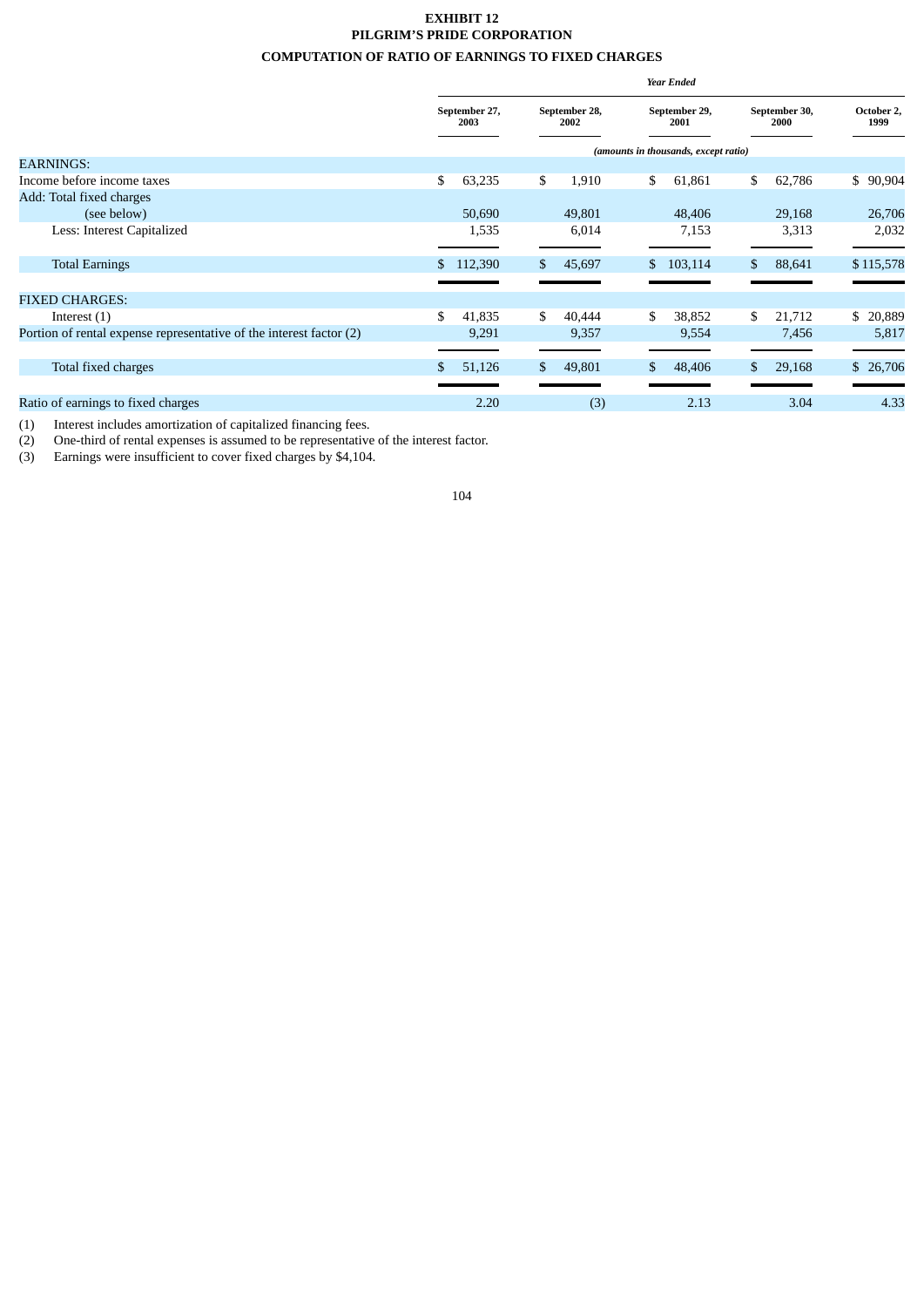### **Code of Business Conduct and Ethics**

## **Introduction**

This Code of Business Conduct and Ethics (this "Code") applies to Pilgrim's Pride Corporation and its consolidated subsidiaries (collectively, the "Company").

We expect the Company's employees and officers ("employees") and members of its Board of Directors ("directors") to use sound judgment to help us maintain appropriate compliance procedures and to carry out our business with honesty and in compliance with laws and high ethical standards. Each employee and director is expected to read this Code and demonstrate personal commitment to the standards set forth in this Code. Employees and directors who do not comply with the standards set forth in this Code may be subject to discipline in light of the nature of the violation, including termination of employment.

Any questions about this Code or the appropriate course of conduct in a particular situation should be directed to the Company's Corporate Counsel. Any evidence of improper conduct, violations of laws, rules, regulations or this Code should be reported immediately. The Company will not allow retaliation against an employee or director for such a report made in good faith.

Any waiver of the provisions of this Code for executive officers or directors of the Company may be made only by our Board of Directors or a committee thereof and must be promptly disclosed to our stockholders.

This Code is not a contract and is not intended as a detailed guide for all situations you may face. You are also expected to comply with our Partner Handbook, Policy and Procedures Manual and other workplace rules we may from time to time communicate, all of which supplement this Code.

## **Responsibilities**

### I. Compliance with Laws, Rules and Regulations

All employees and directors must respect and obey all laws applicable to our business, including state and local laws in the areas in which the Company operates. Any questions as to the applicability of any law should be directed to the Company's Corporate Counsel.

## II. Insider Trading

The Company has a securities trading policy and all employees and directors must abide by its terms. This policy, among other things, provides that employees and directors may not buy or sell shares of the Company when they are in possession of material, non-public information. They also are prohibited from passing on such information to others who might make an investment decision based thereon. Employees and directors also may not trade in stocks of other companies about which they learn material, non-public information through the course of their employment or service. Any questions as to whether information is material or has been adequately disclosed should be directed to the Company's Corporate Counsel.

## III. Conflicts of interest

A conflict of interest occurs when the private interest of an employee or director interferes—or appears to interfere—with the interests of the Company as a whole. Conflicts of interest can occur when an employee or director takes action or has interests that could reasonably be expected to make it difficult to make objective decisions on behalf of the Company or to perform his or her duties objectively and effectively. Conflicts of interest also arise when an employee or director, or a member of his or her family, receives improper personal benefits as a result of his or her position with the company.

Except as pre-approved by our Audit Committee, transactions that involve a conflict of interest are prohibited as a matter of corporate policy. Any employee or director who becomes aware of a conflict or potential conflict, or who has a question about whether a conflict exists, should bring it to the attention of the Company's Corporate Counsel.

## IV. Corporate Opportunities

Employees and directors are prohibited from (a) taking for themselves personally any opportunities that arise through the use of corporate property, information or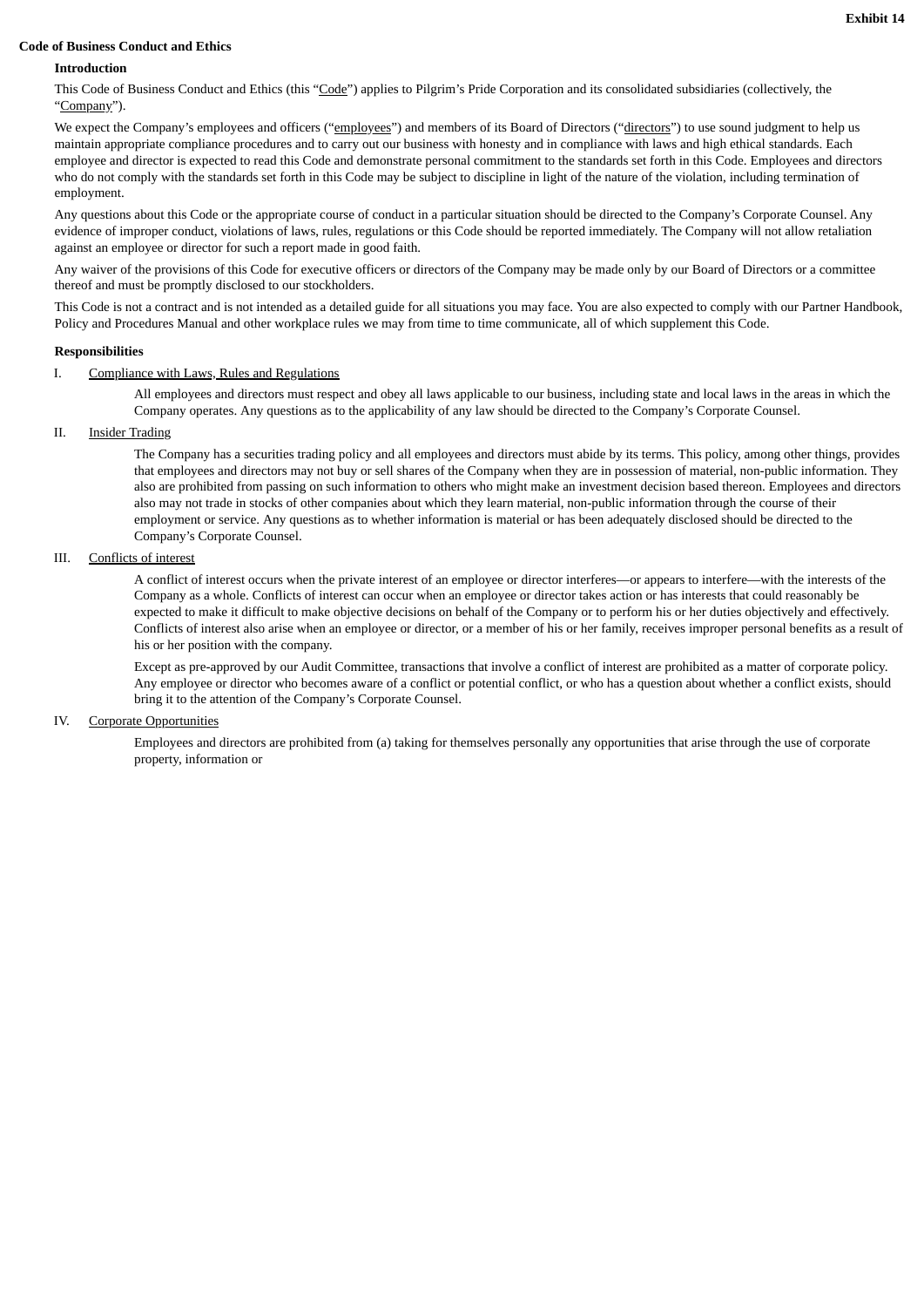position, (b) using corporate property, information or position for personal gain, and (c) directly or indirectly competing with the Company. Employees and directors owe a duty to the Company to advance the Company's legitimate interests when the opportunity to do so arises.

#### V. Confidentiality

Employees and directors should maintain the confidentiality of information entrusted to them by the Company or its customers and suppliers that is not known to the general public, except when disclosure is authorized or legally mandated. "Confidential information" includes all nonpublic information that might be of use to competitors, or harmful to the company or its customers, if disclosed. This obligation to protect confidential information does not cease when an employee or director leaves the Company. Any questions about whether information is confidential should be directed to the Company's Corporate Counsel.

### VI. Fair Dealing

Each employee and director shall endeavor to deal fairly with the our stockholders, competitors, suppliers, customers and employees. No employee or director shall take unfair advantage of any other person through manipulation, concealment, abuse of privileged information, misrepresentation of material facts, or any other unfair practice.

### VII. Protection and Proper Use of the Company's Assets

All employees and directors have a duty to protect the Company's assets and ensure the assets' efficient use. Theft, carelessness and waste have a direct impact on the Company's profitability. The Company's assets should be used only for legitimate business purposes and employees and directors should take measures to ensure against their theft, damage or misuse. These assets include intellectual property such as trademarks, business and marketing plans, salary information and any unpublished financial data and reports. Any unauthorized use or distribution of this information is a violation of this Code.

## VIII. Accuracy of Records and Reporting

All of the Company's books, records, accounts and financial statements must be maintained in reasonable detail, must appropriately reflect the matters to which they relate and must conform both to applicable legal requirements and to the Company's system of internal controls. The making of false or misleading records or documentation is strictly prohibited. The Company complies with all laws and regulations regarding the preservation of records. Records should be retained or destroyed only in accordance with the Company's document retention policies. Any questions about these policies should be directed to the Company's Corporate Counsel.

## IX. Disclosure Controls and Procedures

We are required by SEC rules to maintain effective "disclosure controls and procedures" so that financial and non-financial information we are required to report to the SEC is timely and accurately reported both to our senior management and in the filings we make. All employees are expected, within the scope of their employment duties, to support the effectiveness of our disclosure controls and procedures. To that end, it is our policy to promote the full, fair, accurate, timely and understandable disclosure in reports and documents that we file or furnish with the SEC and otherwise communicate to the public.

### X. Interaction with Public Officials

When dealing with public officials, employees and directors must avoid any activity that is or appears illegal or unethical. The giving of gifts, including meals, entertainment, transportation and lodging, to government officials in the various branches of U.S. government, as well as state and local governments, is restricted by law. Employees and directors must obtain pre-approval from the Company's Corporate Counsel before providing anything of value to a government official or employee. The foregoing does not apply to personal lawful political contributions.

In addition, the U.S. Foreign Corrupt Practices Act prohibits giving anything of value, directly or indirectly, to officials of foreign governments or foreign political candidates in order to obtain or retain business. Illegal payments to government officials of any country are strictly prohibited.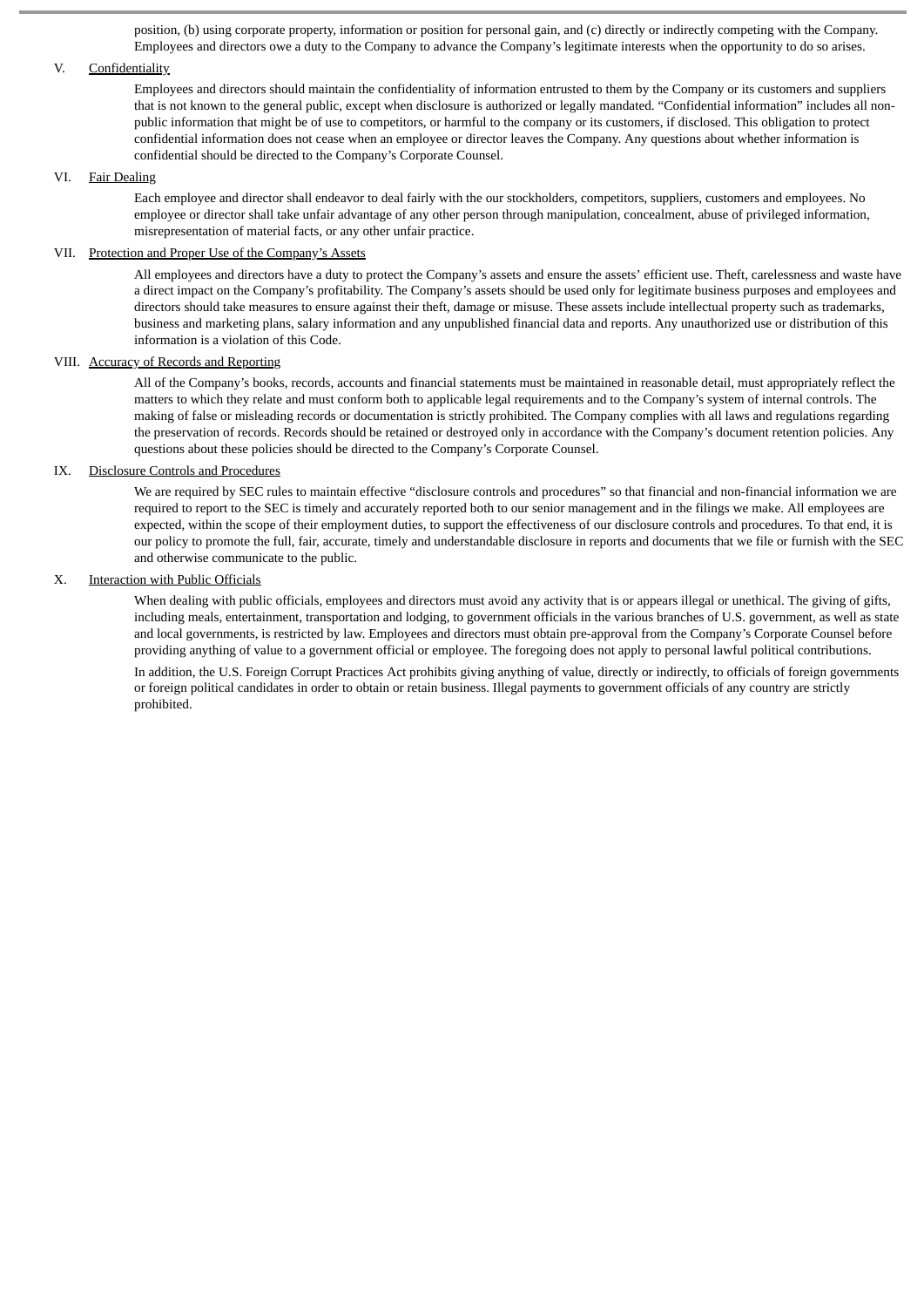## **Compliance**

We understand that no code or policy can address every scenario or answer every question. To ensure that all employees and directors can obtain prompt answers to their questions and inquiries, we have implemented the following policies and procedures.

### I. Corporate Counsel

The Company's Corporate Counsel has been designated with responsibility for overseeing and monitoring compliance with this Code. This officer makes periodic reports to the Company's Audit Committee regarding the implementation and effectiveness of this Code as well as the Company's policies and procedures to ensure compliance with this Code.

The Company's Corporate Counsel may be reached at (903) 855-4882 or CorporateCounsel@pilgrimspride.com. If you wish to communicate any matter anonymously, we will maintain the confidentiality of your communication to the extent possible under applicable laws. Communications intended to be confidential should be mailed in writing without indicating your name or address to Pilgrim's Pride Corporation, Attention: Corporate Counsel. or you may call the Company's Pride Line at (888)-536-1510.

### II. Reporting Violations

All employees are encouraged to speak with their supervisors, managers or other appropriate personnel when in doubt about the best course of action in a particular situation. In most instances, employees and directors should bring any questions regarding this Code to the attention of the Company's Corporate Counsel.

We encourage all employees to promptly report any actual or apparent violations of this Code. The Company does not permit retaliation or discrimination of any kind against employees who reasonably believe there has been possible illegal or unethical conduct and who in good faith report these concerns to us. However, it is a violation of our policy for any employee to communicate a report claiming illegal or unethical conduct which the employee knows to be false.

## III. Investigations

Reported violations will be promptly investigated. The person reporting the violation should not conduct an investigation on his or her own. However, employees and directors are expected to cooperate fully with any investigation made by the Company or any of its representatives.

## IV. Accountability

Employees and directors who violate this Code may be subject to disciplinary action, including termination of employment. Knowledge of a violation and failure to promptly report or correct the violation may also subject an employee or director to disciplinary action. Some violations of this Code are illegal and may subject the employee or director to civil and criminal liability.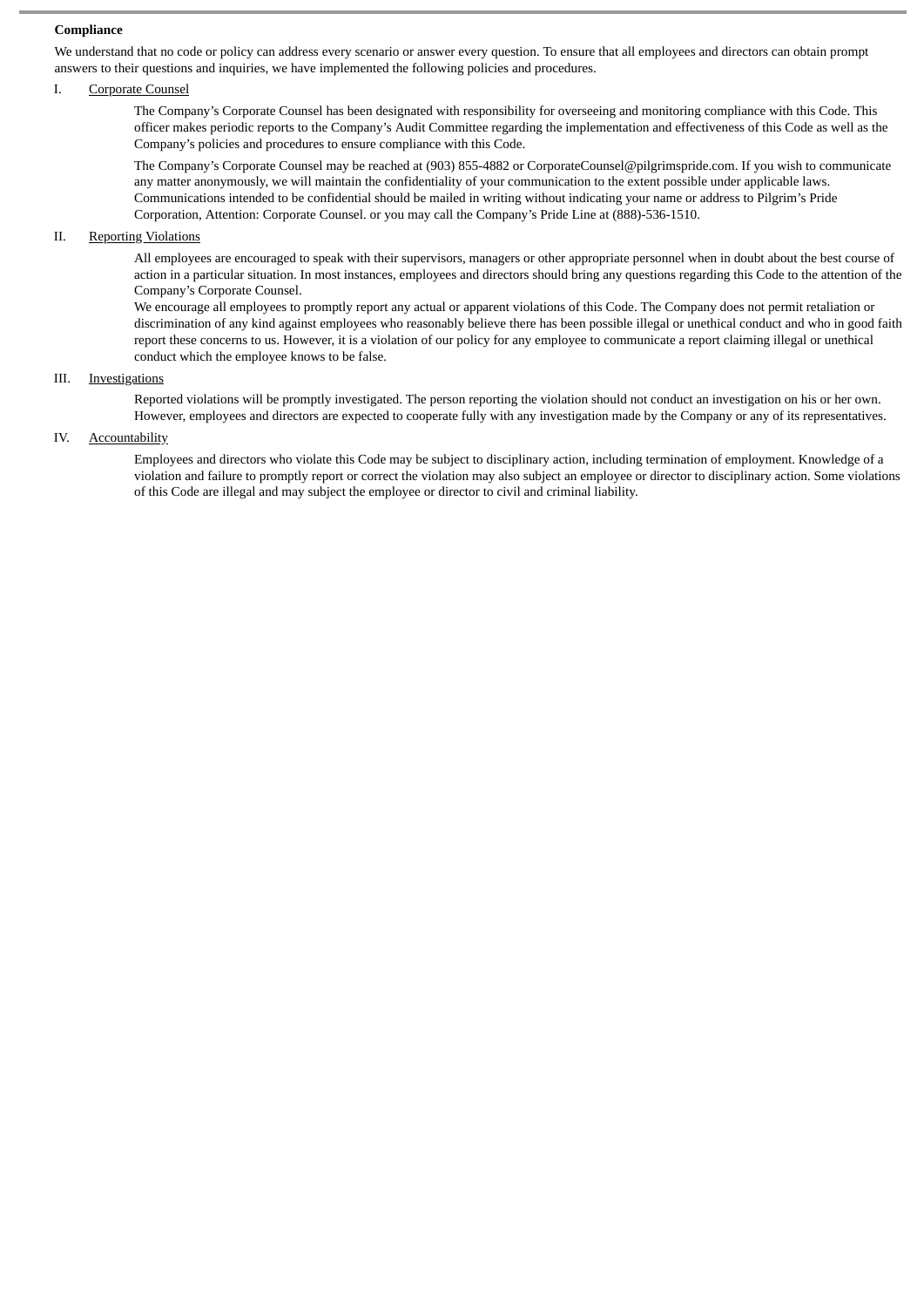- 1. COMERCIALIZADORA DE CARNES DE MEXICO S.A. DE C.V.<br>2. COMPANIA INCUBADORA HIDALGO S.A. DE C.V.
- 2. COMPANIA INCUBADORA HIDALGO S.A. DE C.V.<br>3. INMOBILIARIA AVICOLA PILGRIM'S PRIDE. S. DE
- 3. INMOBILIARIA AVICOLA PILGRIM'S PRIDE, S. DE R.L.
- 4. PILGRIM'S PRIDE S.A. DE C.V.
- 5. GALLINA PESADA S.A. DE C.V.
- 6. PILGRIM'S PRIDE FUNDING CORPORATION<br>7. PPC OF DELAWARE BUSINESS TRUST
- PPC OF DELAWARE BUSINESS TRUST
- 8. PILGRIM'S PRIDE MKTG, LTD.
- 9. PILGRIM'S PRIDE AFFORDABLE HOUSING CORPORATION
- 10. GRUPO PILGRIM'S PRIDE FUNDING HOLDINGS S. DE R.L. DE C.V.
- 11. GRUPO PILGRIM'S PRIDE FUNDING S. DE R.L. DE C.V.
- 12. VALLEY RAIL SERVICE, INC.
- 13. PILGRIM'S PRIDE OF NEVADA, INC.
- 14. PILGRIM'S PRIDE DUTCH FUNDING B.V.
- 15. DALLAS REINSURANCE COMPANY, LTD
- 16. NACRAIL LLC
- 17. SERVICIOS ADMINISTRATIVOS PILGRIM'S PRIDE S.A. DE C.V.
- 18. FOOD PROCESSORS WATER COOPERATIVE INC.
- 19. PILGRIM'S FOOD SYSTEMS, INC.
- 20. PPC ESCROW CORP.
- 21. MAYFLOWER INSURANCE COMPANY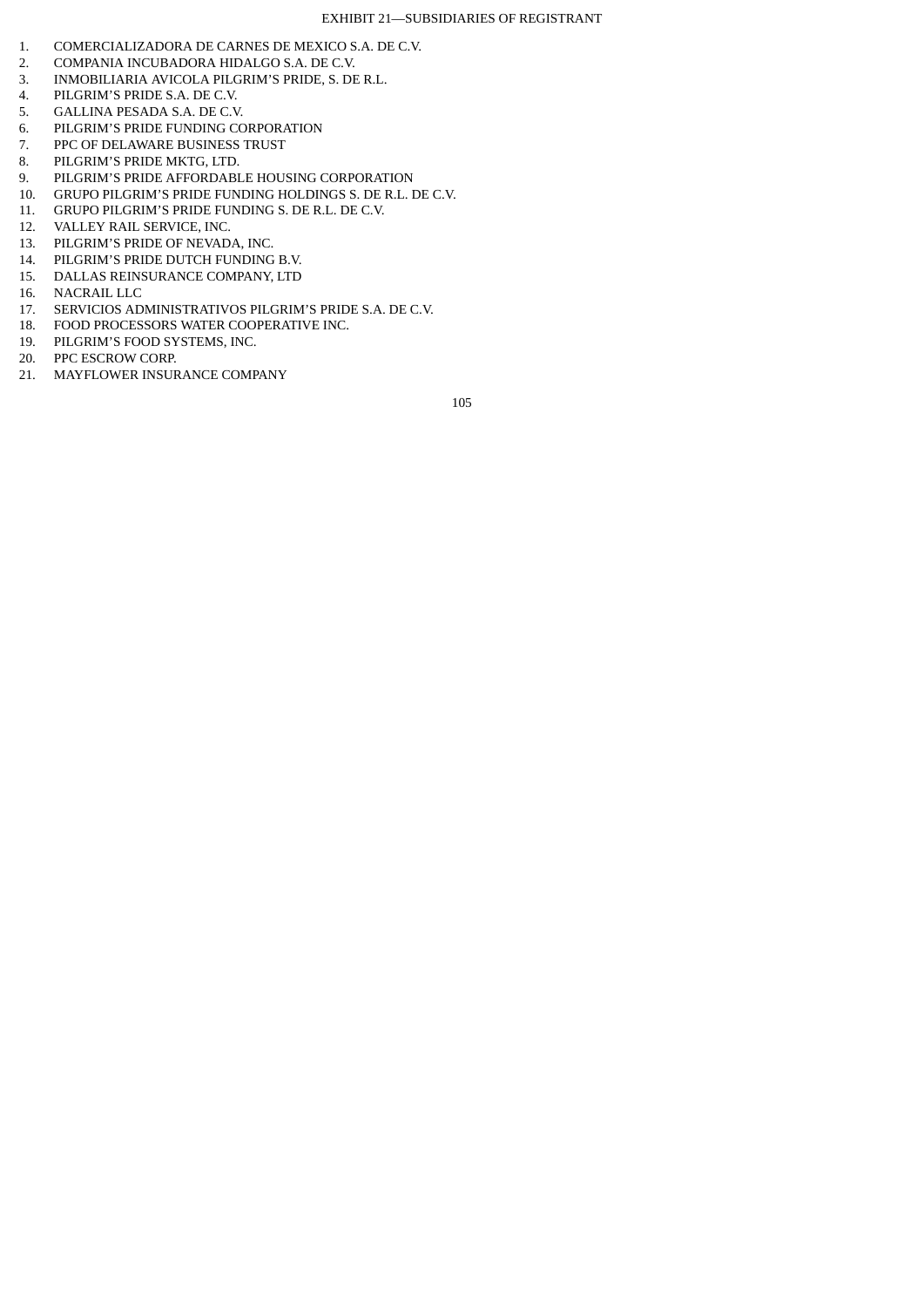# EXHIBIT 23 CONSENT OF INDEPENDENT AUDITORS

We consent to the incorporation by reference in the Registration Statements (Form S-8 No. 3-12043, Form S-8 No. 333-7498 and Form S-3 No. 333-84861) of Pilgrim's Pride Corporation, and in the related Prospectuses, of our report dated November 4, 2003, with respect to the consolidated financial statements and schedule of Pilgrim's Pride Corporation included in this Annual Report (Form 10-K) for the year ended September 27, 2003.

ERNST & YOUNG LLP

Dallas, Texas November 14, 2003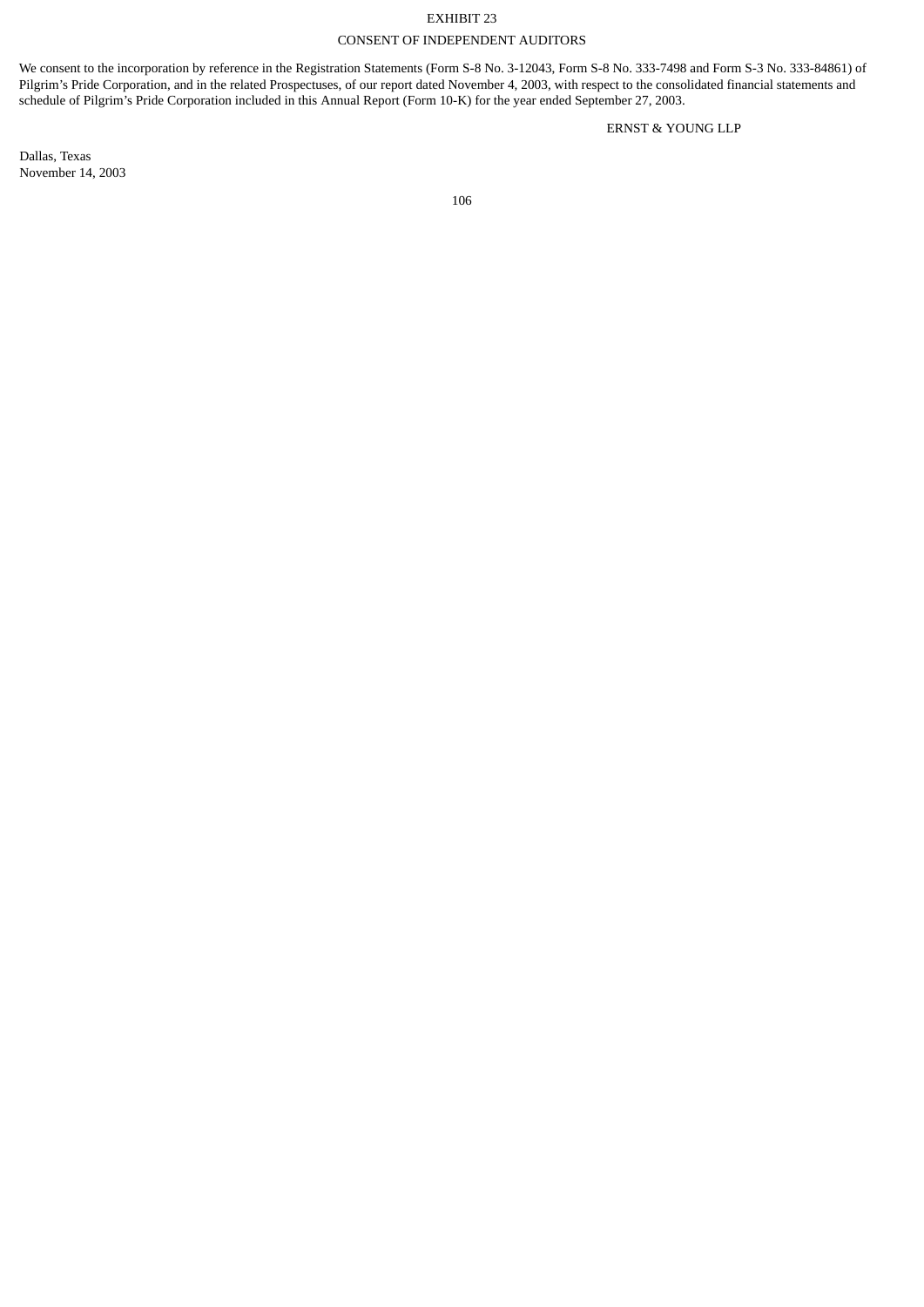## EXHIBIT 31.1 CERTIFICATION BY PRINCIPAL EXECUTIVE OFFICER PURSUANT TO 18 U.S.C. SECTION 1350, AS ADOPTED PURSUANT TO SECTION 302 OF THE SARBANES-OXLEY ACT OF 2002

I, Lonnie "Bo" Pilgrim, Chairman of the Board and Principal Executive Officer of Pilgrim's Pride Corporation, certify that:

- 1. I have reviewed this annual report on Form 10-K for the fiscal year ended September 27, 2003, of Pilgrim's Pride Corporation;
- 2. Based on my knowledge, this report does not contain any untrue statement of a material fact or omit to state a material fact necessary to make the statement made, in light of the circumstances under which such statements were made, not misleading with respect to the period covered by this report;
- 3. Based on my knowledge, the financial statements, and other financial information included in this report, fairly present in all material respects the financial condition, results of operations and cash flows of the registrant as of, and for, the periods presented in this annual report;
- 4. The registrant's other certifying officer and I are responsible for establishing and maintaining disclosure controls and procedures (as defined in Exchange Act Rules 13a-15(e) and 15d-15(e)) for the registrant and we have:
	- a) Designed such disclosure controls and procedures, or caused such disclosure controls and procedures to be designed under our supervision, to ensure that material information relating to the registrant, including its consolidated subsidiaries, is made known to us by others within those entities, particularly during the period in which this annual report is being prepared;
	- b) Intentionally omitted;\*
	- c) Evaluated the effectiveness of the registrant's disclosure controls and procedures and presented in this report our conclusions about the effectiveness of the disclosure controls and procedures, as of the end of the period covered by this report based upon such evaluation; and
	- d) Disclosed in this report any change in the registrant's internal control over financial reporting that occurred during the registrant's most recent fiscal quarter (the registrant's fourth fiscal quarter in the case of an annual report) that has materially affected, or is reasonably likely to materially affect, the registrant's internal control over financial reporting; and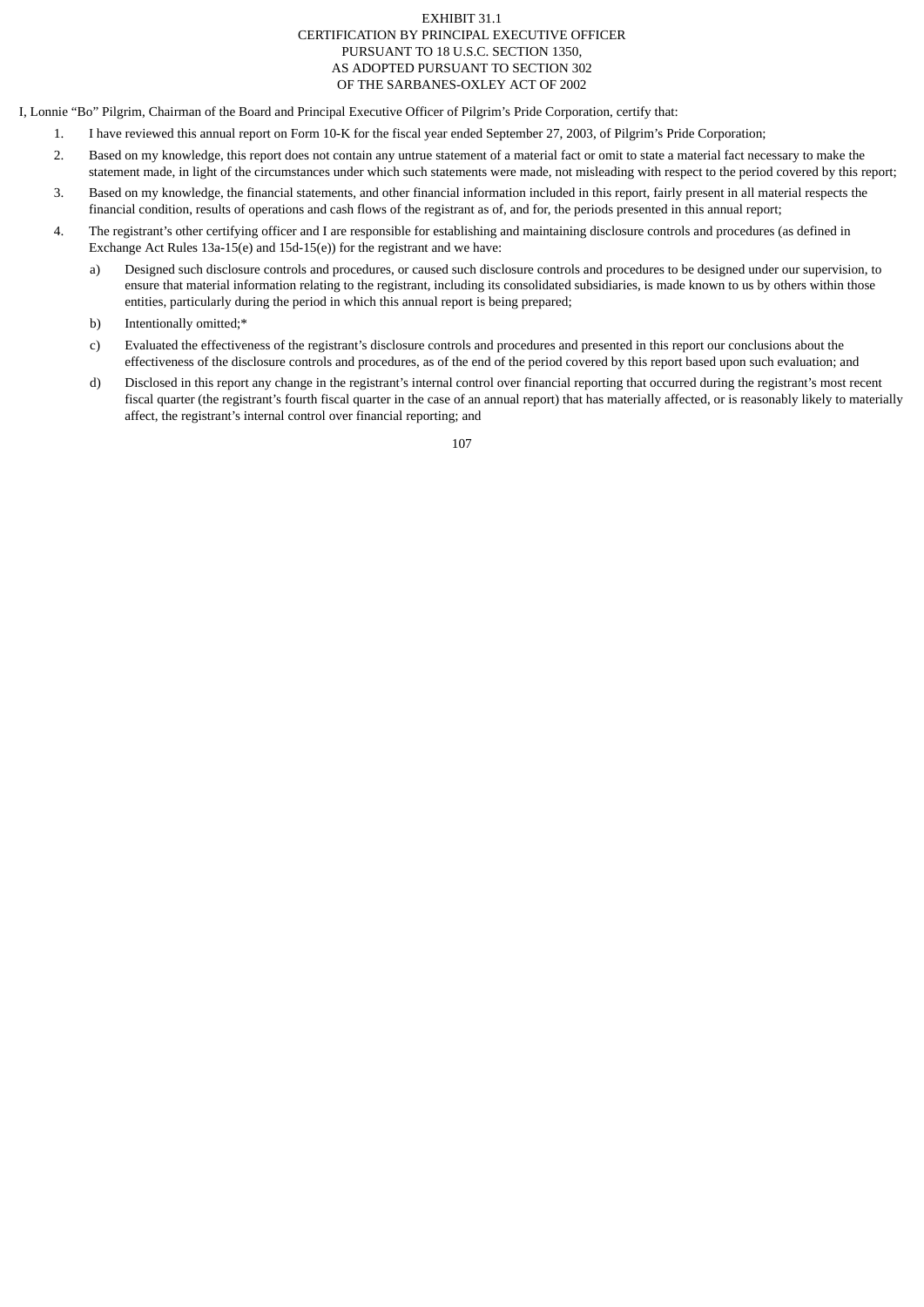- 5. The registrant's other certifying officer and I have disclosed, based on our most recent evaluation of internal control over financial reporting, to the registrant's auditors and the audit committee of registrant's board of directors (or persons performing the equivalent functions):
	- a) All significant deficiencies and material weaknesses in the design or operation of internal control over financial reporting which are reasonably likely to adversely affect the registrant's ability to record, process, summarize and report financial information; and
	- b) Any fraud, whether or not material, that involves management or other employees who have a significant role in the registrant's internal control over financial reporting.

\* A statement is not required under this paragraph until we file our first Form 10-K for our first year ending on or after June 15, 2004.

Date: November 17, 2003

/s/ Lonnie "Bo" Pilgrim

Lonnie "Bo" Pilgrim Chairman of the Board Principal Executive Officer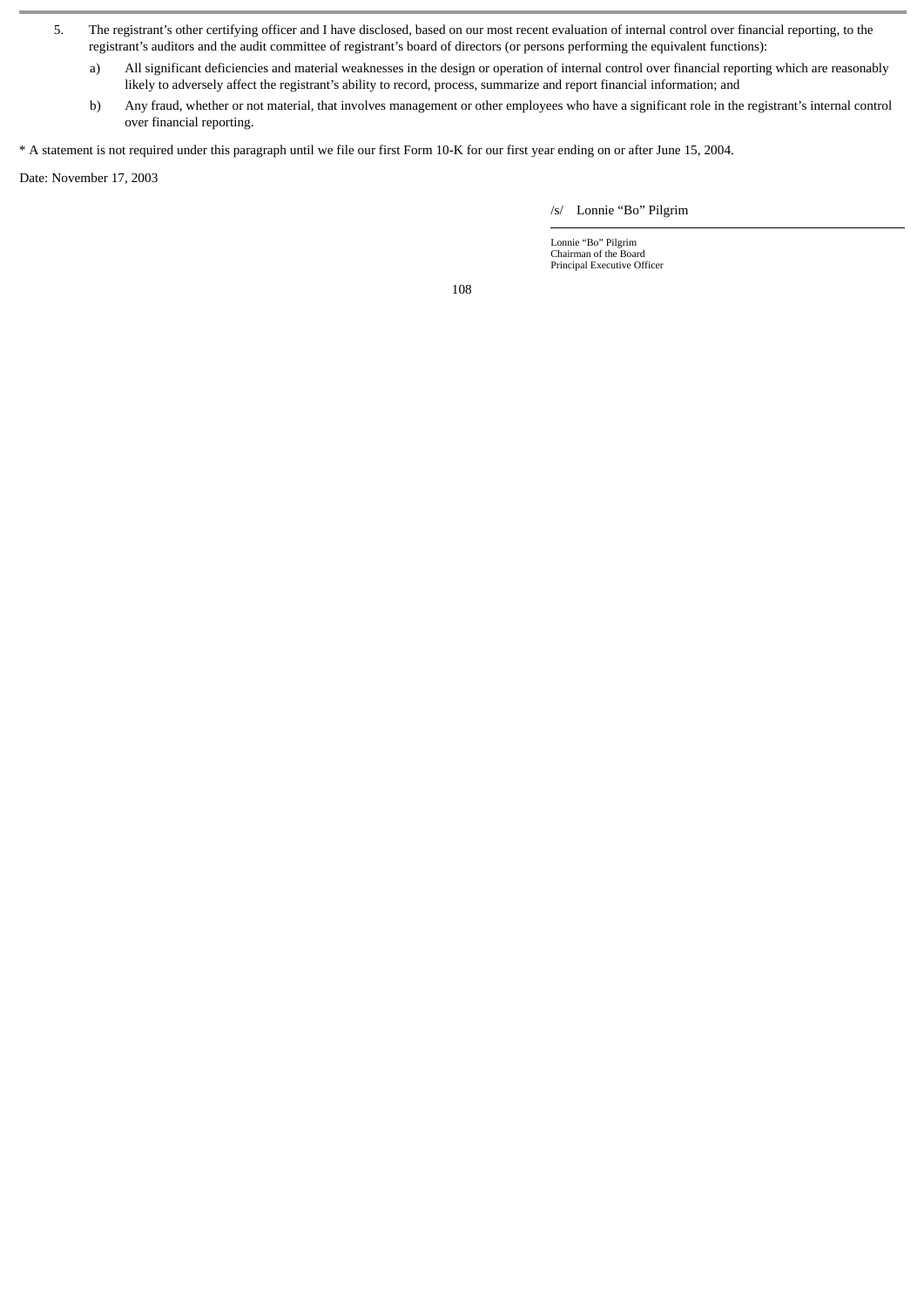## EXHIBIT 31.2 CERTIFICATION BY CHIEF FINANCIAL OFFICER PURSUANT TO 18 U.S.C. SECTION 1350, AS ADOPTED PURSUANT TO SECTION 302 OF THE SARBANES-OXLEY ACT OF 2002

I, Richard A. Cogdill, Chief Financial Officer of Pilgrim's Pride Corporation, certify that:

- 1. I have reviewed this annual report on Form 10-K for the fiscal year ended September 27, 2003, of Pilgrim's Pride Corporation;
- 2. Based on my knowledge, this report does not contain any untrue statement of a material fact or omit to state a material fact necessary to make the statement made, in light of the circumstances under which such statements were made, not misleading with respect to the period covered by this report;
- 3. Based on my knowledge, the financial statements, and other financial information included in this report, fairly present in all material respects the financial condition, results of operations and cash flows of the registrant as of, and for, the periods presented in this annual report;
- 4. The registrant's other certifying officer and I are responsible for establishing and maintaining disclosure controls and procedures (as defined in Exchange Act Rules 13a-15(e) and 15d-15(e)) for the registrant and we have:
	- c) Designed such disclosure controls and procedures, or caused such disclosure controls and procedures to be designed under our supervision, to ensure that material information relating to the registrant, including its consolidated subsidiaries, is made known to us by others within those entities, particularly during the period in which this annual report is being prepared;
	- a) Intentionally omitted;\*
	- b) Evaluated the effectiveness of the registrant's disclosure controls and procedures and presented in this report our conclusions about the effectiveness of the disclosure controls and procedures, as of the end of the period covered by this report based upon such evaluation; and
	- c) Disclosed in this report any change in the registrant's internal control over financial reporting that occurred during the registrant's most recent fiscal quarter (the registrant's fourth fiscal quarter in the case of an annual report) that has materially affected, or is reasonably likely to materially affect, the registrant's internal control over financial reporting; and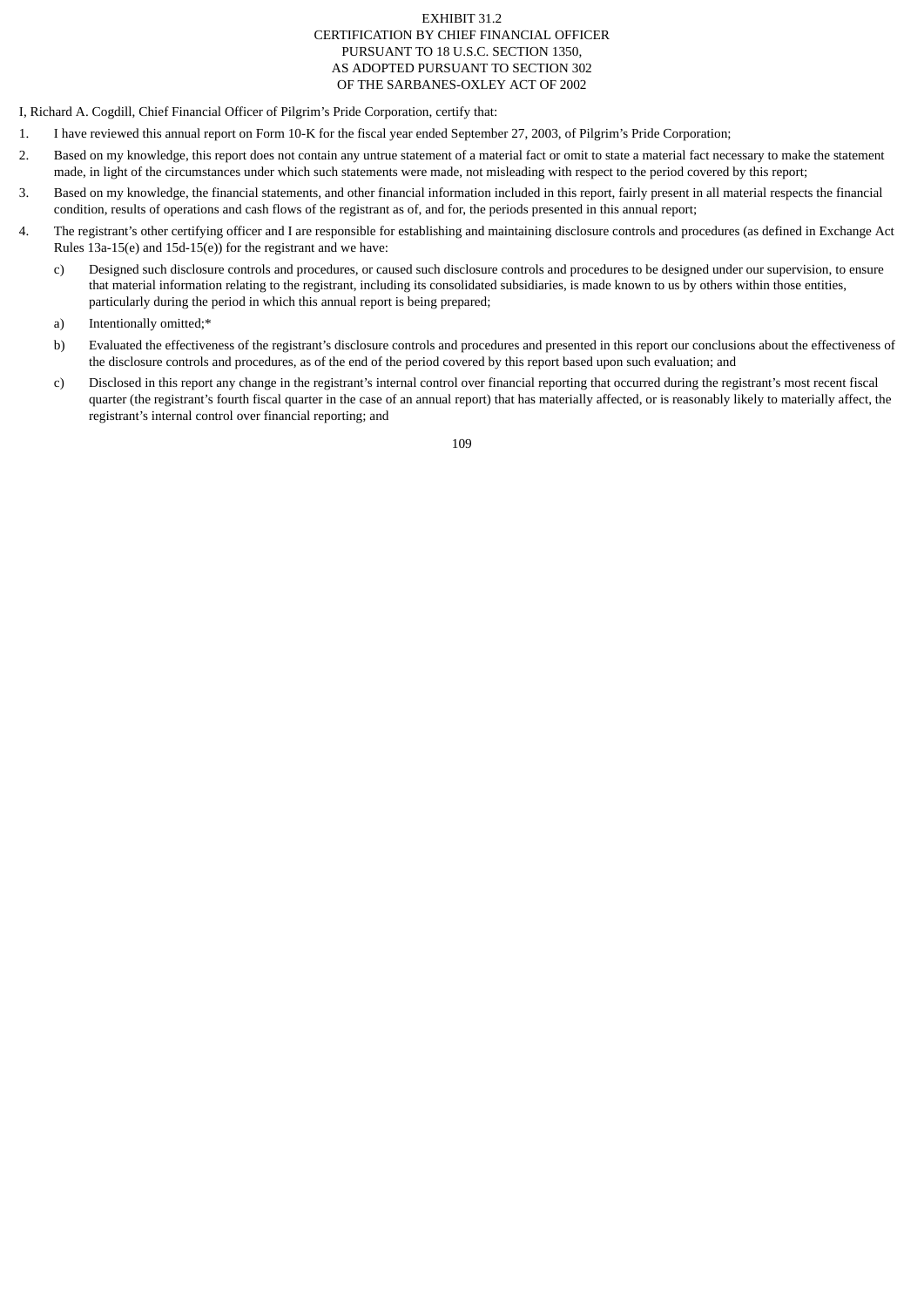- 5. The registrant's other certifying officer and I have disclosed, based on our most recent evaluation of internal control over financial reporting, to the registrant's auditors and the audit committee of registrant's board of directors (or persons performing the equivalent functions):
	- a) All significant deficiencies and material weaknesses in the design or operation of internal control over financial reporting which are reasonably likely to adversely affect the registrant's ability to record, process, summarize and report financial information; and
	- b) Any fraud, whether or not material, that involves management or other employees who have a significant role in the registrant's internal control over financial reporting.
- \* A statement is not required under this paragraph until we file our first Form 10-K for our first year ending on or after June 15, 2004.

Date: November 17, 2003 */s/* Richard A. Cogdill

Richard A. Cogdill Chief Financial Officer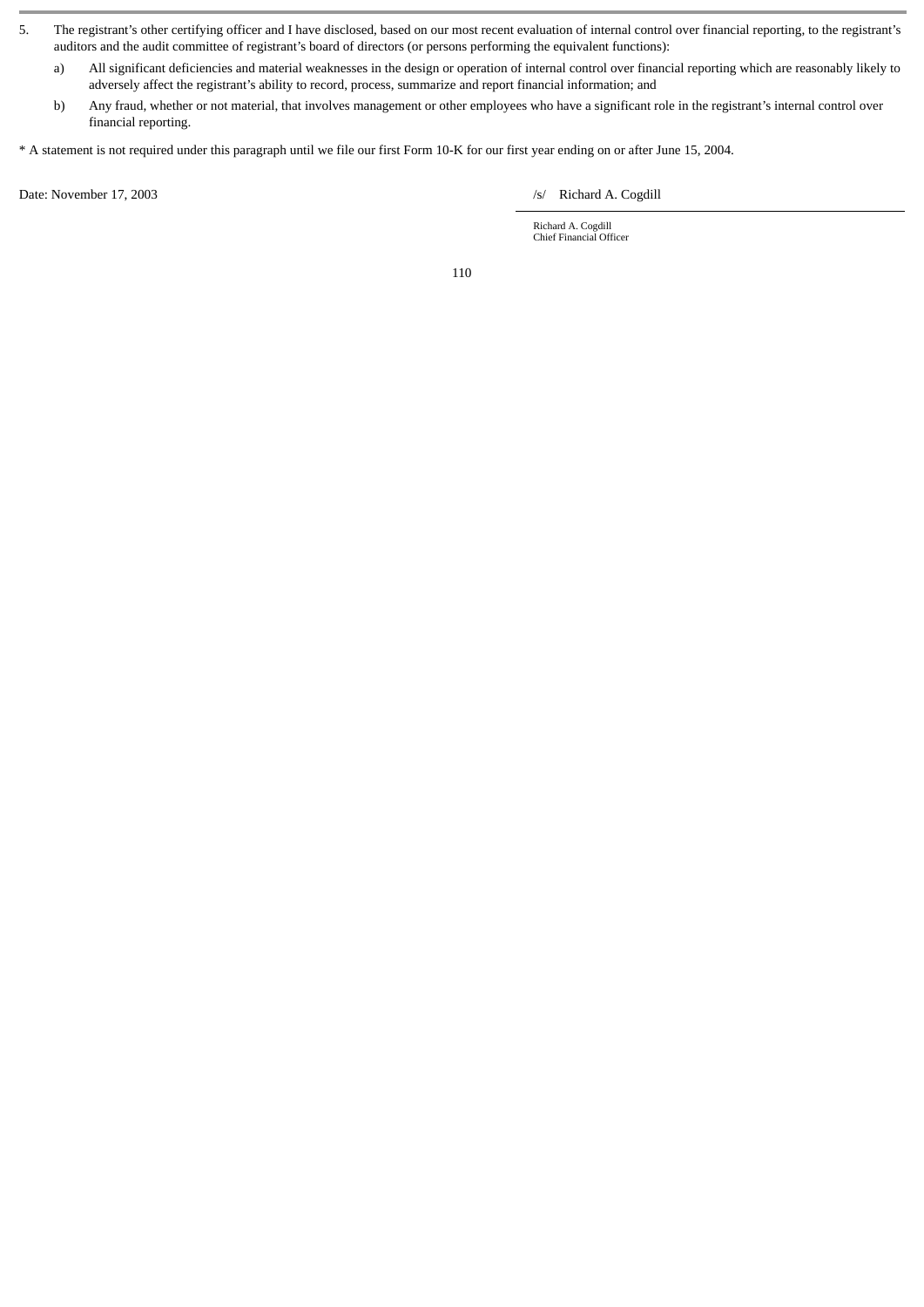## EXHIBIT 32.1 CERTIFICATION OF PRINCIPAL EXECUTIVE OFFICER PURSUANT TO 18 U.S.C. § 1350 ADOPTED PURSUANT TO SECTION 906 OF THE SARBANES-OXLEY ACT OF 2002

Pursuant to section 906 of the Sarbanes-Oxley Act of 2002 (subsections (a) and (b) of section 1350, chapter 63 of title 18, United States Code), the undersigned officer of Pilgrim's Pride Corporation, (the "Company"), does hereby certify, to such officer's knowledge, that:

The Annual Report on Form 10-K for the year ended September 27, 2003 (the "Form 10-K") of the Company fully complies with the requirements of Section 13(a) or 15(d) of the Securities Exchange Act of 1934, and information contained in the Form 10-K fairly presents, in all material respects, the financial condition and results of operations of the Company.

Date: November 17, 2003 /s/ Lonnie "Bo" Pilgrim

Lonnie "Bo" Pilgrim Chairman of the Board Principal Executive Officer